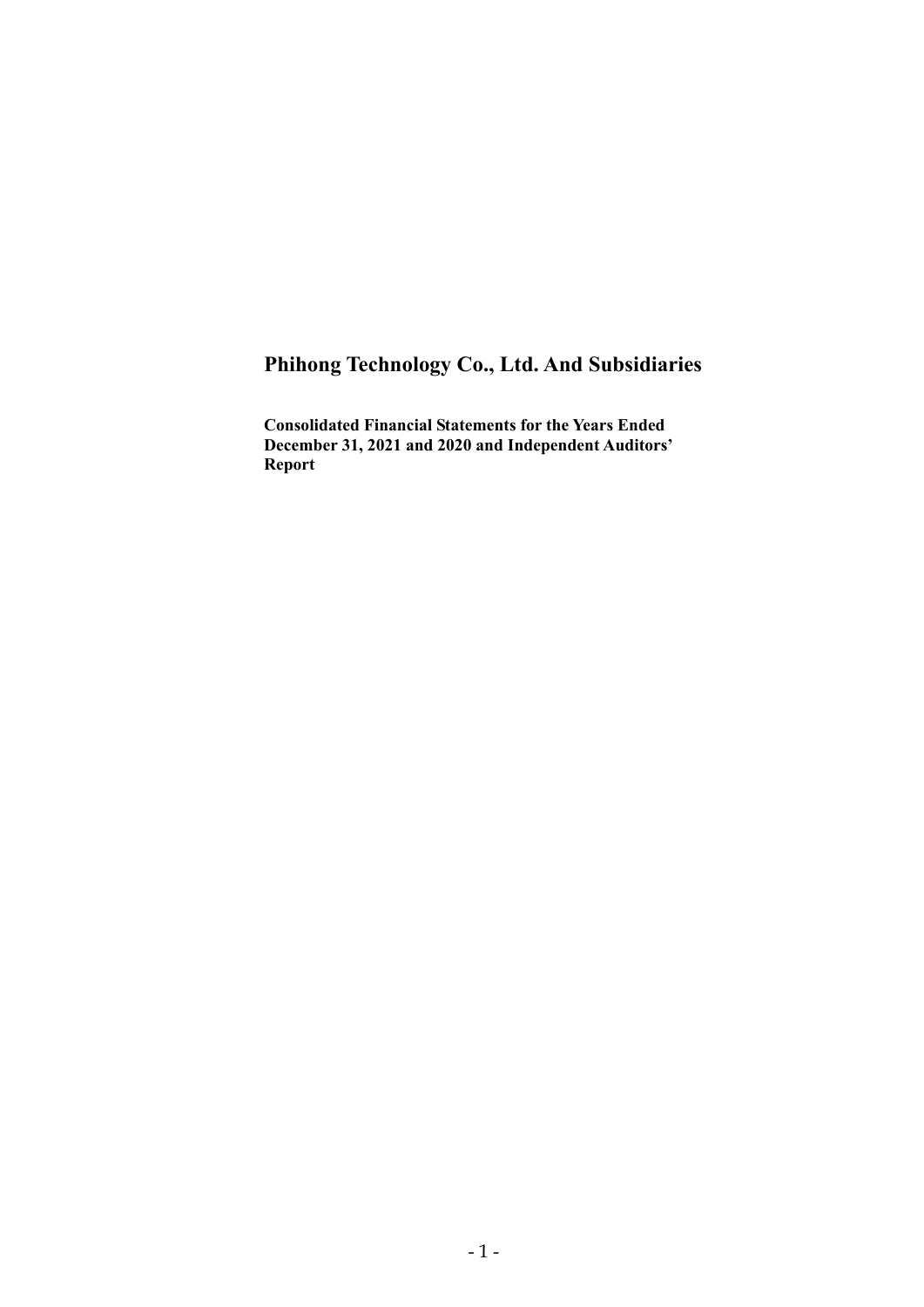# **INDEPENDENT AUDITORS' REPORT**

The Board of Directors and Shareholders Phihong Technology Co., Ltd.

### **Opinion**

We have audited the accompanying consolidated financial statements of Phihong Technology Co., Ltd. (the "Company") and its subsidiaries (collectively, the "Group") which comprise the consolidated balance sheets as of December 31, 2021 and 2020 and the consolidated statements of comprehensive income, changes in equity and cash flows for the years then ended, and the notes to the consolidated financial statements, including a summary of significant accounting policies.

In our opinion, the accompanying consolidated financial statements present fairly, in all material respects, the consolidated financial position of the Group as of December 31, 2021 and 2020, and its consolidated financial performance and its consolidated cash flows for the years then ended in accordance with the Regulations Governing the Preparation of Financial Reports by Securities Issuers and International Financial Reporting Standards (IFRS), International Accounting Standards (IAS), IFRIC Interpretations (IFRIC), and SIC Interpretations (SIC) endorsed and issued into effect by the Financial Supervisory Commission of the Republic of China.

#### **Basis for Opinion**

We conducted our audits in accordance with the Regulations Governing Auditing and Attestation of Financial Statements by Certified Public Accountants and auditing standards generally accepted in the Republic of China. Our responsibilities under those standards are further described in the Auditors' Responsibilities for the Audit of the Consolidated Financial Statements section of our report. We are independent of Group in accordance with The Norm of Professional Ethics for Certified Public Accountant of the Republic of China, and we have fulfilled our other ethical responsibilities in accordance with these requirements. We believe that the audit evidence we have obtained is sufficient and appropriate to provide a basis for our opinion.

### **Key Audit Matters**

Key audit matters are those matters that, in our professional judgment, were of most significance in our audit of the consolidated financial statements for the year ended December 31, 2021. These matters were addressed in the context of our audit of the consolidated financial statements as a whole, and in forming our opinion thereon, and we do not provide a separate opinion on these matters.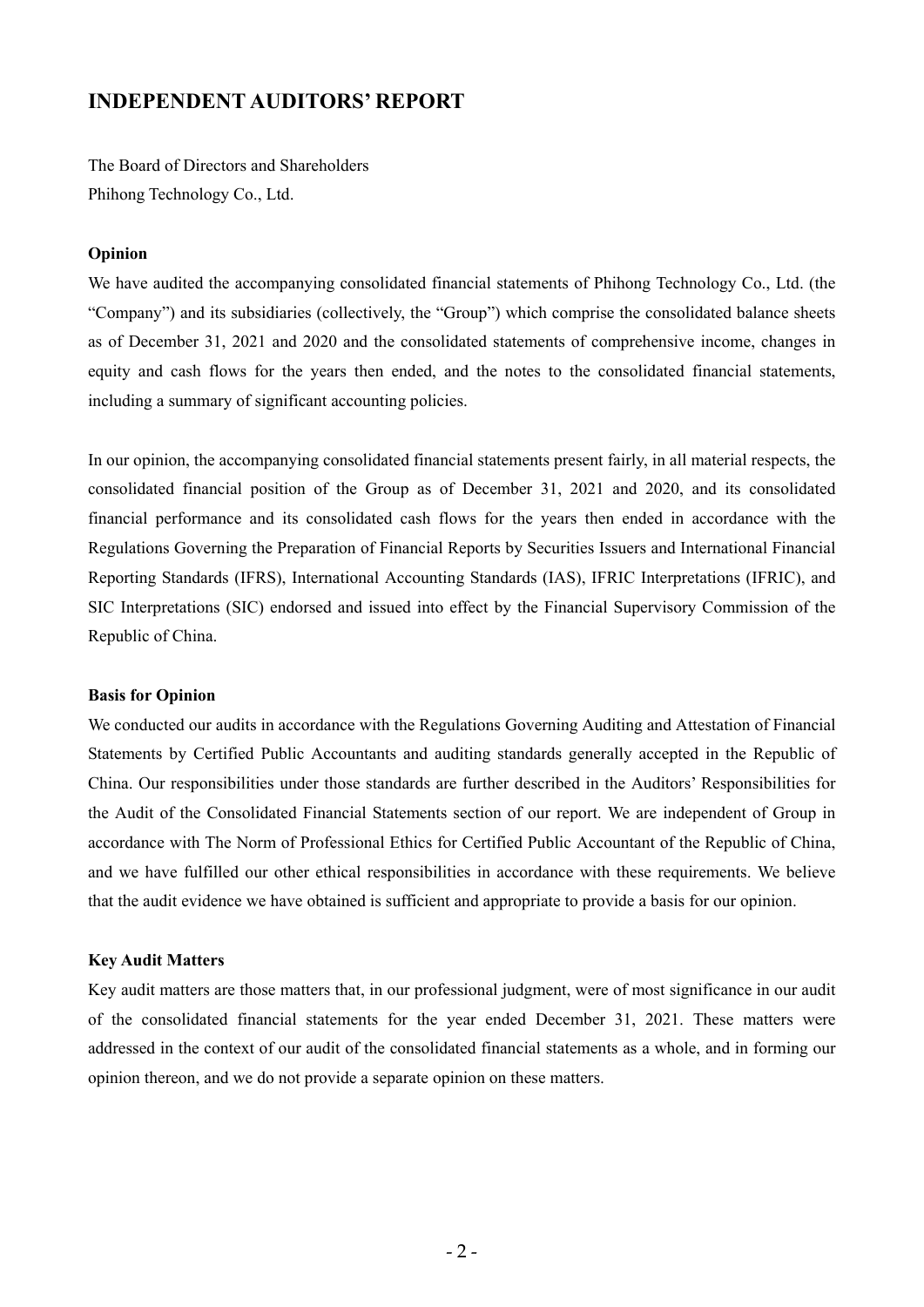The key audit matter identified in the audit of the Group's consolidated financial statements as of and for the year ended December 31, 2021 is as follows.

# The Accuracy of Sales Revenue from Telecom Brand Operation

Description of the key audit matter:

The turbulent fluctuation regarding sales to customers of our telecom brand operation resulted in impacts on the sales of the Group for the year; therefore, we identified the authenticity of sales revenue from the telecom brand as a key audit matter for the year. Refer to Note 4 to the accompanying consolidated financial statements for the related disclosures.

Our audit procedures performed in respect of the key audit matter include the following:

We understood the internal control of the Group's recognition related to sales revenue and evaluated the design of key control. We determined whether the key control has been implemented and tested the operating effectiveness of key control. We sample tested transactions, reviewed the records of correspondence and reviewed significant subsequent sales returns and allowances of sales revenue from the telecom brand operation to confirm its existence.

### **Other Matters**

We have also audited the the parent company only financial statements of the Company as of and for the years ended December 31, 2021 and 2020 on which we have issued an unmodified opinion.

# **Responsibilities of Management and Those Charged with Governance of the Consolidated Financial Statements**

Management is responsible for the preparation and fair presentation of the consolidated financial statements in accordance with the Regulations Governing the Preparation of Financial Reports by Securities Issuers and IFRS, IAS, IFRIC, and SIC endorsed and issued into effect by the Financial Supervisory Commission of the Republic of China, and for such internal control as management determines is necessary to enable the preparation of consolidated financial statements that are free from material misstatement, whether due to fraud or error.

In preparing the consolidated financial statements, management is responsible for assessing the Group's ability to continue as a going concern, disclosing, as applicable, matters related to going concern and using the going concern basis of accounting unless management either intends to liquidate the Group or to cease operations, or has no realistic alternative but to do so.

Those charged with governance, including the audit committee, are responsible for overseeing the Group's financial reporting process.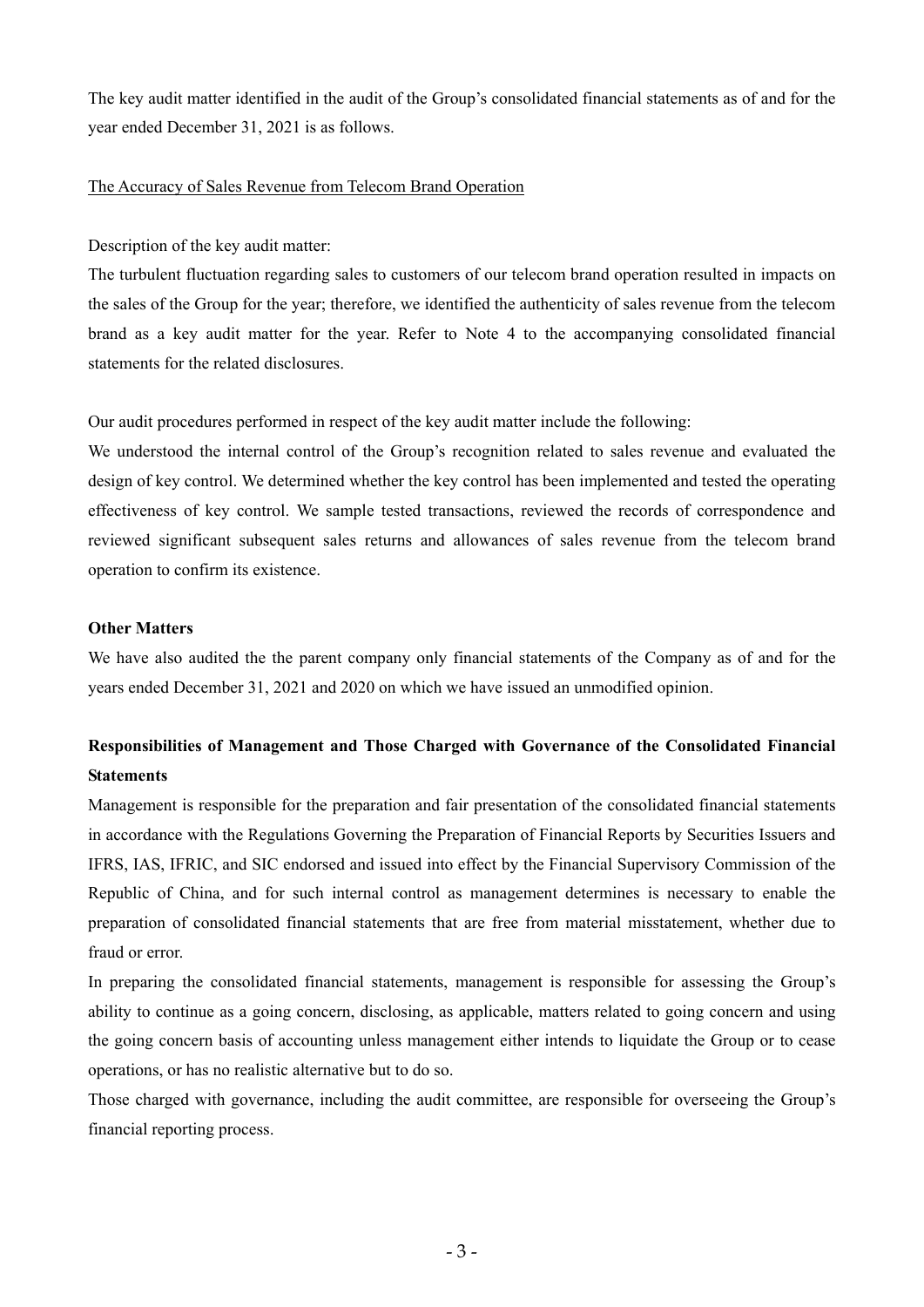#### **Auditors' Responsibilities for the Audit of the Consolidated Financial Statements**

Our objectives are to obtain reasonable assurance about whether the consolidated financial statements as a whole are free from material misstatement, whether due to fraud or error, and to issue an auditors' report that includes our opinion. Reasonable assurance is a high level of assurance, but is not a guarantee that an audit conducted in accordance with the auditing standards generally accepted in the Republic of China will always detect a material misstatement when it exists. Misstatements can arise from fraud or error and are considered material if, individually or in the aggregate, they could reasonably be expected to influence the economic decisions of users taken on the basis of these consolidated financial statements.

As part of an audit in accordance with the auditing standards generally accepted in the Republic of China, we exercise professional judgment and maintain professional skepticism throughout the audit. We also:

- 1. Identify and assess the risks of material misstatement of the consolidated financial statements, whether due to fraud or error, design and perform audit procedures responsive to those risks, and obtain audit evidence that is sufficient and appropriate to provide a basis for our opinion. The risk of not detecting a material misstatement resulting from fraud is higher than for one resulting from error, as fraud may involve collusion, forgery, intentional omissions, misrepresentations, or the override of internal control.
- 2. Obtain an understanding of internal control relevant to the audit in order to design audit procedures that are appropriate in the circumstances, but not for the purpose of expressing an opinion on the effectiveness of the Group's internal control.
- 3. Evaluate the appropriateness of accounting policies used and the reasonableness of accounting estimates and related disclosures made by management.
- 4. Conclude on the appropriateness of management's use of the going concern basis of accounting and, based on the audit evidence obtained, whether a material uncertainty exists related to events or conditions that may cast significant doubt on the Group's ability to continue as a going concern. If we conclude that a material uncertainty exists, we are required to draw attention in our auditors' report to the related disclosures in the consolidated financial statements or, if such disclosures are inadequate, to modify our opinion. Our conclusions are based on the audit evidence obtained up to the date of our auditors' report. However, future events or conditions may cause the Group to cease to continue as a going concern.
- 5. Evaluate the overall presentation, structure and content of the consolidated financial statements, including the disclosures, and whether the consolidated financial statements represent the underlying transactions and events in a manner that achieves fair presentation.
- 6. Obtain sufficient and appropriate audit evidence regarding the financial information of entities or business activities within the Group to express an opinion on the consolidated financial statements. We are responsible for the direction, supervision, and performance of the group audit. We remain solely responsible for our audit opinion.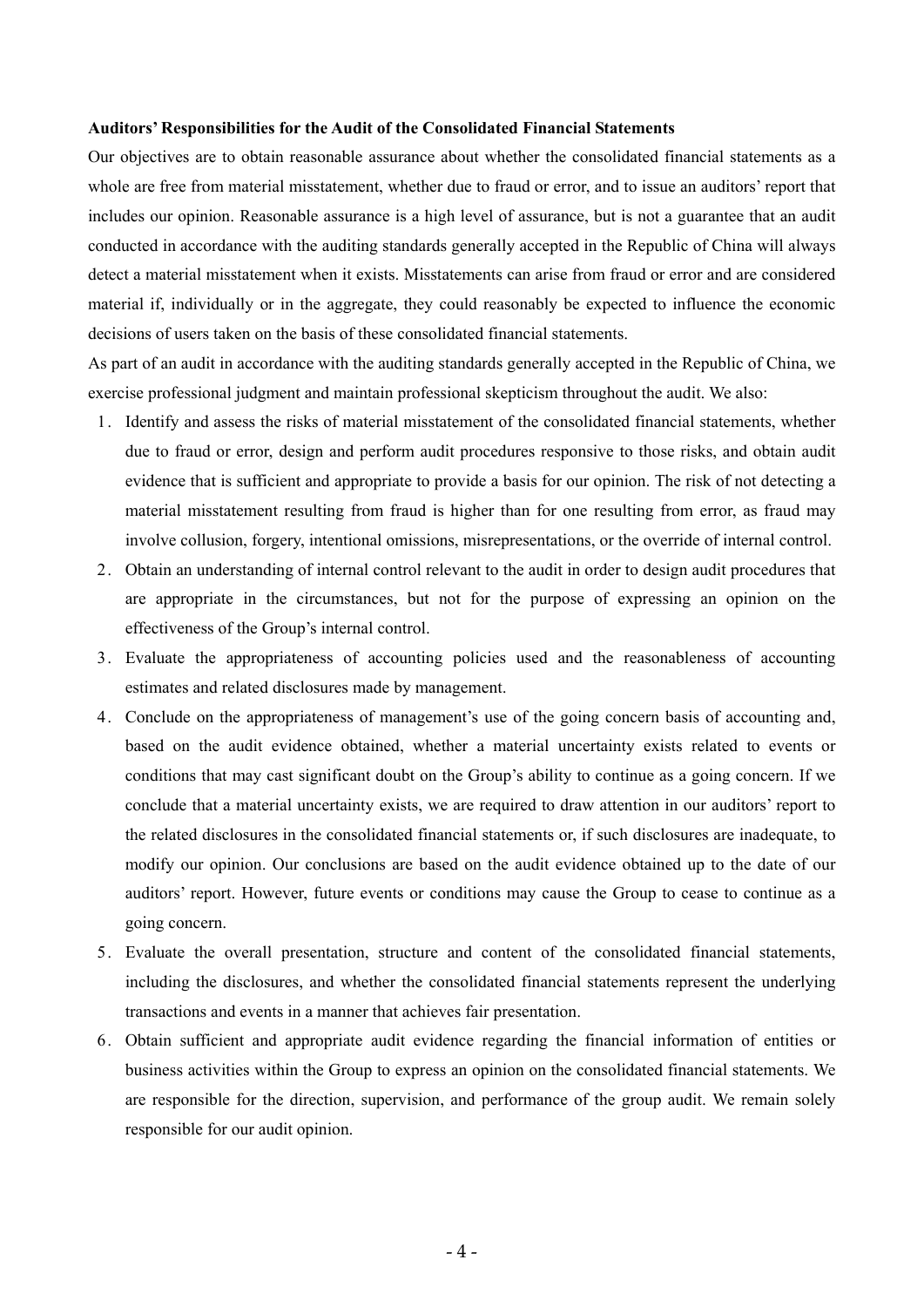We communicate with those charged with governance regarding, among other matters, the planned scope and timing of the audit and significant audit findings, including any significant deficiencies in internal control that we identify during our audit.

We also provide those charged with governance with a statement that we have complied with relevant ethical requirements regarding independence, and to communicate with them all relationships and other matters that may reasonably be thought to bear on our independence, and where applicable, related safeguards.

From the matters communicated with those charged with governance, we determine those matters that were of most significance in the audit of the consolidated financial statements for the year ended December 31, 2021 and are therefore the key audit matters. We describe these matters in our auditors' report unless law or regulation precludes public disclosure about the matter or when, in extremely rare circumstances, we determine that a matter should not be communicated in our report because the adverse consequences of doing so would reasonably be expected to outweigh the public interest benefits of such communication.

The engagement partners on the audit resulting in this independent auditors' report are Ker-Chang Wu and Kuo-Tien Hung.

Deloitte & Touche Taipei, Taiwan Republic of China

March 10, 2022

# *Notice to Readers*

*The accompanying consolidated financial statements are intended only to present the consolidated financial position, financial performance and cash flows in accordance with accounting principles and practices generally accepted in the Republic of China and not those of any other jurisdictions. The standards, procedures and practices to audit such consolidated financial statements are those generally applied in the Republic of China.* 

*For the convenience of readers, the independent auditors' report and the accompanying consolidated financial statements have been translated into English from the original Chinese version prepared and used in the Republic of China. If there is any conflict between the English version and the original Chinese version or any difference in the interpretation of the two versions, the Chinese-language independent auditors' report and consolidated financial statements shall prevail.*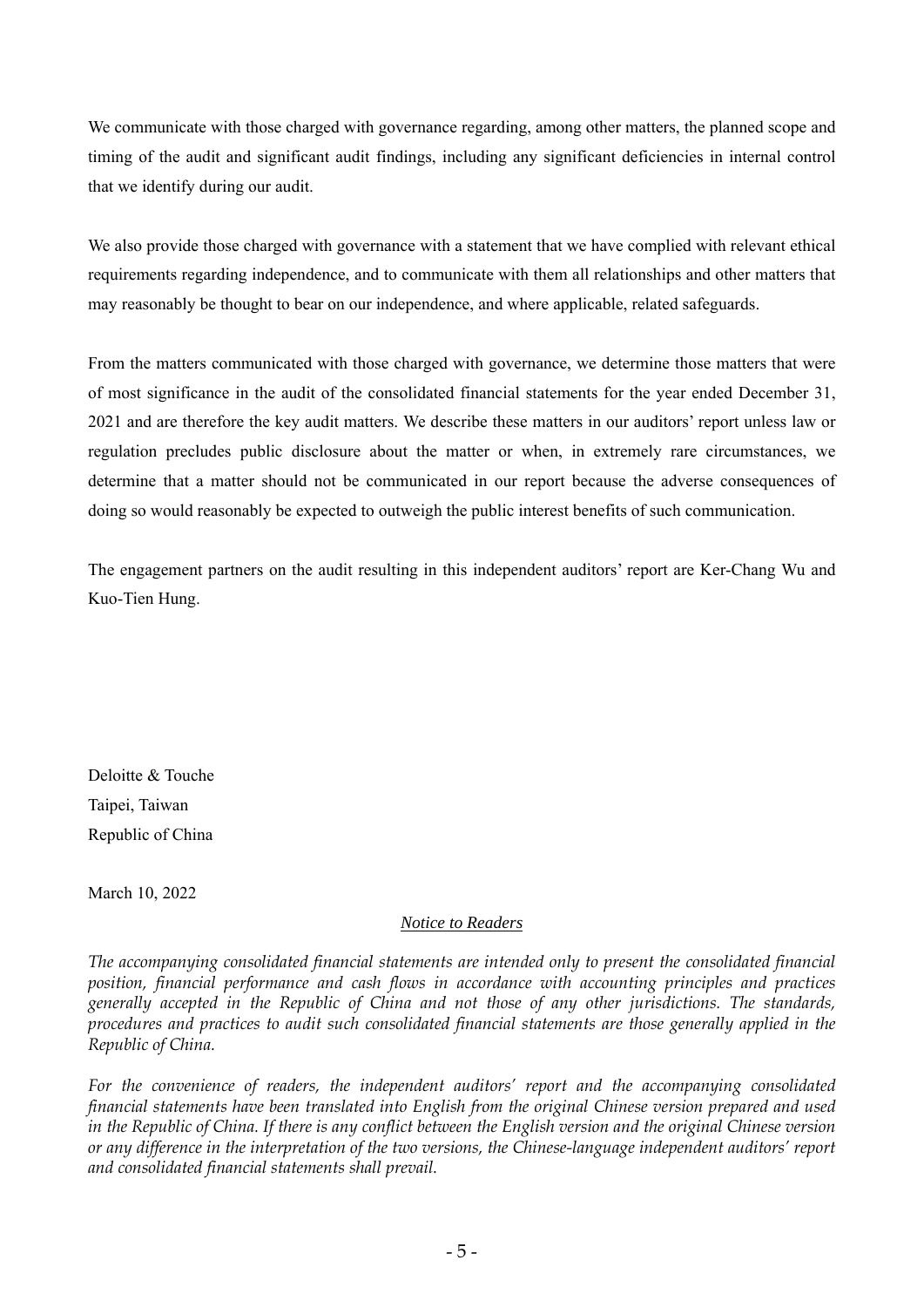# **CONSOLIDATED BALANCE SHEETS**

# **(In Thousands of New Taiwan Dollars)**

|                                                                                                          | December 31, 2021      |                | <b>December 31, 2020</b> |                                |
|----------------------------------------------------------------------------------------------------------|------------------------|----------------|--------------------------|--------------------------------|
| <b>ASSETS</b>                                                                                            | Amount                 | $\frac{0}{0}$  | Amount                   | $\frac{0}{0}$                  |
| <b>CURRENT ASSETS</b><br>Cash and cash equivalents (Notes 4 and 6)                                       | \$3,590,920            | 26             | \$2,545,804              | 25                             |
| Financial assets at fair value through profit or loss - current                                          |                        |                |                          |                                |
| (Notes 4 and 7)                                                                                          |                        |                | 43,600                   |                                |
| Financial assets at amortized cost - current (Notes 4 and 9)                                             | 224,588                | $\overline{2}$ |                          |                                |
| Notes receivables (Notes 4 and 10)                                                                       | 16,886                 | 16             |                          | $\overline{\phantom{a}}$<br>20 |
| Trade receivables (Notes 4 and 10)<br>Other receivables                                                  | 2,229,231<br>21,905    |                | 2,019,406<br>25,329      |                                |
| Inventories (Notes 4 and 11)                                                                             | 3,204,432              | 24             | 2,015,069                | 20                             |
| Non-current assets held for sale (Note 12)                                                               | 244,696                | $\overline{2}$ | 245,819                  | $\overline{2}$                 |
| Other current assets                                                                                     | 146,685                |                | 102,907                  |                                |
| Total current assets                                                                                     | 9,679,343              | 71             | 6,997,934                | $\overline{68}$                |
| NON-CURRENT ASSETS                                                                                       |                        |                |                          |                                |
| Financial assets at fair value through other comprehensive income                                        |                        |                |                          |                                |
| - non-current (Notes 4 and 8)                                                                            | 87,226                 | 1              | 65,828                   | 1                              |
| Financial assets at amortized cost - non-current (Notes 4, 9 and                                         |                        |                |                          |                                |
| 30)<br>Investments accounted for using equity method (Notes 4 and 14)                                    | 20,458<br>111,326      |                | 37,100<br>152,366        |                                |
| Property, plant and equipment (Notes 4 and 15)                                                           | 3,262,587              | 24             | 2,590,539                | 25                             |
| Right-of-use assets (Notes 4 and 16)                                                                     | 294,723                | $\overline{2}$ | 282,788                  | 3                              |
| Other intangible assets (Notes 4 and 17)                                                                 | 30,540                 |                | 27,679                   |                                |
| Deferred tax assets (Notes 4 and 24)                                                                     | 53,114                 |                | 57,043                   |                                |
| Other non-current assets                                                                                 | 73,343<br>3,933,317    | 29             | 151,394                  | 32                             |
| Total non-current assets                                                                                 |                        |                | 3,364,737                |                                |
| <b>TOTAL</b>                                                                                             | \$13,612,660           | 100            | \$10,362,671             | 100                            |
|                                                                                                          |                        |                |                          |                                |
| <b>LIABILITIES AND EQUITY</b>                                                                            |                        |                |                          |                                |
| <b>CURRENT LIABILITIES</b>                                                                               |                        |                |                          |                                |
| Short-term borrowings (Note 18)<br>Trade payables                                                        | \$962,781<br>3,200,680 | 7<br>24        | \$256,320<br>2,846,732   | $\overline{2}$<br>27           |
| Trade payables to related parties (Note 29)                                                              | 61,122                 |                | 82,497                   |                                |
| Other payables (Note 20)                                                                                 | 613,750                | 5              | 570,038                  | 6                              |
| Current tax liabilities (Notes 4 and 24)                                                                 | 23,612                 |                | 19,558                   |                                |
| Lease liabilities - current (Notes 4 and 16)                                                             | 20,547                 |                | 7,786                    |                                |
| Current portion of long-term borrowings (Notes 18 and 19)<br>Other current liabilities (Notes 12 and 20) | 832,930<br>417,868     | 6<br>3         | 1,064,620<br>291,113     | 10<br>3                        |
| Total current liabilities                                                                                | 6,133,290              | 45             | 5,138,664                | 49                             |
|                                                                                                          |                        |                |                          |                                |
| NON-CURRENT LIABILITIES                                                                                  |                        |                |                          |                                |
| Bonds payable (Notes 4 and 19)                                                                           | 698,283                | 5              |                          |                                |
| Long-term borrowings (Note 18)<br>Deferred tax liabilities (Notes 4 and 24)                              | 766,108<br>56,520      | 6              | 303,944<br>67,820        | $\overline{\mathbf{3}}$        |
| Lease liabilities - non-current (Notes 4 and 16)                                                         | 24,704                 |                | 12,665                   |                                |
| Net defined benefit liability - non-current (Notes 4 and 21)                                             | 87,092                 |                | 94,068                   |                                |
| Other non-current liabilities                                                                            | 9,305                  |                | 629                      |                                |
| Total non-current liabilities                                                                            | 1,642,012              | 12             | 479,126                  |                                |
| <b>Total liabilities</b>                                                                                 |                        | 57             |                          |                                |
|                                                                                                          | 7,775,302              |                | 5,617,790                | 54                             |
| EQUITY ATTRIBUTABLE TO OWNERS OF THE COMPANY                                                             |                        |                |                          |                                |
| (Notes 4 and 22)                                                                                         |                        |                |                          |                                |
| Ordinary shares                                                                                          | 3,752,084              | 28             | 3,376,884                | 33                             |
| Capital surplus<br>Retained earnings                                                                     | 2,179,372              | 16             | 1,044,017                | 10                             |
| Legal reserve                                                                                            | 612,916                | 4              | 767,660                  | 7                              |
| Special reserve                                                                                          | 230,859                | $\overline{2}$ | 230,859                  | $\overline{c}$                 |
| Accumulated deficits                                                                                     | (316, 924)             | (2)            | (154, 744)               | (1)                            |
| Total retained earnings                                                                                  | 526,851                | $\overline{4}$ | 843,775                  | 8                              |
| Other equity                                                                                             |                        |                |                          |                                |
| Exchange differences on translating the financial statements<br>of foreign operations                    | (523, 866)             | (4)            | (448, 879)               | (4)                            |
| Unrealized loss on financial assets at fair value through other                                          |                        |                |                          |                                |
| comprehensive income                                                                                     | (88, 412)              | (1)            | (62,007)                 | (1)                            |
| Total other equity                                                                                       | (612, 278)             | (5)            | (510, 886)               | (5)                            |
| Total equity attributable to owners of the Company                                                       | 5,846,029              | 43             | 4,753,790                | 46                             |
| NON-CONTROLLING INTERESTS (Note 21)                                                                      | (8,671)                |                | (8,909)                  |                                |
|                                                                                                          |                        |                |                          |                                |
| Total equity                                                                                             | 5,837,358              | 43             | 4,744,881                | 46                             |
|                                                                                                          |                        |                |                          |                                |
| TOTAL LIABILITIES AND EQUITY                                                                             | \$13,612,660           | 100            | \$10,362,671             | 100                            |

and a

The accompanying notes are an integral part of the consolidated financial statements.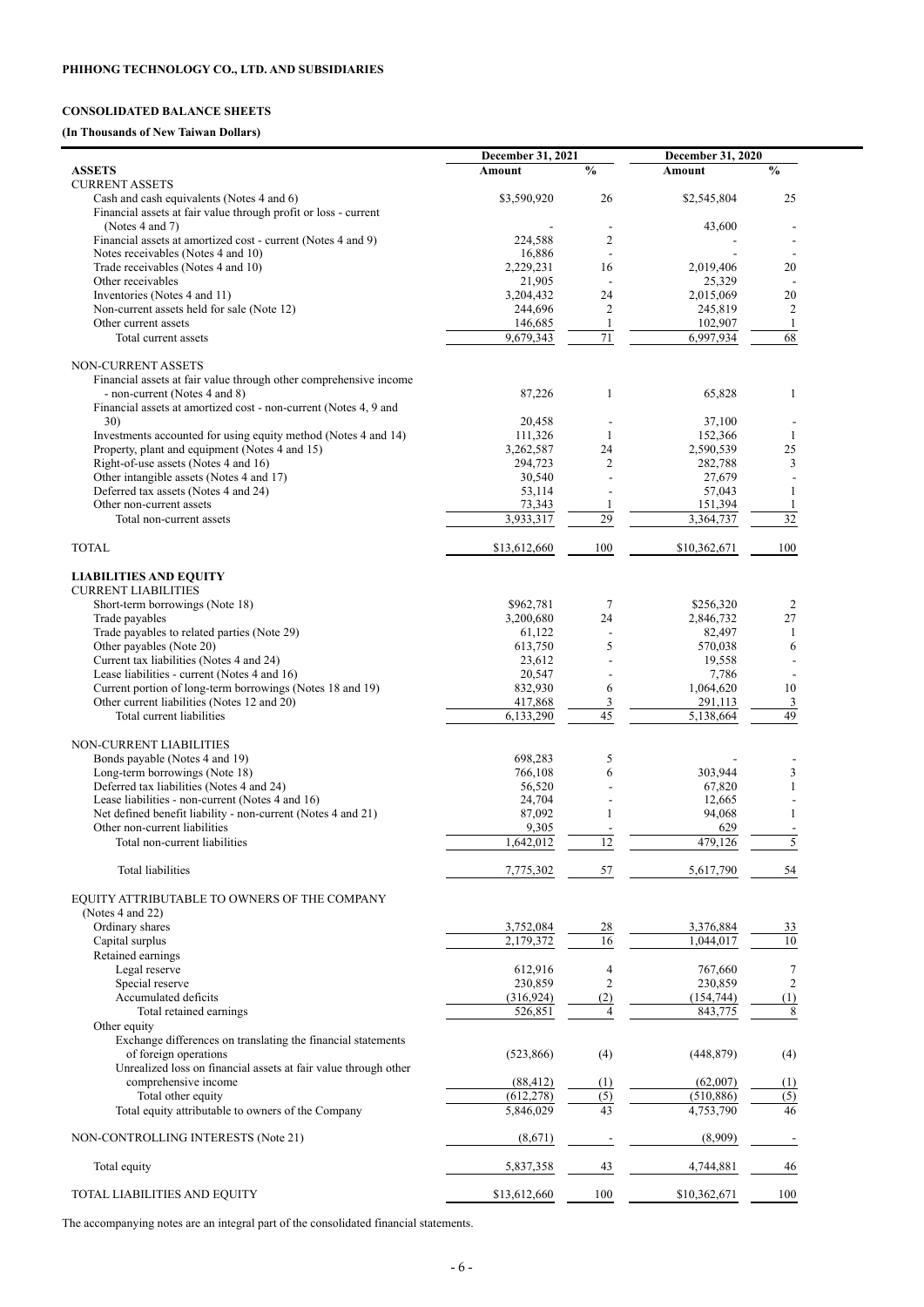# **PHIHONG TECHNOLOGY CO., LTD. AND SUBSIDIARIES**

# **CONSOLIDATED STATEMENTS OF COMPREHENSIVE INCOME**

# **(In Thousands of New Taiwan Dollars, Except Loss Per Share)**

|                                                                     | 2021         |                 | 2020                   |                 |
|---------------------------------------------------------------------|--------------|-----------------|------------------------|-----------------|
|                                                                     | Amount       | $\frac{0}{0}$   | <b>Amount</b>          | $\frac{0}{0}$   |
| <b>OPERATING REVENUE (Notes 4 and 35)</b>                           | \$12,284,041 | 100             | \$9,243,618            | 100             |
| OPERATING COSTS (Notes 4, 11 and 29)                                | 10,810,739   | 88              | 8,066,422              | 87              |
| OPERATING GROSS PROFIT                                              | 1,473,302    | 12              | 1,177,196              | 13              |
| <b>OPERATING EXPENSES</b>                                           |              |                 |                        |                 |
| Sales and marketing expenses                                        | 549,147      | 5               | 442,814                | 5               |
| General and administration expenses                                 | 502,237      | 4               | 474,929                | $\frac{5}{7}$   |
| Research and development expenses                                   | 760,997      | 6               | 632,909                |                 |
| Expected credit loss recognized (reversed)                          | 245          |                 | (825)                  |                 |
| Total operating expenses                                            | 1,812,626    | $\overline{15}$ | $\overline{1,}549,827$ | $\overline{17}$ |
| <b>LOSS FROM OPERATIONS</b>                                         | (339, 324)   | (3)             | (372, 631)             | (4)             |
| NON-OPERATING INCOME AND EXPENSES                                   |              |                 |                        |                 |
| Interest income (Note 23)                                           | 28,000       |                 | 33,113                 |                 |
| Other income (Notes 23 and 26)                                      | 88,319       | $\mathbf{1}$    | 250,596                | $\overline{3}$  |
| Other gains and losses (Note 23)                                    | (26, 496)    |                 | (37, 358)              | (1)             |
| Finance costs (Note 23)                                             | (40, 297)    |                 | (22,517)               |                 |
| Share of loss of from associates account for                        |              |                 |                        |                 |
|                                                                     |              |                 |                        |                 |
| using the equity method (Note 14)<br>Total non-operating income and | (8,152)      |                 | (4,645)                |                 |
| expenses                                                            | 41,374       |                 | 219,189                | 2               |

(Continued on next page)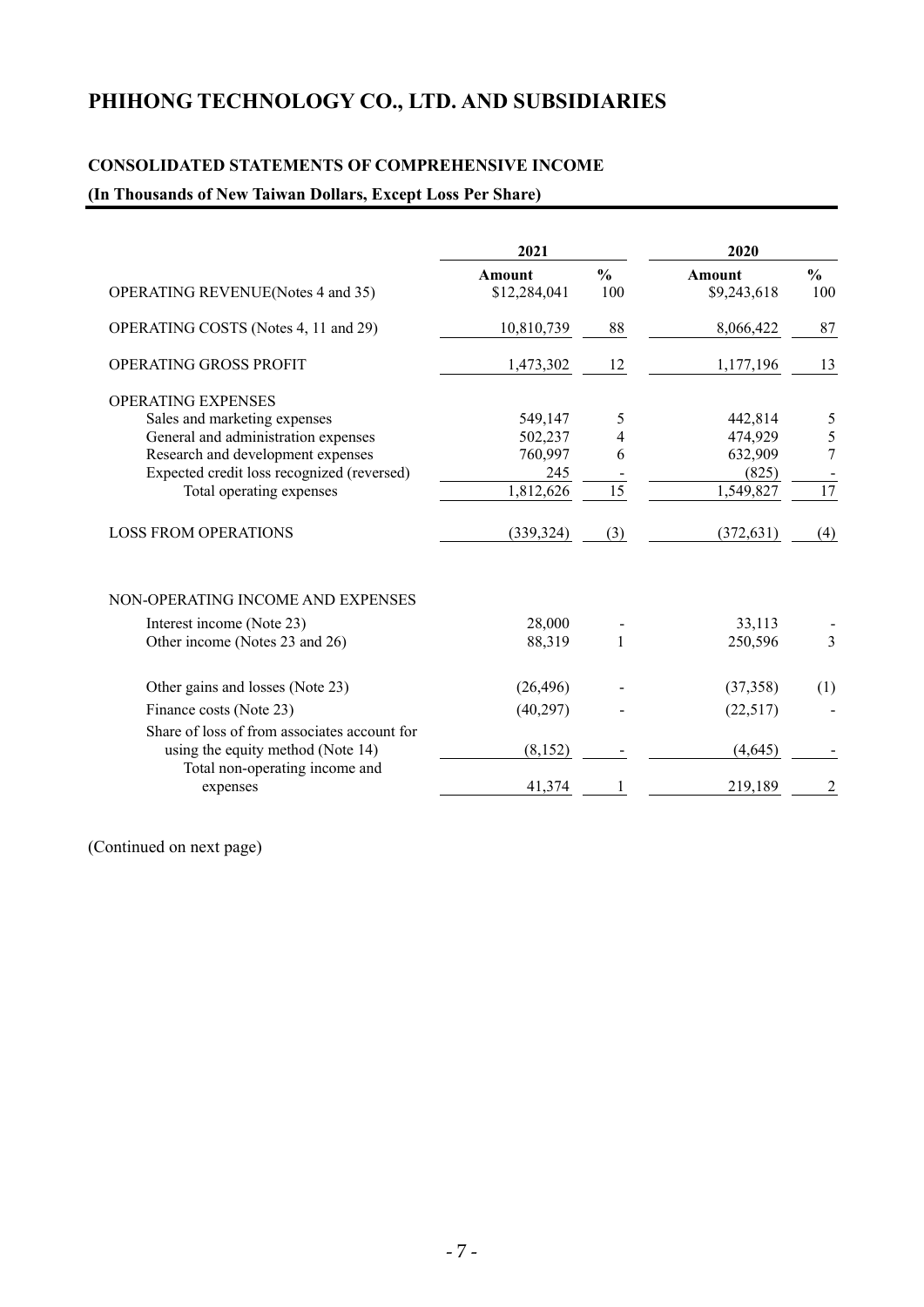# (Continued from previous page)

|                                                                                                                              | 2021                    |                      | 2020                         |                      |  |
|------------------------------------------------------------------------------------------------------------------------------|-------------------------|----------------------|------------------------------|----------------------|--|
| <b>LOSS BEFORE INCOME TAX</b>                                                                                                | Amount<br>$(\$297,950)$ | $\frac{0}{0}$<br>(2) | <b>Amount</b><br>(\$153,442) | $\frac{0}{0}$<br>(2) |  |
| INCOME TAX EXPENSE (Notes 4 and 24)                                                                                          |                         |                      |                              |                      |  |
|                                                                                                                              | (14,668)                |                      | (1,171)                      |                      |  |
| <b>LOSS FOR THE YEAR</b>                                                                                                     | (312, 618)              | (2)                  | (154, 613)                   | (2)                  |  |
| OTHER COMPREHENSIVE INCOME (LOSS)                                                                                            |                         |                      |                              |                      |  |
| Items that may not be reclassified subsequent<br>to profit or loss:                                                          |                         |                      |                              |                      |  |
| Remeasurement of defined benefit plans<br>(Note 21)<br>Unrealized loss on financial assets at fair                           | (5,405)                 |                      | (188)                        |                      |  |
| value through other comprehensive<br>income (Note 22)<br>Share of the other comprehensive                                    | 3,804                   |                      | (9,483)                      |                      |  |
| income (loss) of associates accounted<br>for using the equity method (Note 22)<br>Income tax relating to items that will not | (30,209)                |                      | 27,037                       |                      |  |
| be reclassified subsequent to profit or<br>loss (Note 24)<br>Items that may be reclassified subsequent to<br>profit or loss: | 1,081                   |                      | 38                           |                      |  |
| Exchange differences on translating the<br>financial statements of foreign                                                   |                         |                      |                              |                      |  |
| operations (Note 22)                                                                                                         | (74, 731)               | (1)                  | (32,211)                     |                      |  |
| Total other comprehensive loss                                                                                               | (105, 460)              | (1)                  | (14, 807)                    |                      |  |
| TOTAL COMPREHENSIVE LOSS                                                                                                     | (\$418,078)             | (3)                  | (\$169,420)                  | (2)                  |  |
| <b>LOSS ATTRIBUTABLE TO:</b>                                                                                                 |                         |                      |                              |                      |  |
| Owners of the Company                                                                                                        | (\$312,600)             | (3)                  | (\$154,594)                  | (2)                  |  |
| Non-controlling interests                                                                                                    | (18)                    |                      | (19)                         |                      |  |
| Total                                                                                                                        | (\$312,618)             | (3)                  | (\$154,613)                  | (2)                  |  |
| TOTAL COMPREHENSIVE INCOME (LOSS)<br><b>ATTRIBUTABLE TO:</b>                                                                 |                         |                      |                              |                      |  |
| Owners of the Company                                                                                                        | $(\$418,316)$           | (3)                  | (\$169,883)                  | (2)                  |  |
| Non-controlling interests                                                                                                    | 238                     |                      | 463                          |                      |  |
| Total                                                                                                                        | $(\$418,078)$           | (3)                  | (\$169,420)                  | (2)                  |  |
| LOSS PER SHARE (Note 25)                                                                                                     |                         |                      |                              |                      |  |
| <b>Basic</b>                                                                                                                 | $(\$0.92)$              |                      | $(\$0.46)$                   |                      |  |

The accompanying notes are an integral part of the consolidated financial statements.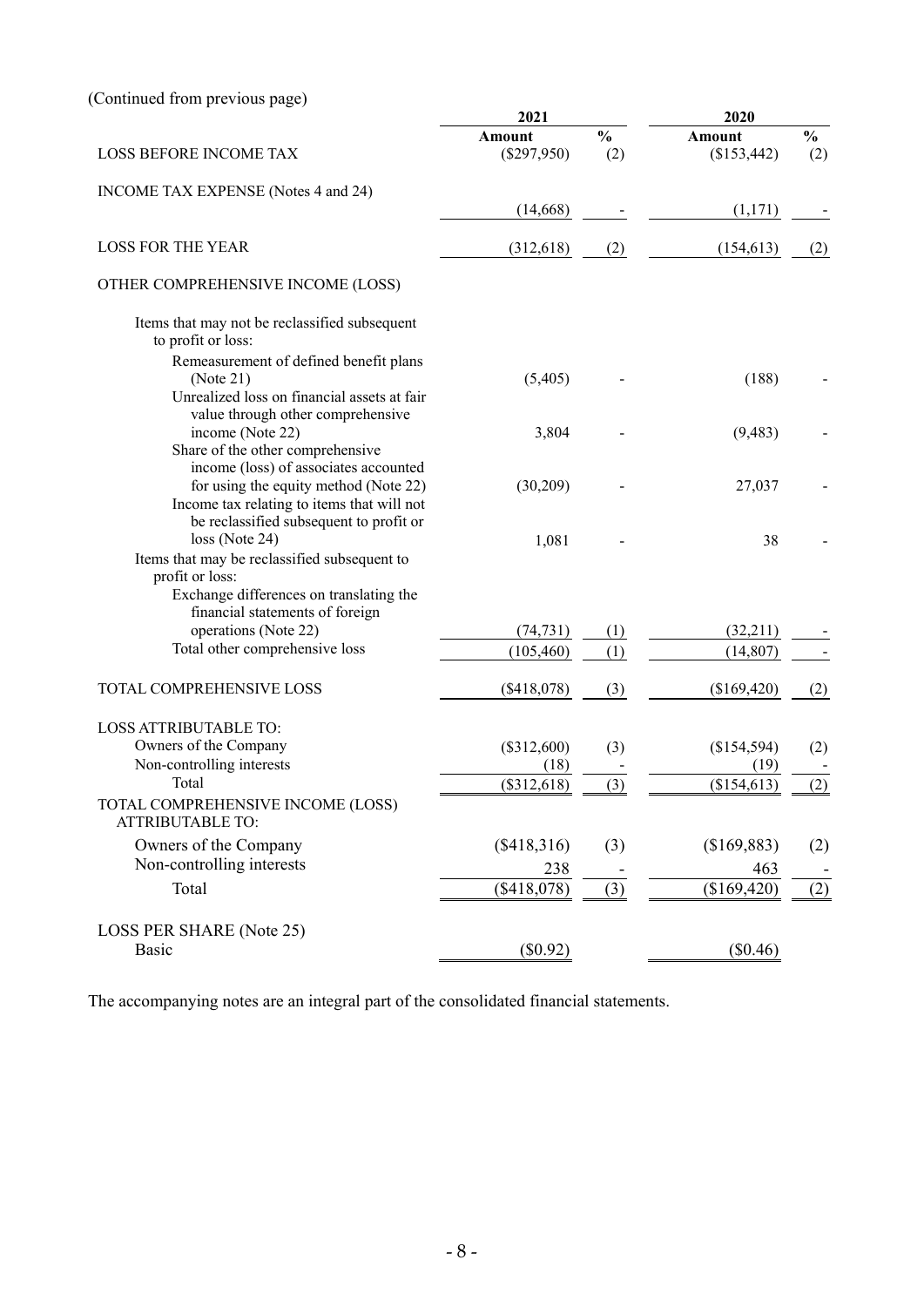# **PHIHONG TECHNOLOGY CO., LTD. AND SUBSIDIARIES**

# **CONSOLIDATED STATEMENTS OF CHANGES IN EQUITY**

# **(In Thousands of New Taiwan Dollars)**

|                                                                                                 |                    |                 |               | <b>Equity Attributable to owners of the company</b> |                         |                                                                 |                                                          |              |                               |                     |
|-------------------------------------------------------------------------------------------------|--------------------|-----------------|---------------|-----------------------------------------------------|-------------------------|-----------------------------------------------------------------|----------------------------------------------------------|--------------|-------------------------------|---------------------|
|                                                                                                 |                    |                 |               |                                                     |                         | <b>Exchange</b>                                                 | Other equity<br><b>Unrealized loss</b>                   |              |                               |                     |
|                                                                                                 |                    |                 |               | <b>Retained earnings</b>                            |                         | differences on<br>translating the<br>financial<br>statements of | on financial<br>assets at fair<br>value through<br>other |              |                               |                     |
|                                                                                                 | Ordinary<br>shares | Capital surplus | Legal reserve | <b>Special reserve</b>                              | Accumulated<br>deficits | foreign<br>operations                                           | comprehensive<br>income                                  | <b>Total</b> | Non-controllin<br>g interests | <b>Total equity</b> |
| Balance at January 1, 2020                                                                      | \$3,376,884        | \$1,044,017     | \$808,806     | \$230,859                                           | $(\$41,146)$            | (\$416,186)                                                     | $(\$79,561)$                                             | \$4,923,673  | (\$9,372)                     | \$4,914,301         |
| Legal reserve used to offset<br>accumulated deficits                                            |                    |                 | (41, 146)     |                                                     | 41,146                  |                                                                 |                                                          |              |                               |                     |
| Loss for the year ended December 31,<br>2020                                                    |                    |                 |               |                                                     | (154, 594)              |                                                                 |                                                          | (154, 594)   | (19)                          | (154, 613)          |
| Other comprehensive income (loss) for<br>the year ended December 31, 2020,<br>net of income tax |                    |                 |               |                                                     | (150)                   | (32, 693)                                                       | 17,554                                                   | (15,289)     | 482                           | (14, 807)           |
| Total comprehensive income (loss) for<br>the year ended December 31, 2020                       |                    |                 |               |                                                     | (154, 744)              | (32, 693)                                                       | 17,554                                                   | (169, 883)   | 463                           | (169, 420)          |
| Balance at December 31, 2020                                                                    | 3,376,884          | 1,044,017       | 767,660       | 230,859                                             | (154, 744)              | (448, 879)                                                      | (62,007)                                                 | 4,753,790    | (8,909)                       | 4,744,881           |
| Capital increase (Note 22)                                                                      | 375,200            | 1,135,355       |               |                                                     |                         |                                                                 |                                                          | 1,510,555    | $\sim$                        | 1,510,555           |
| Legal reserve used to offset<br>accumulated deficits (Note 22)                                  |                    |                 | (154, 744)    | $\overline{\phantom{a}}$                            | 154,744                 |                                                                 |                                                          |              |                               |                     |
| Loss for the year ended December 31,<br>2021                                                    |                    |                 |               |                                                     | (312,600)               |                                                                 |                                                          | (312,600)    | (18)                          | (312, 618)          |
| Other comprehensive income (loss) for<br>the year ended December 31, 2021,<br>net of income tax |                    |                 |               |                                                     | (4,324)                 | (74, 987)                                                       | (26, 405)                                                | (105,716)    | 256                           | (105, 460)          |
|                                                                                                 |                    |                 |               |                                                     |                         |                                                                 |                                                          |              |                               |                     |
| Total comprehensive income (loss) for<br>the year ended December 31, 2021                       |                    |                 |               |                                                     | (316, 924)              | (74, 987)                                                       | (26, 405)                                                | (418,316)    | 238                           | (418,078)           |
| Balance at December 31, 2021                                                                    | \$3,752,084        | \$2,179,372     | \$612,916     | \$230,859                                           | (\$316,924)             | $(\$523,866)$                                                   | (\$88,412)                                               | \$5,846,029  | (\$8,671)                     | \$5,837,358         |

The accompanying notes are an integral part of the consolidated financial statements.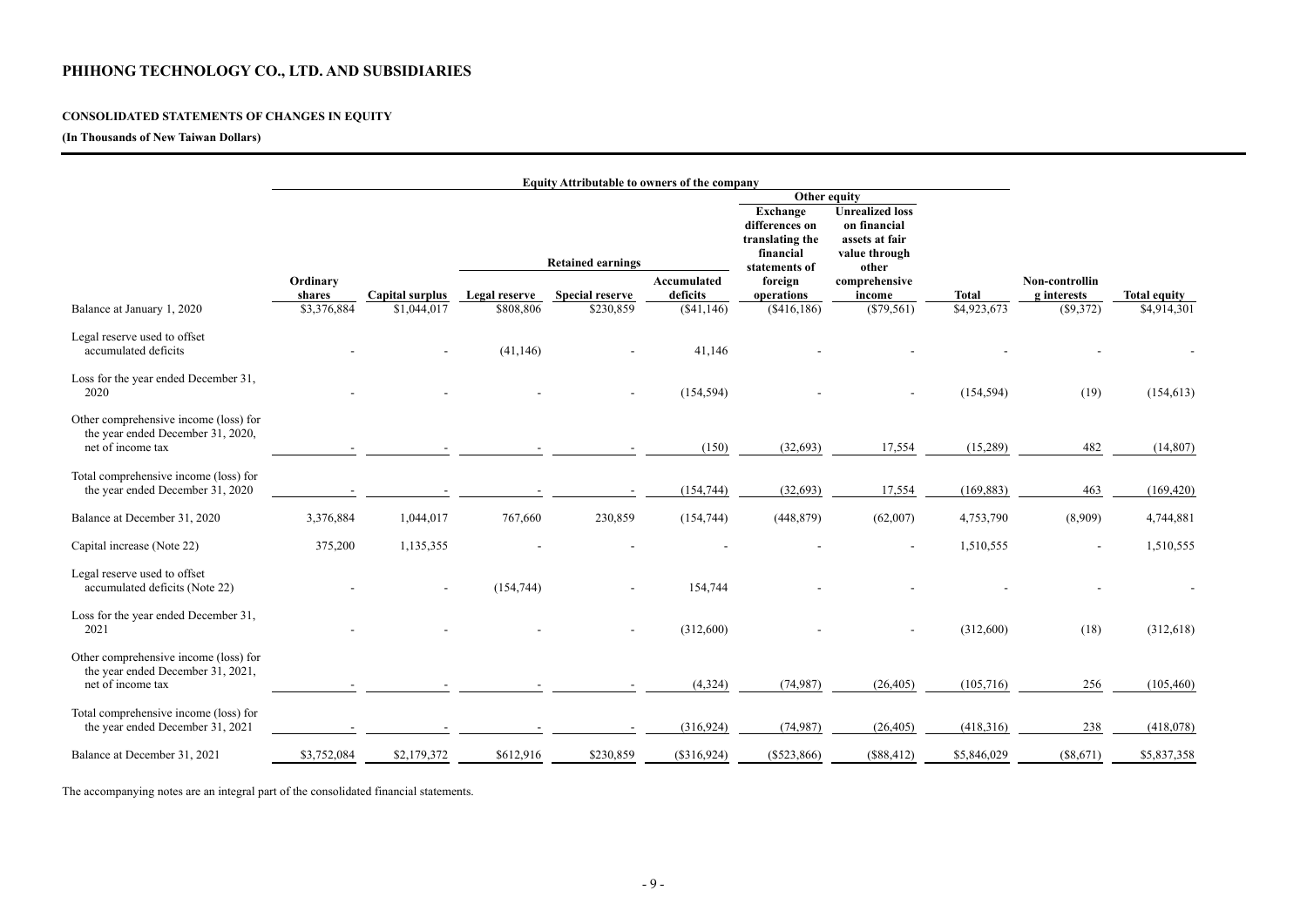# **PHIHONG TECHNOLOGY CO., LTD. AND SUBSIDIARIES**

# **CONSOLIDATED STATEMENTS OF CASH FLOWS FOR THE YEARS ENDED DECEMBER 31, 2021 AND 2020**

**(In Thousands of New Taiwan Dollars)** 

|                                                 | 2021          | 2020        |
|-------------------------------------------------|---------------|-------------|
| CASH FLOWS FROM OPERATING ACTIVITIES            |               |             |
| Loss before income tax                          | $(\$297,950)$ | (\$153,442) |
| Adjustments for:                                |               |             |
| Depreciation expense                            | 285,785       | 308,178     |
| Amortization expense                            | 13,380        | 12,595      |
| Expected credit loss recognized                 |               |             |
| (reversed)                                      | 245           | (825)       |
| Gain on fair value changes of financial         |               |             |
| assets designated as at fair value              |               |             |
| through profit or loss                          |               | (3)         |
| Finance costs                                   | 40,297        | 22,517      |
| Interest income                                 | (28,000)      | (33, 113)   |
| Share of loss from associates accounted         |               |             |
| for using the equity method                     | 8,152         | 4,645       |
| Loss on disposal of property, plant and         |               |             |
| equipment                                       | 3,279         | 2,637       |
| Loss on disposal of intangible assets           | 8             | 194         |
| Gain on disposal of investment                  | (795)         | (10, 274)   |
| Allowance for inventory valuation and           |               |             |
| obsolescence loss                               | 63,120        | 48,139      |
| Net changes in operating assets and liabilities |               |             |
| Notes receivables                               | (16,886)      | 2,022       |
| Trade receivables                               | (210, 023)    | 20,355      |
| Other receivables                               | 13,487        | 19,666      |
| Inventories                                     | (1,252,483)   | (709, 278)  |
| Other current assets                            | (23, 436)     | (22, 702)   |
| Trade payables                                  | 353,948       | 634,185     |
| Trade payables to related parties               | (21, 375)     | 12,971      |
| Other payables                                  | 43,047        | (133, 777)  |
| Other current liabilities                       | 126,755       | 180,251     |
| Net defined benefit liability                   | (12, 381)     | (8,346)     |
| Cash (used in) generated from operating         |               |             |
| activities                                      | (911, 826)    | 196,595     |
| Interest received                               | 17,937        | 31,757      |
| Interest paid                                   | (39, 575)     | (19, 833)   |
| Income tax paid                                 | (12, 473)     | (24, 516)   |
| Net cash (used in) generated from               |               |             |
| operating activities                            | (945, 937)    | 184,003     |

(Continued on next page)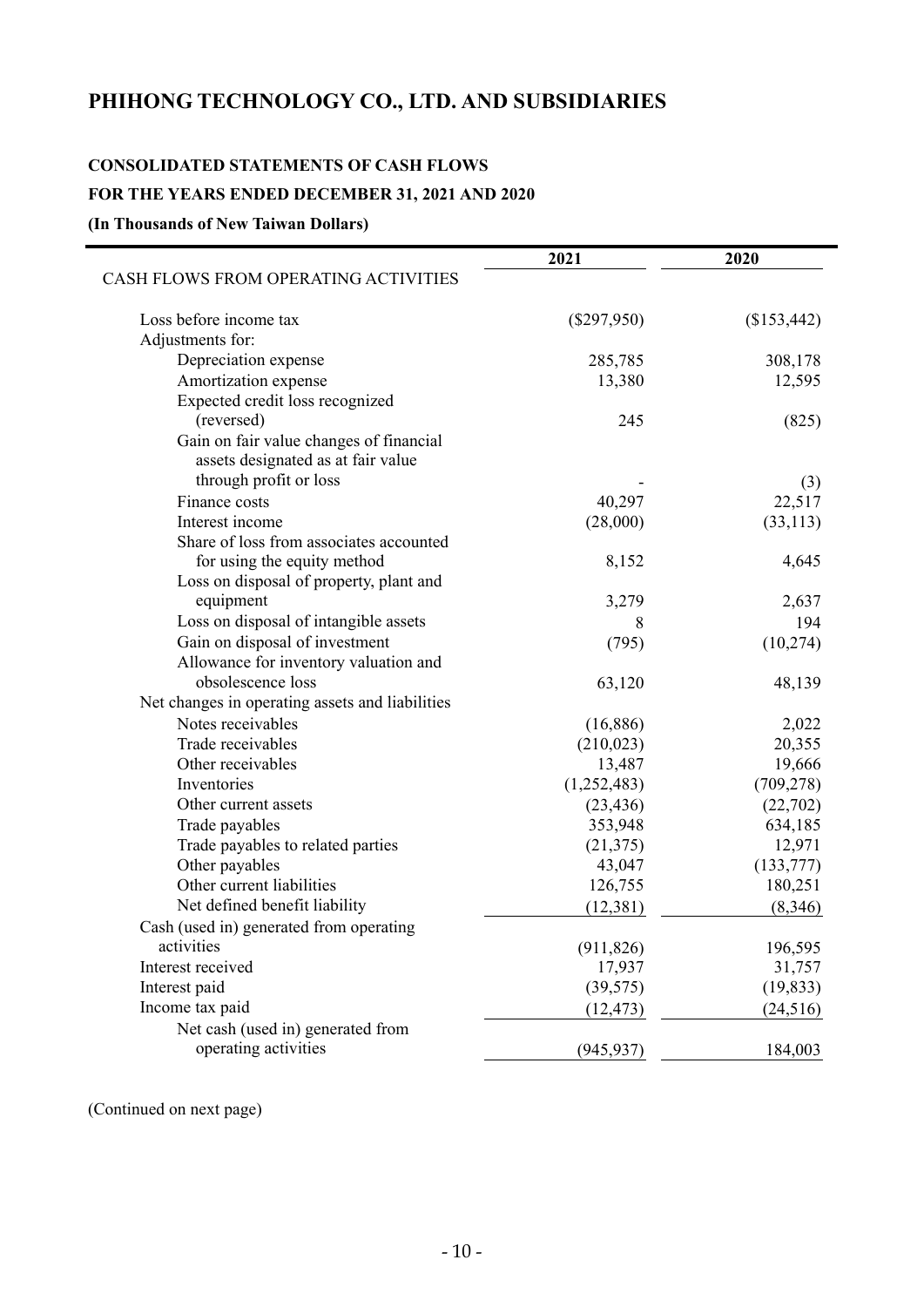|                                                | 2021          | 2020       |
|------------------------------------------------|---------------|------------|
| CASH FLOWS FROM INVESTING ACTIVITIES           |               |            |
| Financial assets at fair value through other   |               |            |
| comprehensive income                           | (\$18,000)    | (\$18,000) |
| Proceeds from capital reduction of financial   |               |            |
| assets at fair value through other             |               |            |
| comprehensive income                           | 406           |            |
| Purchase of financial assets at amortized cost | (485, 788)    | (10,000)   |
| Proceeds from disposal of financial assets at  |               |            |
| amortized cost                                 | 265,124       |            |
| Purchase of financial assets at fair value     |               |            |
| through profit or loss                         | (303,997)     | (171, 925) |
| Proceeds from sale of financial assets at fair |               |            |
| value through profit or loss                   | 347,361       | 484,970    |
| Proceeds from capital reduction of investments |               |            |
| accounted for using equity method              |               | 9,567      |
| Payments for property, plant and equipment     | (841, 816)    | (237, 926) |
| Proceeds from disposal of property, plant and  |               |            |
| equipment                                      | 833           | 29,806     |
| Payments for intangible assets                 | (15,886)      | (7,196)    |
| Increase in refundable deposits                | (184)         | (747)      |
| Increase in prepayments for equipment          | (63, 599)     | (81, 381)  |
| Increase in prepayments for land               |               | (84,075)   |
| Dividends received                             | 2,679         | 2,097      |
| Receive government grants                      |               | 6,820      |
| Net cash used in investing activities          | (1, 112, 867) | (77,990)   |
| CASH FLOWS FROM FINANCING ACTIVITIES           |               |            |
| Proceeds from short-term borrowings            | 706,461       | 256,320    |
| Issuance of corporate bonds                    | 700,000       |            |
| Repayment of corporate bonds                   | (1,000,000)   |            |
| Proceeds from long-term borrowings             | 2,251,960     | 566,040    |
| Repayment of long-term borrowings              | (1,023,399)   | (495,000)  |
| Increase in guarantee deposits received        | 8,676         |            |
| Decrease in guarantee deposits received        |               | (35)       |
| Repayment of the principal portion of lease    |               |            |
| liabilities                                    | (19, 713)     | (8,641)    |
| Capital increase                               | 1,510,555     |            |
| Payment for the cost of ordinary corporate     |               |            |
| bonds issuance                                 | (2,028)       |            |
| Net cash generated from financing              |               |            |
| activities                                     | 3,132,512     | 318,684    |
| EFFECTS OF EXCHANGE RATE CHANGES ON            |               |            |
| THE BALANCE OF CASH HELD IN FOREIGN            |               |            |
| <b>CURRENCIES</b>                              | (28, 592)     | (29, 792)  |
|                                                |               |            |

(Continued on next page)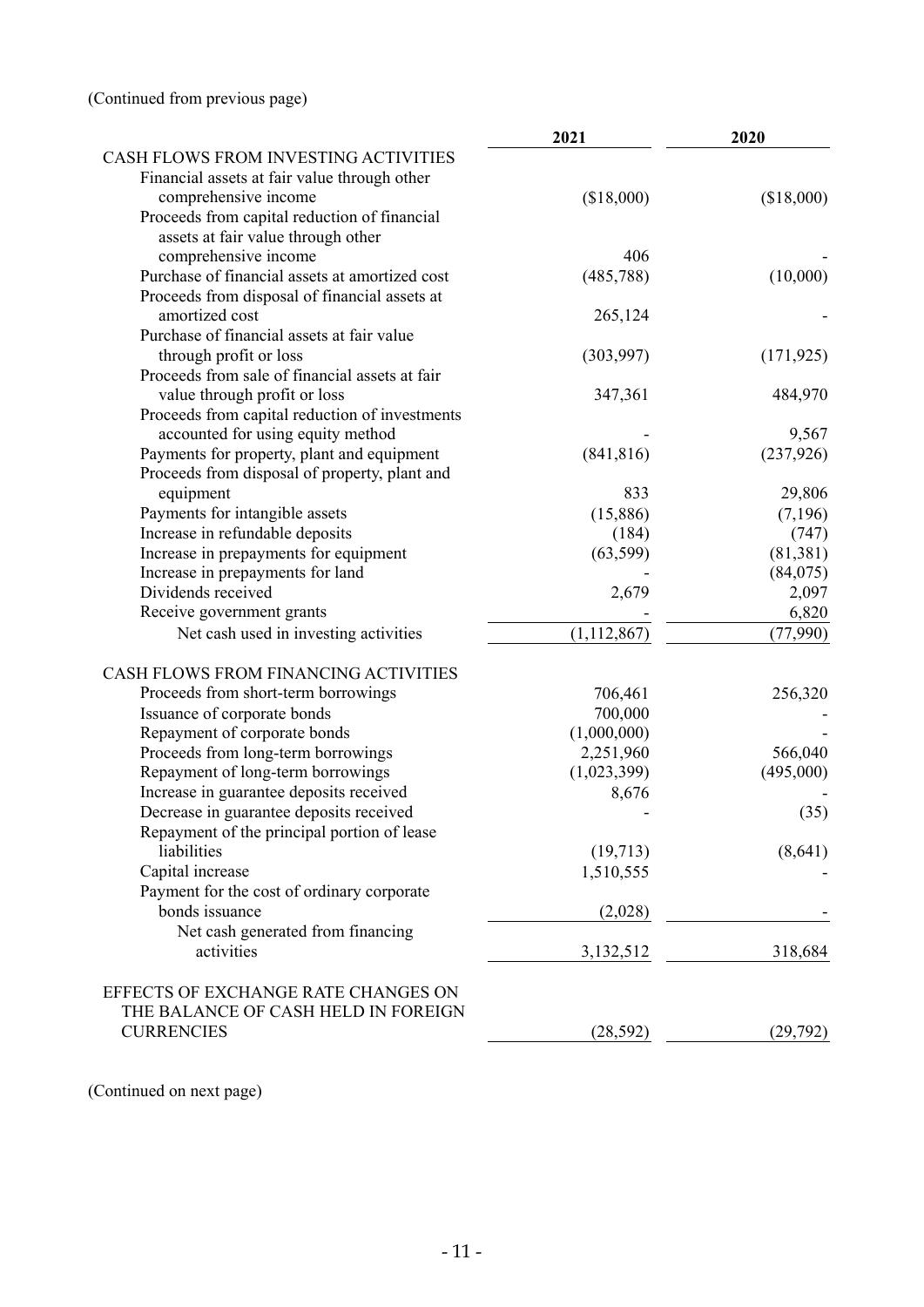(Continued from previous page)

|                                                                    | 2021        | 2020        |
|--------------------------------------------------------------------|-------------|-------------|
| NET INCREASE IN CASH AND CASH<br><b>EQUIVALENTS</b>                | \$1,045,116 | \$394,905   |
| CASH AND CASH EQUIVALENTS AT THE<br><b>BEGINNING OF THE PERIOD</b> | 2,545,804   | 2,150,899   |
| CASH AND CASH EQUIVALENTS AT THE END<br>OF THE PERIOD              | \$3,590,920 | \$2,545,804 |

The accompanying notes are an integral part of the consolidated financial statements.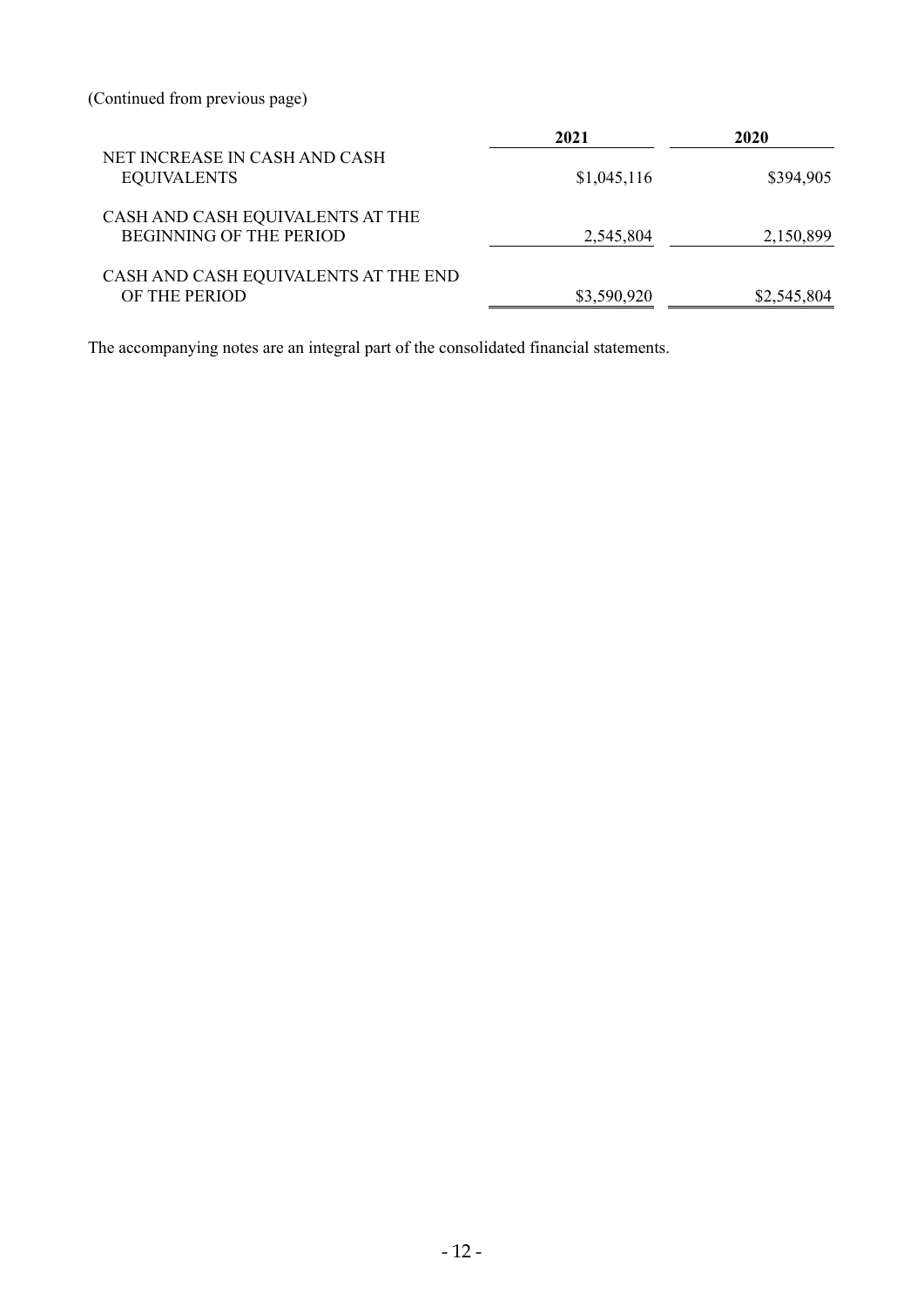# **PHIHONG TECHNOLOGY CO., LTD. AND SUBSIDIARIES**

# **NOTES TO CONSOLIDATED FINANCIAL STATEMENTS FOR THE YEARS ENDED DECEMBER 31, 2021 AND 2020**

**(In Thousands of New Taiwan Dollars, Except Per Share Data and Unless Stated Otherwise)** 

#### **1. GENERAL INFORMATION**

Phihong Technology Co., Ltd. ("Phihong" or "the Company"), which was formerly known as Phihong Enterprise Co., Ltd. was incorporated on December 12, 1972 under the laws of the Republic of China (R.O.C.). Under a resolution approved in the stockholders' meeting in June 2003, Phihong changed its name to Phihong Technology Co., Ltd. Phihong primarily manufactures and sells AC/DC power adapters, charger bases, power supply modules, UPS (uninterruptible power supply) for computers, ballasts, etc.

In February 2000, Phihong was authorized to trade its stocks on the Taipei Exchange (TPEx) in Taiwan. In September 2001, Phihong's stocks ceased to be traded on the TPEx, and Phihong later obtained the authorization to list its stocks on the Taiwan Stock Exchange.

The consolidated financial statements are presented in the Company's functional currency, New Taiwan dollars.

# **2. APPROVAL OF FINANCIAL STATEMENTS**

The consolidated financial statements were approved by the Company's board of directors on March 10, 2022.

# **3. APPLICATION OF NEW AND REVISED STANDARDS, AMENDMENTS AND INTERPRETATIONS**

a. Initial application of the International Financial Reporting Standards (IFRSs), International Accounting Standards (IAS), Interpretations of IFRS (IFRIC), and Interpretations of IAS (SIC) endorsed and issued into effect by Financial Supervisory Commission (hereinafter referred to as the "FSC").

Except for the following, whenever applied, the initial application of the amendments to the IFRSs endorsed and issued into effect by the FSC would not have any material impact on the Group's accounting policies.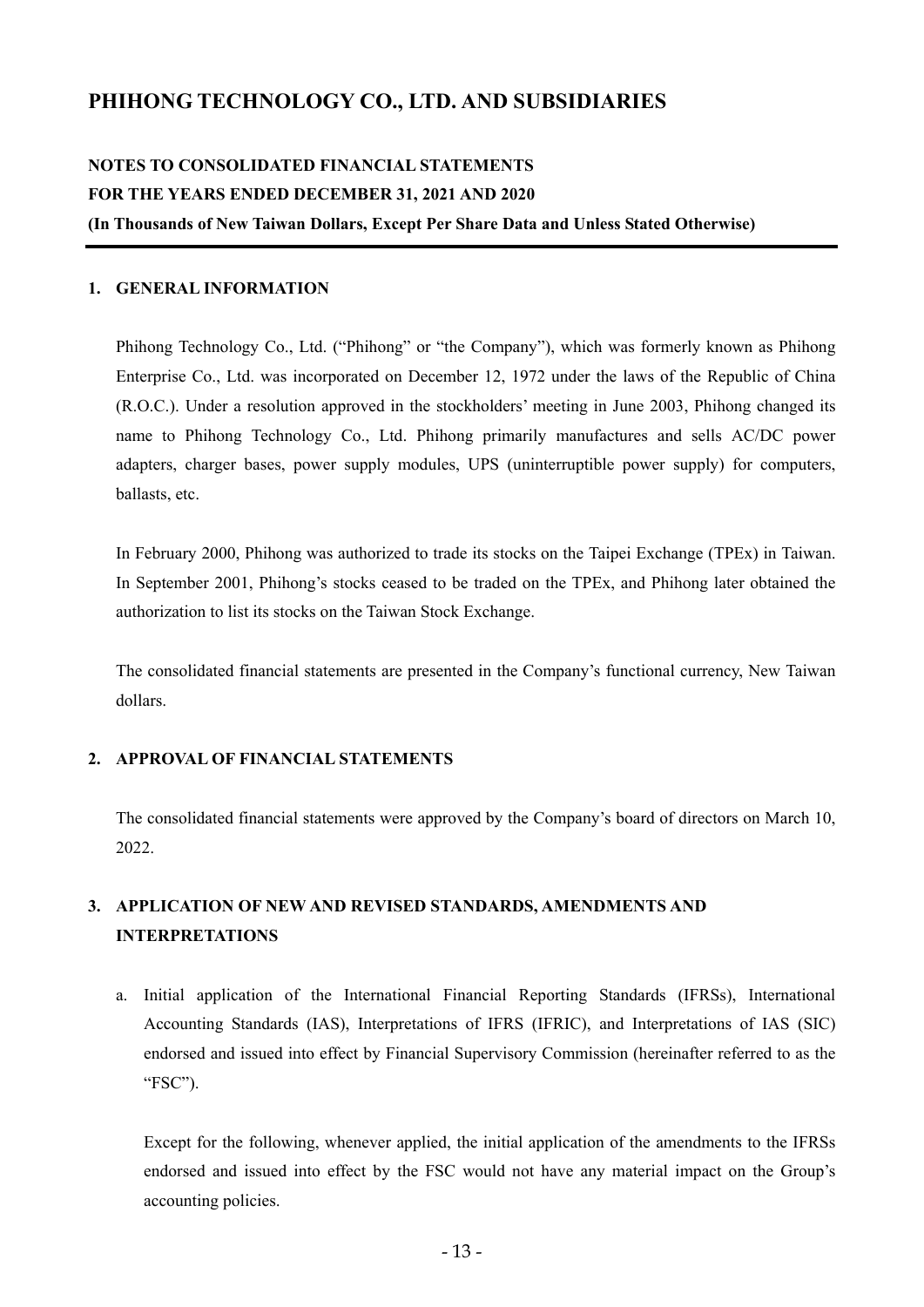b. IFRSs endorsed and issued into effect in 2022 by the FSC

| <b>New IFRSs</b>                                    | <b>Effective Date Announced</b><br>by IASB |
|-----------------------------------------------------|--------------------------------------------|
| "Annual Improvement of IFRSs 2018-2020"             | January 1, 2022 (Note 1)                   |
| Amendment to IFRS 3 "Reference to the Conceptual    |                                            |
| Framework"                                          | January 1, 2022 (Note 2)                   |
| Amendment to IAS 16 "Property, Plant and Equipment: | January 1, 2022 (Note 3)                   |
| Proceeds before Intended Use"                       |                                            |
| Amendment to IAS 37 "Onerous Contract - Cost of     | January 1, 2022 (Note 4)                   |
| Fulfilling a Contract"                              |                                            |

**Effective Date Announced** 

Note 1: The amendments to IFRS 9 are applicable to the exchange or modification of terms of financial liabilities during the annual reporting period beginning after January 1, 2022; the amendment to IAS 41 "Agriculture" is applicable to the fair value measurement of the annual reporting period beginning after January 1, 2022; the amendment to IFRS 1 "First Adoption of IFRSs" is retroactively applied to the annual reporting period beginning after January 1, 2022.

- Note 2: The Group shall apply these amendments to business combinations for which the acquisition date is on or after the beginning of the first annual reporting period beginning on or after January 1, 2022.
- Note 3: Plants, property and equipment that will reach the necessary locations and conditions for management's expected operation mode after January 1, 2022 are applicable to this amendment.
- Note 4: The Group shall apply these amendments to contracts that have not fulfilled all obligations as of January 1, 2022.
- c. The IFRSs issued by IASB but not yet endorsed and issued into effect by the FSC

|                                                        | <b>Effective Date Issued by</b> |
|--------------------------------------------------------|---------------------------------|
| <b>New IFRSs</b>                                       | <b>IASB</b> (Note 1)            |
| Amendments to IFRS 10 and IAS 28 "Sale or              | To be determined by IASB        |
| Contribution of Assets between an Investor and its     |                                 |
| Associate or Joint Venture"                            |                                 |
| IFRS 17 "Insurance Contracts"                          | January 1, 2023                 |
| Amendment to IFRS 17 "Insurance Contracts"             | January 1, 2023                 |
| Amendment to IFRS 17 "Comparative Information of the   | January 1, 2023                 |
| Initial Application of IFRS 17 and IFRS 9"             |                                 |
| Amendment to IAS 1 "Classification of Liabilities as   | January 1, 2023                 |
| Current or Non-current"                                |                                 |
| Amendment to IAS 1 "Disclosure of Accounting Policies" | January 1, 2023 (Note 2)        |
| Amendment to IAS 8 "Definition of Accounting           | January 1, 2023 (Note 3)        |
| Estimates"                                             |                                 |
| Amendment to IAS 12 "Deferred Tax Related to Assets    | January 1, 2023 (Note 4)        |
| and Liabilities Arising from a Single Transaction"     |                                 |

Note 1: Unless stated otherwise, the above New IFRSs are effective for annual periods beginning on or after their respective effective dates.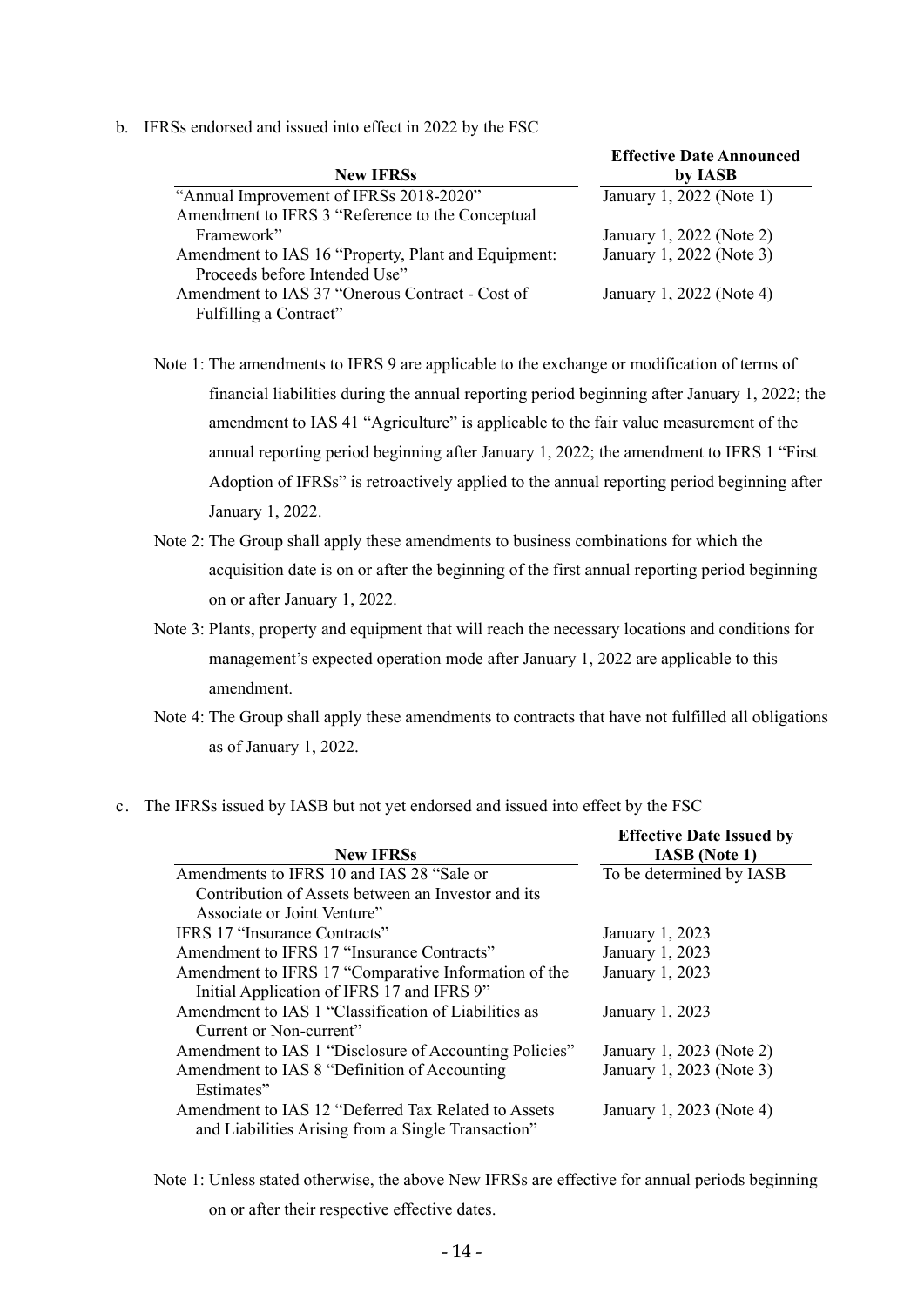- Note 2: The Group shall apply these amendments prospectively for annual reporting periods beginning on or after January 1, 2023.
- Note 3: The Group shall apply these amendments prospectively to the changes of accounting estimates and accounting policies for annual reporting periods beginning after January 1, 2023.
- Note 4: Except for temporary differences of the deferred income tax recognized for lease and decommissioning obligations on January 1, 2022, the amendments also apply to transactions incurring after January 1, 2022.

As of the date the consolidated financial statements were authorized for issue, the Group is continuously assessing the possible impact that the application of other standards and interpretations will have on the Group's financial position and financial performance, and will disclose the relevant impact when the assessment is completed.

# **4. SUMMARY OF SIGNIFICANT ACCOUNTING POLICIES**

a. Statement of compliance

These interim consolidated financial statements have been prepared in accordance with the Regulations Governing the Preparation of Financial Reports by Securities Issuers and IFRSs as endorsed and issued into effect by the FSC.

# b. Basis of preparation

The consolidated financial statements have been prepared on the historical cost basis except for financial instruments which are measured at fair value and net defined benefit liabilities which are measured at the present value of the defined benefit obligation less the fair value of plan assets.

The fair value measurements, which are grouped into Levels 1 to 3 based on the degree to which the fair value measurement inputs are observable and based on the significance of the inputs to the fair value measurement in its entirety, are described as follows:

- 1) Level 1 inputs are quoted prices (unadjusted) in active markets for identical assets or liabilities;
- 2) Level 2 inputs are inputs other than quoted prices included within Level 1 that are observable for an asset or liability, either directly (i.e. as prices) or indirectly (i.e. derived from prices); and
- 3) Level 3 inputs are unobservable inputs for an asset or liability.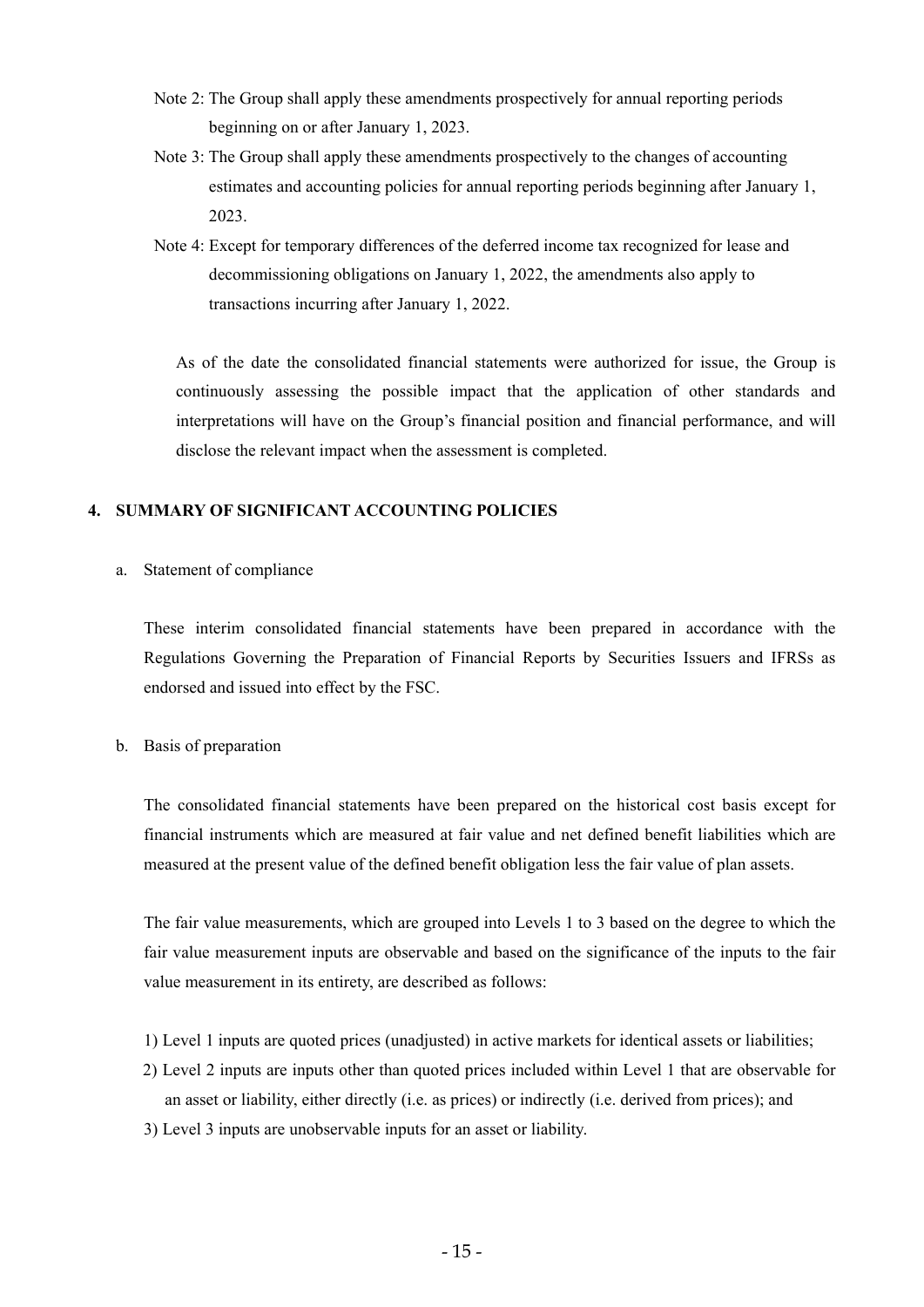c. Classification of current and non-current assets and liabilities

Current assets include:

- 1) Assets held primarily for the purpose of trading;
- 2) Assets expected to be realized within 12 months after the balance sheet date; and
- 3) Cash or cash equivalents (excluding assets restricted from being exchanged or used to settle a liability for at least 12 months after the balance sheet date).

Current liabilities include:

- 1) Liabilities held primarily for the purpose of trading;
- 2) Liabilities due to be settled within 12 months after the balance sheet date (liabilities with long-term refinancing or rearrangement of payment terms completed after the balance sheet date and before the release of the financial statements); and
- 3) Liabilities with a repayment deadline that cannot be unconditionally deferred for at least 12 months after the balance sheet date. However, the terms of a liability that could, at the option of the counterparty, result in its settlement by issue of equity instruments do not affect its classification.

Assets and liabilities that are not classified as current are classified as non-current.

d. Basis of consolidation

The consolidated financial statements incorporate the financial statements of the Company and the entities controlled by the Company. Income and expenses of subsidiaries acquired or disposed of during the period are included in the consolidated statement of profit or loss and other comprehensive income from the effective dates of acquisitions up to the effective dates of disposals, as appropriate. When necessary, adjustments are made to the financial statements of subsidiaries to bring their accounting policies into line with those used by the Company. All intra-group transactions, balances, income and expenses are eliminated in full upon consolidation. Total comprehensive income of subsidiaries is attributed to the owners of the Company and to the non-controlling interests even if this results in the non-controlling interests having a deficit balance.

Changes in the Group's ownership interests in subsidiaries that do not result in the Group losing control over the subsidiaries are accounted for as equity transactions. The carrying amounts of the interests of the Group and the non-controlling interests are adjusted to reflect the changes in their relative interests in the subsidiaries. Any difference between the amount by which the non-controlling interests are adjusted and the fair value of the consideration paid or received is recognized directly in equity and attributed to the owners of the Company.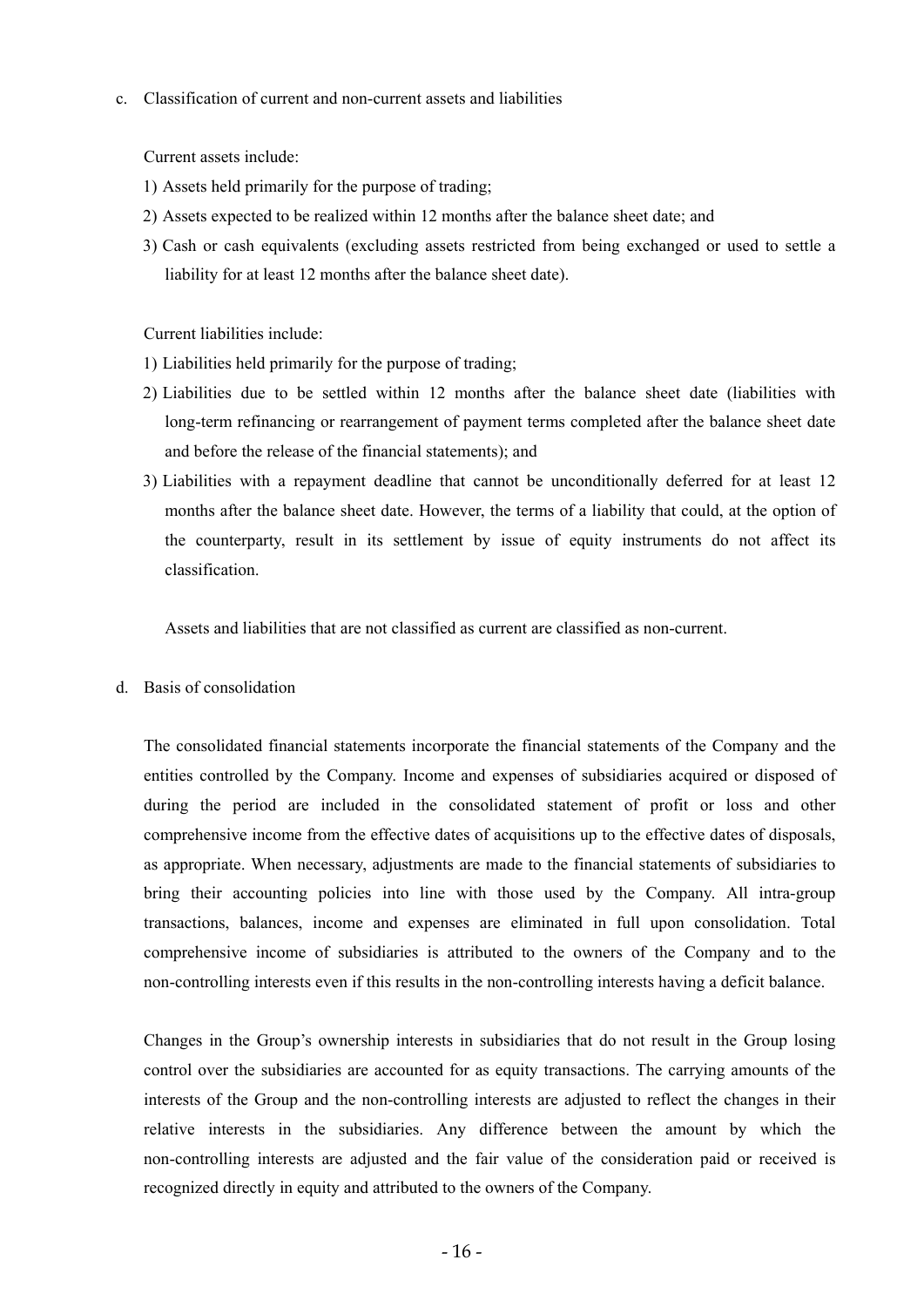See Note 13, Table 8 and Table 9 for detailed information on subsidiaries (including percentages of ownership and main businesses).

#### e. Foreign currencies

In preparing the financial statements of each individual entity in the Group, transactions in currencies other than the entity's functional currency (i.e. foreign currencies) are recognized at the rates of exchange prevailing on the transaction dates.

On each balance sheet date, monetary items denominated in foreign currencies are translated at the rates prevailing on that date. Exchange differences on monetary items arising from settlement or translation are recognized in profit or loss in the period in which they arise.

Non-monetary items measured at fair value that are denominated in foreign currencies are translated at the rates prevailing on the date when the fair value was determined. The resulting exchange difference is recognized in profit or loss. For items whose changes in fair value are recognized in other comprehensive income, the resulting exchange difference is recognized in other comprehensive income.

Non-monetary items measured at historical cost that are denominated in foreign currencies are translated at the rates of exchange prevailing on the transaction dates and are not retranslated.

When preparing the consolidated financial statements, the assets and liabilities of the Company's foreign operations (including subsidiaries, associates, joint ventures, and branches that operate in countries or adopt functional currencies different from the Company) are translated into New Taiwan dollar. Income and expense items are translated at the average exchange rates for the period. The resulting currency exchange differences are recognized in other comprehensive income (attributed to the owners of the Company and non-controlling interests).

#### f. Inventories

Inventories consist of raw materials, supplies, finished goods and work in process and are stated at the lower of cost or net realizable value. Inventory write-downs are made by item, except where it may be appropriate to group similar or related items. The net realizable value is the estimated selling price of inventories less all estimated costs of completion and costs necessary to make the sale. Inventories are recorded at the weighted-average cost on the balance sheet date. The cost calculation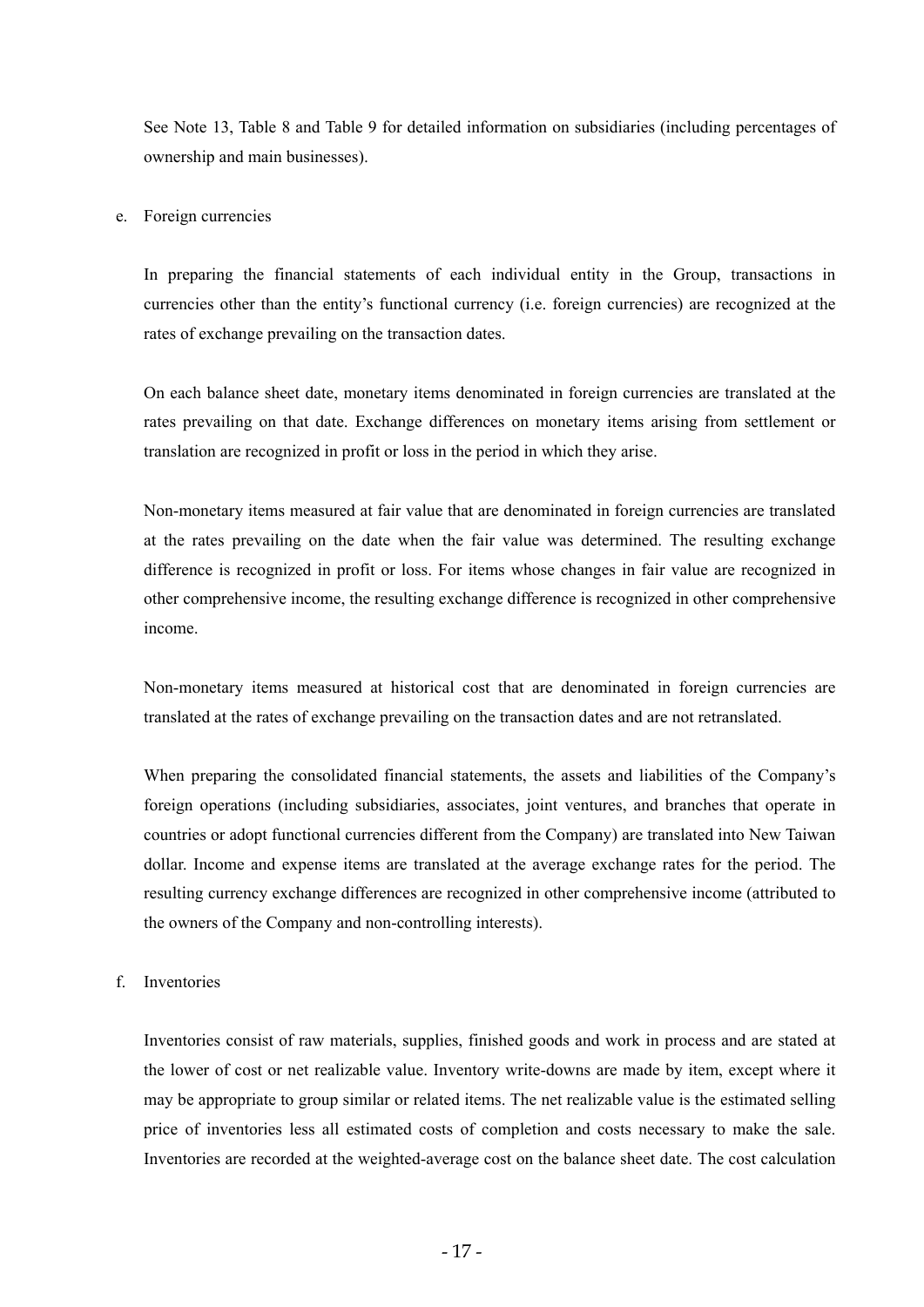is generally accounted for based on the standard cost, and the differences incurred at the end of the period are allocated to inventories and cost of sales.

g. Investments in associates

An associate is an entity on which the Group has significant influence and is not a subsidiary.

The Group adopts the equity method to account for its investments in associates.

Under the equity method, investments in an associate are initially recognized at cost and adjusted thereafter to recognize the Group's share of the profit or loss and other comprehensive income of the associate. The Group also recognizes the changes in the Group's share of the equity of associates based on the percentage of ownership.

When the Group's share of losses on an associate equals or exceeds its interest in the associate (including any carrying amount of the investment accounted for using the equity method and other long-term interests that, in substance, form part of the Group's net investment in the associate), the Group discontinues recognizing its share of further losses. Additional losses and liabilities are recognized only to the extent that the Group has incurred legal obligations, or constructive obligations, or made payments on behalf of said associate.

The entire carrying amount of an investment (including goodwill) is tested for impairment as a single asset by comparing its recoverable amount with its carrying amount. Any impairment loss recognized is not allocated to any asset, including goodwill that forms part of the carrying amount of the investment. Any reversal of that impairment loss is recognized only to the extent that the recoverable amount of the investment subsequently increases.

When an entity transacts in the Group with its associate, profits and losses resulting from the transactions with the associate is recognized in the Group's consolidated financial statements only to the extent of interests in the associate of parties that are not related to the Group.

h. Property, plant and equipment

Property, plant and equipment are recognized at cost less accumulated depreciation and accumulated impairment loss.

Property, plant and equipment in the course of construction are measured at cost less any recognized impairment loss. Cost includes professional fees and borrowing costs eligible for capitalization. Such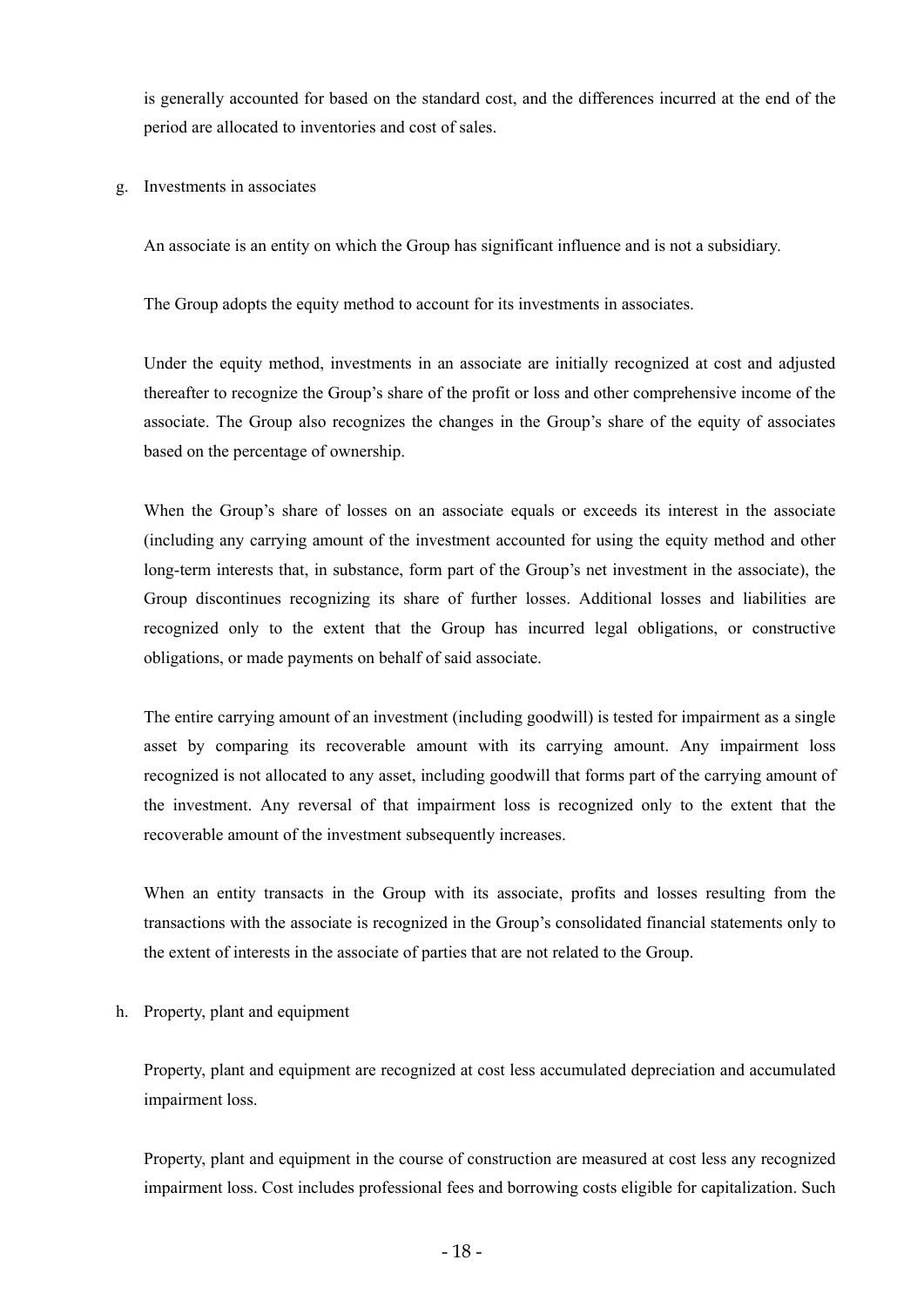assets are depreciated and classified to the appropriate categories of property, plant and equipment when completed and ready for their intended use.

Depreciation of property, plant and equipment is recognized using the straight-line method. Each significant part is depreciated separately. The Group shall at least examine the estimated useful life, residual value, and depreciation method at the end of the year, and defer the effects of changes in the applicable accounting estimation.

When derecognizing property, plant and equipment, the difference between the net disposal proceeds and the carrying amount of the asset shall be recognized in loss or profit.

# i. Intangible assets

Intangible assets with finite useful lives that are acquired separately are initially measured at cost and subsequently measured at cost less accumulated amortization and accumulated impairment loss. Intangible assets are amortized using straight-line method over the useful lives. The Group conducts at least one annual review at the end of each year to assess the estimated useful life, residual value, and amortization methods, while applying the effects of changes in accounting estimates prospectively. Intangible assets with indefinite useful lives are recognized at cost less accumulated impairment loss.

When derecognizing intangible assets, the difference between the net disposal proceeds and the carrying amount of the asset is recognized in loss or profit.

j. Impairment of property, plant, and equipment as well as right-of-use and intangible assets

The Group assesses if there are any signs of possible impairment in property, plant, and equipment as well as right-of-use and intangible assets on each balance sheet date. If there is any sign of impairment, an estimate is made of its recoverable amount. If it is not possible to determine the recoverable amount of an individual asset, the Group estimates the recoverable amount of the cash-generating unit to which the asset belongs.

Intangible assets with indefinite useful lives and not yet available for use are tested for impairment at least annually and whenever there is a sign that the assets may be impaired.

The recoverable amount is the fair value less cost of sales or its value in use, whichever is higher. If the recoverable amount of individual asset or the cash-generating unit is lower than its carrying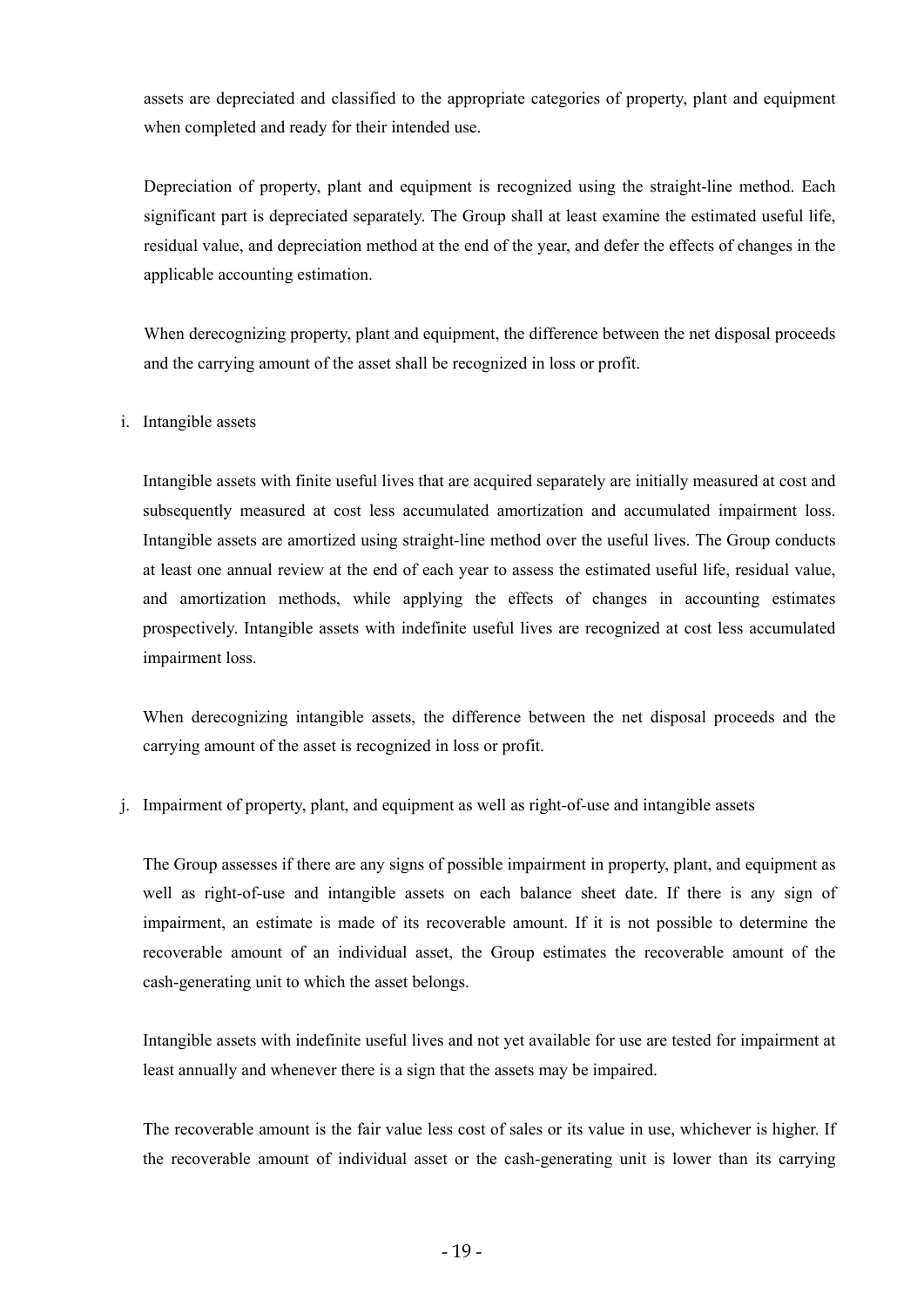amount, the carrying amount is reduced to the recoverable amount, and the impairment loss is recognized in profit and loss.

When the impairment loss is subsequently reversed, the carrying amount of the asset or the cash-generating unit is increased to the revised recoverable amount, provided that the increased carrying amount shall not exceed the carrying amount (less amortization or depreciation) of the asset or cash-generating unit, which was not recognized as impairment loss in prior years. The impairment loss reversed is recognized in profit or loss.

k. Non-current assets held for sale

Non-current assets are classified as held for sale if their carrying amounts will be recovered principally through a sale transaction rather than through continuing use. The non-current assets that meet this condition must be available for immediate sale in their current condition, and the sale is highly probable. When the appropriate level of the management is committed to the plan to sell the asset, and the sale transaction is expected to be completed within one year from the date of classification, the sale will be considered highly probable.

Non-current assets classified as held for sale are measured by the carrying amount and the fair value less the cost of sale, whichever is lower, and the depreciation of such assets will cease.

l. Financial instruments

Financial assets and financial liabilities shall be recognized in the consolidated balance sheet when the Group becomes a party to the contractual provisions of the instruments.

Financial assets and financial liabilities not at fair value through profit or loss are measured at fair value plus transaction costs directly attributable to the acquisition or issuance of financial assets or financial liabilities. The transaction costs directly attributable to the acquisition or issuance of financial assets or financial liabilities at fair value through profit or loss is immediately recognized in profit or loss.

1) Financial assets

Regular trading of financial assets shall be recognized and derecognized in accordance with trade date accounting.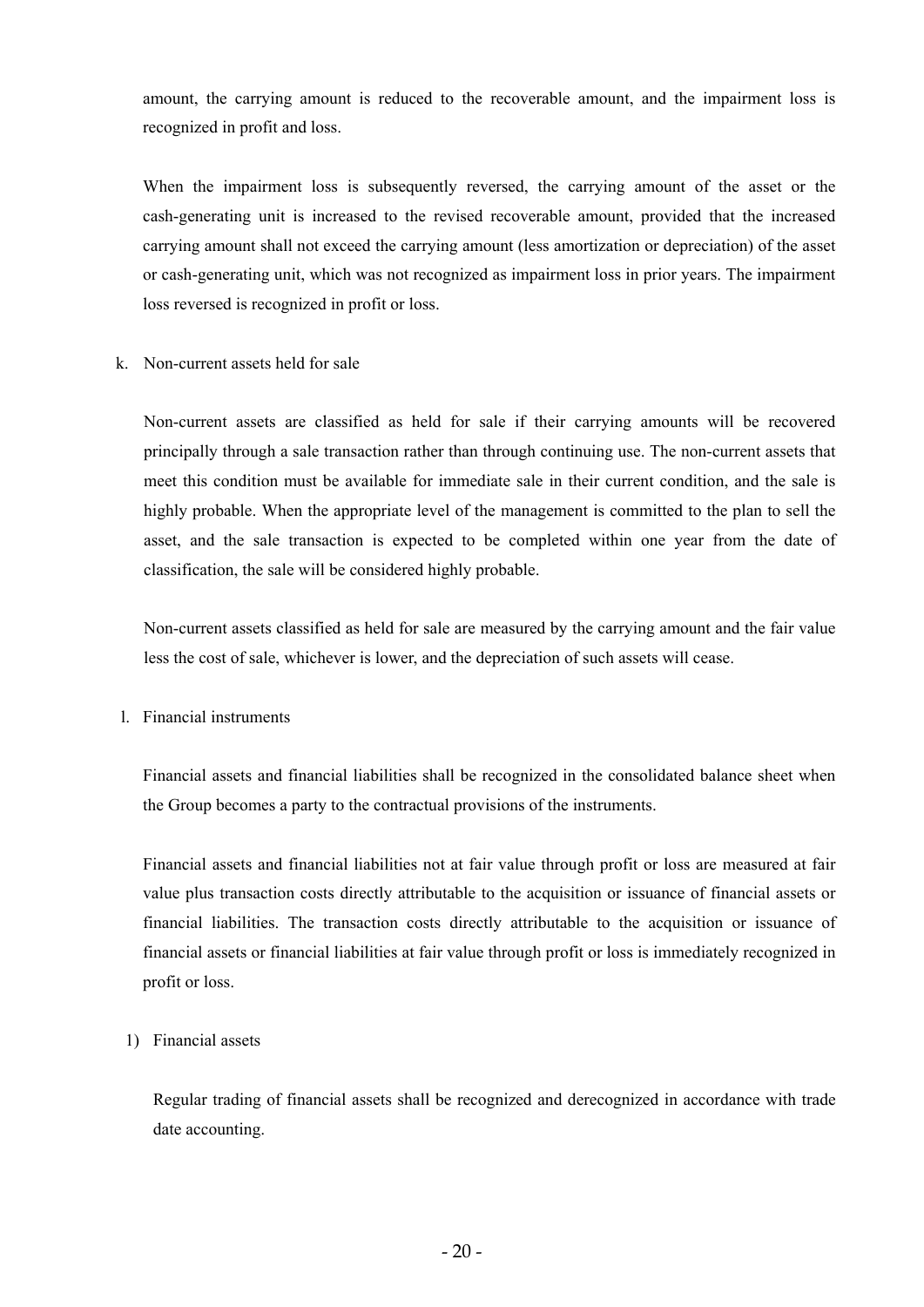#### a) Measurement categories

Financial assets held by the Group are those measured at fair value through profit or loss (FVTPL) and at amortized cost, as well as investments in debt instruments measured at fair value through other comprehensive income (FVTOCI) and equity instruments at FVTOCI.

i. Financial assets at FVTPL

Financial assets are classified as at FVTPL when such a financial asset is mandatorily classified or designated as at FVTPL. Financial assets mandatorily classified as at FVTPL include investments in equity instruments which are not designated as at FVTOCI and debt instruments that do not meet the amortized cost criteria or the FVTOCI criteria.

Financial assets at FVTPL are subsequently measured at fair value, with any remeasurement gains or losses on such financial assets are recognized in profit or loss. The net gain or loss recognized in profit or loss incorporates any dividends or interest earned on such a financial asset. Fair value is determined in the manner described in Note 28.

ii. Financial assets at amortized cost

When the Group's investments in financial assets meet the following two conditions simultaneously, they are classified as financial assets at amortized cost:

- i) The financial asset is held within a business model whose objective is to hold financial assets in order to collect contractual cash flows; and
- ii) The contractual terms of the financial asset give rise on specified dates to cash flows that are solely payments of principal and interest on the principal amount outstanding.

Subsequent to initial recognition, financial assets at amortized cost, including cash and cash equivalents, financial assets at amortized cost, notes receivable at amortized cost, trade receivables, other receivables, and refundable deposits, are measured at amortized cost, which equals to gross carrying amount determined by the effective interest method less any impairment loss. Exchange differences are recognized in profit or loss.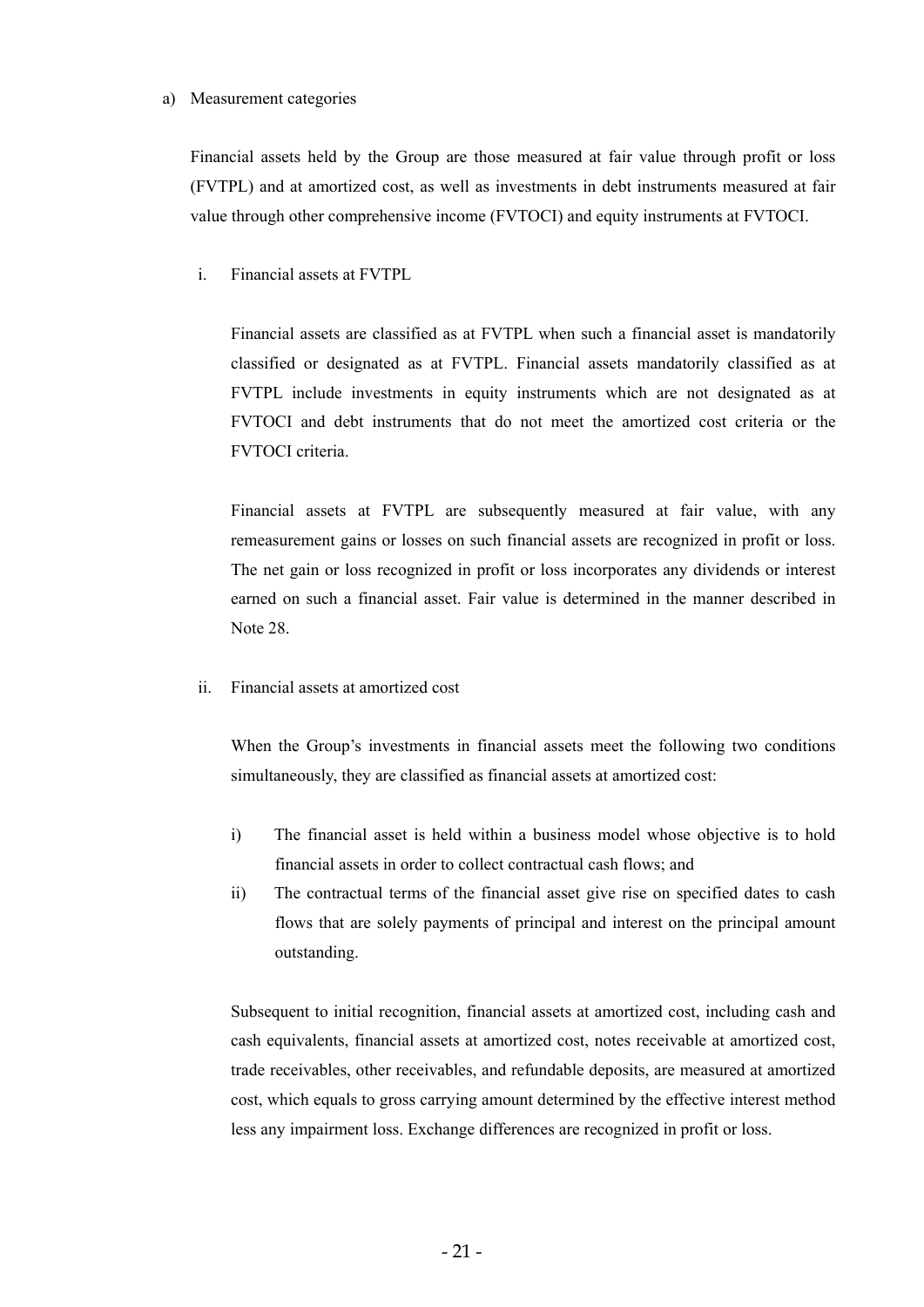Interest income is calculated by multiplying the effective interest rate by the gross carrying amount of a financial asset.

Cash equivalents include time deposits with original maturities within 3 months from the date of acquisition, which are highly liquid, readily convertible to a known amount of cash and are subject to an insignificant risk of changes in value. These cash equivalents are held for the purpose of meeting short-term cash commitments.

iii. Investments in debt instruments at FVTOCI

When fulfilling the following conditions, investments in debt instruments by the Group is categorized as investments in debt instruments at FVTOCI:

- i) The instruments are held under an operating model, and the purpose of the model is achieved by collecting the contractual cash flows and the disposals of financial assets.
- ii) The contractual terms of the financial asset give rise on specified dates to cash flows that are solely payments of principal and interest on the principal amount outstanding.

Investments in debt instruments at FVTOCI is measured at fair value. Among the changes in the carrying amount, interest income, gains or less from currency exchange, impairment losses, or reversal gains are recognized in profit or loss, and the remaining changes are recognized in other comprehensive income, and the investments are reclassified into profit or loss upon disposal.

iv. Investments in equity instruments at FVTOCI

On initial recognition, the Group may make an irrevocable election to designate investments in equity instruments as at FVTOCI. Designation as at FVTOCI is not permitted if the equity investment is held for trading or if it is contingent consideration recognized by an acquirer in a business combination.

Investments in equity instruments at FVTOCI are subsequently measured at fair value with gains and losses arising from changes in fair value recognized in other comprehensive income and accumulated in other equity. The cumulative gain or loss will not be reclassified to profit or loss on disposal of the equity investments; instead, it will be transferred to retained earnings.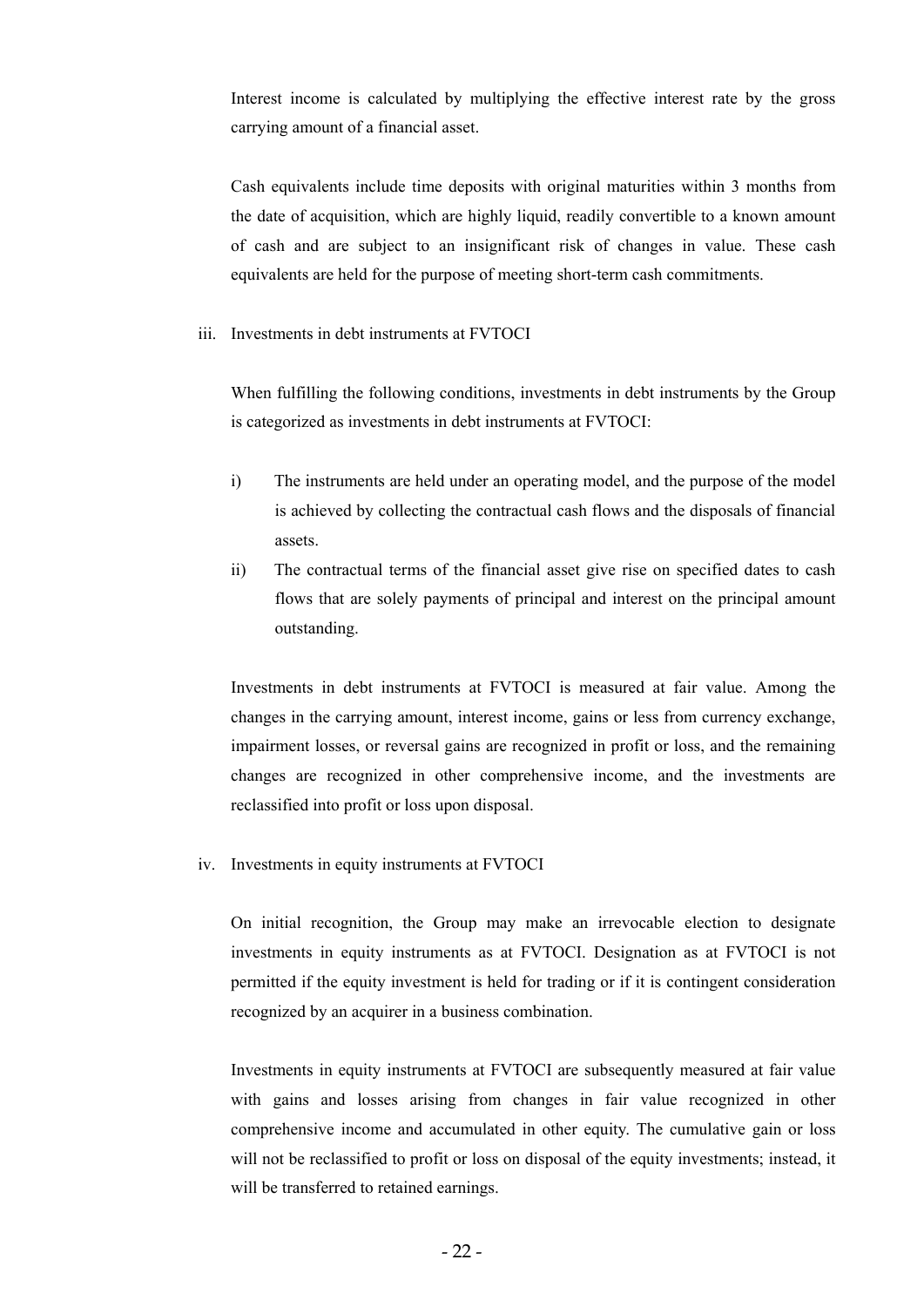Dividends on these investments in equity instruments are recognized in profit or loss when the Group's right to receive the dividends is established, unless the dividends clearly represent a recovery of part of the cost of the investment.

b) Impairment of financial assets

The Group assesses the impairment loss of financial assets at amortized cost (including trade receivable) based on the expected credit loss on each balance sheet date.

Trade receivables are recognized in allowance loss based on the lifetime expected credit losses (ECLs). Other financial assets are first assessed based on whether the credit risk has increased significantly since the initial recognition. If there is no significant increase in the risk, a loss allowance is recognized at an amount equal to 12-month ECLs. If the risks have increased significantly, a loss allowance is recognized at an amount equal to ECLs.

The ECLs refer to the weighted average credit loss with the risk of default as the weight. The 12-month ECLs represent the ECLs from possible defaults of a financial instrument within 12 months after the reporting date. The lifetime ECLs represent the ECLs from all possible defaults in a financial instrument over the expected life of a financial instrument.

For the purpose of internal credit risk management, the Group, without considering the collateral held, determines that the following situations represent defaults in the financial assets:

- i. Internal or external information indicates that it is impossible for the debtor to settle the debt.
- ii. It is overdue for more than 180 days, unless there is reasonable and corroborative information showing that a default date postponed is more appropriate.

The Group recognizes an impairment loss for all financial instruments with a corresponding adjustment to their carrying amount through a loss allowance account.

c) Derecognition of financial assets

The Group derecognizes a financial asset when the contractual rights to the cash inflow from the financial asset expire or when it transfers the financial assets and substantially all the risks and rewards of ownership of the asset to another party.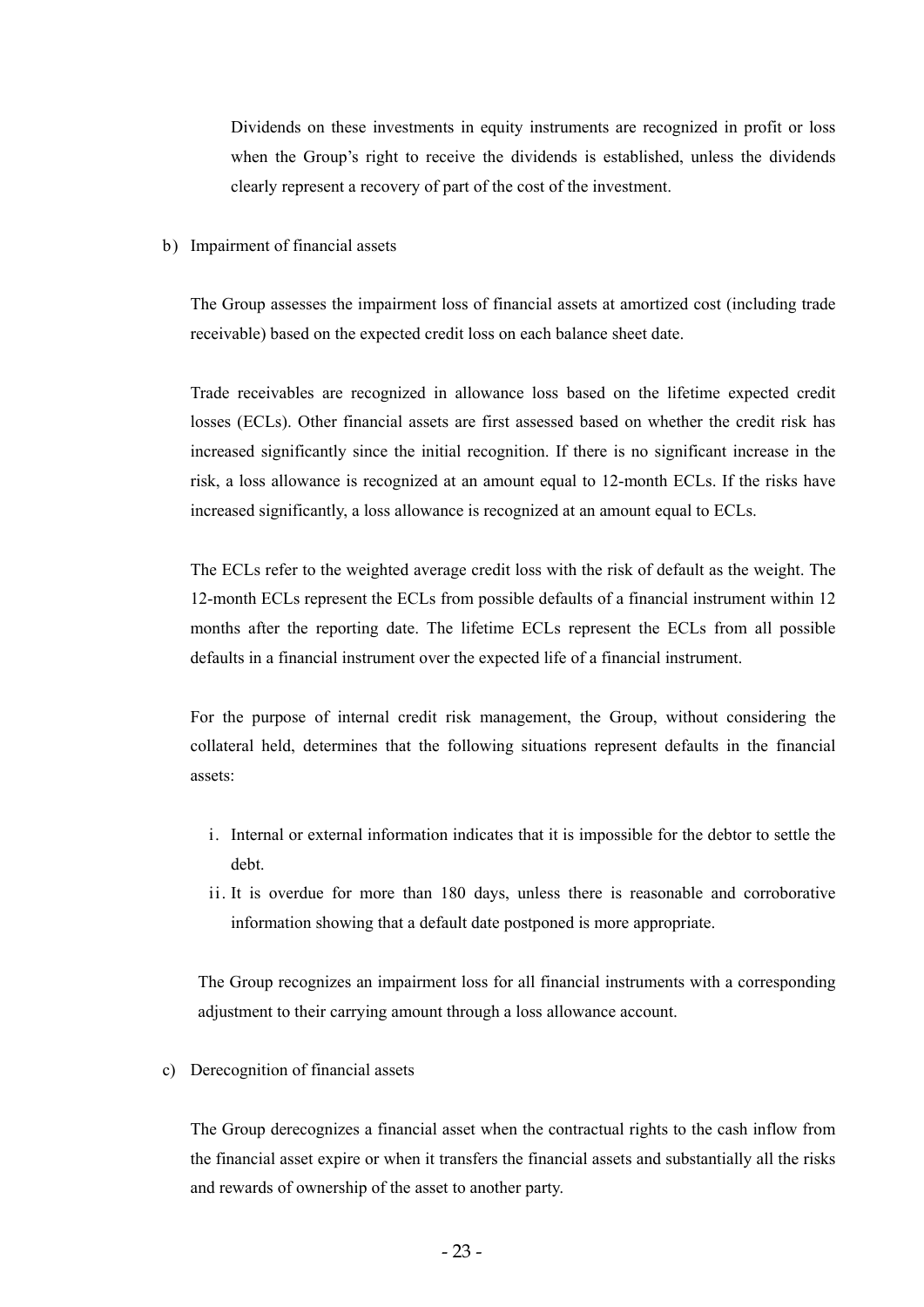On derecognition of a financial asset at amortized cost in its entirety, the difference between the asset's carrying amount and the consideration received is recognized in profit or loss. When derecognizing an investment in equity instrument at FVTOCI in its entirety, the cumulative profit or loss is transferred directly to retained earnings and is not reclassified to profit or loss.

#### 2) Equity instruments

Debt and equity instruments issued by the Group are classified as either financial liabilities or equity in accordance with the substance of the contractual arrangements and the definitions of financial liabilities and equity instruments.

Equity instruments issued by the Group are recognized at the proceeds received, net of the cost of direct issue.

The repurchase of the Company's own equity instruments is recognized in and deducted directly from equity. The purchase, sale, issuance, or cancellation of the Company's own equity instruments is not recognized in profit or loss.

# 3) Financial liabilities

All of the Group's financial liabilities are at amortized cost in the effective interest method. The Group derecognizes financial liabilities when, and only when, the Group's obligations are discharged, canceled, or expired. The difference between the carrying amount of the financial liability derecognized and the consideration paid, including any non-cash assets transferred or liabilities assumed, is recognized in profit or loss.

#### m. Provision

The amount recognized in provision is based on the risk and uncertainty of the obligation, and is the best estimate of the expenditure required to settle the obligation on the balance sheet date. The warranty obligations of the Group under the sales contract are based on the management's best estimate of the expenditure required to settle the Group's obligations, and are recognized when the relevant products are recognized in revenue.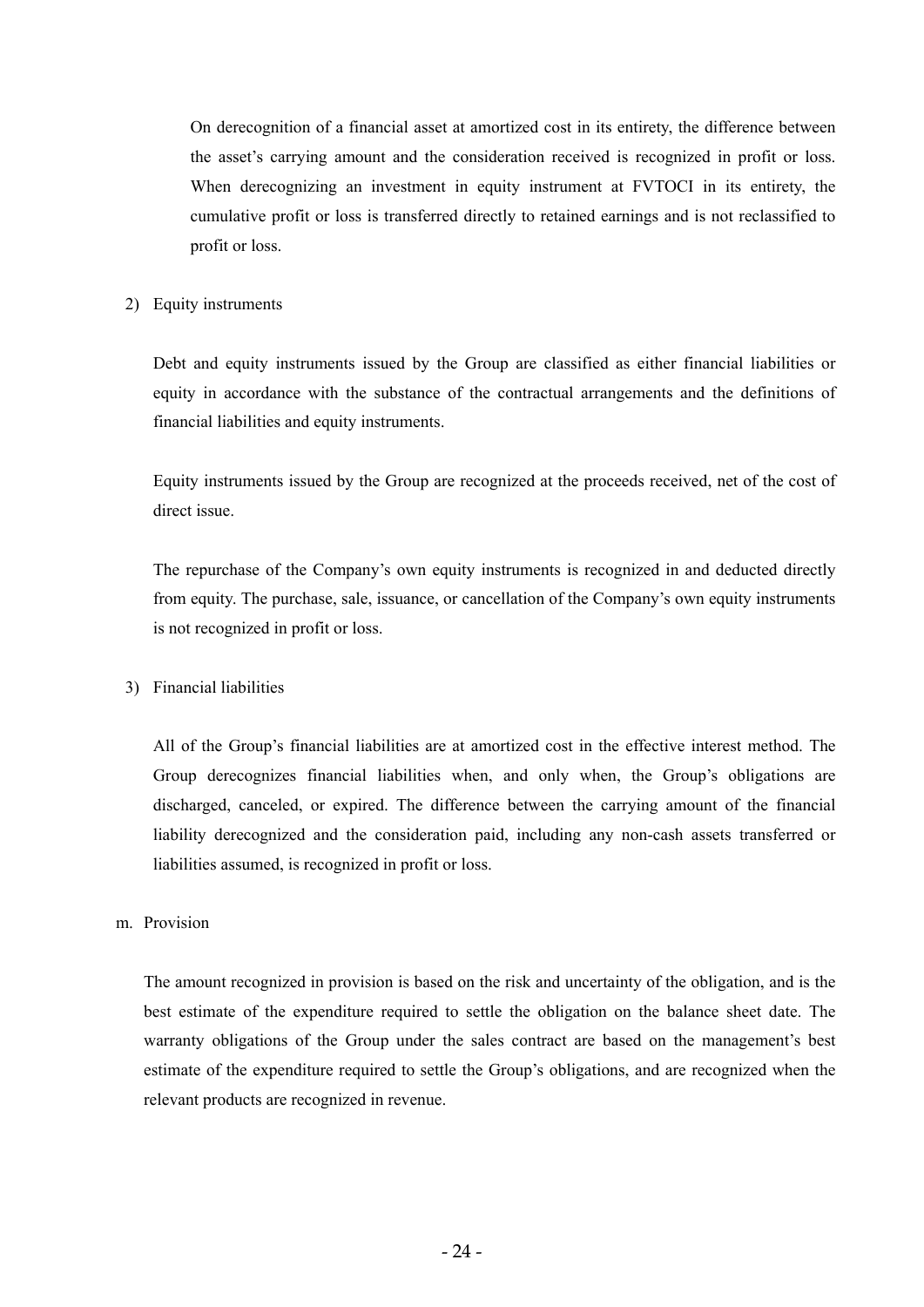#### n. Revenue recognition

After the Group identifies its performance obligations in contracts with customers, it allocates the transaction costs to each obligation in the contracts and recognizes revenue upon completion of performance obligations.

#### Revenue from sale of goods

Revenue from the sale of goods comes from sales of power supply modules and other relevant products. When the power supply modules and other relevant products are delivered to the location designated by customers, customers have the right to determine the price and the way the products are used while bearing the main responsibility for resale and the risk of obsolescence; thus, revenue and trade receivable are recognized concurrently.

#### o. Leasing

At the inception of a contract, the Group assesses whether the contract is, or contains, a lease.

1) The Group as lessor

Leases are classified as finance leases whenever the terms of a lease transfer substantially all the risks and rewards of ownership to the lessee. All other leases are classified as operating leases.

2) The Group as lessee

Except for the low-value underlying asset leases exempted from recognition and the lease payments of short-term lease being recognized as expenses based on straight-line method during the period of lease, other leases are recognized as right-of-use assets and lease liabilities from the day of lease.

Right-of-use assets are initially measured at cost, which comprises the initial measurement of lease liabilities adjusted for lease payments made at or before the commencement date, plus any initial direct costs incurred and an estimate of costs needed to restore the underlying assets, and less any lease incentives received. Right-of-use assets are subsequently measured at cost less accumulated depreciation and impairment losses and adjusted for any remeasurement of the lease liabilities. Right-of-use assets are presented on a separate line in the consolidated balance sheets.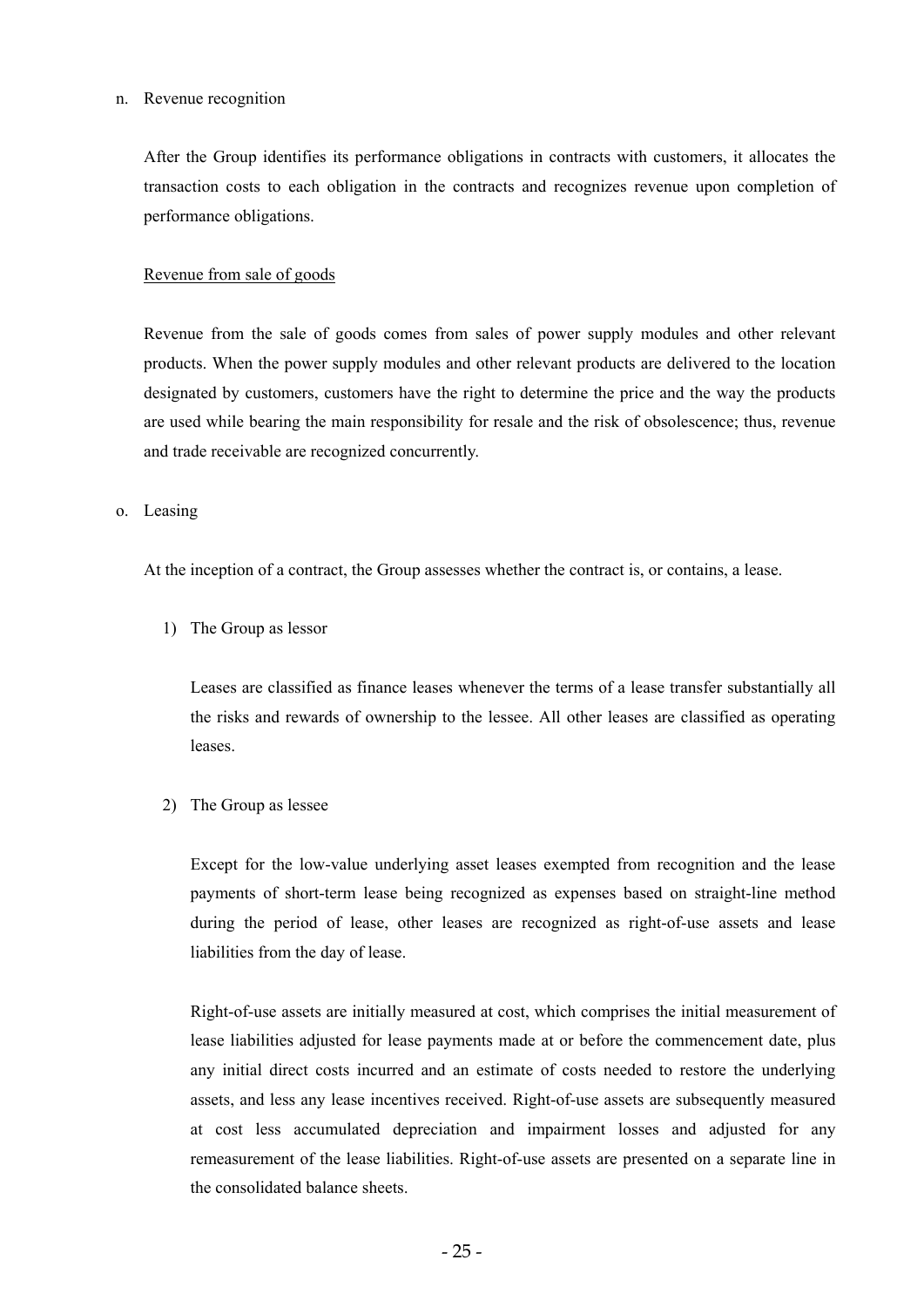A right-of-use asset is depreciated on a straight-line basis over the period from the lease commencement date to the end of its useful life, or to the end of the lease term, whichever is earlier.

Lease liabilities are initially measured at the present value of the lease payments, which comprise fixed payments, in-substance fixed payments, and variable lease payments which depend on an index or a rate. The lease payments are discounted using the interest rate implicit in a lease, if that rate can be readily determined. If that rate cannot be readily determined, the Group uses the lessee's incremental borrowing rate.

Subsequently, lease liabilities are measured at amortized cost using the effective interest method, with interest expense recognized over the lease terms. When there is a change in a lease term, or a change in future lease payments resulting from a change in an index or a rate used to determine those payments, the Group remeasures the lease liabilities with a corresponding adjustment to the right-of-use-assets. However, if the carrying amount of the right-of-use assets is reduced to zero, any remaining amount of the remeasurement is recognized in profit or loss. Lease liabilities are presented on a separate line in the consolidated balance sheets.

Variable lease payments that do not depend on an index or a rate are recognized as expenses in the periods in which they are incurred.

#### p. Borrowing costs

Borrowing costs directly attributable to an acquisition, construction, or production of qualifying assets are added to the cost of said assets, until such time as the assets are substantially ready for their intended use or sale.

Other than that which is stated above, all other borrowing costs are recognized in profit or loss in the period in which they are incurred.

#### q. Government grants

Government grants are not recognized until there is reasonable assurance that the Group will comply with the conditions attached to them and that the grants will be received.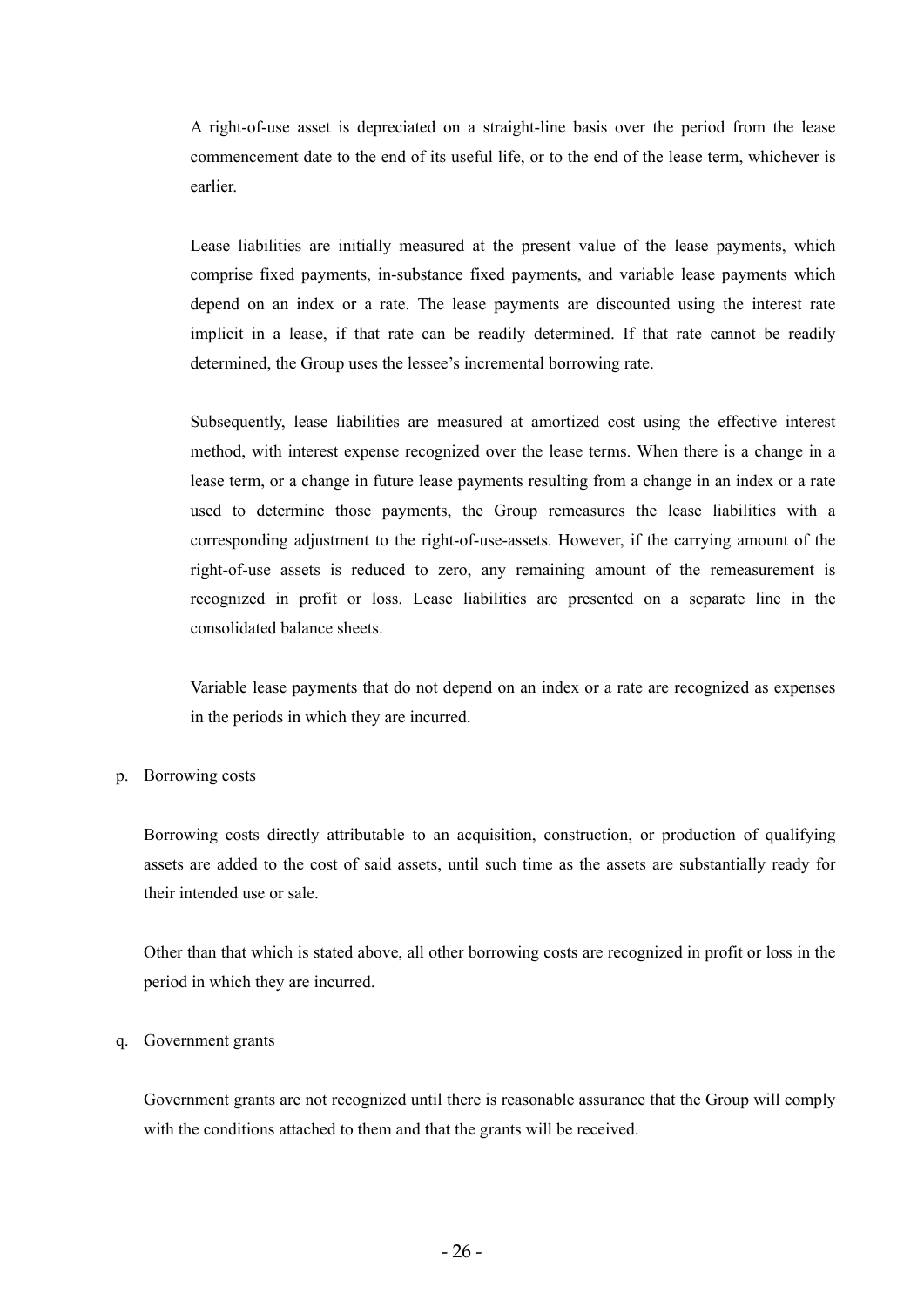Government grants related to income are recognized in profit or loss on a systematic basis over the periods in which the Group recognizes as expenses the relevant costs for which the grants are intended to compensate. Government grants whose primary condition is that the Group should purchase, construct, or otherwise acquire non-current assets are debited to the carrying amount of said assets and recognized in profit or loss over the useful lives of said assets by reducing the depreciation or amortization expenses of said assets.

If government grants are used to compensate expenses or losses incurred, or are given to the Group for the purpose of immediate financial support without relevant future costs, they can be recognized in profit or loss in the period, during which the Group can receive said grants.

### r. Employee benefits

# 1) Short-term employee benefits

Liabilities recognized in respect of short-term employee benefits are measured at the undiscounted amount of the benefits expected to be paid in exchange for the related service.

### 2) Post-employment benefits

For pension under the defined contribution plan, the amount of pension contributed is recognized as expenses during employees' service period.

The defined benefit cost under the defined benefit pension plan (including service cost, net interest, and remeasurement) is calculated based on the projected unit credit method. The service cost (including the service cost for the current period) and the net interest of net defined benefit liabilities (assets) are recognized as employee benefit expenses as they occur. The remeasurement (including actuarial gains and losses and the return on plan assets, net of interest) is recognized in other comprehensive income and presented in retained earnings when it occurs, and will not be reclassified to profit or loss.

The net defined benefit liabilities (assets) are the deficit (surplus) of the defined benefit pension plan. The net defined benefit assets may not exceed the present value of any refunds from the plan or reductions in future contributions to the plan.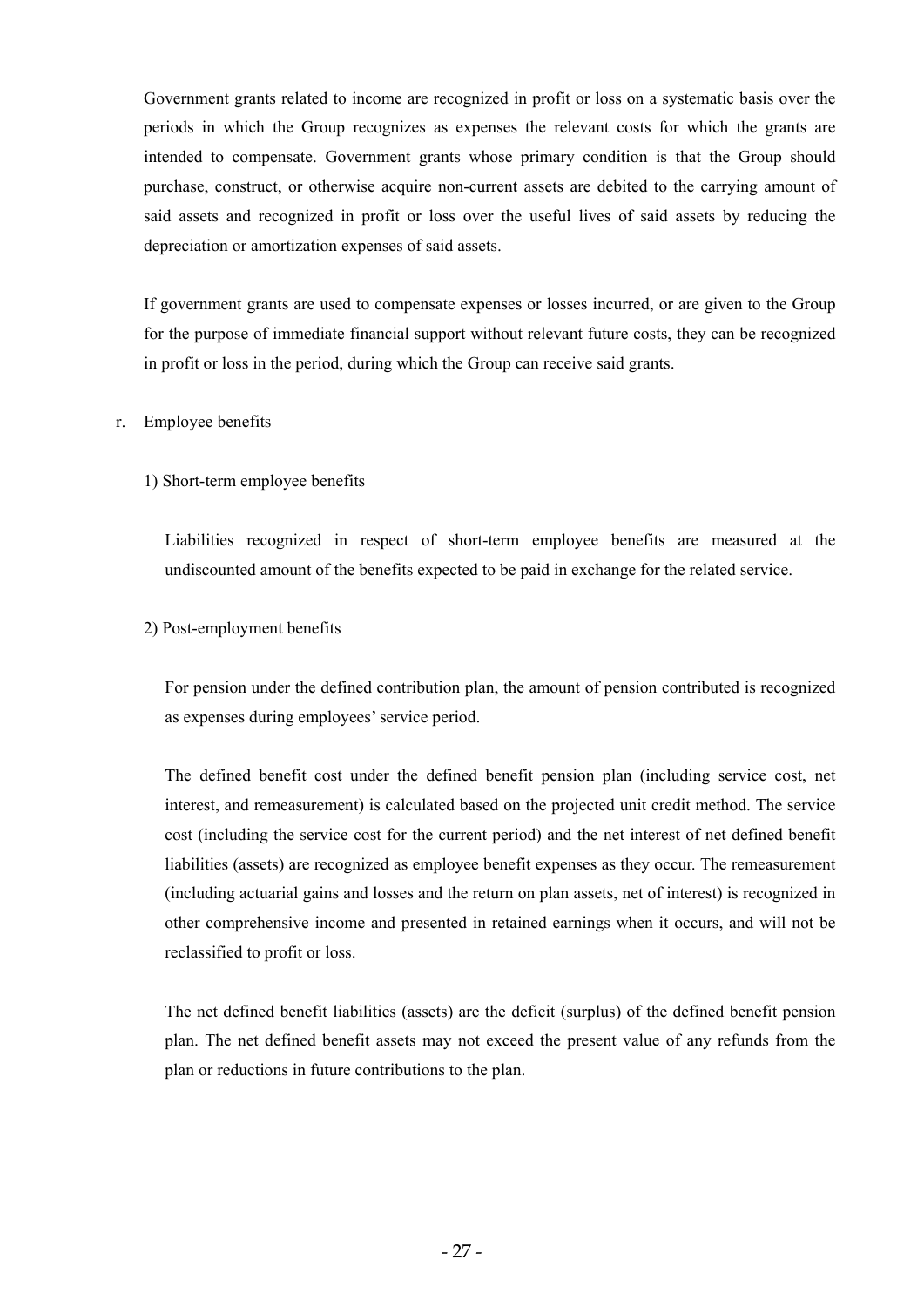#### s. Taxation

Income tax expense represents the sum of the tax currently payable and deferred tax.

1) Current income tax

The Group determines the income (loss) of the current year in accordance with the laws and regulations in each jurisdiction for income tax declaration, and calculates the income tax payable (recoverable) accordingly.

A surtax is imposed on the undistributed earnings pursuant to the Income Tax Act of the Republic of China (R.O.C.) is recognized via the resolution at the annual shareholders' meeting.

Adjustments to income tax payable from prior years are recognized in the current income tax.

2) Deferred income tax

Deferred income tax is calculated based on the temporary differences between the carrying amount of assets and liabilities and the corresponding tax bases used in the computation of taxable income.

Deferred income tax liabilities are generally recognized for all taxable temporary differences, and deferred tax assets are recognized when there are likely to be taxable income to deduct temporary differences, loss carryforwards, and research and development expenditure.

Deferred tax liabilities are recognized for taxable temporary differences associated with investments in subsidiaries and associates, except where the Group is able to control the reversal of the temporary difference and it is probable that said temporary difference will not be reversed in the foreseeable future. The deductible temporary differences related to said investments are recognized as deferred income tax only if it is probable that there will be sufficient taxable income against which to utilize the benefits of the temporary differences, and they are expected to be reversed in the foreseeable future.

The carrying amount of deferred tax assets is reviewed at each balance sheet date and reduced to the extent that it is no longer probable that sufficient taxable income will be available to allow all or part of the asset to be recovered. A previously unrecognized deferred tax asset is also reviewed at each balance sheet date and recognized to the extent that it has become probable that future taxable income will allow all or part of the asset to be recovered.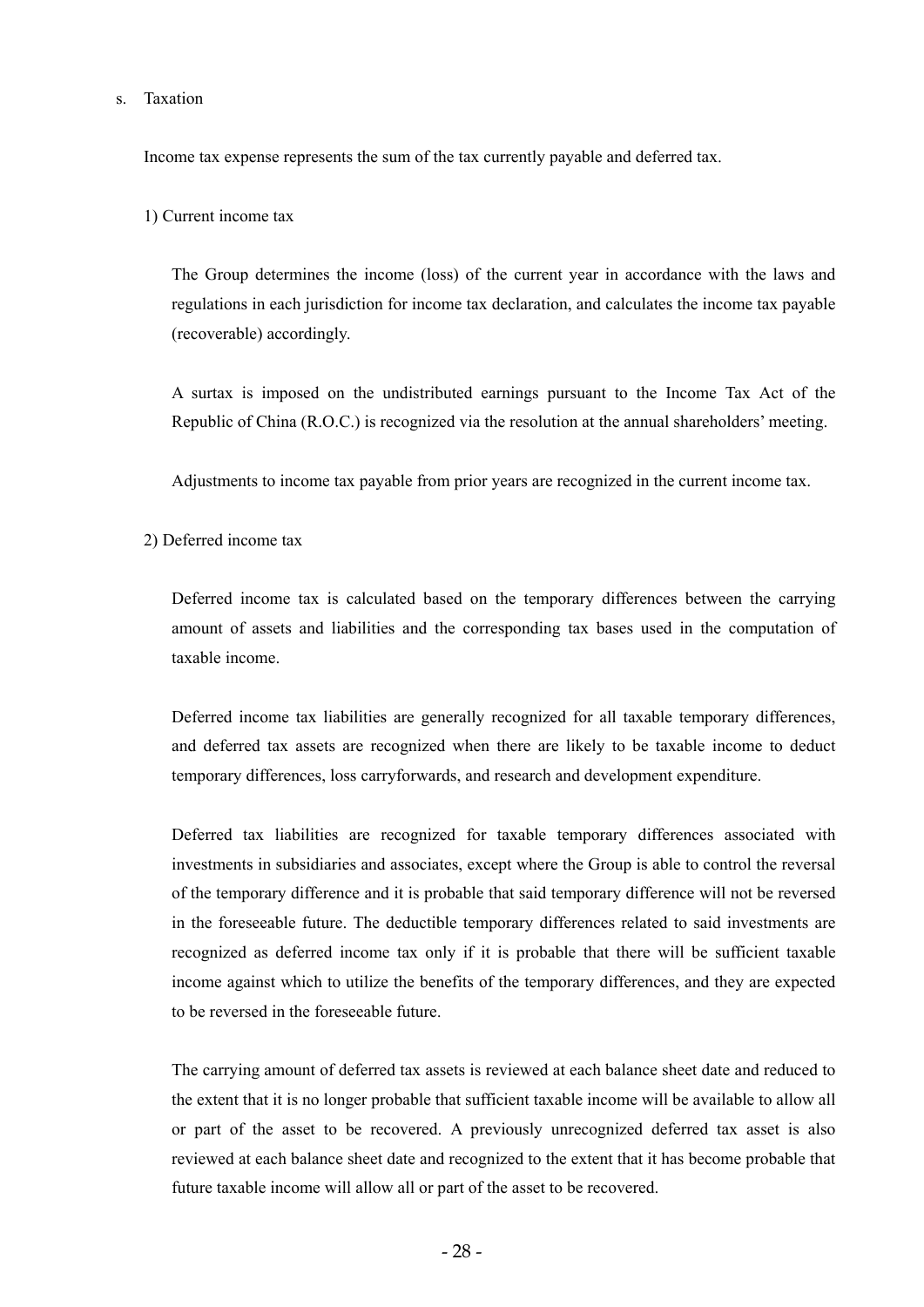Deferred tax assets and liabilities are measured at the tax rates in the period in which the liabilities are expected to be settled or assets realized, based on tax rates and tax laws that have been enacted or substantively enacted at the balance sheet date. The measurement of deferred tax liabilities and assets reflects the tax consequences that would follow from the manner in which the Group expects, at the balance sheet date, to recover or settle the carrying amount of its assets and liabilities.

### 3) Current and deferred income tax

Current and deferred taxes are recognized in profit or loss, except when they relate to items that are recognized in other comprehensive income or directly in equity; in which case, the current and deferred taxes are recognized in other comprehensive income or directly in equity, respectively.

# **5. CRITICAL ACCOUNTING JUDGMENTS, ASSUMPTIONS, AND KEY SOURCES OF ESTIMATION UNCERTAINTY**

In the application of the Group's accounting policies, management is required to make judgments, estimations, and assumptions about the carrying amounts of assets and liabilities that are not readily apparent from other sources. The estimates and associated assumptions are based on historical experience and other factors that are considered relevant. Actual results may differ from these estimates.

The Group includes the possible effects of the outbreak of COVID-19 on the development and economic environment in Taiwan into consideration of major accounting estimates, including cash flow estimation, growth rate, discount rate, and profitability. Management will continue to monitor, make estimations, and provide basic assumptions. If the revision of the estimate only affects the current period, it will be recognized in the current period of the revision; if the revision of the accounting estimate affects both the current period and the future period, it will be recognized in the current period and the future period of the revision.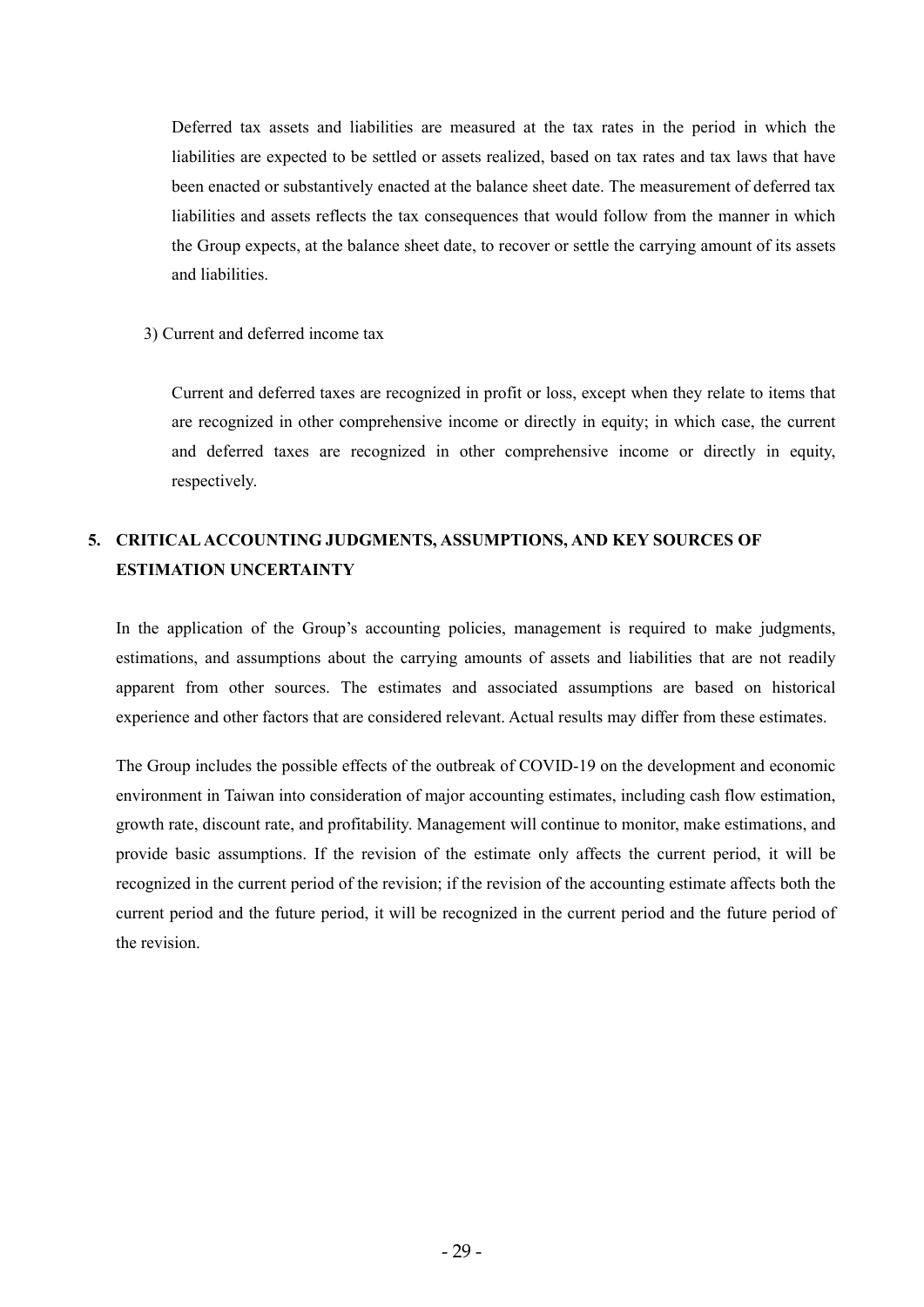## **6. CASH AND CASH EQUIVALENTS**

|                                  | <b>December 31, 2021</b> | <b>December 31, 2020</b> |
|----------------------------------|--------------------------|--------------------------|
| Cash on hand                     | \$2,507                  | \$2,593                  |
| Checking accounts and            |                          |                          |
| demand deposits                  | 3,566,243                | 2,244,282                |
| Cash equivalent (investments)    |                          |                          |
| with original maturities of less |                          |                          |
| than 3 months)                   |                          |                          |
| Time deposits                    | 22,170                   | 298,929                  |
|                                  | \$3,590,920              | \$2,545,804              |
|                                  |                          |                          |

The market rate intervals of cash in bank and time deposits at the end of the reporting period were as follows:

|                                   | <b>December 31, 2021</b> | <b>December 31, 2020</b> |
|-----------------------------------|--------------------------|--------------------------|
| Demand deposits and time deposits | $0.001\% \sim 3.045\%$   | $0.001\% \sim 2.500\%$   |

### **7. FINANCIAL ASSETS AT FAIR VALUE THROUGH PROFIT OR LOSS**

|                                 | <b>December 31, 2021</b> | <b>December 31, 2020</b> |
|---------------------------------|--------------------------|--------------------------|
| Financial assets at fair value  |                          |                          |
| through profit or loss          |                          |                          |
| $(i.e. FVTPL)$ – current        |                          |                          |
| Financial assets mandatorily    |                          |                          |
| classified as at FVTPL          |                          |                          |
| Non-derivative financial assets |                          |                          |
| Mutual funds                    | \$-                      | \$43,600                 |

### **8. FINANCIAL ASSETS AT FAIR VALUE THROUGH OTHER COMPREHENSIVE INCOME**

|                             | <b>December 31, 2021</b> | <b>December 31, 2020</b> |
|-----------------------------|--------------------------|--------------------------|
| Non-current                 |                          |                          |
| Investments in equity       |                          |                          |
| instruments at fair value   |                          |                          |
| through other comprehensive |                          |                          |
| income (i.e. FVTOCI)        |                          |                          |
| Domestic unlisted ordinary  |                          |                          |
| shares                      | \$87,226                 | \$65,828                 |

These investments in equity instruments are held for medium to long-term strategic purposes. Accordingly, the management elected to designate these investments in equity instruments as at FVTOCI as they believe that recognizing short-term fluctuations in these investments' fair value in profit or loss would not be consistent with the Group's strategy of holding these investments for long-term purposes.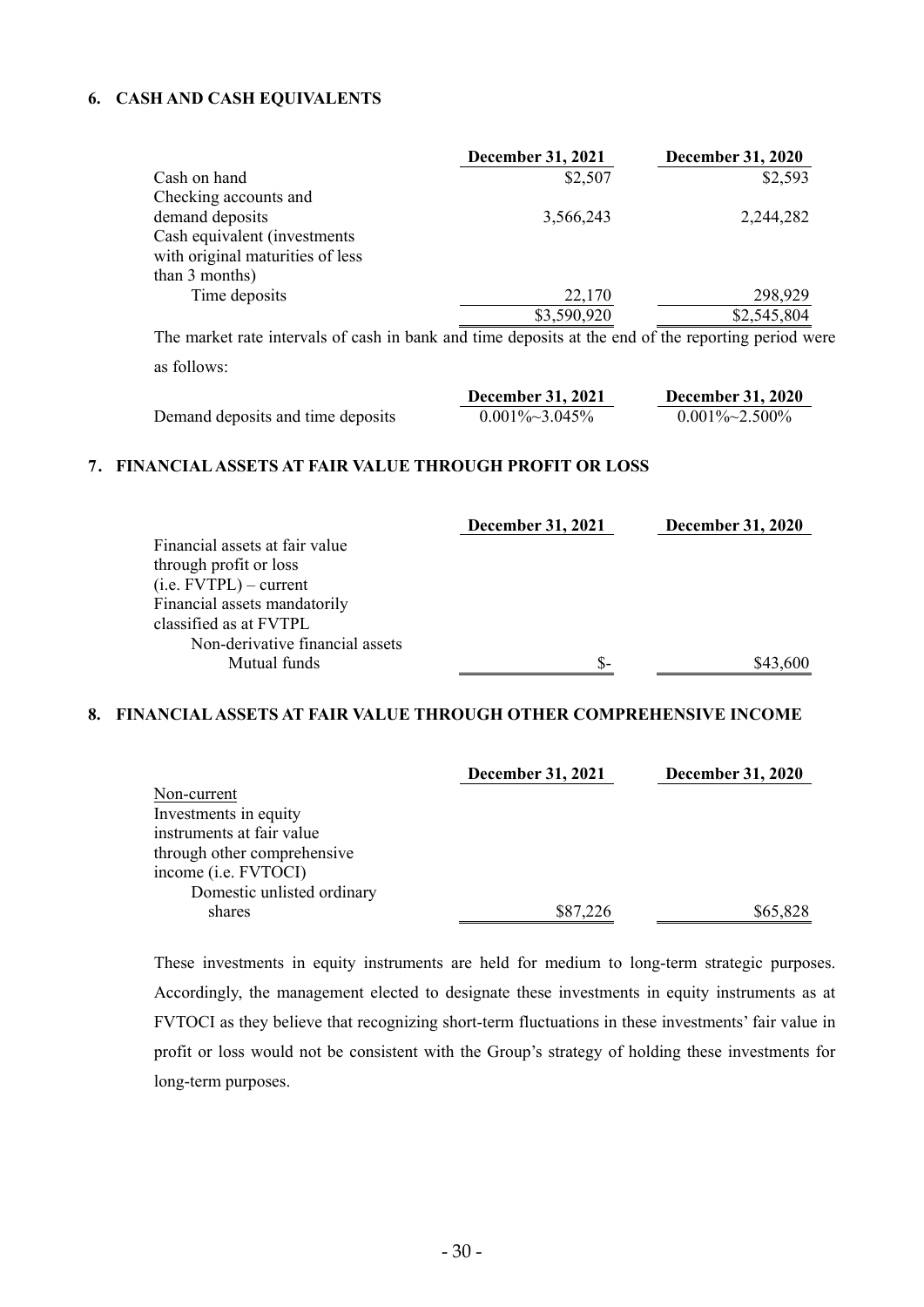## **9. FINANCIAL ASSETS AT AMORTIZED COST**

|                                      | <b>December 31, 2021</b> | <b>December 31, 2020</b> |
|--------------------------------------|--------------------------|--------------------------|
| Current                              |                          |                          |
| Time deposits with original maturity |                          |                          |
| more than 3 months                   | \$224,588                |                          |
| Non-current                          |                          |                          |
| Restricted bank deposits             | \$20,458                 | \$37,100                 |

As of December 31, 2021 and 2020, the Group set up a special account for the project performance bond, a domestic guaranteed corporate bond, and a pledge for a joint loan case with deposits of \$20,458 thousand and \$37,100 thousand, please refer to Note 30.

### **10. NOTES AND TRADE RECEIVABLES**

|                                     | <b>December 31, 2021</b> | <b>December 31, 2020</b> |
|-------------------------------------|--------------------------|--------------------------|
| Notes receivables                   |                          |                          |
| At amortized cost                   |                          |                          |
| Gross carrying amount               | \$16,886                 | $S-$                     |
| Less: Allowance for impairment      |                          |                          |
| loss                                |                          |                          |
|                                     | 16,886                   |                          |
| Trade receivables at amortized cost |                          |                          |
| At amortized cost                   |                          |                          |
| Gross carrying amount               | 1,816,096                | 2,022,217                |
| Less: Allowance for impairment      |                          |                          |
| loss                                | (3,009)                  | (2,811)                  |
|                                     | 1,813,087                | 2,019,406                |
| <b>FVTOCI</b>                       | 416,144                  |                          |
|                                     | 2,229,231                | 2,019,406                |
|                                     | \$2,246,117              | \$2,019,406              |
|                                     |                          |                          |

#### a.Notes receivables

The Group has no overdue notes receivables as of December 31, 2021.

#### b. Trade receivables

#### Trade receivables at amortized cost

For the Group's average credit period for the sale of goods, the statistics for the average credit period are prepared according to the experience of trade receivable collection regarding the non-related parties for the past five years, and no interest accrued for trade receivable during the credit period. The Group adopted a policy of only dealing with creditworthy counterparties and obtaining sufficient collateral, where appropriate, as a means of mitigating the risk of financial loss from defaults. The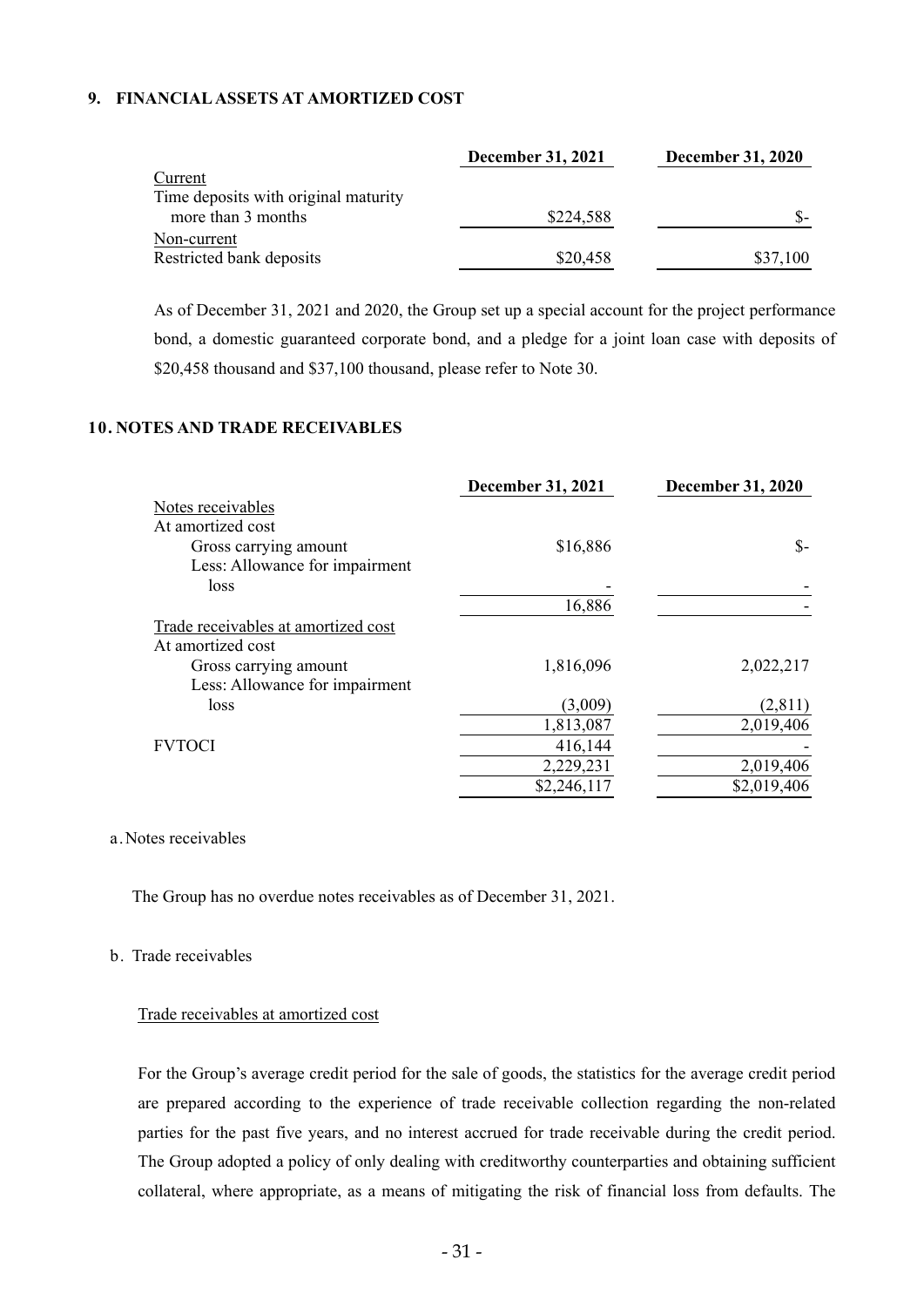Group's exposure and the credit ratings of its counterparties are continuously monitored and the aggregate value of transactions concluded is spread amongst approved counterparties. Credit exposure is controlled by counterparty limits that are reviewed and approved by the risk management specialists annually.

The Group measures the loss allowance for trade receivables at an amount equal to lifetime ECLs. The expected credit losses on trade receivables are estimated using a provision matrix by reference to the past default experience of the debtor and an analysis of the debtor's current financial position adjusted for general economic conditions of the industry in which the debtors operate and an assessment of both the current as well as the forecasted direction of economic conditions at the reporting date. As the Group's historical credit loss experience does not show significantly different loss patterns for different customer segments, the provision for loss allowance based on past due status is not further distinguished according to the Group's different customer base.

The Group writes off a trade receivable when there is information indicating that the debtor is in severe financial difficulty and there is no realistic prospect of recovery. For trade receivables that have been written off, the Group continues to engage in enforcement activity to attempt to recover the receivables due. Where recoveries are made, these are recognized in profit or loss.

The following table details the loss allowance of trade receivables based on the Group's provision matrix.

|                 | <b>Not Past Due</b> | Less than 60<br>Davs | <b>61 to 90 Days</b>   | 91 to 120<br>Davs     | <b>Over 120</b><br>Davs  | Total       |
|-----------------|---------------------|----------------------|------------------------|-----------------------|--------------------------|-------------|
| Expected credit |                     |                      |                        |                       |                          |             |
| loss rate       | $0 - 0.24\%$        | $0.24 - 2.94$ %      | $5.52 \times 12.76 \%$ | $6.56 \times 18.69\%$ | $13.62 \times 100.00 \%$ |             |
| Gross carrying  |                     |                      |                        |                       |                          |             |
| amount          | \$1,682,122         | \$120.489            | \$8,774                | \$3.210               | \$1.501                  | \$1,816,096 |
| Loss allowance  |                     |                      |                        |                       |                          |             |
| (Lifetime ECL)  | (260)               | (726)                | (486)                  | (272)                 | (1,265)                  | (3,009)     |
| Amortized cost  | \$1,681,862         | \$119,763            | \$8,288                | \$2,938               | \$236                    | \$1,813,087 |

#### December 31, 2021

#### December 31, 2020

|                 |                     | Less than 60    |               | 91 to 120 | Over 120            |             |
|-----------------|---------------------|-----------------|---------------|-----------|---------------------|-------------|
|                 | <b>Not Past Due</b> | Davs            | 61 to 90 Days | Davs      | Davs                | Total       |
| Expected credit |                     |                 |               |           |                     |             |
| loss rate       | $0.02 - 0.74\%$     | $0.22 - 8.91\%$ | 2.62%         | 17.66%    | $11.59 - 100.00 \%$ |             |
| Gross carrying  |                     |                 |               |           |                     |             |
| amount          | \$1,888,308         | \$128.563       | \$878         | \$156     | \$4.312             | \$2,022,217 |
| Loss allowance  |                     |                 |               |           |                     |             |
| (Lifetime ECL)  | (467)               | (685)           | (23)          | (28)      | (1,608)             | (2,811)     |
| Amortized cost  | \$1,887,841         | \$127,878       | \$855         | \$128     | \$2,704             | \$2,019,406 |

The above aging schedule was based on the number of past due days from end of credit term.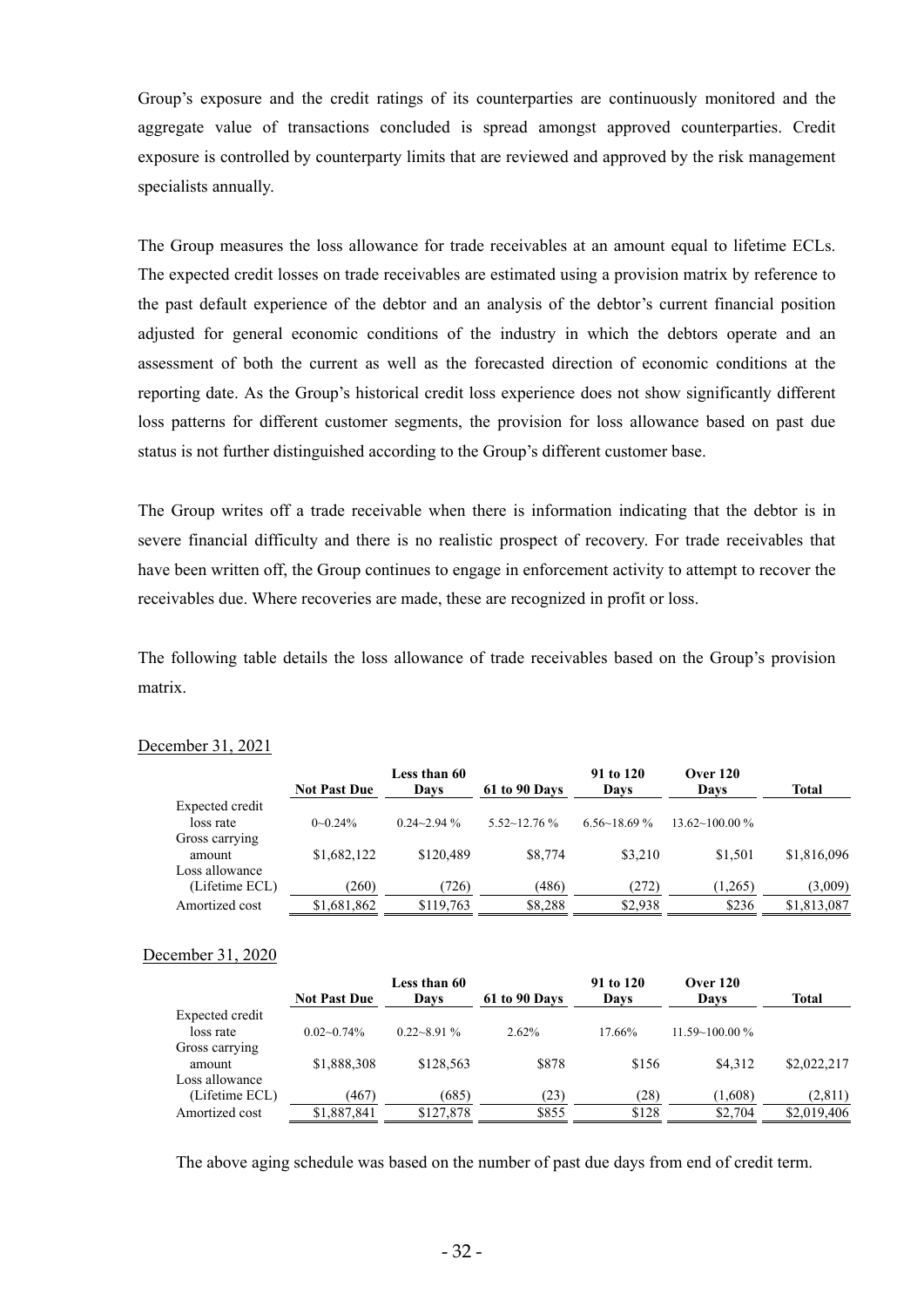The following table details the loss allowance of trade receivables based on the Group's provision matrix.

|                                   | 2021    | 2020    |
|-----------------------------------|---------|---------|
| Balance at January 1              | \$2,811 | \$3,847 |
| Add: Allowance for impairment     |         |         |
| loss (reversed)                   | 245     | (825)   |
| Less: Amounts written off         |         | (139)   |
| Foreign exchange gains and losses | (47)    | (72)    |
| Balance at December 31            | \$3,009 | \$2,811 |

#### c.Trade receivables at FVTOCI

The Group determined to transfer trade receivables from certain major customers to the bank without recourse based on the working capital conditions. The operating model of the Group for managing such trade receivables is to achieve the purpose through collecting the contractual cash flows and the disposals of financial assets. Therefore, such trade receivables are measured at FVTOCI.

The loss on allowances of trade receivables at FVTOCI measured by the Group by using the provision matrix is as follows:

### December 31, 2021

|                                  | <b>Not Past Due</b>      | Less than 60<br>Davs | 61 to 90 Days | 91 to 120<br>Days        | <b>Over 120</b><br>Days | <b>Total</b> |
|----------------------------------|--------------------------|----------------------|---------------|--------------------------|-------------------------|--------------|
| Expected credit<br>loss rate     | $0\%$                    | $0\%$                |               | $\overline{\phantom{0}}$ |                         |              |
| Gross carrying<br>amount         | \$411,843                | \$4.301              | $S-$          | S-                       | \$-                     | \$416,144    |
| Loss allowance<br>(Lifetime ECL) | $\overline{\phantom{0}}$ |                      |               |                          |                         |              |
| Amortized cost                   | \$411,843                | \$4.301              | $S-$          | ъ-                       | S-                      | \$416,144    |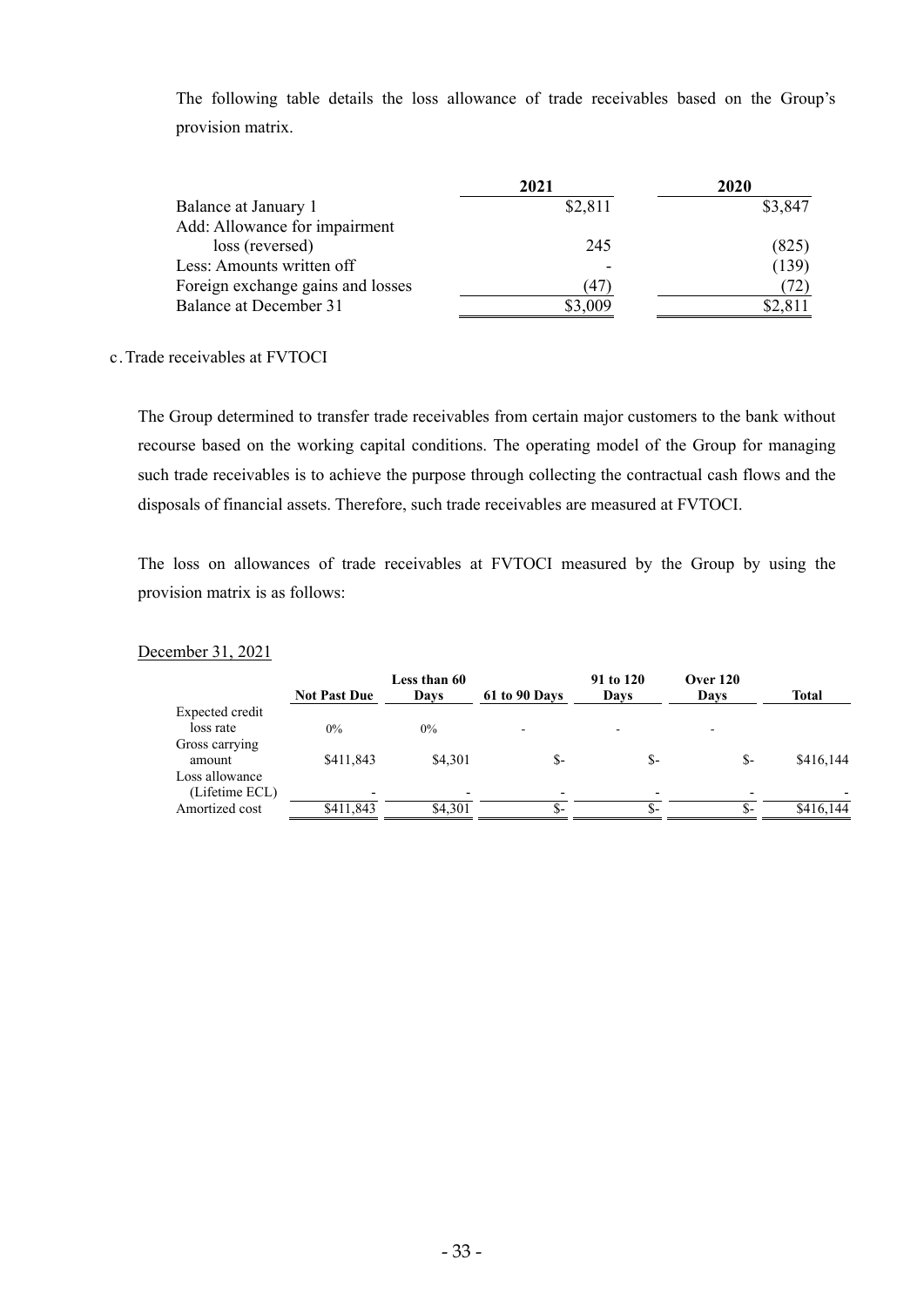Information related to the sales of trade receivables of the Group is as follows:

| <b>Related Party</b> | Amount<br>for sale at<br>the<br>beginning<br>of the<br>period | Amount<br>for sale<br>for the<br>current<br>period | Cash<br>received<br>in the<br>current<br>period | Amount<br>for sale at<br>the end of<br>the<br>period | Cash<br>advance<br>as of the<br>end of the<br>period | Annual<br>rate of<br>interest of Retention<br>cash<br>advance<br>$\frac{9}{0}$ | of trade<br>receivable<br>s for sale | Limit | Items for<br>security |
|----------------------|---------------------------------------------------------------|----------------------------------------------------|-------------------------------------------------|------------------------------------------------------|------------------------------------------------------|--------------------------------------------------------------------------------|--------------------------------------|-------|-----------------------|
| Citi Bank            | \$-                                                           | \$503.941                                          | \$502,459                                       | \$1.482                                              |                                                      |                                                                                |                                      |       |                       |
|                      |                                                               | (Note 1)                                           | (Note 2)                                        | (Note 3)                                             |                                                      |                                                                                |                                      |       |                       |

The Group has entered into a sales contract for trade receivables with Citi Bank. The purchasing bank has confirmed that the relevant conditions for the goods transacted is free of recourse, and the transaction is an outright sales of debt receivables. According to the requirements of the contract, the Group is only responsible for losses arising from business disputes.

Note 1: USD18,219,118 Note 2: USD18,165,530 Note 3: USD53,588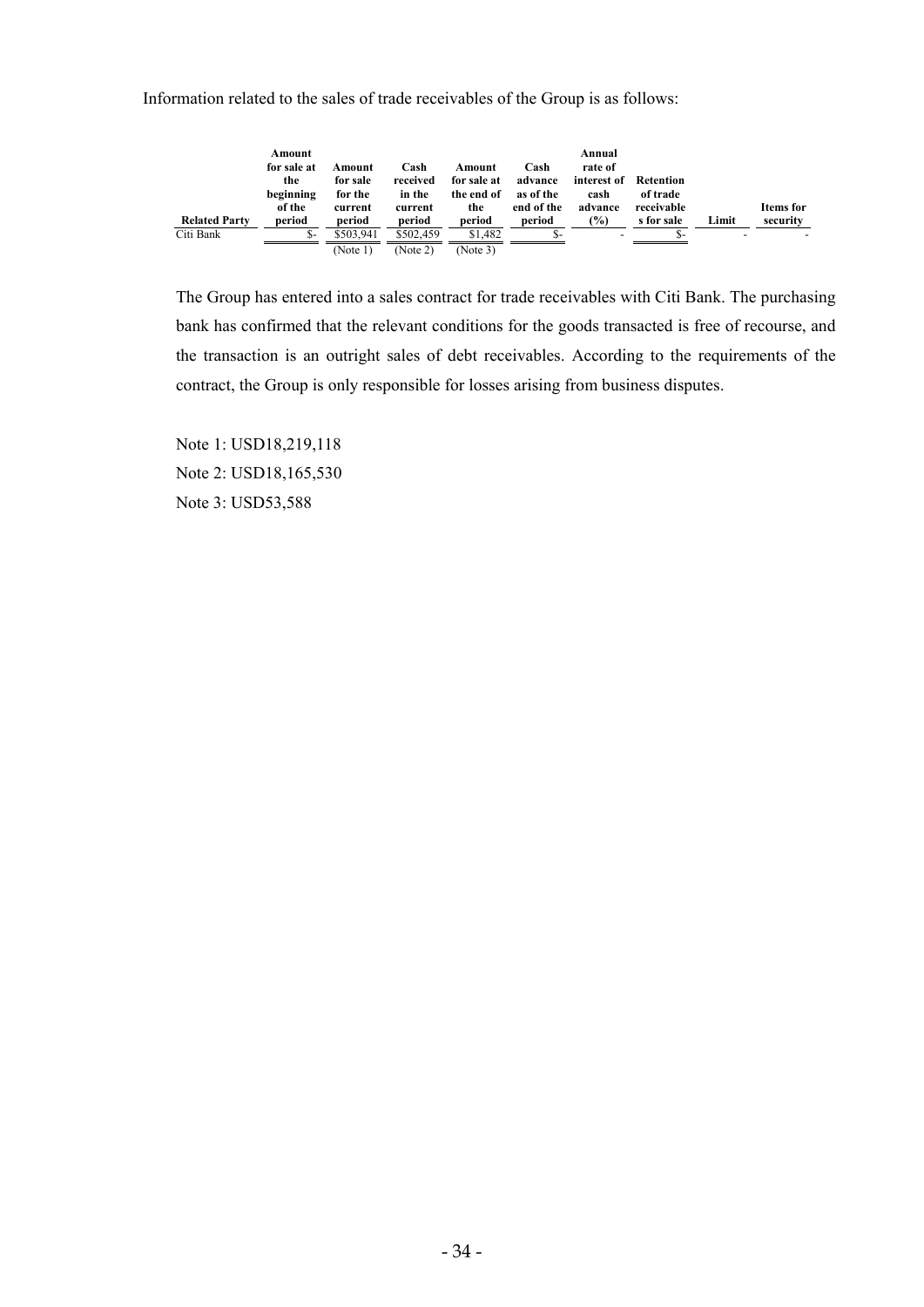#### **11. INVENTORIES**

|                 | <b>December 31, 2021</b> | <b>December 31, 2020</b> |
|-----------------|--------------------------|--------------------------|
| Raw materials   | \$1,297,927              | \$683,200                |
| Work-in-process | 376.003                  | 212.145                  |
| Finished goods  | 1,530,502                | 1.119.724                |
|                 | \$3,204,432              | \$2,015,069              |

For the years 2021 and 2020, the cost of inventories recognized as cost of goods sold was \$10,810,739 thousand and \$8,066,422 thousand, respectively. For the years ended December 31, 2021 and 2020, the Group's cost of sales includes the allowance for inventory valuation and obsolescence loss recognized for offsetting the cost of inventories to its net realizable value of \$63,120 thousand and \$48,139 thousand.

### **12. NON-CURRENT ASSETS HELD FOR SALE**

| <b>December 31, 2021</b> | <b>December 31, 2020</b> |
|--------------------------|--------------------------|
|                          |                          |
|                          |                          |
|                          |                          |
| \$244,696                | \$245,819                |
|                          |                          |

On February 27, 2020, the board of directors decided to dispose of the land use rights, buildings, machinery, and equipment of Dongguan Phitek Electronics Co., Ltd. (hereinafter referred to as PHP), the subsidiary company, and these assets are reclassified as non-current assets held for sale based on their carrying amount on February 28, 2020 and expressed separately in the consolidated balance sheet.

The breakdown of PHP non-current assets held for sale is as follows:

|                                     | <b>December 31, 2021</b> | <b>December 31, 2020</b> |
|-------------------------------------|--------------------------|--------------------------|
| Land use rights                     | \$4,042                  | \$4,042                  |
| <b>Buildings</b>                    | 258,005                  | 258,005                  |
| Machinery and Equipment             | 1,244                    | 1,244                    |
| Other Equipment                     | 19,262                   | 19,262                   |
| Less: Accumulated depreciation      | (39, 850)                | (39, 850)                |
|                                     | 242,703                  | 242,703                  |
| Effect of foreign currency exchange |                          |                          |
| differences                         | 1,993                    | 3,116                    |
|                                     | \$244,696                | \$245,819                |

The proceeds of the disposals are expected to exceed the net carrying amount of the related net assets. Accordingly, no impairment was recognized in reclassifying the assets to assets held for sale.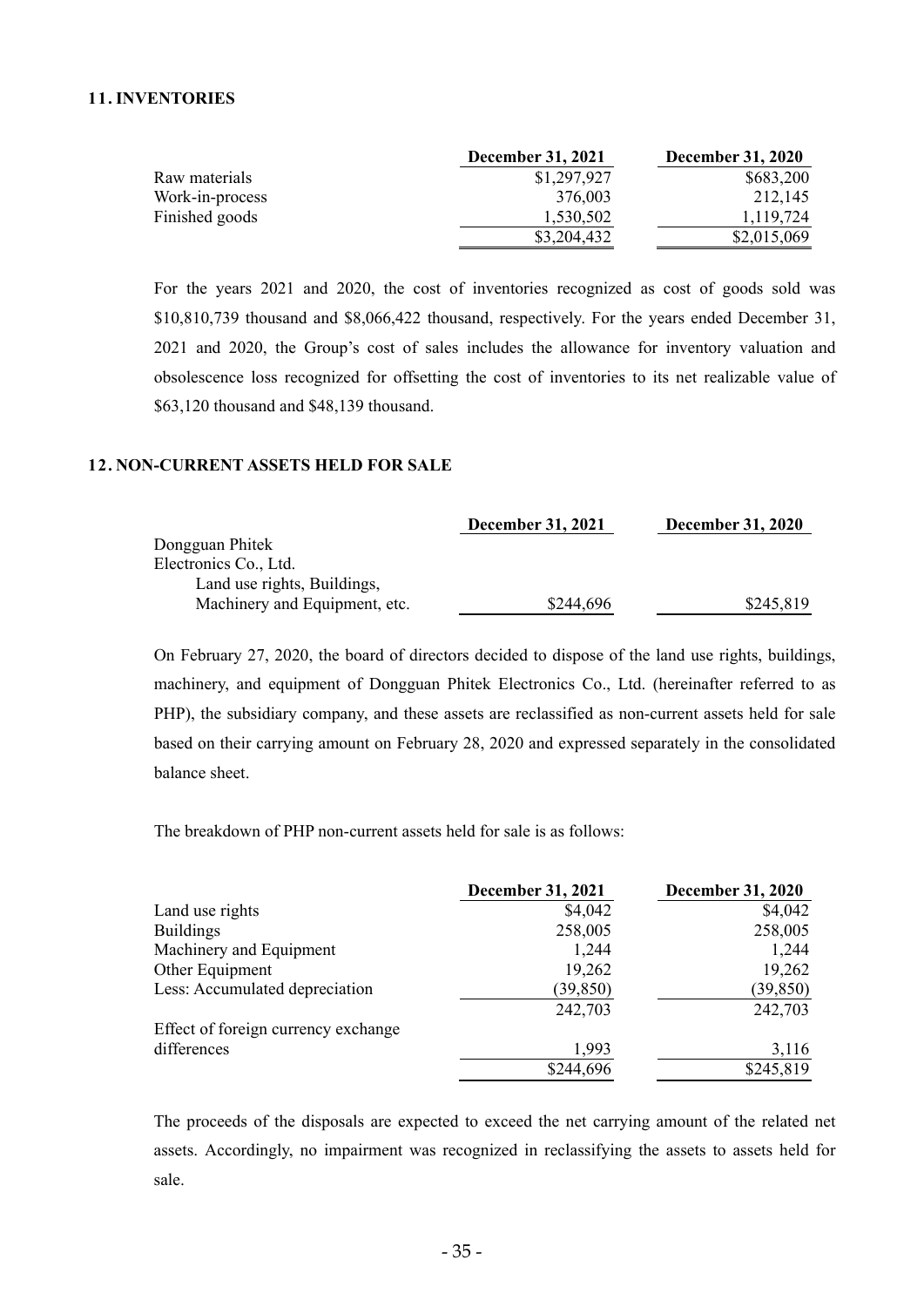As of December 31, 2021, the proceeds of the disposal had been received \$164,945 thousand which was presented under "Other current liabilities." Refer to Note 20.

After the contract for the disposal of the above-mentioned non-current assets held for sale was signed, the delivery procedures were completed as of January 26, 2022, and the control of the non-current assets disposed of is to be transferred to the purchaser.

**Percentage of** 

# **13. SUBSIDIARIES**

|                                      |                                                              |                                                     | 1 vrvenuge vr<br>Ownership |          |        |
|--------------------------------------|--------------------------------------------------------------|-----------------------------------------------------|----------------------------|----------|--------|
|                                      |                                                              |                                                     | <b>December</b>            | December | Descri |
| Investor                             | <b>Investee</b>                                              | <b>Main Business</b>                                | 31, 2021                   | 31, 2020 | ption  |
| Phihong                              | Phihong International Corp.<br>("PHI")                       | Makes investments                                   | 100.00                     | 100.00   | Note 2 |
| Phihong                              | Phitek International Co., Ltd.<br>("PHK")                    | Makes investments                                   | 100.00                     | 100.00   |        |
| Phihong                              | Ascent Alliance Ltd. ("PHQ")                                 | Makes investments                                   | 100.00                     | 100.00   |        |
| Phihong                              | Phihong USA Corp. ("PHA")                                    | Sells various power<br>supplies                     | 100.00                     | 100.00   |        |
| Phihong                              | Phihong Technology Japan<br>Co., Ltd. ("PHJ")                | Sells power components                              | 100.00                     | 100.00   |        |
| Phihong                              | Guang-Lai Investment Co.,<br>Ltd. ("Guang-Lai")              | Makes investments                                   | 100.00                     | 100.00   |        |
| Phihong                              | Phihong Vietnam Co., Ltd.<br>("PHV")                         | Manufactures and sells<br>various power<br>supplies | 100.00                     | 100.00   | Note 1 |
| PHI Company                          | Phihong Dongguan<br>Electronics Co. Ltd. (PHC)               | Manufactures and sells<br>various power<br>supplies | 100.00                     | 100.00   |        |
| PHI Company                          | Phihong Electronics (Suzhou)<br>Co., Ltd. (PHZ)              | Manufactures and sells<br>various power<br>supplies | 100.00                     | 100.00   |        |
| PHI Company                          | N-Lighten Technologies, Inc.<br>("N-Lighten")                | Makes investments                                   | 58.45                      | 58.45    |        |
| PHI Company                          | Yanghong Trade (Shanghai)<br>Co., Ltd. ("Yanghong<br>Trade") | Sells various lighting<br>and power supplies        | 100.00                     | 100.00   |        |
| PHK Company                          | Dongguan Phitek Electronics<br>Co., Ltd. ("PHP")             | Manufactures and sells<br>various power<br>supplies | 100.00                     | 100.00   |        |
| PHQ Company                          | Dongguan Shuang-Ying<br>Electronics Co., Ltd.<br>("PHSY")    | Manufactures and sells<br>electronic materials      | 100.00                     | 100.00   |        |
| PHQ Company                          | Jin-Sheng-Hong (Jiangxi)<br>Electronics Co., Ltd.<br>("PHE") | Manufactures and sells<br>electronic materials      | 100.00                     | 100.00   |        |
| Guang-Lai<br>Investment Co.,<br>Ltd. | N-Lighten                                                    | Makes investments                                   | 19.78                      | 19.78    |        |

Note 1: Phihong Technology Co., Ltd. established a subsidiary, PHV, in Vietnam in 2019, with a registered capital of USD50,000 thousand: the Company's shareholding ratio is 100%. To coordinate with the group's funding arrangement, it is planned to process capital injections in stages according to the investment progress. For 2021, Phihong Technology Co., Ltd. issued shares by \$841,430 thousand (USD30,000 thousand); as of December 31, 2021, Phihong Technology Co., Ltd. has invested \$1,448,623 thousand (USD50,000 thousand).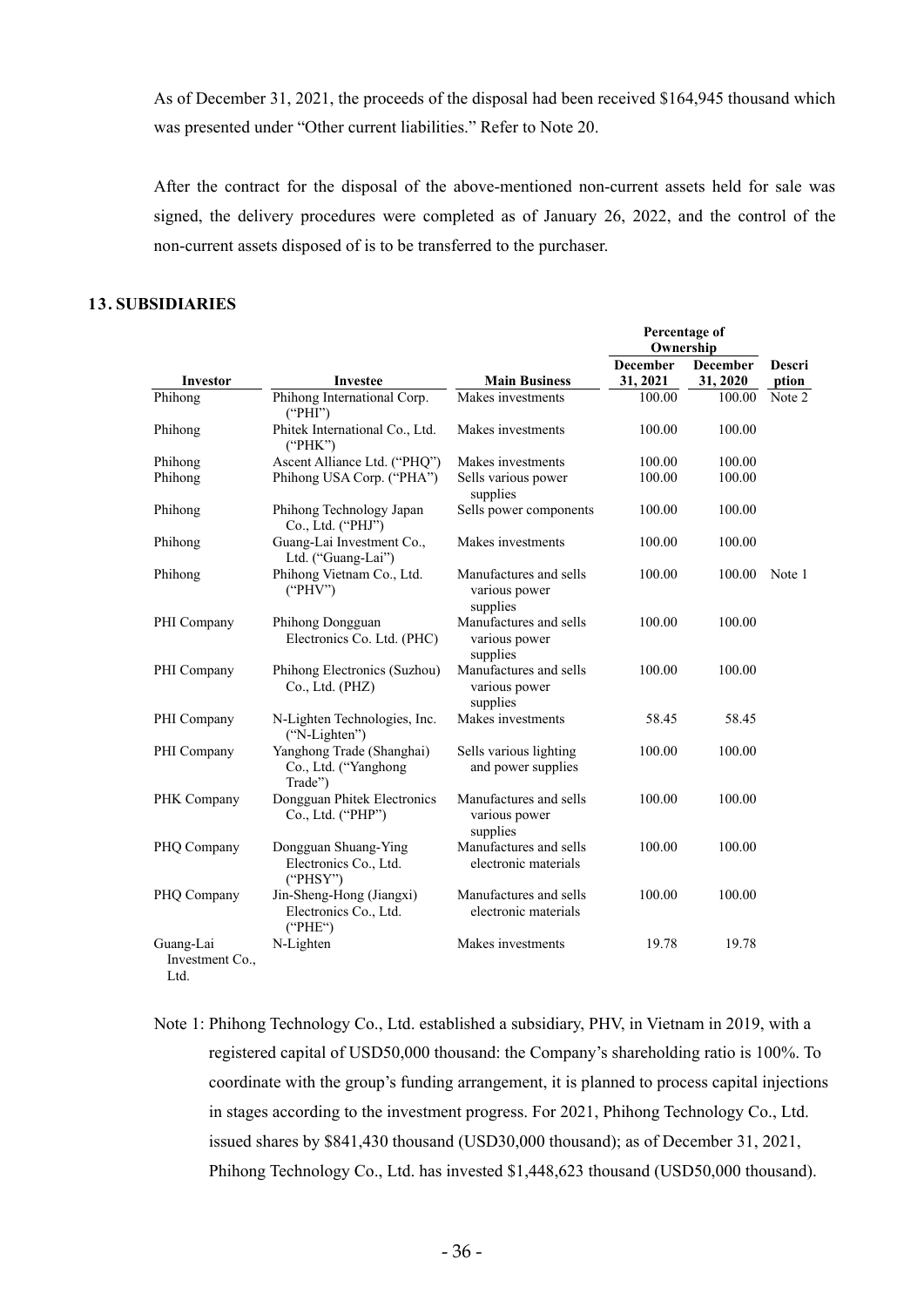Note 2: In response to the operating requirements of the Group, in December 2021, the board of directors of the Company approved the resolution for the capital reduction of PHI. in the amount of \$238,983 thousand (US\$8,640 thousand). After the capital reduction, the capital of the company became \$3,209,287 thousand (US\$102,421 thousand); the base date for the capital reduction was January 6, 2022.

See Tables 8 and 9 for the information on places of incorporation and principal places of business.

# **14. INVESTMENTS ACCOUNTED FOR USING EQUITY METHOD**

## Investments in associates:

|                                                  | <b>December 31, 2021</b> | <b>December 31, 2020</b> |
|--------------------------------------------------|--------------------------|--------------------------|
| Associates that are not<br>individually material | \$111,326                | \$152,366                |
| Associates that are not individually material    |                          |                          |
|                                                  | 2021                     | 2020                     |
| The Group's share of:                            |                          |                          |
| Loss for the year                                | $(\$8,152)$              | $(\$4,645)$              |
| Other comprehensive                              |                          |                          |
| income (loss)                                    | (30,209)                 | 27,037                   |
| Total comprehensive                              |                          |                          |
| income (loss)                                    | $(\$38,361)$             | \$22,392                 |

Refer to Table 8 "Information on Investees" for the nature of activities, principal places of business and countries of incorporation of the associates.

The investments accounted for by using the equity method and the profit or loss and other comprehensive income shared by the Group therein are recognized according to the financial reports of its affiliates certified by the CPAs for the same period.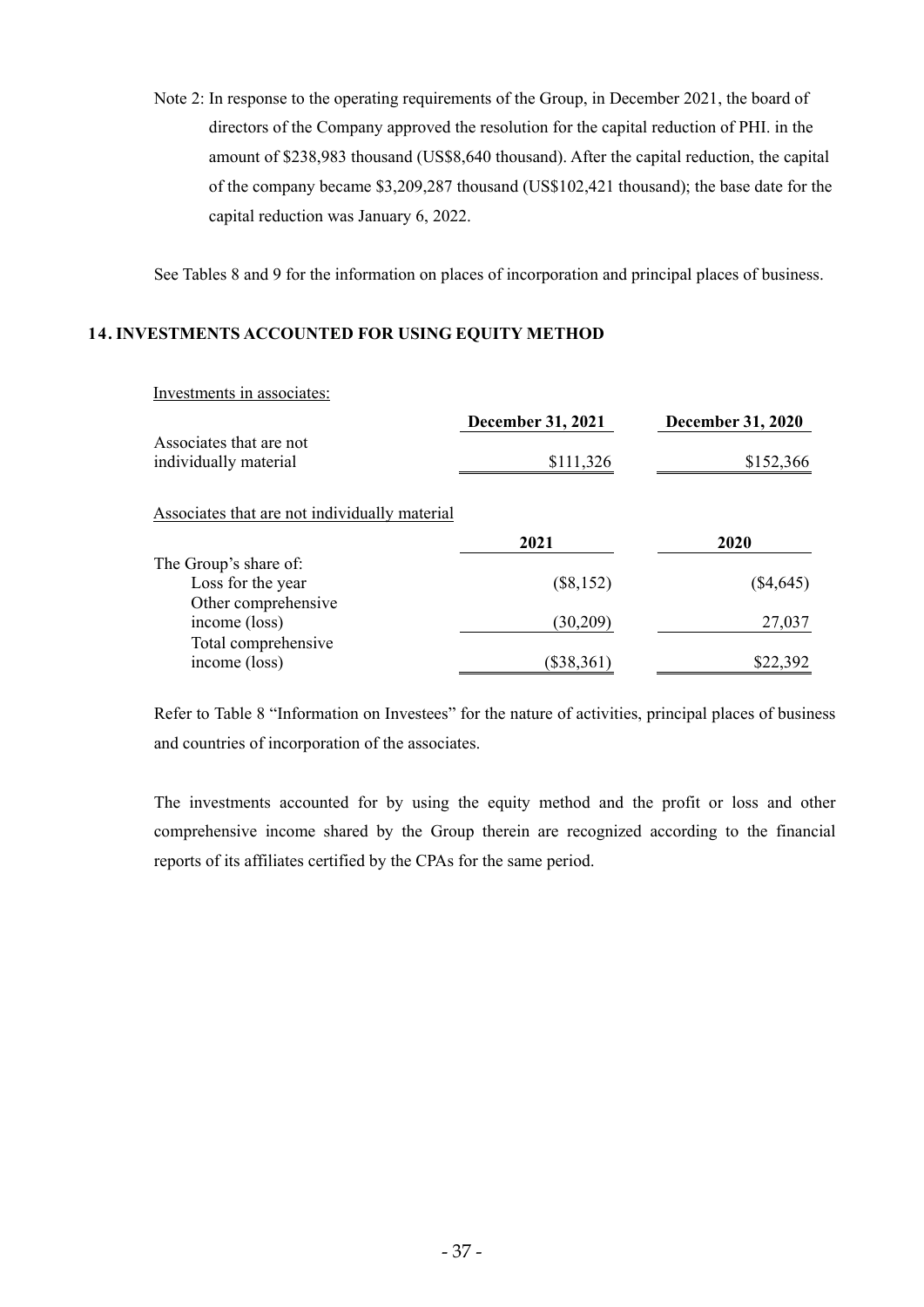# **15. PROPERTY, PLANT AND EQUIPMENT**

|                                           |                  |                  | Machinery        |                    |                             |              |
|-------------------------------------------|------------------|------------------|------------------|--------------------|-----------------------------|--------------|
|                                           | Freehold<br>Land | <b>Buildings</b> | and<br>Equipment | Other<br>Equipment | Construction<br>in Progress | <b>Total</b> |
| Cost                                      |                  |                  |                  |                    |                             |              |
| Balance at January 1,                     |                  |                  |                  |                    |                             |              |
| 2021                                      | \$246,480        | \$2,464,136      | \$2,431,495      | \$656,924          | \$86,289                    | \$5,885,324  |
| Additions                                 | 194,068          | 7,198            | 44,866           | 29,875             | 568,803                     | 844,810      |
| Disposals                                 |                  | (23, 971)        | (132, 363)       | (45,756)           |                             | (202,090)    |
| Effect of foreign                         |                  |                  |                  |                    |                             |              |
| currency exchange                         |                  |                  |                  |                    |                             |              |
| differences                               | (3,211)          | (18,677)         | (13, 155)        | (1,962)            | (4, 418)                    | (41, 423)    |
| Reclassification                          | 84,075           | 216              | 22,998           | 34,238             | (24,061)                    | 117,466      |
| <b>Balance at December</b><br>31, 2021    |                  | \$2,428,902      | \$2,353,841      | \$673,319          | \$626,613                   | \$6,604,087  |
|                                           | \$521,412        |                  |                  |                    |                             |              |
| Accumulated                               |                  |                  |                  |                    |                             |              |
| depreciation                              |                  |                  |                  |                    |                             |              |
| Balance at January 1,                     |                  |                  |                  |                    |                             |              |
| 2021                                      | $S-$             | \$849,145        | \$1,908,013      | \$537,627          | $S-$                        | \$3,294,785  |
| Disposals                                 |                  | (22, 634)        | (129, 591)       | (45, 753)          |                             | (197,978)    |
| Depreciation expense                      |                  | 80,837           | 131,751          | 47,623             | $\overline{\phantom{a}}$    | 260,211      |
| Effect of foreign                         |                  |                  |                  |                    |                             |              |
| currency exchange<br>differences          |                  | (5,320)          | (8, 825)         | (1,373)            |                             | (15,518)     |
| <b>Balance at December</b>                |                  |                  |                  |                    |                             |              |
| 31, 2021                                  | $S-$             | \$902,028        | \$1,901,348      | \$538,124          | $S-$                        | \$3,341,500  |
|                                           |                  |                  |                  |                    |                             |              |
| Carrying amounts at<br>December 31, 2021  | \$521,412        | \$1,526,874      | \$452,493        | \$135,195          | \$626,613                   | \$3,262,587  |
|                                           |                  |                  |                  |                    |                             |              |
| Cost                                      |                  |                  |                  |                    |                             |              |
| Balance at January 1,                     |                  |                  |                  |                    |                             |              |
| 2020                                      | \$248,931        | \$2,704,125      | \$2,411,321      | \$709,254          | \$10,909                    | \$6,084,540  |
| Additions                                 |                  | 4,970            | 114,852          | 18,446             | 90,463                      | 228,731      |
| Disposals                                 |                  | (662)            | (171, 537)       | (66,335)           |                             | (238, 534)   |
| Reclassified to held                      |                  |                  |                  |                    |                             |              |
| for sale                                  |                  | (258,005)        | (1,244)          | (13, 587)          |                             | (272, 836)   |
| Effect of foreign                         |                  |                  |                  |                    |                             |              |
| currency exchange                         |                  |                  |                  |                    |                             |              |
| differences                               | (2, 451)         | 6,845            | 11,794           | 2,344              | 948                         | 19,480       |
| Reclassification                          |                  | 6,863            | 66,309           | 6,802              | (16, 031)                   | 63,943       |
| <b>Balance at December</b><br>31, 2020    | \$246,480        | \$2,464,136      | \$2,431,495      | \$656,924          | \$86,289                    | \$5,885,324  |
|                                           |                  |                  |                  |                    |                             |              |
| Accumulated                               |                  |                  |                  |                    |                             |              |
| depreciation                              |                  |                  |                  |                    |                             |              |
| Balance at January 1,                     |                  |                  |                  |                    |                             |              |
| 2020                                      | $S-$             | \$789,989        | \$1,886,186      | \$554,948          | $S-$                        | \$3,231,123  |
| Disposals                                 |                  | (662)            | (140, 834)       | (64, 595)          |                             | (206,091)    |
| Reclassified to held                      |                  |                  |                  |                    |                             |              |
| for sale                                  |                  | (26, 239)        | (1,214)          | (12, 397)          |                             | (39, 850)    |
| Depreciation expense<br>Effect of foreign |                  | 81,201           | 154,000          | 57,561             |                             | 292,762      |
| currency exchange                         |                  |                  |                  |                    |                             |              |
| differences                               |                  | 4,856            | 9,875            | 2,110              |                             | 16,841       |
| <b>Balance at December</b>                |                  |                  |                  |                    |                             |              |
| 31, 2020                                  | $S-$             | \$849,145        | \$1,908,013      | \$537,627          | $S-$                        | \$3,294,785  |
|                                           |                  |                  |                  |                    |                             |              |
| Carrying amounts at                       |                  |                  |                  |                    |                             |              |
| December 31, 2020                         | \$246,480        | \$1,614,991      | \$523,482        | \$119,297          | \$86,289                    | \$2,590,539  |

The Groups' items of property, plant and equipment are depreciated on a straight-line basis over the following estimated useful life: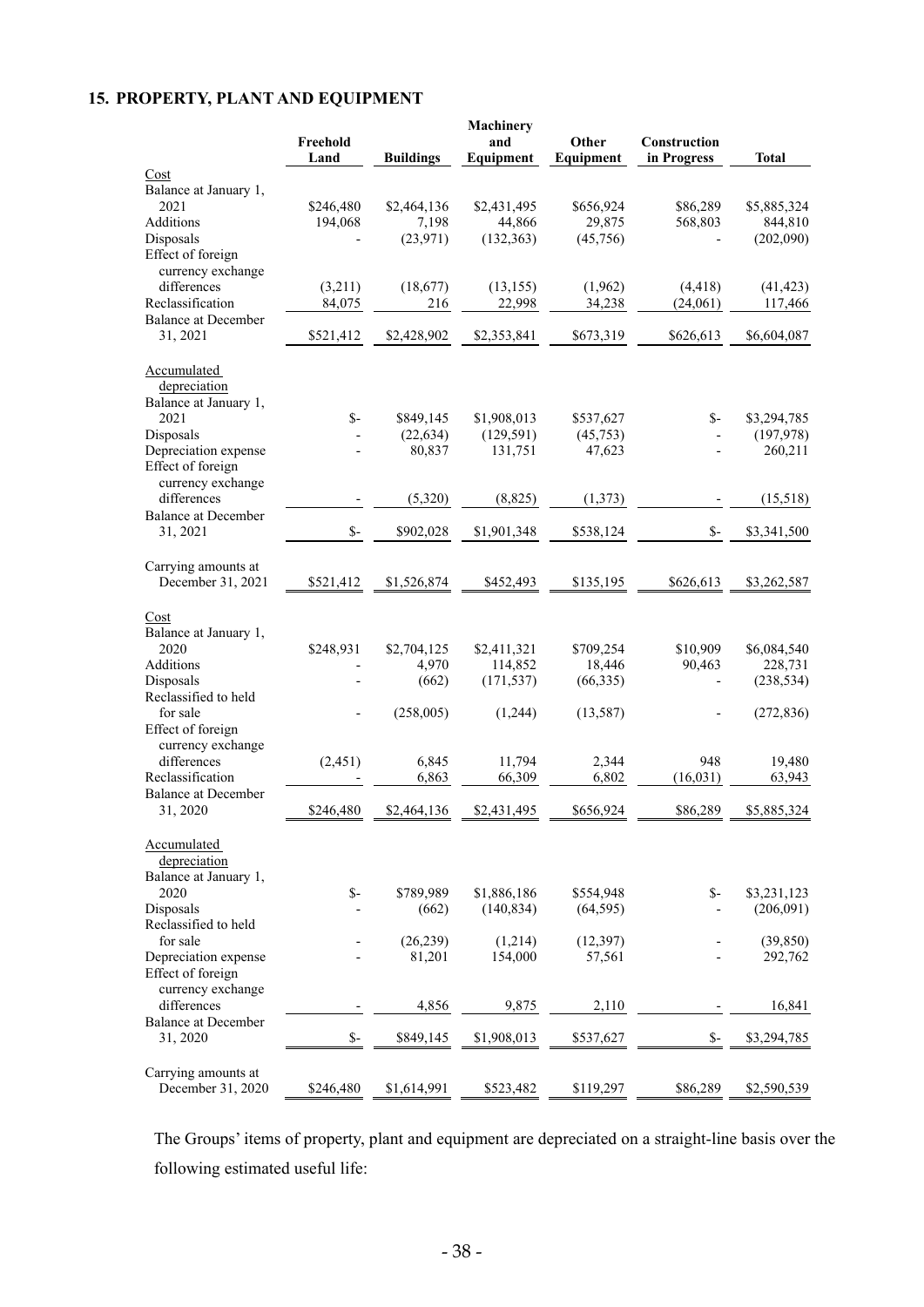| <b>Buildings</b>        |               |
|-------------------------|---------------|
| Main building           | 50 years      |
| Engineering system      | 10 years      |
| Machinery and Equipment | 3 to 10 years |
| Other Equipment         | 3 to 5 years  |

Property, plant and equipment used by the Group and pledged as secure long-term borrowings are set out in Note 30.

# **16. LEASE ARRANGEMENTS**

a. Right-of-use assets

|                                                                                    | <b>December 31, 2021</b> | <b>December 31, 2020</b> |
|------------------------------------------------------------------------------------|--------------------------|--------------------------|
| Carrying amounts                                                                   |                          |                          |
| Land (including land use rights)                                                   | \$251,830                | \$266,040                |
| <b>Buildings</b>                                                                   | 8,327                    | 10,986                   |
| Machinery and equipment                                                            | 28,090                   |                          |
| Office equipment                                                                   |                          | 324                      |
| Transportation equipment                                                           | 5,543                    | 3,563                    |
| Other equipment                                                                    | 933                      | 1,875                    |
|                                                                                    | \$294,723                | $\overline{$}282,788$    |
|                                                                                    | 2021                     | 2020                     |
| Additions to right-of-use assets                                                   | \$43,192                 | \$8,421                  |
| Depreciation charge for<br>right-of-use assets<br>Land (including land use rights) | \$8,875                  | \$9,096                  |
| <b>Buildings</b>                                                                   | 3,955                    | 3,726                    |
| Machinery and equipment                                                            | 9,350                    |                          |
| Office equipment                                                                   | 319                      | 503                      |
| Transportation equipment                                                           | 2,254                    | 1,449                    |
| Other equipment                                                                    | 821                      | 642                      |
|                                                                                    | \$25,574                 | \$15,416                 |
| b. Lease liabilities                                                               |                          |                          |
|                                                                                    | December 31, 2021        | <b>December 31, 2020</b> |
| Carrying amounts<br>Current                                                        |                          |                          |
|                                                                                    | \$20,547                 | \$7,786                  |
| Non-current                                                                        | \$24,704                 | \$12,665                 |
| Range of discount rate for lease<br>liabilities                                    |                          |                          |
| Freehold land                                                                      | 1.200%                   | 1.200%                   |
| <b>Buildings</b>                                                                   | 1.030%~4.875%            | 1.030%~5.220%            |
| Machinery and equipment                                                            | 4.000%                   | $\overline{\phantom{a}}$ |
| Office equipment                                                                   |                          | 4.875%                   |
| Transportation equipment                                                           | 1.155%~4.000%            | 1.155%~5.220%            |
| Other equipment                                                                    | $1.030\% \sim 1.160\%$   | 1.030%                   |
|                                                                                    |                          |                          |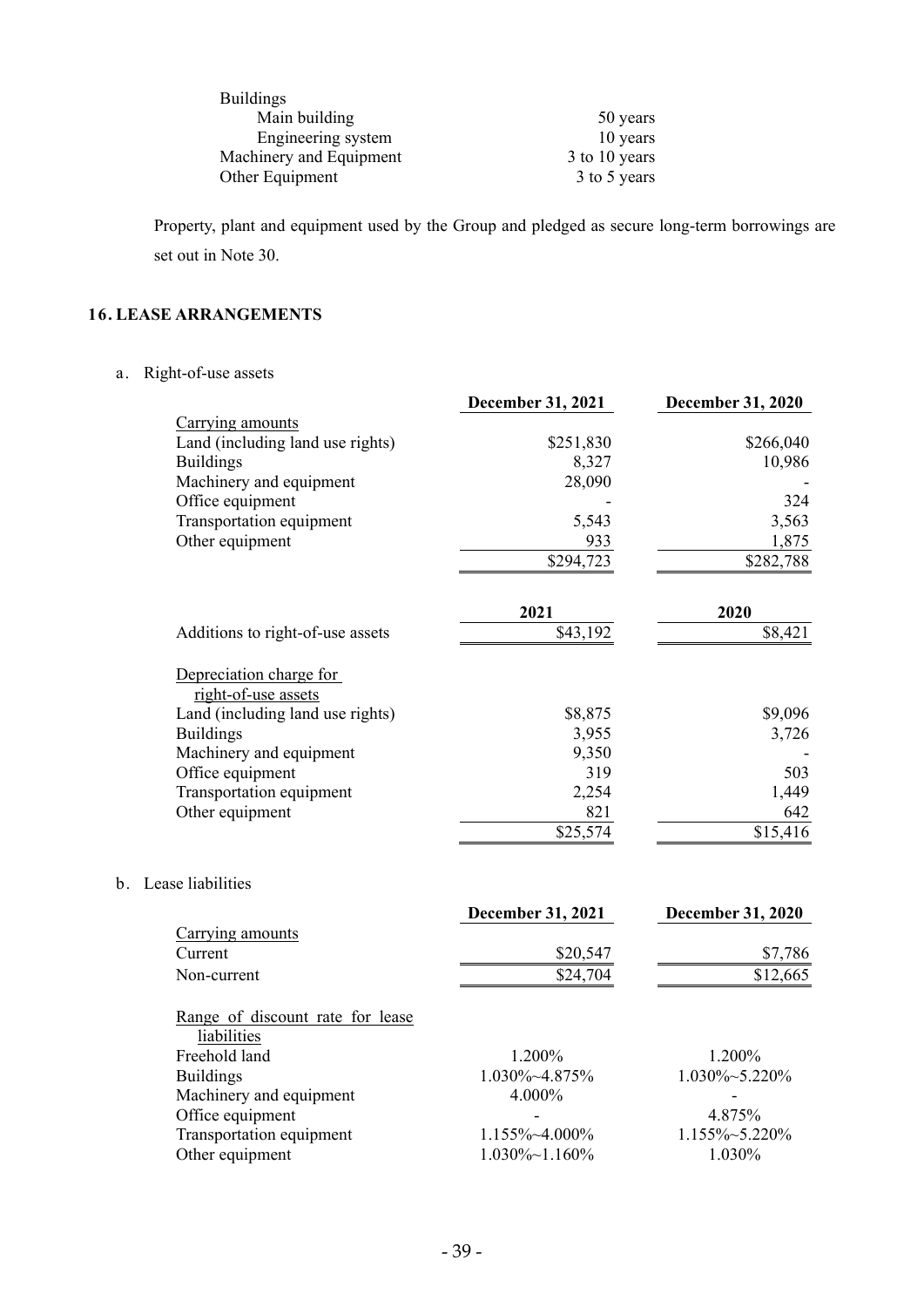#### c. Material lease-in activities and terms

The Group leases certain machinery, office, transportation, and other equipment for the use of product manufacturing and R&D with lease terms of 2 to 9 years. These arrangements do not contain renewal or purchase options at the end of the lease terms.

The Group also leases land and buildings for the use of plants, offices and parking lot with lease terms of 2 to 50 years. The Group does not have bargain purchase options to acquire the leasehold land and buildings at the end of the lease terms. In addition, the Group is prohibited from subleasing or transferring all or any portion of the underlying assets without the lessor's consent.

#### d. Other lease information

|                                                                     | 2021        | 2020      |
|---------------------------------------------------------------------|-------------|-----------|
| Expenses relating to short-term leases                              | \$11,303    | \$16,391  |
| Expenses relating to variable lease<br>payments not included in the |             |           |
| measurement of lease liabilities                                    | \$532       | \$2,743   |
| Total cash (outflow) for leases                                     | $\$31,548)$ | (S27,775) |

The Group leases certain office and office equipment which qualify as short-term leases. The Group has elected to apply the recognition exemption and thus, did not recognize right-of-use assets and lease liabilities for these leases.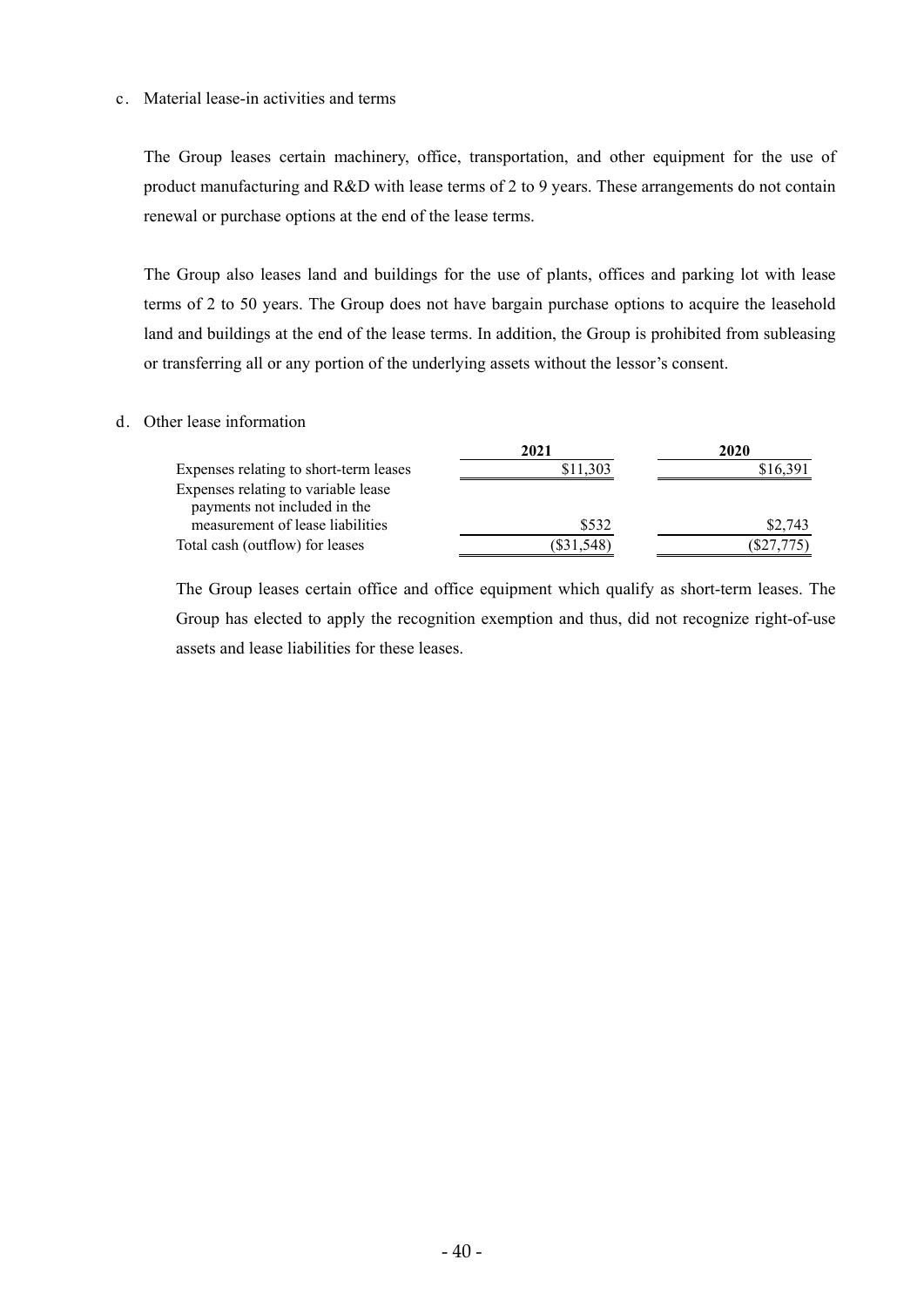# **17. OTHER INTANGIBLE ASSETS**

|                                                 | <b>Computer Software</b> |
|-------------------------------------------------|--------------------------|
| Cost<br>Balance at January 1, 2021              | \$118,623                |
| <b>Additions</b>                                | 15,886                   |
| Disposals                                       | (10, 381)                |
| Reclassification                                | 475                      |
| Effect of foreign currency exchange differences | (353)                    |
| Balance at December 31, 2021                    | \$124,250                |
|                                                 |                          |
| Accumulated amortization                        |                          |
| Balance at January 1, 2021                      | \$90,944                 |
| Amortization expense                            | 13,380                   |
| Disposals                                       | (10, 373)                |
| Effect of foreign currency exchange differences | (241)                    |
| Balance at December 31, 2021                    | \$93,710                 |
| Carrying amounts at December 31, 2021           | \$30,540                 |
| Cost                                            |                          |
| Balance at January 1, 2020                      | \$118,748                |
| Additions                                       | 7,196                    |
| Disposals                                       | (7,399)                  |
| Effect of foreign currency exchange differences | 78                       |
| Balance at December 31, 2020                    | \$118,623                |
| Accumulated amortization                        |                          |
| Balance at January 1, 2020                      | \$85,532                 |
| Amortization expense                            | 12,595                   |
| Disposals                                       | (7,205)                  |
| Effect of foreign currency exchange differences | 22                       |
| Balance at December 31, 2020                    | \$90.944                 |
| Carrying amounts at December 31, 2020           | \$27,679                 |

The above items of intangible assets are amortized on a straight-line basis over an estimated useful life of 2 to 5 years.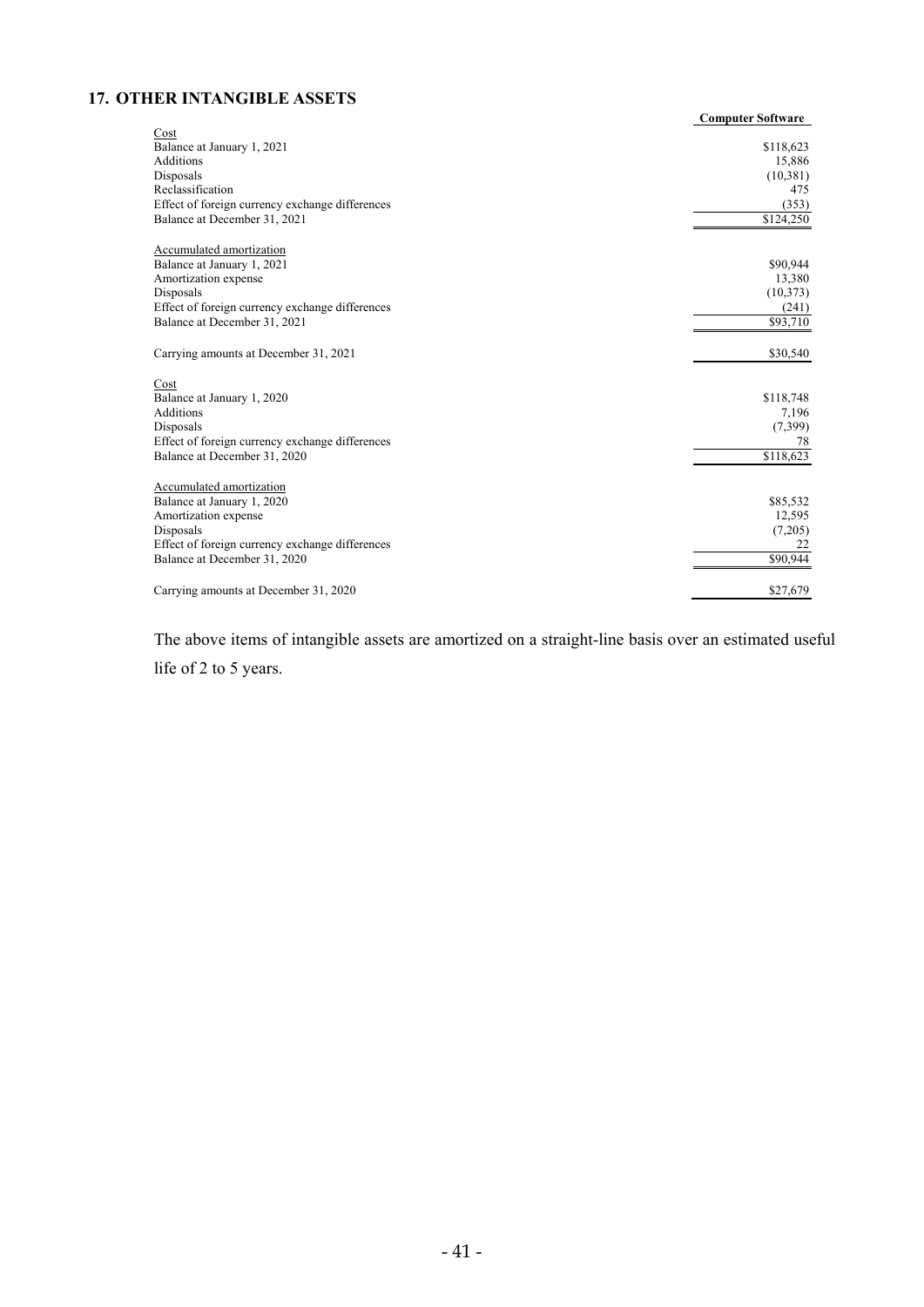#### **18. BORROWINGS**

Short-term borrowings

|                             | December 31, 2021    | December 31, 2020        |
|-----------------------------|----------------------|--------------------------|
| <b>Unsecured</b> loan       |                      |                          |
| Phihong                     | \$636,180            | \$256,320                |
| <b>PHV</b>                  | 182,959              |                          |
|                             | 819,139              | 256,320                  |
| Secured loan                |                      |                          |
| <b>PHC</b>                  | 143,642              |                          |
|                             | \$962,781            | \$256,320                |
| Interest rate range         | $0.72\% \sim 1.30\%$ | 0.95%                    |
| <b>Long-term Borrowings</b> |                      |                          |
|                             | December 31, 2021    | <b>December 31, 2020</b> |
| <b>Unsecured</b> loan       |                      |                          |
| Phihong                     | \$1,102,807          | \$314,208                |
| Secured loan                |                      |                          |
| Phihong                     | 496,794              | 56,832                   |
| Less: discount              | (563)                | (2,359)                  |
| Long-term loans payable -   |                      |                          |
| current portion             | (832,930)            | (64, 737)                |
|                             | \$766,108            | \$303,944                |
| Interest rate range         | 1.0500%~1.9879%      | 1.2740%~1.9872%          |

- a. As of December 31, 2021 and 2020, the Company had short-term bank borrowings with the contract term from November 8, 2021 to March 11, 2022 and from December 7, 2020 to February 9, 2021, the interest to be paid monthly.
- b. As of December 31, 2021, the term for the short-term bank borrowings of PHV was from July 12, 2021 to August 3, 2022, with interest paid monthly.
- c. As of December 31, 2021, the term for the short-term bank borrowings of PHC was from December 27, 2021 to June 24, 2022, with interest paid upon expiry.
- d. The Company had long-term bank borrowings for the years ended December 31, 2021 and 2020 with the contract term from August 22, 2019 to April 7, 2036 and from August 22, 2019 to September 10, 2023, respectively, the interest to be paid monthly.
- e. Phihong Technology Co., Ltd. signed a joint credit agreement mainly hosted by Taiwan Shin Kong Commercial Bank and co-sponsored by Yuanta Commercial Bank along with 7 other banks participating in the loan, on April 30, 2019. The contract period is 3 years with the total credit limit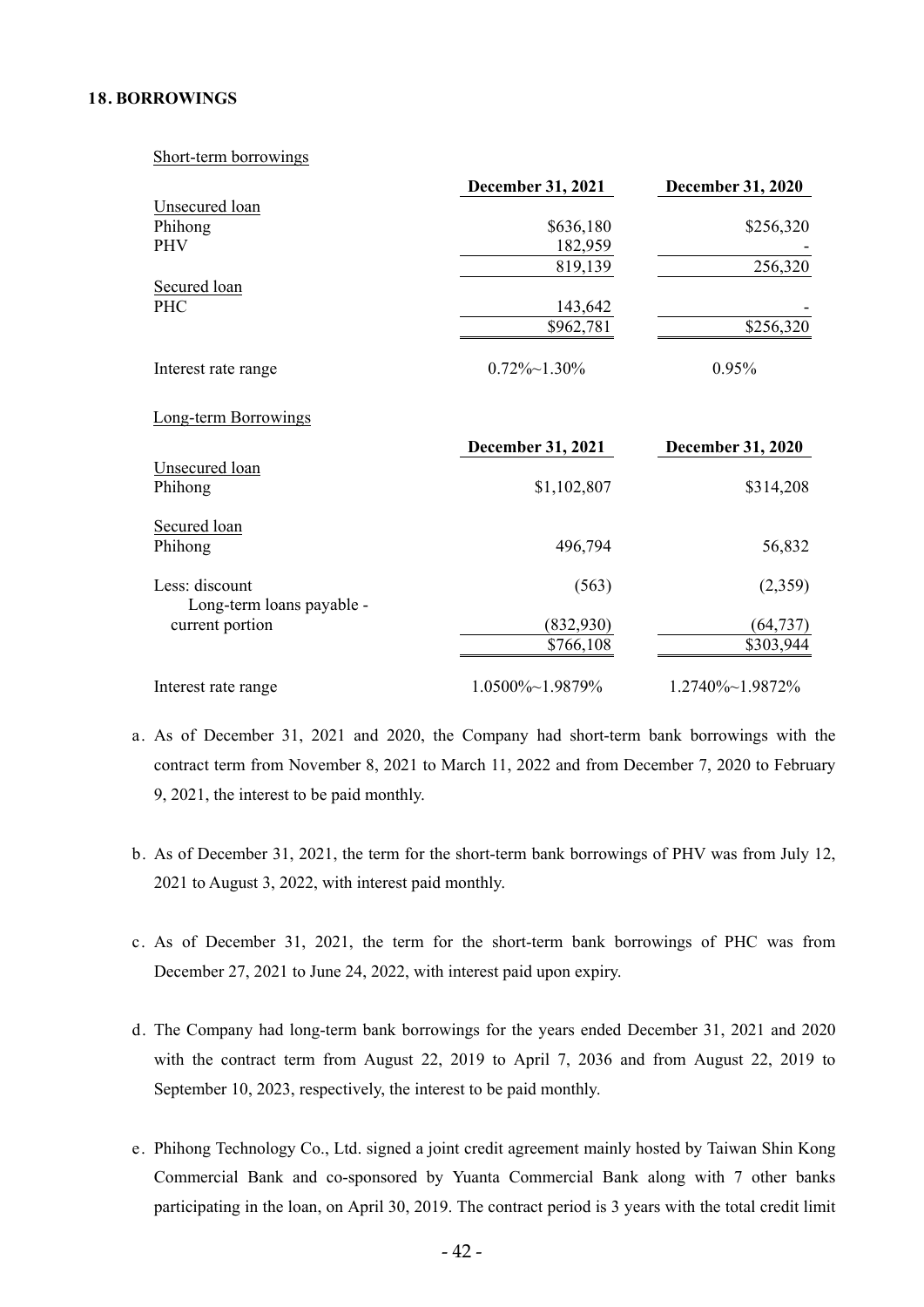of NTD1 billion, including NTD450 million of item A loan limit and NTD550 million for item B loan limit, which will be used by the parent company to support the factory investment plan of the Vietnamese subsidiary and enrich the group operating turnover fund. According to the loan contract in the joint loan case of Taiwan Shin Kong Commercial Bank, Phihong Technology Co., Ltd shall maintain the following financial ratios during the loan period (according to the annual and semi-annual consolidated financial report with an accountant's visa which is to be reviewed every half year):

- 1) The current ratio (current assets/current liabilities) shall not be less than 100%.
- 2) The net debt ratio (total debt/net tangible value) shall not be higher than 150%.
- 3) The interest protection multiples [(pre-tax profit + depreciation + amortization + interest expense)/interest expense] shall be maintained at more than two times (inclusive).
- 4) Net tangible value (net value minus intangible assets) shall not be less than NTD \$4.5 billion.

For information on pledged properties and endorsements/guarantees, refer to Notes 29 and 30.

- f. On December 15, 2021, the Company submitted an application to the syndicate banks regarding the contract dated April 30, 2019 for the amendment that the borrowing limit shall be extended to July 30, 2024 from July 30, 2022, and the syndicated banks approved the application on March 1, 2022. The financial ratios and restrictive agreements above are reviewed based on the annual and interim consolidated financial reports certified by CPAs recognized by the bank managing the limits.
- g. As of December 31, 2021, the borrowing amount from the syndicated loan was \$882,500 thousand, and the times interest earned ratio failed to comply with the requirements above. Therefore, the period from the submission date of the Q2 consolidated financial statements in 2021 to the submission date of the consolidated financial statements for the year ended 2021 shall be the improvement period; during the improvement period, such condition shall not be deemed as a default, and the Company pays service charges calculated at 0.1% of the credit loan's balances per annum to the managing bank. However, on December 30, 2021, the Company has submitted an application to the syndicated banks for exemption from the requirement regarding the violation of the times interest earned ratio, and the exemption application was approved by the syndicated banks on March 1, 2022.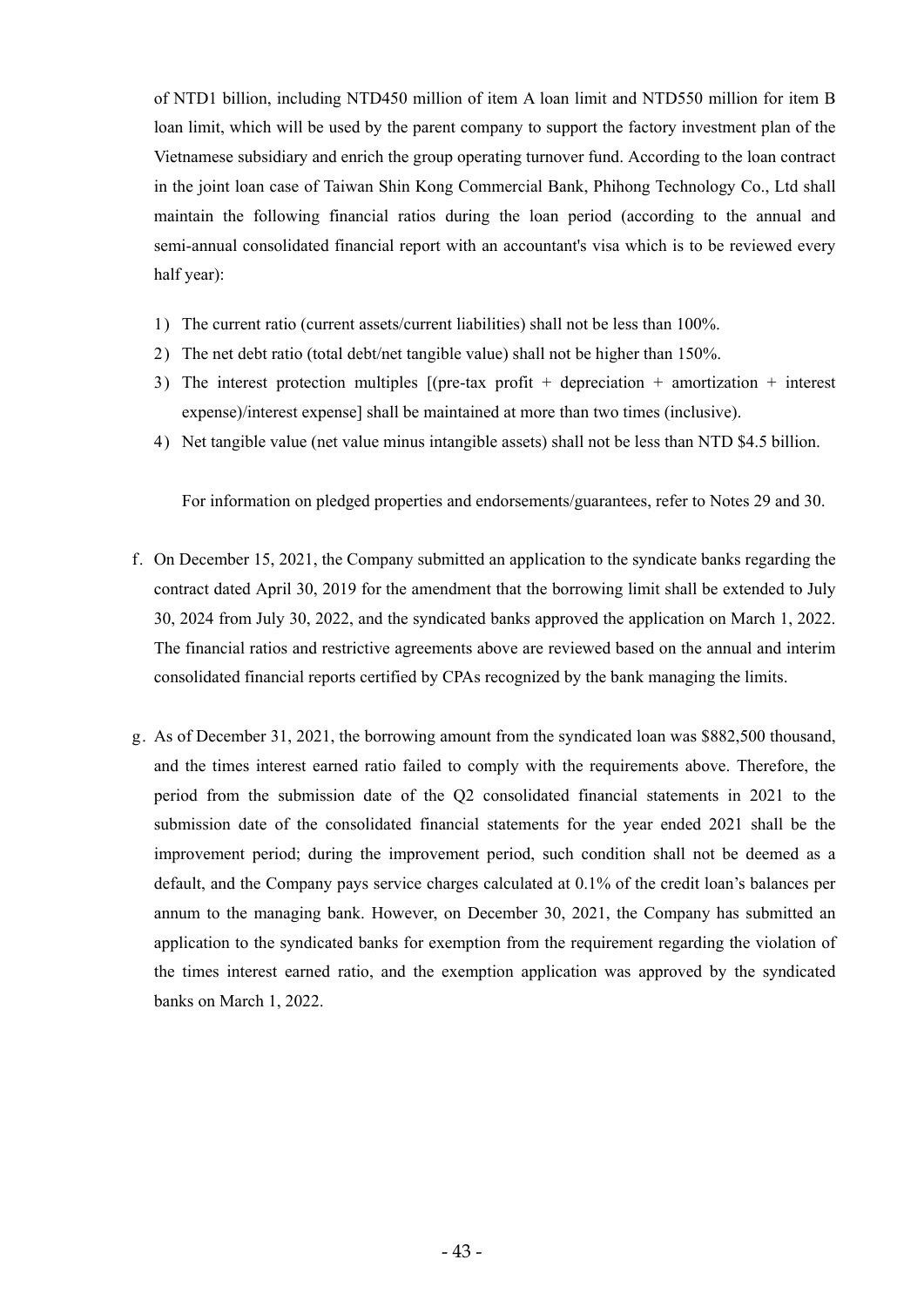## **19. BONDS PAYABLE**

|                                 | <b>December 31, 2021</b> | <b>December 31, 2020</b> |
|---------------------------------|--------------------------|--------------------------|
| Secured domestic bonds          | \$698,283                | \$999,883                |
| Less: Long-term loans payable - |                          |                          |
| current portion                 | -                        | (999, 883)               |
|                                 | \$698,283                |                          |

Secured domestic bonds

On April 1, 2016, the Company issued 100 units of \$10,000 thousand, 0.95% secured bonds in Taiwan, with an aggregate principal of \$1,000,000 thousand, and it has been liquidated on April 1, 2021.

On March 25, 2021, the Company issued 70 units of \$10,000 thousand, 0.60% secured bonds in Taiwan, with an aggregate principal of \$700,000 thousand.

For information on pledged properties and endorsements/guarantees, refer to Notes 29 and 30.

# **20. OTHER LIABILITIES**

|                             | <b>December 31, 2021</b> | <b>December 31, 2020</b> |
|-----------------------------|--------------------------|--------------------------|
| Current                     |                          |                          |
| Other payables              |                          |                          |
| Payables for salaries and   |                          |                          |
| bonuses                     | \$215,373                | \$200,932                |
| Payables for annual leave   | 53,224                   | 45,537                   |
| Payables for purchases of   |                          |                          |
| equipment                   | 11,472                   | 7,621                    |
| Others                      | 333,681                  | 315,948                  |
|                             | \$613,750                | \$570,038                |
| Other current liabilities   |                          |                          |
| Temporary receipts          | \$79,009                 | \$62,484                 |
| Advance payment for sale of |                          |                          |
| plant land (Note 12)        | 164,945                  | 170,466                  |
| Others                      | 173,914                  | 58,163                   |
|                             | \$417,868                | \$291,113                |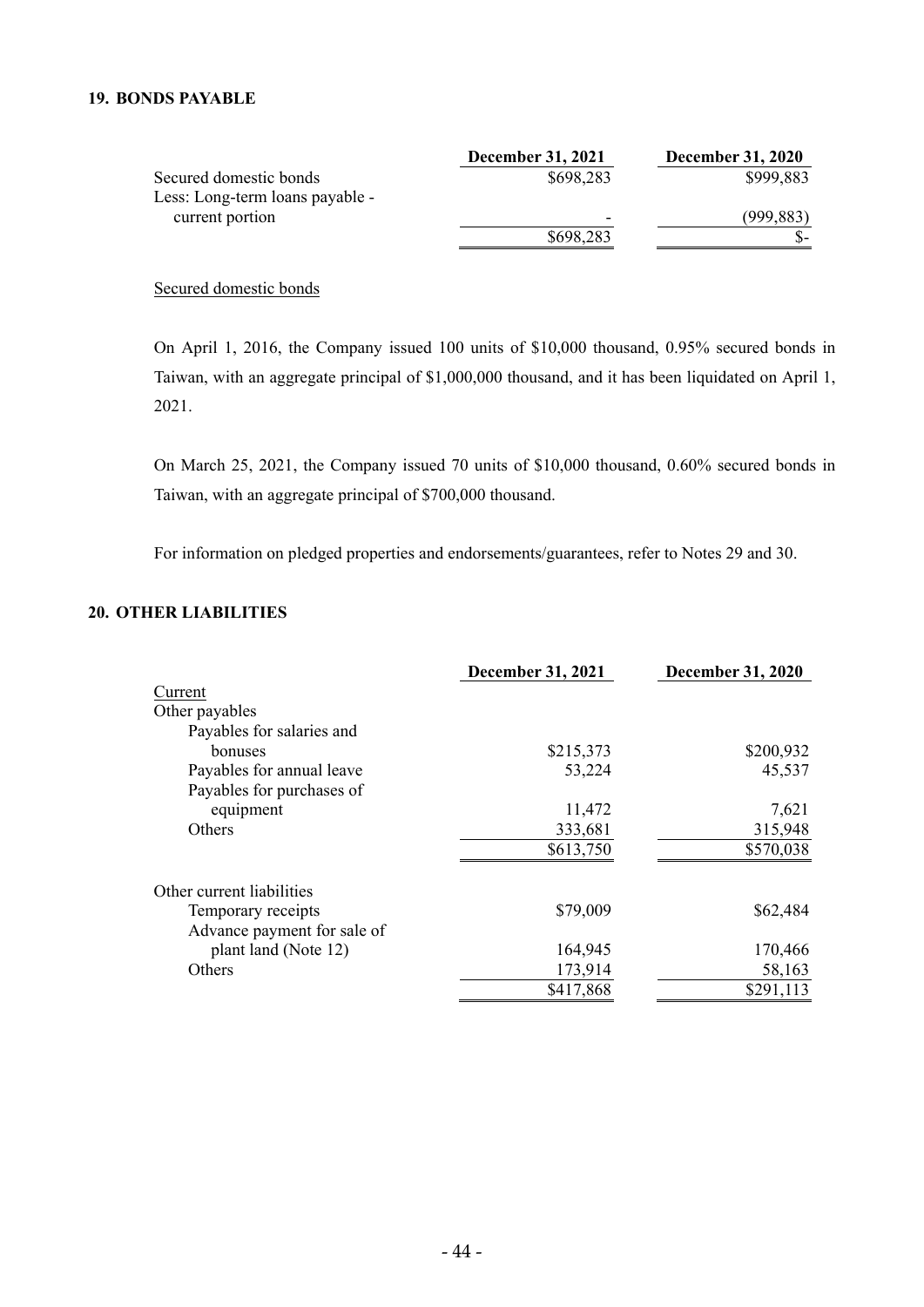#### **21. RETIREMENT BENEFIT PLANS**

#### a. Defined contribution plans

The Company in the Group adopted a pension plan under the Labor Pension Act (LPA), which is a state-managed defined contribution plan. Under the LPA, the Company makes monthly contributions to employees' individual pension accounts at 6% of monthly salaries and wages.

#### b. Defined benefit plans

The defined benefit plan adopted by the Company in the Group in accordance with the Labor Standards Act is the defined benefit plan under the management of the government (R.O.C.). Pension benefits are calculated on the basis of the length of service and average monthly salaries of the 6 months before retirement. The Company contributes an amount, which equals to 2% to 15% of each employee' total monthly salary and wage, which is deposited by the Pension Fund Monitoring Committee in the pension account with the Bank of Taiwan in the name of the committee. Before the end of each year, if the balance in the pension account assessed is inadequate to pay for the retirement benefits for employees who meet the retirement requirements in the following year, the Company will contributes an amount to make up for the difference in a lump sum by the end of March of the following year. The pension account is managed by the Bureau of Labor Funds, Ministry of Labor (the "Bureau"); the Group has no right to influence the investment management strategy.

The amounts included in the consolidated balance sheets in respect of the Group's defined benefit plan are as follows:

|                                  | <b>December 31, 2021</b> | <b>December 31, 2020</b> |
|----------------------------------|--------------------------|--------------------------|
| Present value of defined benefit |                          |                          |
| obligation                       | \$141,424                | \$139,331                |
| Fair value of plan assets        | (54, 332)                | (45,263)                 |
| Net defined benefit liability    | \$87,092                 | \$94,068                 |
|                                  |                          |                          |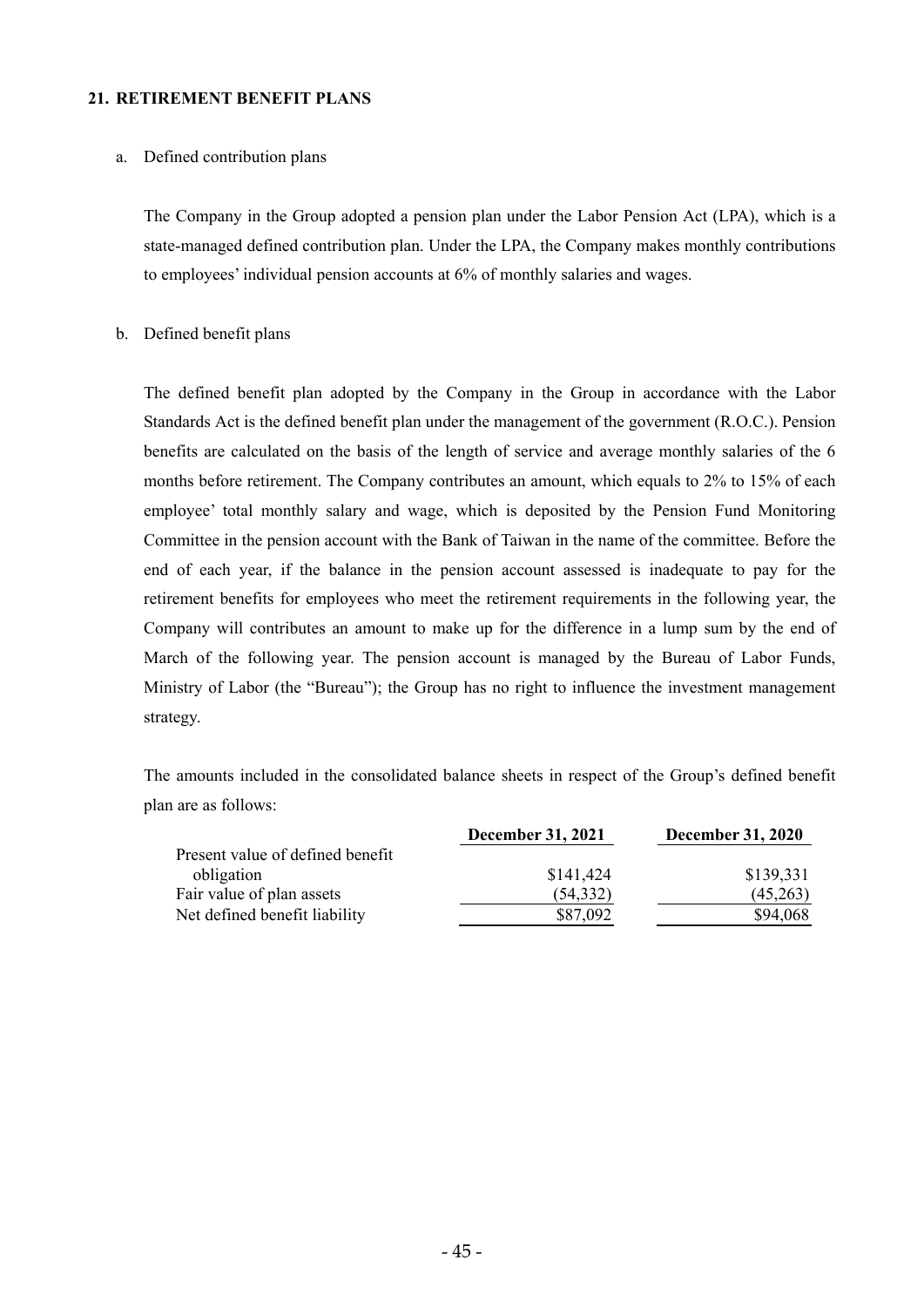Movements in net defined benefit liability (asset) are as follows:

|                                    | Present value of<br>defined benefit<br>obligation | <b>Fair value of</b><br>plan assets | Net defined<br>benefit liability<br>(asset) |
|------------------------------------|---------------------------------------------------|-------------------------------------|---------------------------------------------|
| Balance at January 1, 2021         | \$139,331                                         | (\$45,263)                          | \$94,068                                    |
| Service cost                       |                                                   |                                     |                                             |
| Current service cost               | 381                                               |                                     | 381                                         |
| Interest expense (income)          | 697                                               | (259)                               | 438                                         |
| Recognized in profit or loss       | 1,078                                             | (259)                               | 819                                         |
| Remeasurement                      |                                                   |                                     |                                             |
| Return on plan assets (excluding   |                                                   |                                     |                                             |
| amounts included in net            |                                                   |                                     |                                             |
| interest)                          |                                                   | (507)                               | (507)                                       |
| Actuarial (gain) loss - changes in |                                                   |                                     |                                             |
| demographic assumptions            | 3,481                                             |                                     | 3,481                                       |
| Actuarial (gain) loss - changes in |                                                   |                                     |                                             |
| financial assumptions              |                                                   |                                     |                                             |
| Actuarial (gain) loss - experience |                                                   |                                     |                                             |
| adjustments                        | 2,431                                             |                                     | 2,431                                       |
| Recognized in other comprehensive  |                                                   |                                     |                                             |
| income                             | 5,912                                             | (507)                               | 5,405                                       |
| Contributions from the employer    |                                                   | (13,200)                            | (13,200)                                    |
| Benefits paid                      | (4, 897)                                          | 4,897                               |                                             |
| Balance at December 31, 2021       | \$141,424                                         | (\$54,332)                          | \$87,092                                    |
| Balance at January 1, 2020         | \$138,071                                         | $(\$35,845)$                        | \$102,226                                   |
| Service cost                       |                                                   |                                     |                                             |
| Current service cost               | 305                                               |                                     | 305                                         |
| Interest expense (income)          | 1,035                                             | (274)                               | 761                                         |
| Recognized in profit or loss       | 1,340                                             | (274)                               | 1,066                                       |
| Remeasurement                      |                                                   |                                     |                                             |
| Return on plan assets (excluding   |                                                   |                                     |                                             |
| amounts included in net            |                                                   |                                     |                                             |
| interest)                          |                                                   | (1,315)                             | (1,315)                                     |
| Actuarial (gain) loss - changes in |                                                   |                                     |                                             |
| demographic assumptions            | 90                                                |                                     | 90                                          |
| Actuarial (gain) loss - changes in |                                                   |                                     |                                             |
| financial assumptions              | 3,848                                             |                                     | 3,848                                       |
| Actuarial (gain) loss - experience |                                                   |                                     |                                             |
| adjustments                        | (2, 435)                                          |                                     | (2, 435)                                    |
| Recognized in other comprehensive  |                                                   |                                     |                                             |
| income                             | 1,503                                             | (1,315)                             | 188                                         |
| Contributions from the employer    |                                                   | (9, 412)                            | (9, 412)                                    |
| Benefits paid                      | (1, 583)                                          | 1,583                               |                                             |
| Balance at December 31, 2020       | \$139,331                                         | (\$45,263)                          | \$94,068                                    |

Due to the pension plans under the Labor Standards Act, the Group is exposed to the following risks:

1) Investment risk: The Bureau invests labor pension funds in domestic (foreign) equity securities, debt securities, and bank deposits on its own use and through agencies entrusted. However, the Group's amount allocated to plan assets is calculated based on the interest rate not lower than the local bank's interest rate for 2-year time deposits.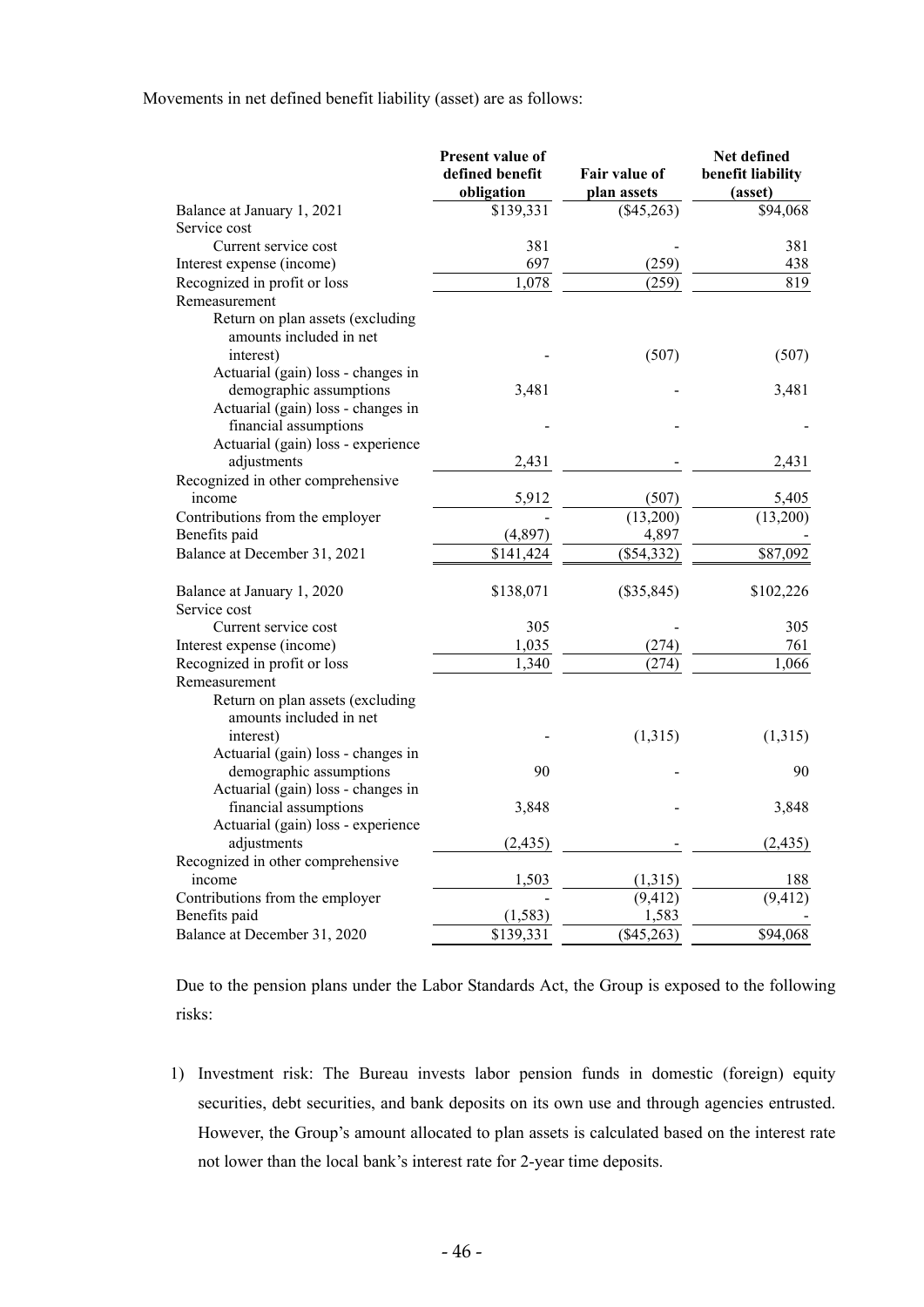- 2) Interest risk: A decrease in the interest rate will increase the present value of the defined benefit obligation. However, the return on the debt investment through the plan assets will also increase, and the increases will partially offset the effect the net defined benefit liability.
- 3) Salary risk: The present value of the defined benefit obligation is calculated with reference to the future salaries of the participants in the plan. As such, an increase in the salary of the participants in the plan will increase the present value of the defined benefit obligation.

The actuarial valuations of the present value of the defined benefit obligation were carried out by qualified actuaries. The critical assumptions made on the measurement date are as follows:

|                               | <b>December 31, 2021</b> | <b>December 31, 2020</b> |
|-------------------------------|--------------------------|--------------------------|
| Discount rate                 | $0.500\%$                | $0.500\%$                |
| Expected salary increase rate | $3.5\%$                  | $3.5\%$                  |

If each of the critical actuarial assumptions is subject to reasonably possible changes, when all other assumptions remain unchanged, the amounts by which the present value of the defined benefit obligation would increase (decrease) are as follows:

|                               | <b>December 31, 2021</b> | <b>December 31, 2020</b> |
|-------------------------------|--------------------------|--------------------------|
| Discount rate                 |                          |                          |
| $0.25\%$ increase             | $($ \$3,732)             | \$3,848                  |
| $0.25\%$ decrease             | \$3,881                  | \$4,007                  |
| Expected salary increase rate |                          |                          |
| $0.25\%$ increase             | \$3,708                  | \$3,827                  |
| $0.25\%$ decrease             | \$3,587                  | \$3,698                  |

As actuarial assumptions may be correlated, it is unlikely that only a single assumption would occur in isolation of one another, so the sensitivity analysis above may not reflect the actual changes in the present value of the defined benefit obligation.

|                                    | December 31, 2021 | <b>December 31, 2020</b> |
|------------------------------------|-------------------|--------------------------|
| Expected contributions to the plan |                   |                          |
| for the following year             | \$13,200          | \$13,200                 |
| The average duration of the        |                   |                          |
| defined benefit obligation         | $11.2$ years      | $11.2$ years             |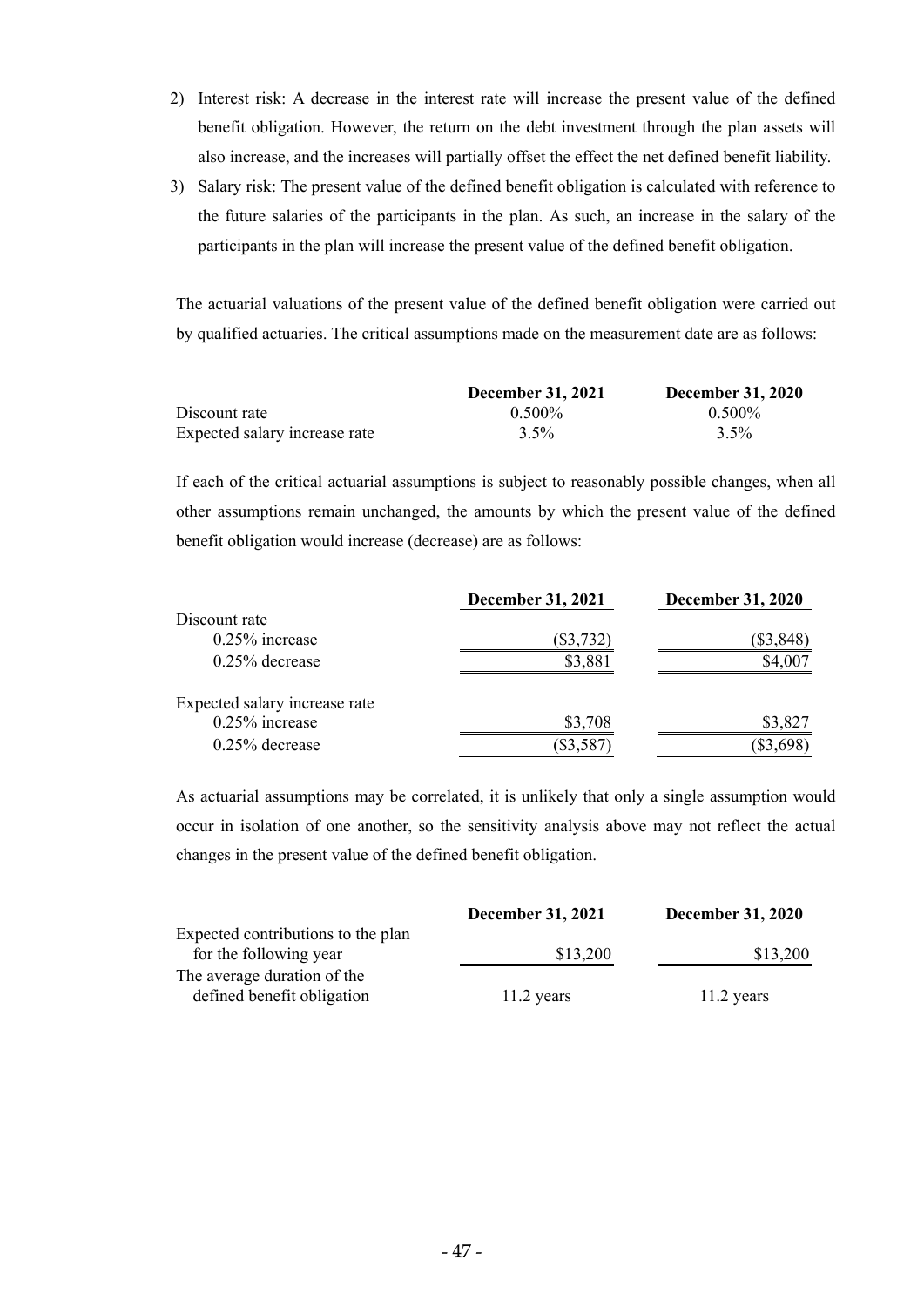# **22. EQUITY**

## a. Share capital

#### Ordinary shares

|                                   | <b>December 31, 2021</b> | <b>December 31, 2020</b> |
|-----------------------------------|--------------------------|--------------------------|
| Number of shares authorized (in   |                          |                          |
| thousands)                        | 600,000                  | 600,000                  |
| Shares authorized                 | \$6,000,000              | \$6,000,000              |
| Number of shares issued and fully |                          |                          |
| paid (in thousands)               | 375,208                  | 337,688                  |
| Shares issued                     | \$3,752,084              | \$3,376,884              |
|                                   |                          |                          |

Fully paid ordinary shares, which have a par value of NT\$10, carry one vote per share and carry a right to dividends.

Considering the long-term cooperating relationships with strategic investors, healthy financial structure, and improvement in operating efficacy, the Company passed the resolution for the private offering of ordinary shares at the extraordinary shareholders' meeting on December 16, 2021 to, within the limit of 37,520 thousand shares, authorize the board of directors to organize the private offering of ordinary shares in two batches within one year from the date of the resolution made at the extraordinary shareholders' meeting. The Company approved the communication with particular subscribers at the board meeting on December 22, 2021, and set December 24, 2021 as the base date for the capital increase to issue 37,520 thousand ordinary shares under private offering. The establishment of the price for the ordinary shares under the private offering adopted the following standards for calculation: (a) the calculation of the simple average closing price of the ordinary shares for either the 1, 3, or 5 business days before the pricing date, after adjustment for any distribution of stock dividends, cash dividends or capital reduction; or (b) the calculation of the simple average closing price of the ordinary shares for the 30 business days before the pricing date, after adjustment for any distribution of stock dividends, cash dividends, or capital reduction; with the higher of the two as the reference price, the reference price for the private offering is \$44.73 per share; the subscription price payable of \$40.26 per share was established based on 90% of the reference price. The capital increase through the private offering of ordinary shares mentioned above was completed on December 24, 2021, and was submitted to Department of Commerce, MOEA, for the alteration registration of capital on January 3, 2022.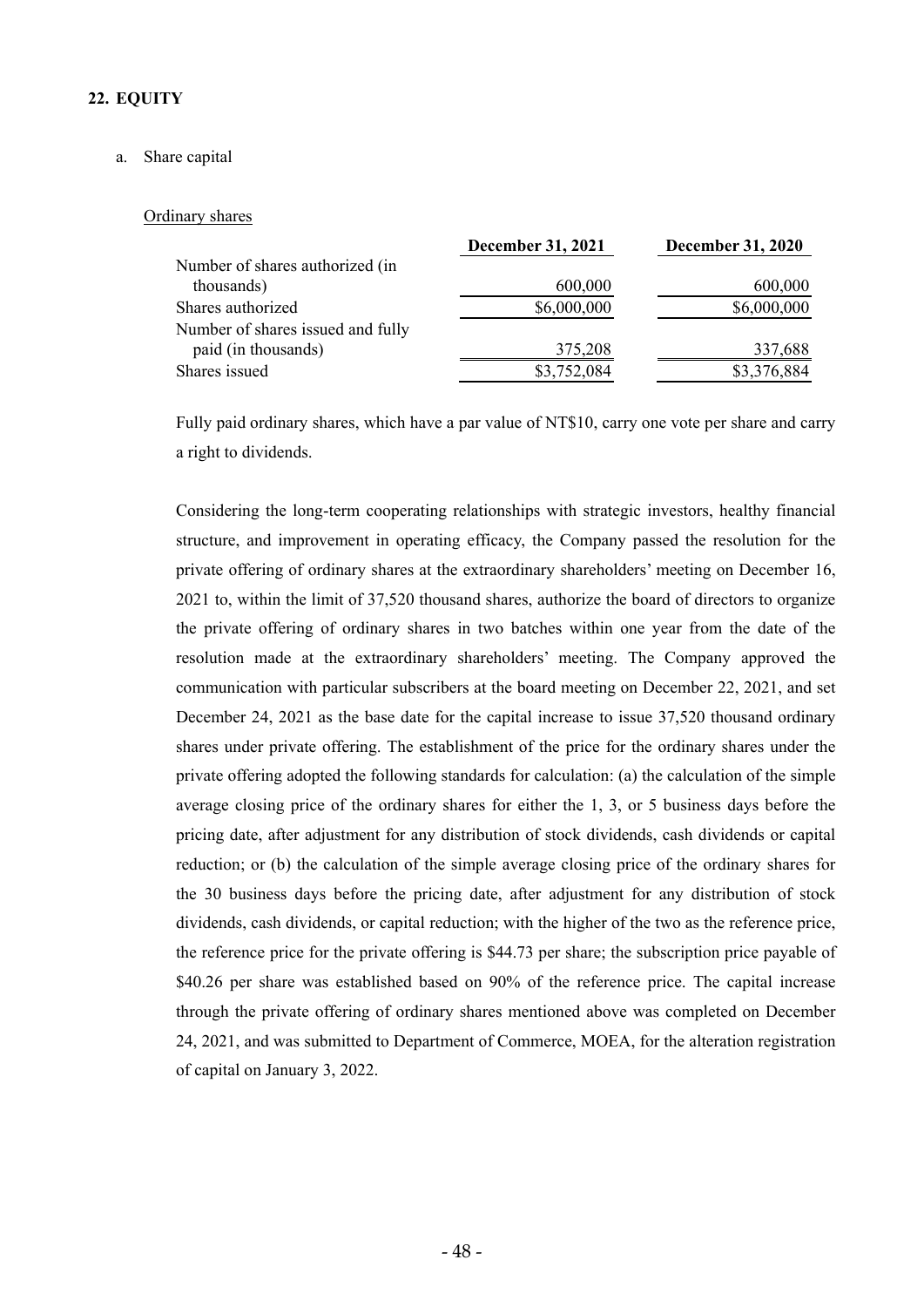## b. Capital surplus

|                                             | December 31, 2021 | <b>December 31, 2020</b> |
|---------------------------------------------|-------------------|--------------------------|
| May be used to offset a deficit,            |                   |                          |
| distributed as cash dividends or            |                   |                          |
| transferred to share capital                |                   |                          |
| Issuance of common shares                   | \$1,379,472       | \$244,117                |
| Conversion of bonds                         | 667,058           | 667,058                  |
| Treasury share transactions                 | 48.234            | 48,234                   |
| Interest payable on bond conversion         | 13.243            | 13,243                   |
| <u>May be used to offset a deficit only</u> |                   |                          |
| Treasury share transactions                 | 71,365            | 71,365                   |
|                                             | \$2,179,372       | \$1,044,017              |

The capital surplus arising from shares issued in excess of par (including share premium from issuance of common shares, conversion of bonds and treasury share transactions) and donations, may be used to offset a deficit. In addition, when the Company has no deficit, such capital surplus may be distributed as cash dividends or transferred to share capital (limited to a certain percentage of the Company's capital surplus and once a year).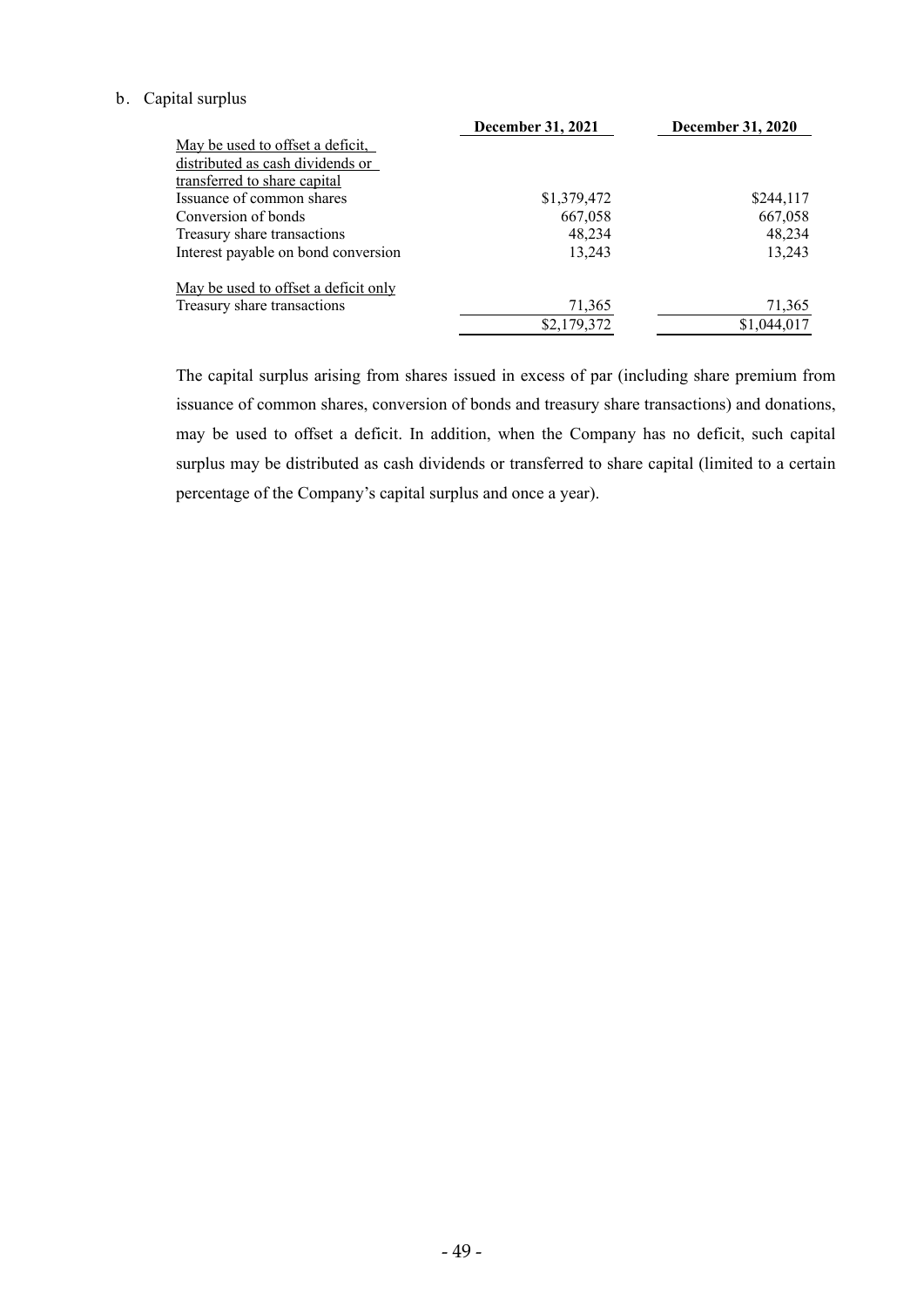#### c. Retained earnings and dividend policy

Under the dividend policy as set forth in the amended Articles, where the Company made profit in a fiscal year, the profit shall be first utilized for paying taxes, offsetting losses of previous years, setting aside as legal reserve of 10% of the remaining profit, setting aside or reversing a special reserve in accordance with the laws and regulations, and then any remaining profit together with any undistributed retained earnings shall be used by the Company's board of directors as the basis for proposing a distribution plan, which should be resolved in the shareholders' meeting for the distribution of dividends and bonuses to shareholders. For the policies on the distribution of employees' compensation and remuneration of directors and supervisors after the amendment, refer to "Employees' compensation and remuneration of directors and supervisors" in Note 23-g.

Appropriation of earnings to legal reserve shall be made until the legal reserve equals the Company's paid-in capital. The legal reserve may be used to offset deficit. If the Company has no deficit and the legal reserve has exceeded 25% of the Company's paid-in capital, the excess may be transferred to capital or distributed in cash.

If undistributed earnings in the previous period are insufficient to set aside the special reserve, the Company shall include income after tax for the current period, plus items other than income after tax, in the undistributed earnings for the current period.

The Company held shareholders' meetings on July 30, 2021 and June 10, 2020, where the deficit compensation for 2020 and 2019 respectively was passed as follows:

|                              | <b>Deficit Compensation</b> |          |
|------------------------------|-----------------------------|----------|
|                              | 2020                        | 2019     |
| Legal reserve used to offset |                             |          |
| accumulated deficits         | \$154,744                   | \$41,146 |

#### d. Special reserves

On the first-time adoption of IFRSs, the Company transferred to retained earnings unrealized revaluation increment and cumulative translation differences in the amounts of \$10,968 thousand and \$250,296 thousand, respectively. The increase in retained earnings that resulted from all IFRSs adjustments was smaller than the total revaluation and translation differences; therefore, the Company appropriated to the special reserve the amount of \$230,859 thousand, the increase in retained earnings that resulted from all IFRSs adjustments on transitions to IFRSs.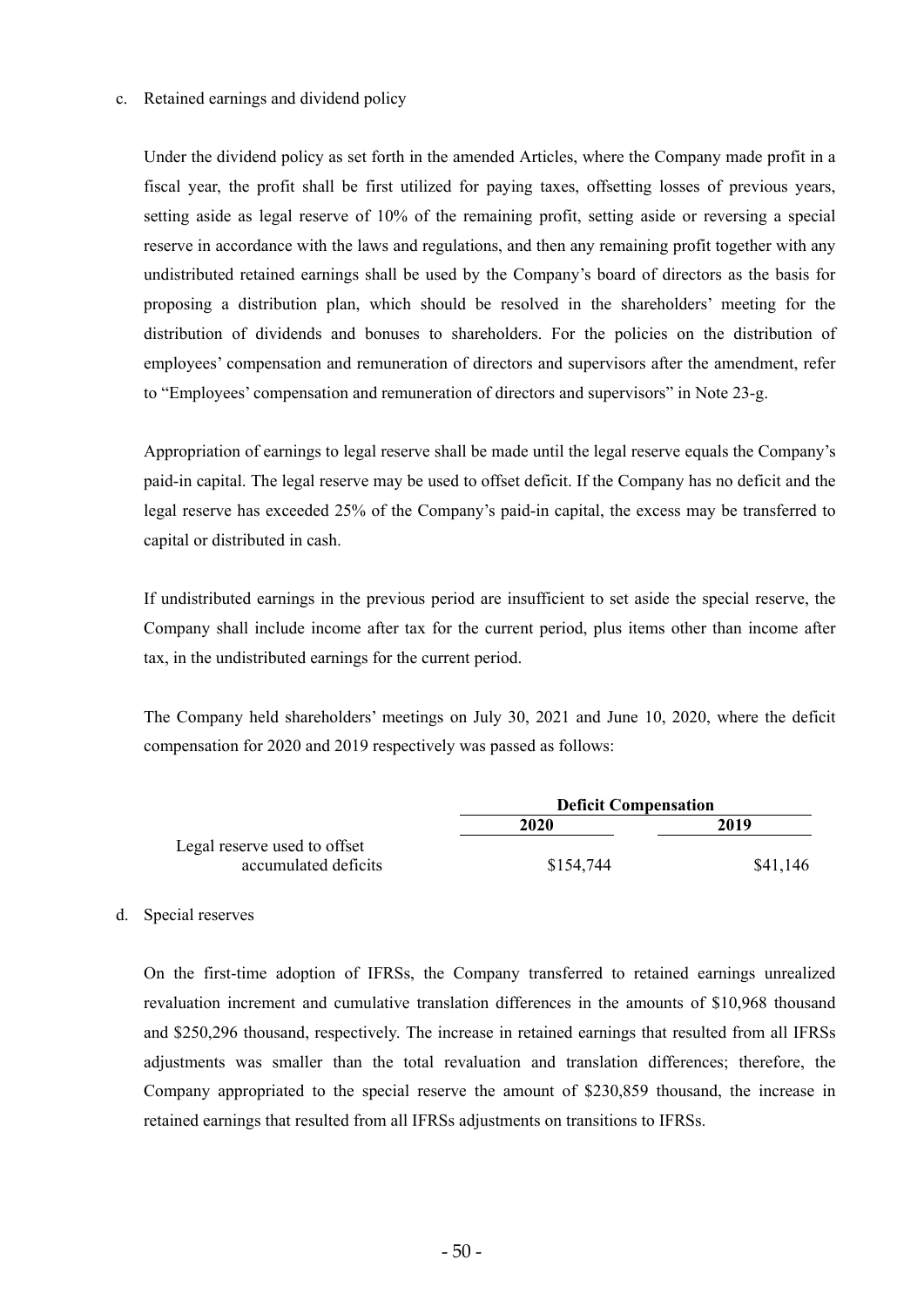# e. Other Equity Items

# 1) Exchange difference on translating the financial statements of foreign operations

|                               | 2021          | 2020        |
|-------------------------------|---------------|-------------|
| Balance at January 1          | (\$448,879)   | (\$416,186) |
| Exchange differences          |               |             |
| arising on translating the    |               |             |
| financial statements of       |               |             |
| foreign operations            | (74.987)      | (32,693)    |
| <b>Balance at December 31</b> | $(\$523,866)$ | (\$448,879) |

# 2) Unrealized gain (loss) on financial assets at FVTOCI

|                                 | 2021         | 2020         |
|---------------------------------|--------------|--------------|
| Balance at January 1            | $(\$62,007)$ | $(\$79,561)$ |
| Generated in current period     |              |              |
| Unrealized gain or loss in      |              |              |
| equity instruments at           |              |              |
| fair value through              |              |              |
| other comprehensive             |              |              |
| income                          | 3,804        | (9, 483)     |
| Share from associates           |              |              |
| accounted for using the         |              |              |
| equity method                   | (30, 209)    | 27,037       |
| Balance at December 31          | $(\$88,412)$ | $(\$62,007)$ |
|                                 |              |              |
| Non-controlling interests<br>f. |              |              |
|                                 | 2021         | 2020.        |

|                                 | 2021        | 2020        |
|---------------------------------|-------------|-------------|
| Balance at January 1            | $(\$8,909)$ | $(\$9,372)$ |
| Attributable to non-controlling |             |             |
| interests:                      |             |             |
| Loss for the year               | (18)        | (19)        |
| Exchange differences on         |             |             |
| translating the financial       |             |             |
| statements of foreign           |             |             |
| operations                      | 256         | 482         |
| Balance at December 31          | \$8,671     | \$8,909     |
|                                 |             |             |

# **23. NET PROFIT RELATING TO CONTINUING OPERATIONS**

a. Interest income

|               | 2021     | 2020     |
|---------------|----------|----------|
| Bank deposits | \$27,064 | \$31,651 |
| Others        | 936      | ,462     |
|               | \$28,000 | \$33,113 |
|               |          |          |

# b. Other income

|                                | 2021     | 2020      |
|--------------------------------|----------|-----------|
| Government subsidies (Note 26) | .১-      | \$114,432 |
| Others                         | 88,319   | 136,164   |
|                                | \$88,319 | \$250,596 |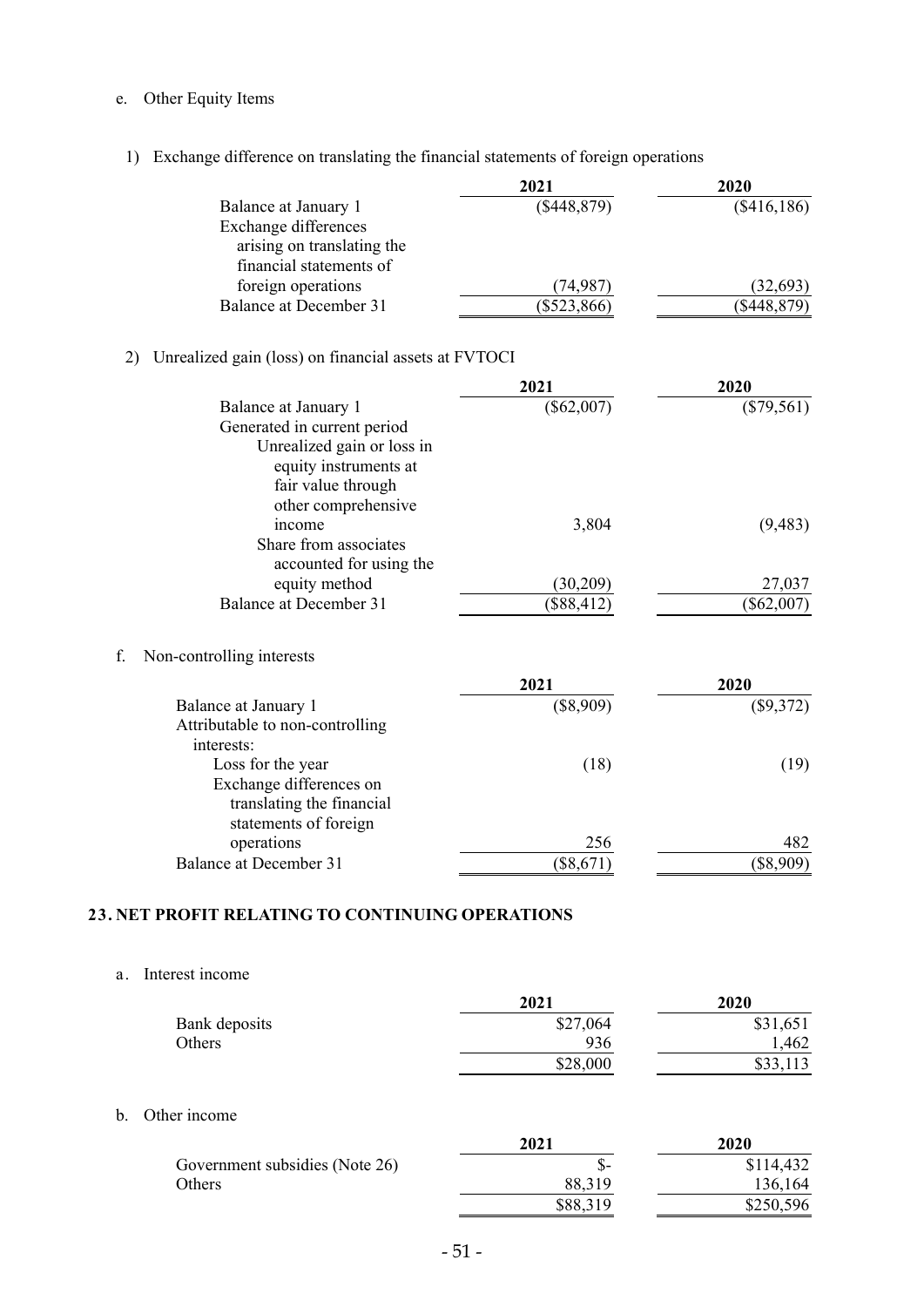c. Other gains and losses

 ${\bf e}$  .

|                                            | 2021         | 2020         |
|--------------------------------------------|--------------|--------------|
| Net foreign exchange losses                | (\$18,425)   | $(\$39,146)$ |
| Loss on disposal of property, plant        |              |              |
| and equipment                              | (3,279)      | (2,637)      |
| Loss on disposal of intangible             |              |              |
| assets                                     | (8)          | (194)        |
| Gain on disposal of investment             | 795          | 10,274       |
| Fair value changes of financial            |              |              |
| assets and financial liabilities           |              |              |
| Financial assets mandatorily               |              |              |
| at FVTPL                                   |              | 3            |
| Others                                     | (5,579)      | (5,658)      |
|                                            | $(\$26,496)$ | $(\$37,358)$ |
|                                            |              |              |
| Depreciation and amortization<br>d.        |              |              |
|                                            | 2021         | 2020         |
| Property, plant and equipment              | \$260,211    | \$292,762    |
| Right-of-use assets                        | 25,574       | 15,416       |
| Computer Software                          | 13,380       | 12,595       |
|                                            | \$299,165    | \$320,773    |
| An analysis of depreciation by<br>function |              |              |
| Operating costs                            | \$138,095    | \$148,970    |
| Operating expenses                         | 147,690      | 159,208      |
|                                            | \$285,785    | \$308,178    |
| An analysis of amortization                |              |              |
| expense by function                        |              |              |
| Operating costs                            | \$3,834      | \$3,357      |
| Operating expenses                         | 9,546        | 9,238        |
|                                            | \$13,380     | \$12,595     |
| Finance costs<br>e.                        |              |              |
|                                            | 2021         | 2020         |

|                                   | 2021     | 2020     |
|-----------------------------------|----------|----------|
| Bank loans interest               | \$31,104 | \$11,726 |
| Bonds payable interest            | 6,022    | 9.978    |
| Lease liabilities interest        | 1,684    | 813      |
| Interest on the disposal of trade |          |          |
| receivables                       | 1,487    |          |
|                                   | \$40,297 | \$22,517 |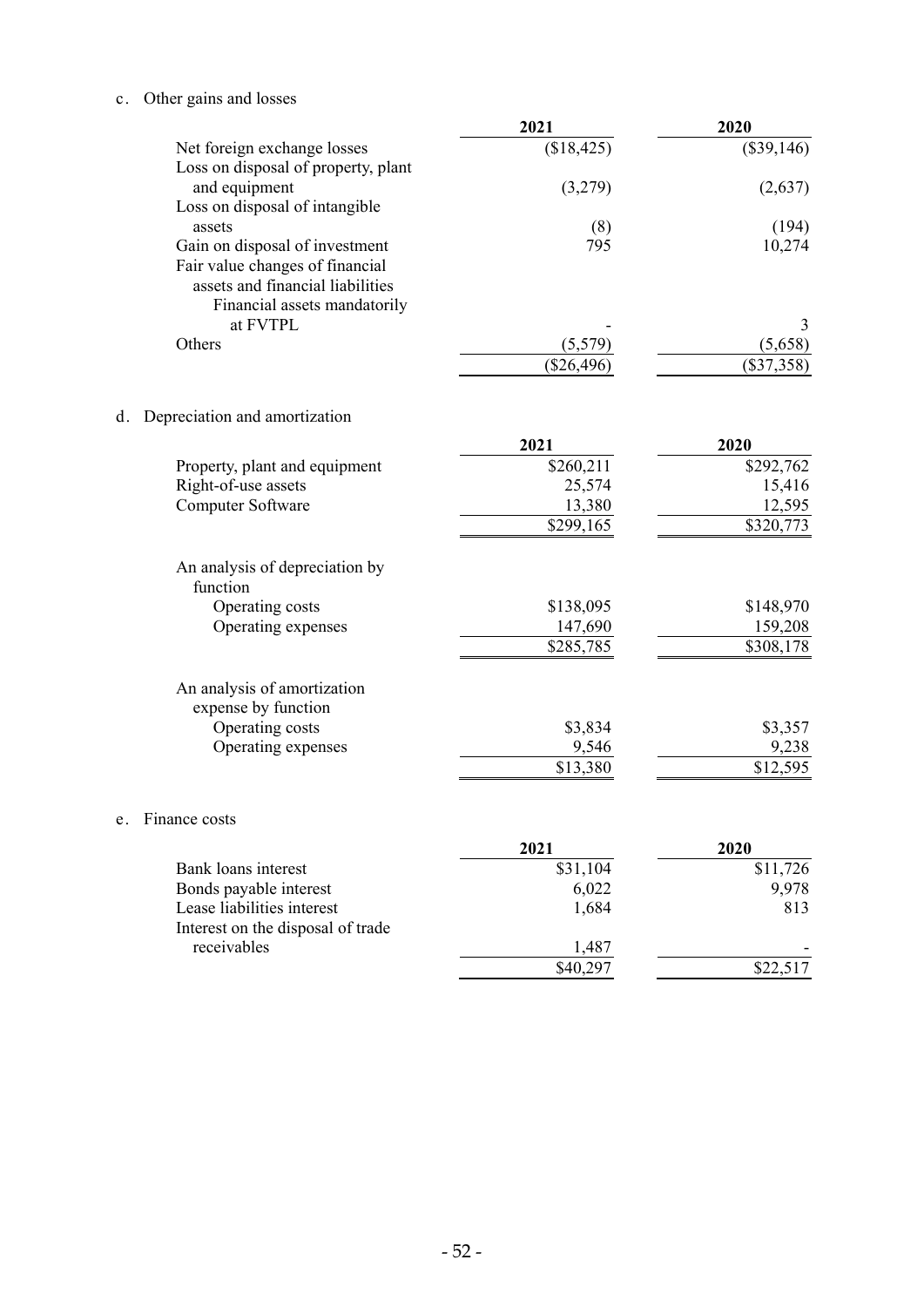## f. Employee benefits expense

|                                                         | 2021        | 2020        |
|---------------------------------------------------------|-------------|-------------|
| Short-term employee benefits                            | \$2,369,132 | \$2,007,711 |
| Post-employment benefits (Note                          |             |             |
| 21)                                                     |             |             |
| Defined contribution plans                              | 22,232      | 21,613      |
| Defined benefit plans                                   | 819         | 1,066       |
| Total employee benefits expense                         | \$2,392,183 | \$2,030,390 |
| An analysis of employee benefits<br>expense by function |             |             |
| Operating costs                                         | \$1,483,306 | \$1,195,096 |
| Operating expenses                                      | 908,877     | 835,294     |
|                                                         | \$2,392,183 | \$2,030,390 |

## g. Employees' compensation and remuneration to directors and supervisors

The Company accrued employees' compensation and remuneration of directors and supervisors at the rates no less than 10% and no higher than 2%, respectively, of net profit before income tax, employees' compensation, and remuneration of directors and supervisors. For the years ended December 31, 2021 and 2020, due to operating loss, the Company did not appropriate an amount for employees' compensation and remuneration to directors.

If there is a change in the proposed amounts after the annual consolidated financial statements are authorized for issue, the differences are recorded as a change in accounting estimate.

Information on the employees' compensation and remuneration of directors and supervisors resolved by the Company's board of directors in 2021 and 2020 is available at the Market Observation Post System website of the Taiwan Stock Exchange.

h. Gain or loss on foreign currency exchange

|                         | 2021       | 2020         |
|-------------------------|------------|--------------|
| Foreign exchange gains  | \$42,273   | \$21,751     |
| Foreign exchange losses | (60, 698)  | (60, 897)    |
| Net loss                | (\$18,425) | $(\$39,146)$ |

# **24. INCOME TAXES RELATING TO CONTINUING OPERATIONS**

a. Income tax recognized in profit or loss

The major components of tax expense were as follows:

|                           | 2021     | 2020     |
|---------------------------|----------|----------|
| Current income tax        |          |          |
| Generated in the year     | \$19,823 | \$31,862 |
| Generated in the previous |          |          |
| period                    | 1,135    | (14,999) |
|                           | 20,958   | 16,863   |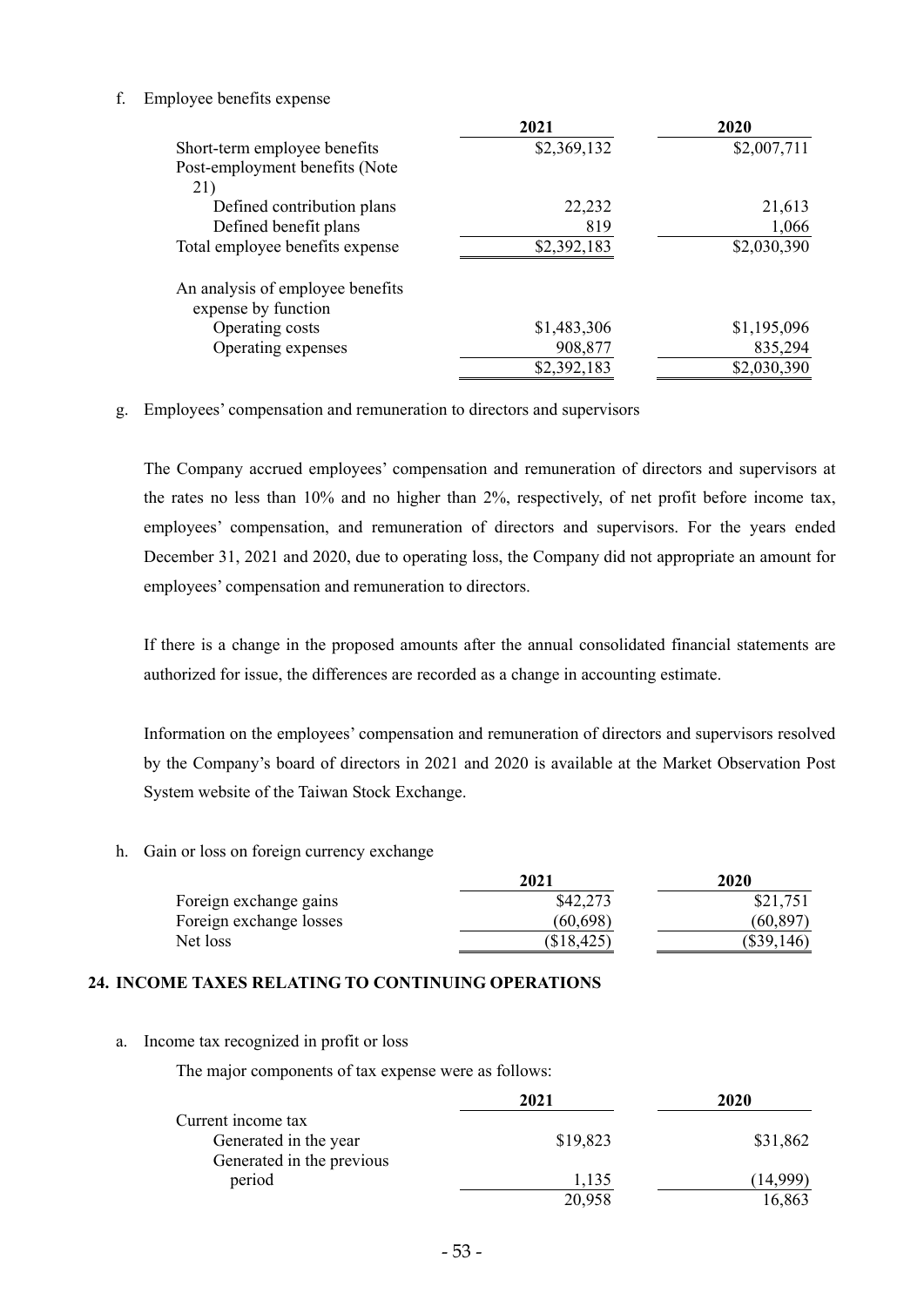|                              | 2021     | 2020     |
|------------------------------|----------|----------|
| Deferred income tax          |          |          |
| Generated in the year        | (6,290)  | (15,692) |
| Total income tax expense     |          |          |
| recognized in profit or loss | \$14,668 | \$1.171  |

A reconciliation of accounting profit and income tax expense is as follows:

|                                                          | 2021          | 2020        |
|----------------------------------------------------------|---------------|-------------|
| Loss before income tax                                   | $(\$297,950)$ | (\$153,442) |
| Loss before income tax expense at<br>statutory tax rate  | \$19,823      | \$31,862    |
| Current tax expenses (gains) from                        |               |             |
| prior years                                              | 1,135         | (14,999)    |
| Current income tax                                       | 20,958        | 16,863      |
| Deferred income tax                                      |               |             |
| Temporary differences                                    | (6,290)       | (15,692)    |
| Total income tax expense<br>recognized in profit or loss | \$14,668      | \$1,171     |
|                                                          |               |             |

## b. Income tax recognized in other comprehensive income

|              |                                | 2021                     | 2020                     |
|--------------|--------------------------------|--------------------------|--------------------------|
|              | Deferred tax                   |                          |                          |
|              | Generated in the current year  |                          |                          |
|              | Actuarial gains and losses on  |                          |                          |
|              | defined benefit plan           | (\$1,081)                | $(\$38)$                 |
|              | Income tax recognized in other |                          |                          |
|              | comprehensive income           | (\$1,081)                | $(\$38)$                 |
|              |                                |                          |                          |
| $\mathbf{c}$ | Current income tax liabilities |                          |                          |
|              |                                | <b>December 31, 2021</b> | <b>December 31, 2020</b> |
|              | Current income tax liabilities |                          |                          |
|              | Income tax payable             | \$23,612                 | \$19,558                 |

## d. Deferred tax assets and liabilities

The changes of deferred tax assets and deferred tax liabilities are as follows:

#### 2021

|                                | <b>Balance at the</b><br>beginning of year | Recognized in<br>profit or loss | Recognized in<br>other<br>comprehensive<br>income | <b>Balance at the</b><br>end of year |
|--------------------------------|--------------------------------------------|---------------------------------|---------------------------------------------------|--------------------------------------|
| Deferred tax asset             |                                            |                                 |                                                   |                                      |
| Temporary differences          |                                            |                                 |                                                   |                                      |
| Unrealized inventory valuation |                                            |                                 |                                                   |                                      |
| losses                         | \$3,820                                    | \$90                            | \$-                                               | \$3,910                              |
| Unrealized gross profit        | 16,380                                     | (510)                           |                                                   | 15,870                               |
| Unrealized pension expenses    | 14,190                                     | 2,480                           |                                                   | 16,670                               |
| Unrealized loss carry forwards | 5,196                                      | (5,180)                         |                                                   | 16                                   |
| <b>Others</b>                  | 17,457                                     | (1,890)                         | 1,081                                             | 16,648                               |
|                                | \$57,043                                   | $(\$5,010)$                     | $$1,\overline{081}$                               | \$53,114                             |
| Deferred tax liabilities       |                                            |                                 |                                                   |                                      |
| Temporary differences          |                                            |                                 |                                                   |                                      |
| Unrealized gain on investments | \$67,820                                   | (\$11,300)                      | \$-                                               | \$56,520                             |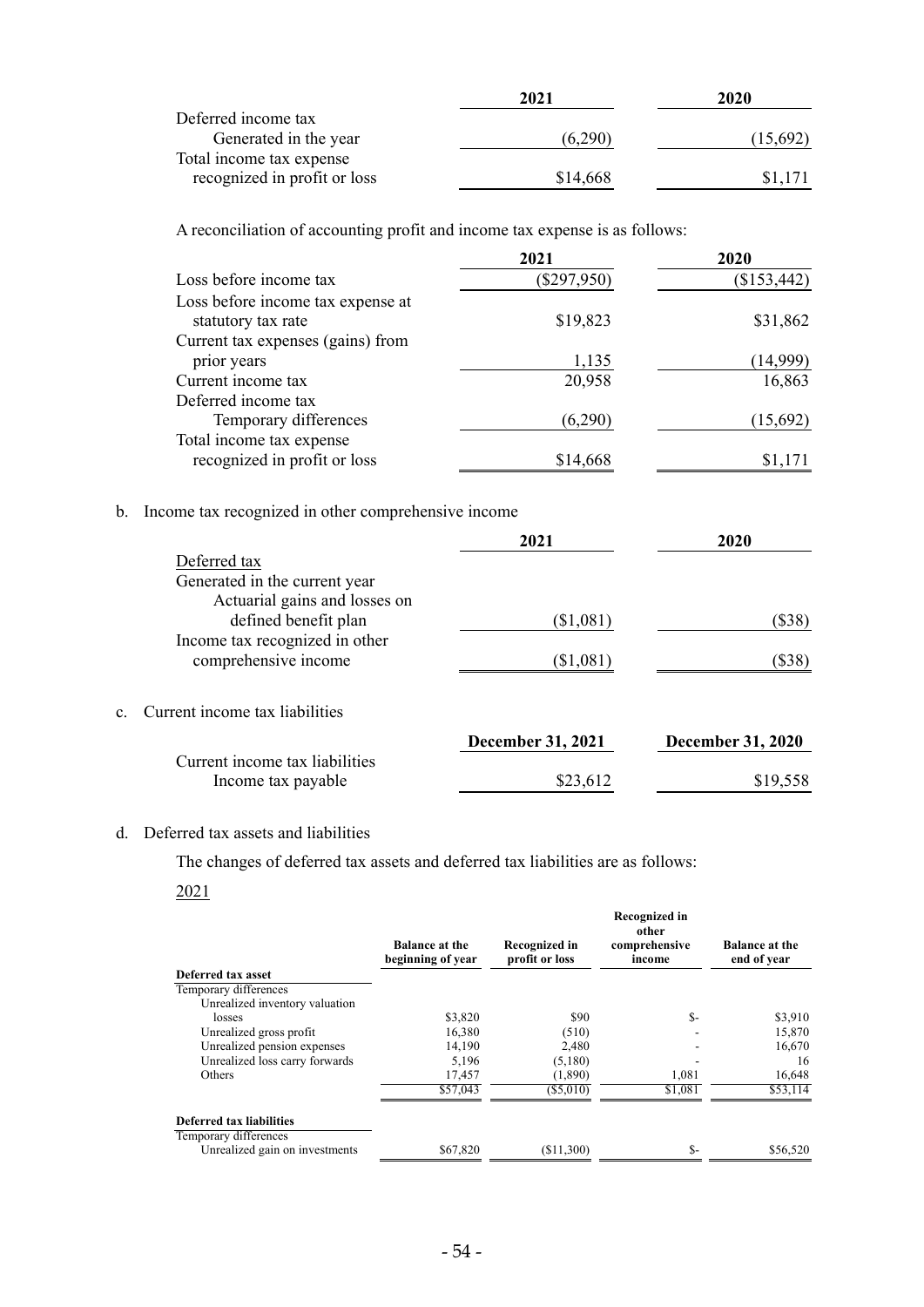## 2020

|                                 | <b>Balance at the</b><br>beginning of year | <b>Recognized in</b><br>profit or loss | Recognized in<br>other<br>comprehensive<br>income | <b>Balance at the</b><br>end of year |
|---------------------------------|--------------------------------------------|----------------------------------------|---------------------------------------------------|--------------------------------------|
| Deferred tax asset              |                                            |                                        |                                                   |                                      |
| Temporary differences           |                                            |                                        |                                                   |                                      |
| Unrealized inventory valuation  |                                            |                                        |                                                   |                                      |
| losses                          | \$3,310                                    | \$510                                  | $S-$                                              | \$3,820                              |
| Unrealized bad debt losses      | 1,770                                      | (1,770)                                |                                                   |                                      |
| Unrealized gross profit         | 8,850                                      | 7,530                                  |                                                   | 16,380                               |
| Unrealized pension expenses     | 12,520                                     | 1,670                                  |                                                   | 14,190                               |
| Unrealized loss carry forwards  | 5,196                                      |                                        |                                                   | 5,196                                |
| Others                          | 21,679                                     | (4,260)                                | 38                                                | 17,457                               |
|                                 | \$53,325                                   | \$3,680                                | \$38                                              | \$57,043                             |
| <b>Deferred tax liabilities</b> |                                            |                                        |                                                   |                                      |
| Temporary differences           |                                            |                                        |                                                   |                                      |
| Unrealized gain on investments  | \$79.832                                   | (\$12,012)                             | \$-                                               | \$67,820                             |

e. Unused loss carryforwards in income tax assets that were not recognized in the consolidated balance sheets

|                    | <b>December 31, 2021</b> | <b>December 31, 2020</b> |
|--------------------|--------------------------|--------------------------|
| Loss carryforwards | \$864,301                | \$737,589                |

f. Income tax assessments

The Company's income tax returns through 2019 have been assessed by the tax authorities.

## **25. LOSS PER SHARE**

| Basic loss per share                                    | 2021<br>$(\$0.92)$ | 2020<br>$(\$0.46)$ |
|---------------------------------------------------------|--------------------|--------------------|
| Loss for the year                                       |                    |                    |
|                                                         | 2021               | 2020               |
| Loss used in the computation of basic<br>loss per share | $(\$312,600)$      | $(\$154,594)$      |
| Number of Shares                                        |                    |                    |
| Weighted average number of ordinary                     | 2021               | 2020               |
| shares used in computation of<br>basic loss per share   | 338,511            | 337,688            |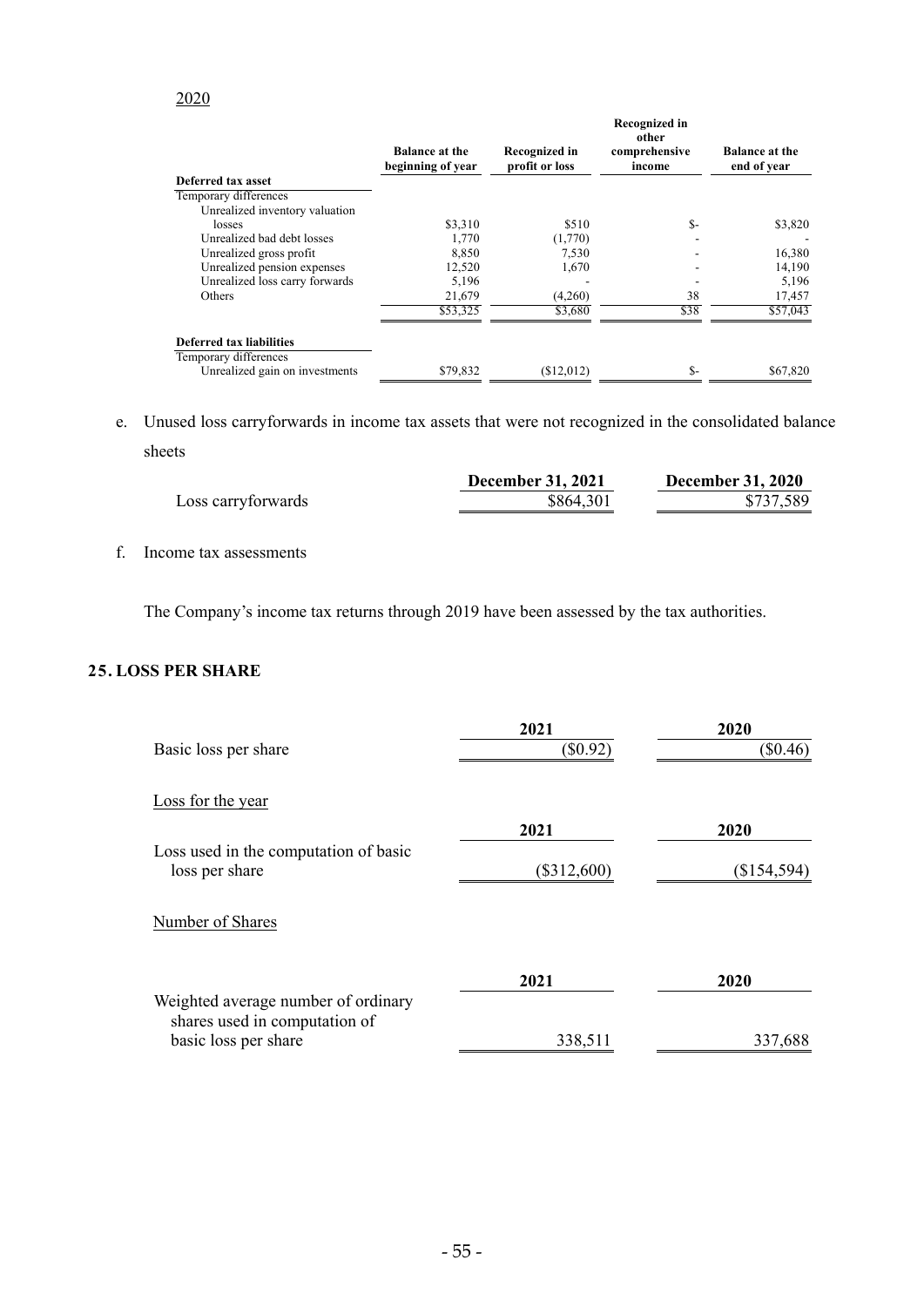#### **26. GOVERNMENT GRANTS**

PHC and PHP received government grants of \$6,820 thousand for technological transformation as well as the installation of additional automated equipment and energy-saving equipment in 2020. Such amounts have been deducted from the carrying amounts of the relevant assets while transferred and recognized in profit or loss within the useful lives of the assets by reducing the depreciation expenses. In 2020, the depreciation expenses fell by \$1,532 thousand.

The Group's salary and working capital subsidy application was approved by the Industrial Development Bureau, Ministry of Economic Affairs (MOEA) in 2020, and it was estimated that a total of \$84,855 thousand for the subsidy would be obtained and accounted for in "Other income." As of December 31, 2021, the grants were fully received. Please refer to Note 23.

PHA obtained a relief loan of \$29,577 thousand (USD1,036 thousand) under the U.S. Government's Paycheck Protection Program in April 2020, and was approved to be exempted from repayment in November 2020, and the entire amount was transferred under "Other income."

## **27. CAPITAL MANAGEMENT**

The Group manages its capital to ensure that entities in the Group will be able to continue as going concerns while maximizing the return to stakeholders through the optimization of the debt and equity balance. The Group's overall strategy remains unchanged.

The capital structure of the Group consists of net debt (borrowings offset by cash and cash equivalents) and equity attributable to owners of the Company (comprising issued capital, reserves, retained earnings and other equity).

The Group is not subject to any externally imposed capital requirements.

# **28. FINANCIAL INSTRUMENTS**

a. Fair value of financial instruments measured at fair value

December 31, 2021

1) Fair value hierarchy

|                     | <b>Level 1</b> | <b>Level 2</b> | Level 3 | Total |
|---------------------|----------------|----------------|---------|-------|
| Financial assets at |                |                |         |       |
| <b>FVTPL</b>        |                |                |         |       |
| Mutual funds        | ъ−             |                |         | .ა-   |

(Continued)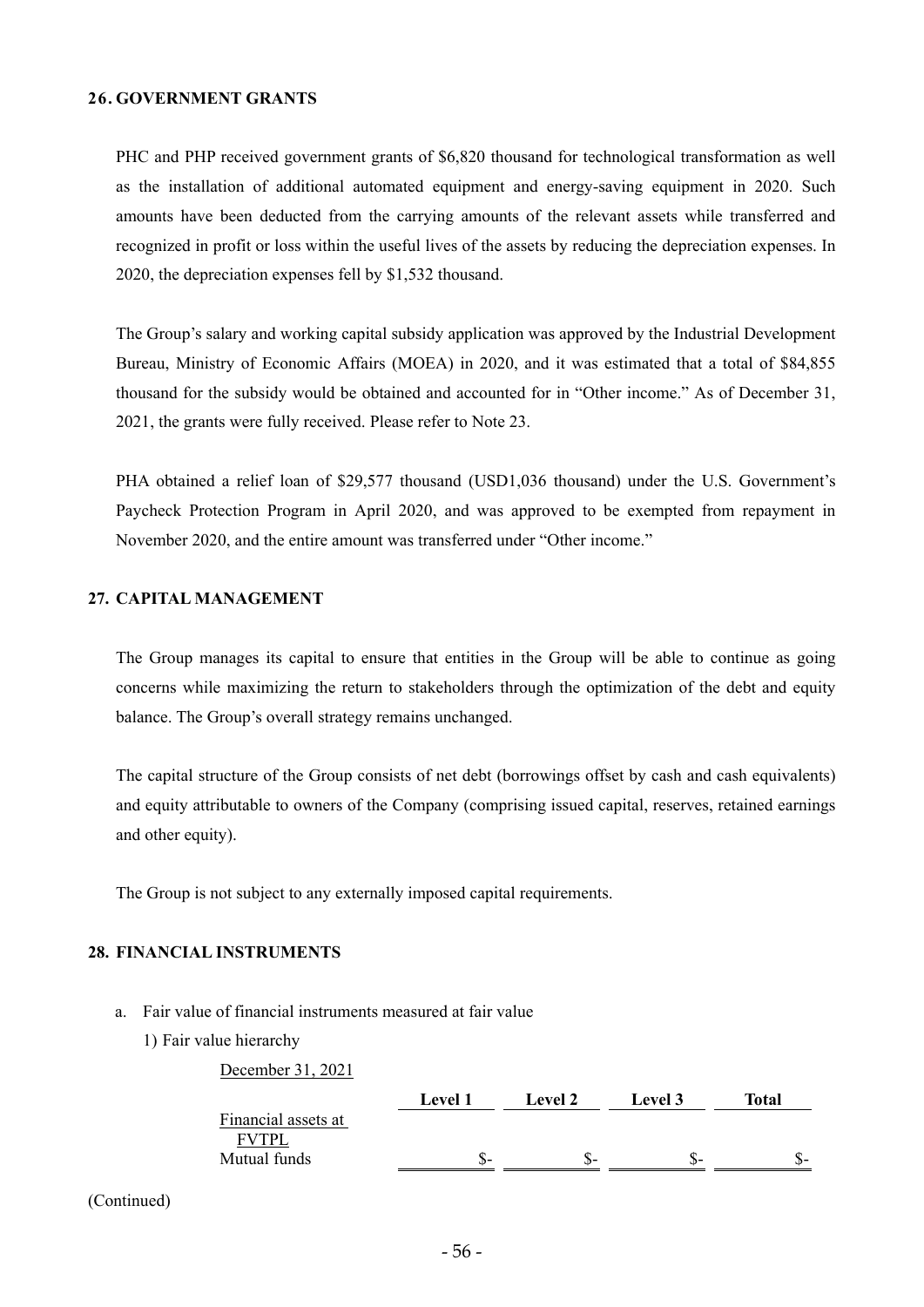# (Continued from previous page)

|                       | Level 1        | Level 2         | Level 3  | <b>Total</b> |
|-----------------------|----------------|-----------------|----------|--------------|
| Financial assets at   |                |                 |          |              |
| FVTOCI                |                |                 |          |              |
| Investments in equity |                |                 |          |              |
| instruments at        |                |                 |          |              |
| <b>FVTOCI</b>         |                |                 |          |              |
| - Domestic unlisted   |                |                 |          |              |
| equity                | $\mathsf{S}$ - | $\mathsf{S}$ -  | \$87,226 | \$87,226     |
| December 31, 2020     |                |                 |          |              |
|                       | Level 1        | Level 2         | Level 3  | <b>Total</b> |
| Financial assets at   |                |                 |          |              |
| <b>FVTPL</b>          |                |                 |          |              |
| Mutual funds          | \$43,600       | $S-$            | $S-$     | \$43,600     |
| Financial assets at   |                |                 |          |              |
| <b>FVTOCI</b>         |                |                 |          |              |
| Investments in equity |                |                 |          |              |
| instruments at        |                |                 |          |              |
| <b>FVTOCI</b>         |                |                 |          |              |
| - Domestic unlisted   |                |                 |          |              |
| equity                | $S-$           | $\mathsf{\$}$ - | \$65,828 | \$65,828     |

There were no transfers between Levels 1 and 2 in the current and prior years.

# 2) Conciliation of Financial Instruments Measures at Level 3 Fair Value

#### 2021

|                               | <b>Financial assets at</b><br><b>FVTOCI</b> |
|-------------------------------|---------------------------------------------|
| Financial assets              |                                             |
| Balance at January 1          | \$65,828                                    |
| Recognized in other           |                                             |
| comprehensive income          |                                             |
| (Unrealized gain [loss] on    |                                             |
| financial assets at FVTOCI)   | 3,804                                       |
| Additions                     | 18,000                                      |
| Disposals                     | (406)                                       |
| <b>Balance at December 31</b> | \$87,226                                    |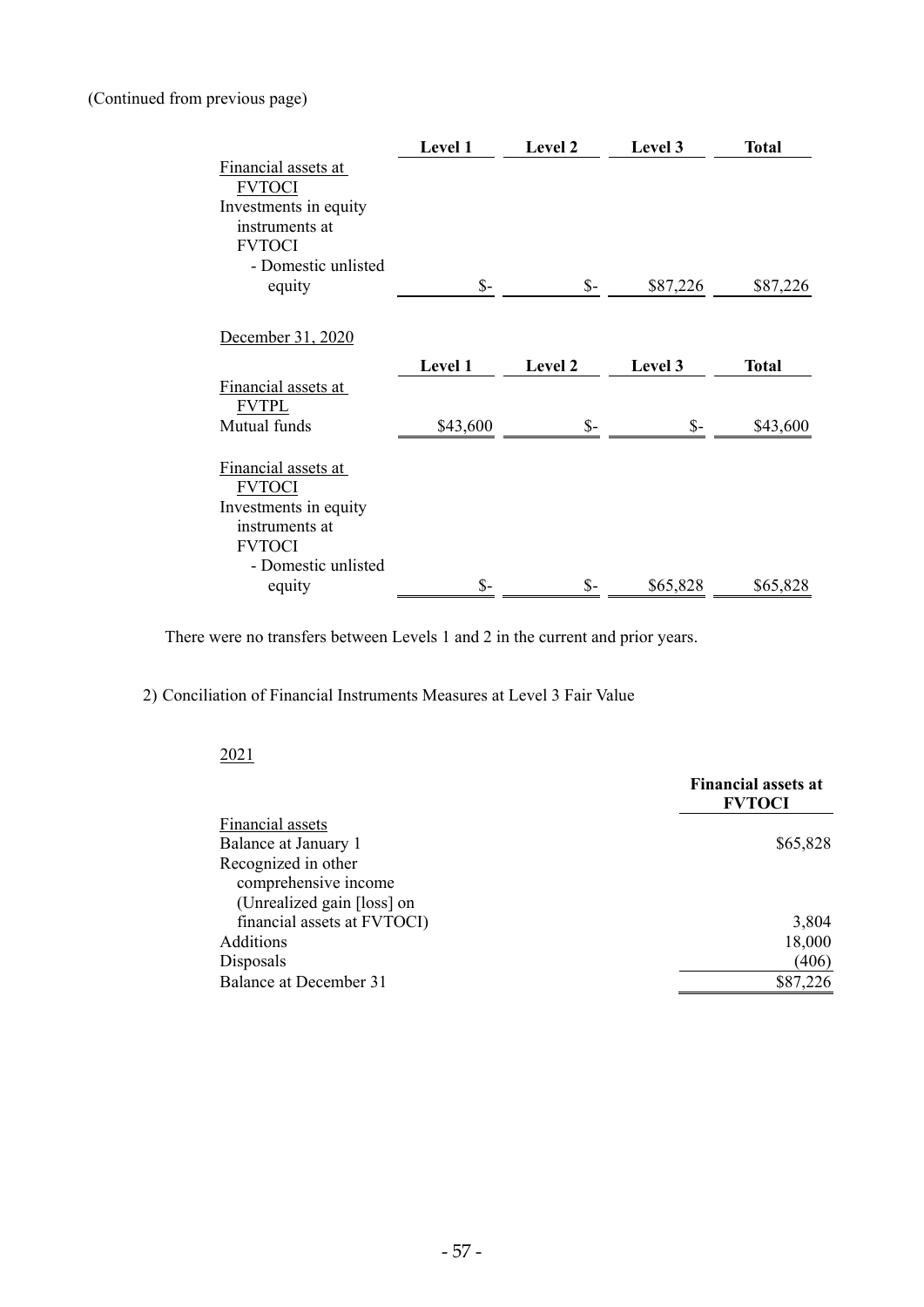## 2020

|                             | <b>Financial assets at</b><br><b>FVTOCI</b> |
|-----------------------------|---------------------------------------------|
| Financial assets            |                                             |
| Balance at January 1        | \$57,311                                    |
| Recognized in other         |                                             |
| comprehensive income        |                                             |
| (Unrealized gain [loss] on  |                                             |
| financial assets at FVTOCI) | (9, 483)                                    |
| <b>Additions</b>            | 18,000                                      |
| Balance at December 31      | \$65,828                                    |
|                             |                                             |

#### b. Categories of financial instruments

|                                    | <b>December 31, 2021</b> | <b>December 31, 2020</b> |
|------------------------------------|--------------------------|--------------------------|
| Financial assets                   |                          |                          |
| <b>FVTPL</b>                       |                          |                          |
| Mandatorily at FVTPL               | \$-                      | \$43,600                 |
| Financial assets at amortized cost |                          |                          |
| (Note 1)                           | 6,127,348                | 4,650,814                |
| Financial assets at FVTOCI         |                          |                          |
| Investments in equity              |                          |                          |
| instruments at FVTOCI              | 87,226                   | 65,828                   |
| <b>Financial liabilities</b>       |                          |                          |
| Financial liabilities at amortized |                          |                          |
| $cost$ (Note 2)                    | 7,144,959                | 5,124,780                |

- Note 1: The balances include financial assets at amortized cost, which comprise cash and cash equivalents, financial assets at amortized cost, notes receivables, trade receivables, other receivables, and refundable deposits.
- Note 2: The balances included financial liabilities measured at amortized cost, which comprise short-term borrowings, trade payables, trade payables to related parties, other payables, bonds payable, long-term borrowings and guarantee deposits received.
- c. Financial risk management objectives and policies

The Group's major financial instruments included cash and cash equivalents, financial assets at amortized cost, investment in equity instruments, notes receivables, trade receivables, other receivables, refundable deposits/guarantee deposits received, short-term borrowings, trade payables, trade payables to related parties, other payables, long-term borrowings, bonds payable and lease liabilities. The Group's Corporate Treasury function provides services to the business, coordinates access to domestic and international financial markets, monitors and manages the financial risks relating to the operations of the Group through internal risk reports which analyze exposures by degree and magnitude of risks. These risks include market risk (including foreign currency risk and interest rate risk), credit risk and liquidity risk.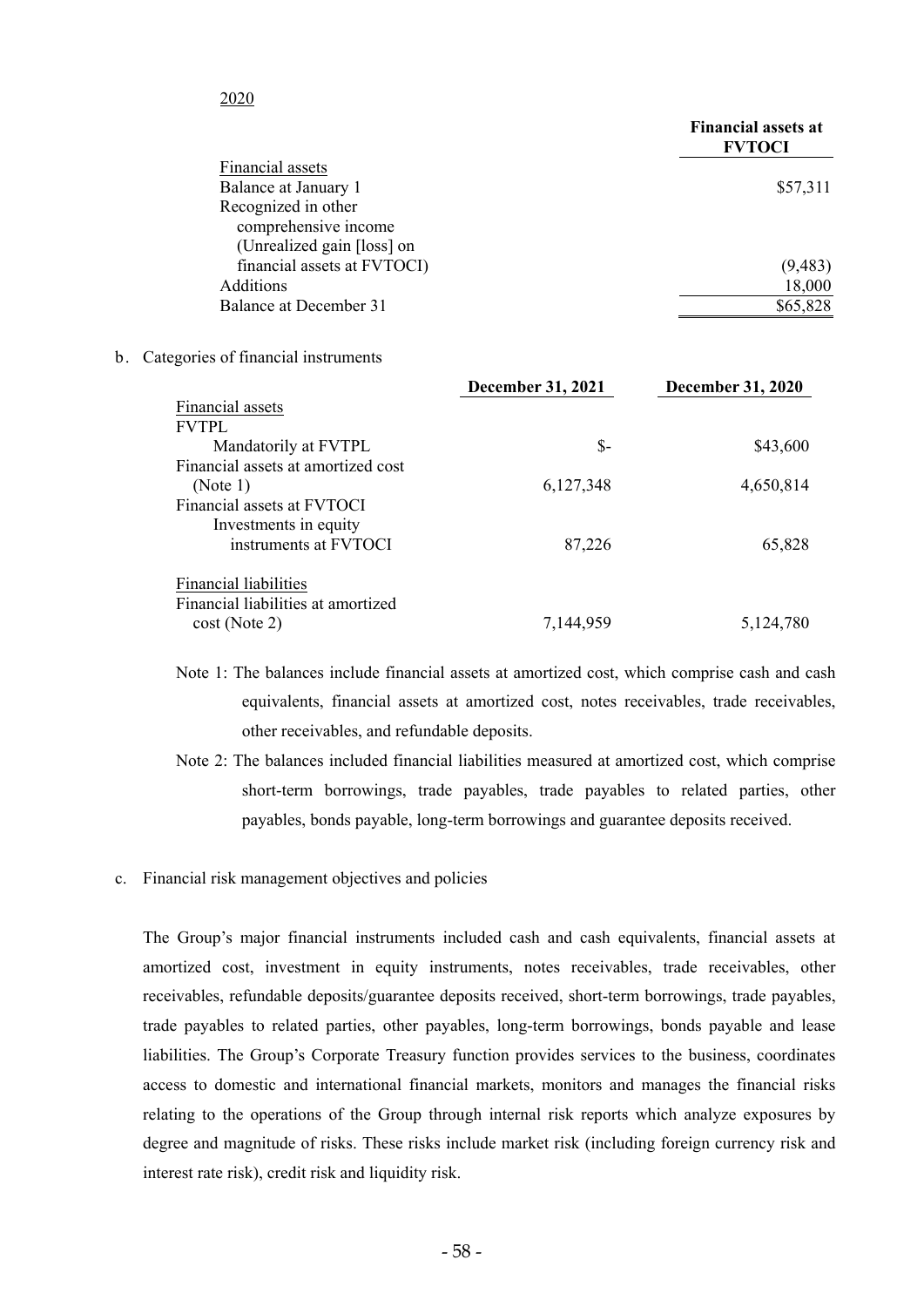#### 1) Market risk

The Group's operating activities expose it primarily to the financial risks of changes in foreign currency exchange rates (see a) below) and interest rates (see b) below).

a) Foreign currency risk

Several subsidiaries of the Company had foreign currency sales and purchases, which exposed the Group to foreign currency risk. The Group believed that its foreign currency assets and liabilities were not significantly exposed to foreign currency risk; thus, after assessing its balance of foreign currency assets and liabilities, it did not hedge the risk and did not adopt hedge accounting.

The carrying amounts of the Group's foreign currency denominated monetary assets and monetary liabilities (including those eliminated on consolidation) and of the derivatives exposed to foreign currency risk at the end of the reporting period are set out in Note 33.

#### Sensitivity analysis

The Group was mainly exposed to the USD, CNY, and VND.

The following table details the Group's sensitivity to a 1% increase and decrease in New Taiwan dollars (the functional currency) against the relevant foreign currencies. The sensitivity analysis is for a 1% change in foreign currency rates and included only outstanding foreign currency denominated monetary items at the end of the reporting period. A positive number below indicates a decrease in pre-tax profit (loss) when New Taiwan dollars strengthen by 1% against the relevant currency. For a 1% weakening of New Taiwan dollars against the relevant currency, there would be an equal and opposite impact on pre-tax profit (loss) and the balances below would be negative.

|            | 2021      | 2020    |
|------------|-----------|---------|
| <b>USD</b> | (\$2,880) | \$3,579 |
| CNY        | 36        | 37      |
| VND .      | 2,657     | 190     |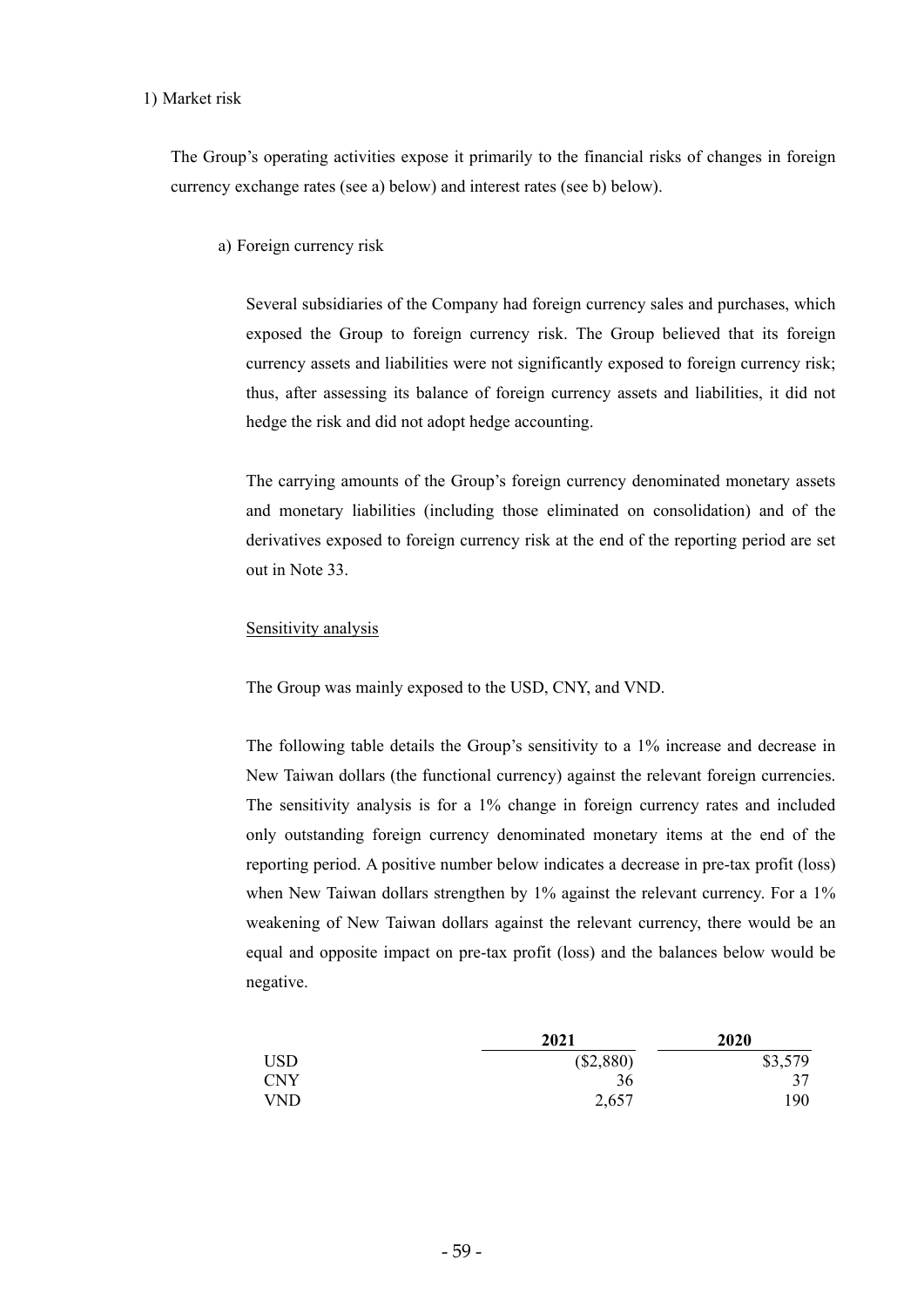#### b) Interest rate risk

The Group was exposed to fair value interest rate risk and cash flow interest rate risk from long-term, short term borrowings, bonds payable, and lease liabilities at both fixed and floating interest rates.

The carrying amounts of the Group's financial liabilities with exposure to interest rates at the end of the reporting period were as follows:

|                                                               | December 31, 2021 | <b>December 31, 2020</b> |
|---------------------------------------------------------------|-------------------|--------------------------|
| Fair value interest rate risk<br><b>Financial liabilities</b> | \$997,817         | \$1,191,214              |
| Cash flow interest rate risk<br><b>Financial liabilities</b>  | 2,307,536         | 454.121                  |

#### 2) Credit risk

Credit risk refers to the risk that counterparty will default on its contractual obligations resulting in financial loss to the Group. As at the end of the reporting period, the Group's maximum exposure to credit risk approximates the carrying amount of the respective recognized financial assets as stated in the consolidated balance sheets.

The Group adopted a policy of only dealing with creditworthy counterparties and obtaining sufficient collateral, where appropriate, as a means of mitigating the risk of financial loss from defaults. The Group's exposure and the credit ratings of its counterparties are continuously monitored and the aggregate value of transactions concluded is spread amongst approved counterparties. Credit exposure is controlled by counterparty limits that are reviewed and approved by the risk management specialists annually.

Trade receivables consisted of a large number of customers, spread across diverse industries and geographical areas. Ongoing credit evaluation is performed on the financial condition of customers in view of trade receivables and, where appropriate, credit guarantee insurance cover is purchased.

#### 3) Liquidity risk

The Group manages liquidity risk by monitoring and maintaining a level of cash and cash equivalents deemed adequate to finance the Group's operations and mitigate the effects of fluctuations in cash flows. In addition, management monitors the utilization of bank borrowings and ensures compliance with loan covenants.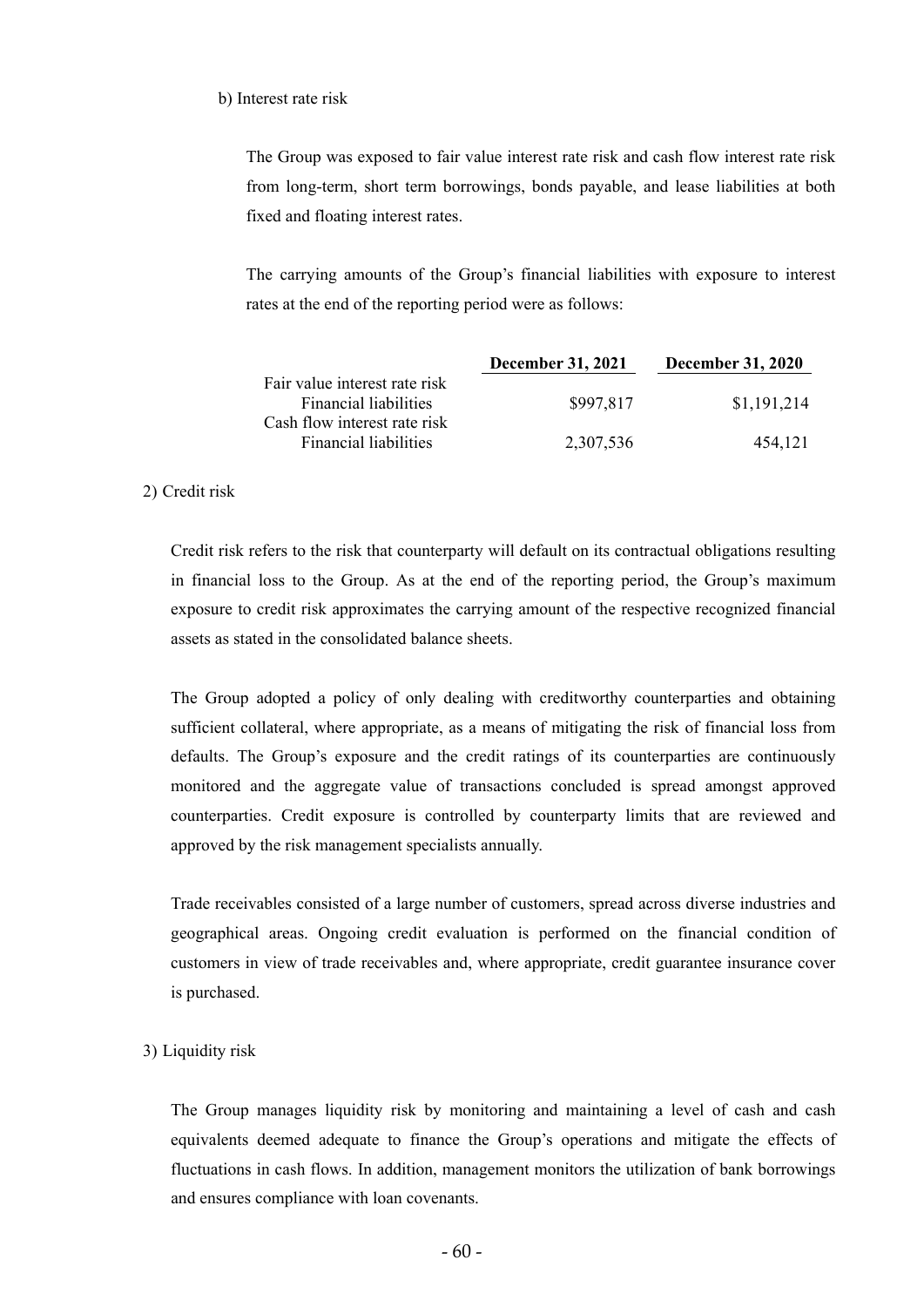The Group relies on bank borrowings as a significant source of liquidity. As of December 31, 2021 and 2020, the Group had available unutilized bank loan facilities set out in (b) below.

a) Liquidity and interest rate risk tables for non-derivative financial liabilities

The following table details the Group's remaining contractual maturity for its non-derivative financial liabilities with agreed repayment periods. The table had been drawn up based on the undiscounted cash flows of financial liabilities from the earliest date on which the Group can be required to pay. Specifically, bank loans with a repayment on demand clause were included in the earliest time band regardless of the probability of the banks choosing to exercise their rights. The maturity dates for other non-derivative financial liabilities were based on the agreed repayment dates.

#### December 31, 2021

|                        | <b>On Demand or</b><br>Less than |              |              |              |
|------------------------|----------------------------------|--------------|--------------|--------------|
|                        | 1 Year                           | 1 to 3 years | Over 3 years | <b>Total</b> |
| Non-derivative         |                                  |              |              |              |
| financial liabilities  |                                  |              |              |              |
| Non-interest bearing   | \$3,875,552                      | \$-          | \$-          | \$3,875,552  |
| Lease liabilities      | 20.547                           | 24,614       | 90           | 45.251       |
| Variable interest rate |                                  |              |              |              |
| instrument             | 1,541,428                        | 595,141      | 170,967      | 2,307,536    |
| Fixed interest rate    |                                  |              |              |              |
| instrument             | 254,283                          |              | 698,283      | 952,566      |
|                        | \$5,691,810                      | \$619,755    | \$869,340    | \$7,180,905  |

Further information on the lease liability maturity analysis is as follows:

|                   | Less than 1 year | to 5 years | 5 to 10 years |
|-------------------|------------------|------------|---------------|
| Lease liabilities | $$20,54^{\circ}$ | \$24.704   | ۰D.           |

#### December 31, 2020

|                        | <b>On Demand or</b><br>Less than |              |              |              |
|------------------------|----------------------------------|--------------|--------------|--------------|
|                        | 1 Year                           | 1 to 3 years | Over 3 years | <b>Total</b> |
| Non-derivative         |                                  |              |              |              |
| financial liabilities  |                                  |              |              |              |
| Non-interest bearing   | \$3,499,267                      | s-           | $S-$         | \$3,499,267  |
| Lease liabilities      | 7,786                            | 10,769       | 1,896        | 20,451       |
| Variable interest rate |                                  |              |              |              |
| instrument             | 150,177                          | 303,944      |              | 454,121      |
| Fixed interest rate    |                                  |              |              |              |
| instrument             | 1,170,763                        |              |              | 1,170,763    |
|                        | \$4,827,993                      | \$314,713    | \$1,896      | \$5,144,602  |

Further information on the lease liability maturity analysis is as follows:

|                   | Less than 1 year | to 5 years | 5 to 10 years |
|-------------------|------------------|------------|---------------|
| Lease liabilities | \$7.786          | \$12.665   | . D –         |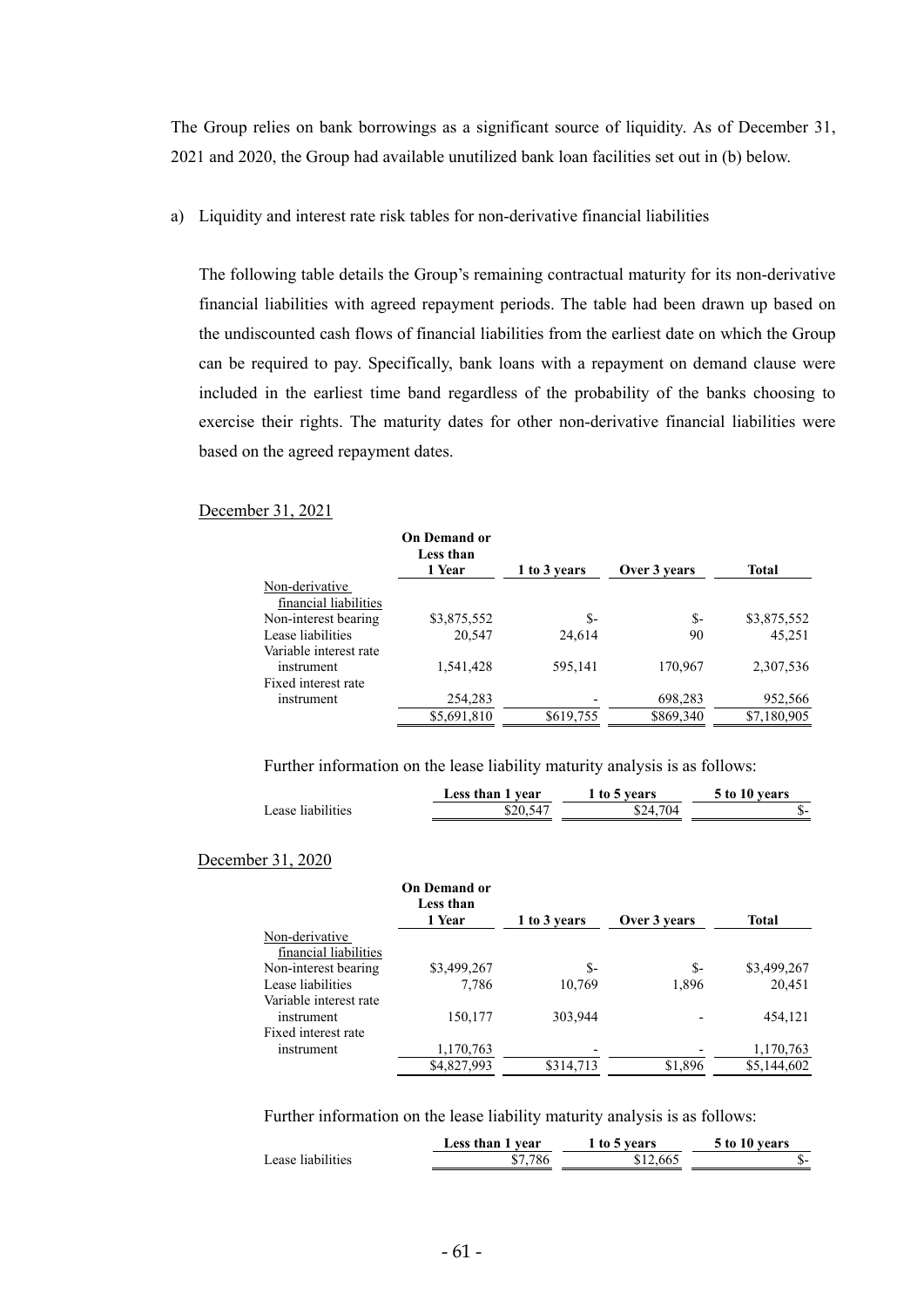#### b) Financing facilities

|                | <b>December 31, 2021</b> | <b>December 31, 2020</b> |
|----------------|--------------------------|--------------------------|
| Unsecured bank |                          |                          |
| facilities:    |                          |                          |
| Amount used    | \$1,943,174              | \$570,528                |
| Amount unused  | 1,357,046                | 2,332,692                |
|                | \$3,300,220              | \$2,903,220              |
| Secured bank   |                          |                          |
| facilities:    |                          |                          |
| Amount used    | \$640,436                | \$56,832                 |
| Amount unused  | 1,210,532                | 911,405                  |
|                | \$1,850,968              | \$968,237                |

# **29. RELATED-PARTY TRANSACTIONS**

a. The Group's related parties and relationship

| <b>Related Party</b>                         | <b>Relationship with the Group</b> |
|----------------------------------------------|------------------------------------|
| Heng Hui Co., Ltd.                           | Other related parties              |
| Dongguan Song Xiang Metal Products Co., Ltd. | Other related parties              |
| Hua Jung Co., Ltd.                           | Other related parties              |
| Spring City Resort Co., Ltd.                 | Associates                         |
| Peter Lin                                    | Phihong's chairman                 |
| Chien, Shu-Nu                                | Spouse of Phihong's chairman       |

Balances and transactions between the Company and its subsidiaries, which are related parties of the Company, have been eliminated on consolidation and are not disclosed in this note. Details of transactions between the Group and other related parties are disclosed below.

b. Purchase of goods

| Category of related parties | 2021      | 2020      |
|-----------------------------|-----------|-----------|
| Other related parties       | \$169,044 | \$141,596 |

The purchase price of the Group from the above-mentioned related parties is based on factors such as product type, cost, market price, and market competition, and is not significantly different from that of ordinary manufacturers.

c. Receivables from related parties

| Category of related parties | <b>December 31, 2021</b> | <b>December 31, 2020</b> |
|-----------------------------|--------------------------|--------------------------|
| Other related parties       | \$61,122                 | \$82,497                 |

d. Property transactions

Phihong purchased other equipment from related parties at \$550 thousand in August 2021.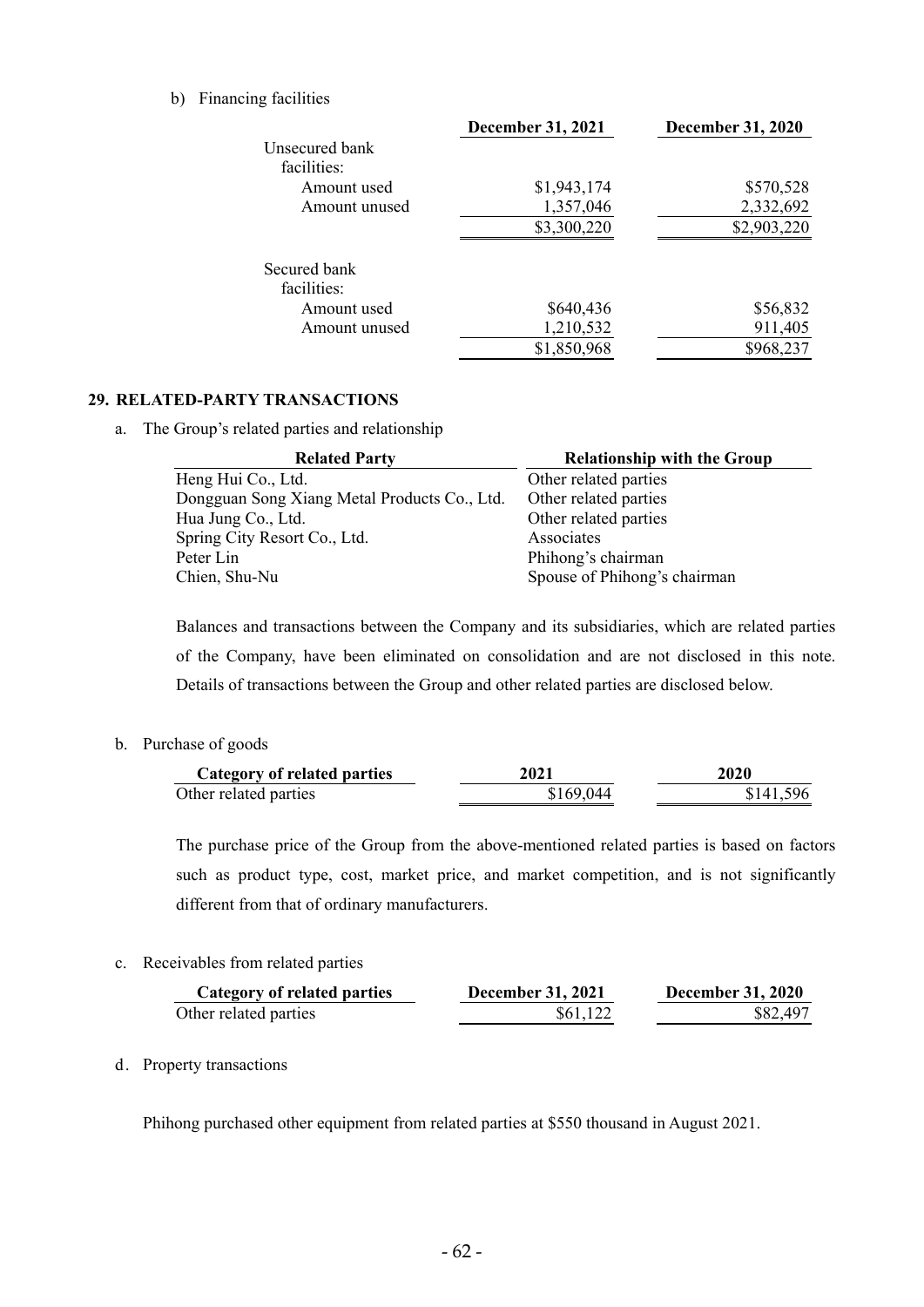## e. Compensation of key management personnel

The types and amounts of the remuneration of directors and other members of key management personnel were as follows:

|                              | 2021     | 2020     |
|------------------------------|----------|----------|
| Short-term employee benefits | \$38,665 | \$31,147 |
| Post-employment benefits     | 432      |          |
|                              | \$39,097 |          |

The remuneration of directors and key executives is determined by the remuneration committee based on the performance of individuals and market trends.

# f. Other transactions with related parties

The Company's chairman had provided guarantee for bonds payable and short-term borrowings and long-term borrowings of the Group. As of December 31, 2021 and 2020, the amounts of the borrowings were \$2,822,861 thousand and \$1,454,004 thousand, respectively.

# **30. ASSETS PLEDGED AS COLLATERAL OR FOR SECURITY**

The following assets of the Group have been provided as collateral for the project performance bond, bank loan, and domestic secured corporate bonds:

|                                      | <b>December 31, 2021</b> | <b>December 31, 2020</b> |
|--------------------------------------|--------------------------|--------------------------|
| Financial assets at amortized cost - |                          |                          |
| non-current (Note 9)                 | \$20,458                 | \$37,100                 |
| Freehold land                        | 463,345                  | 185,202                  |
| Right-of-use assets - land use right | 35,966                   | 15,499                   |
| <b>Buildings</b>                     | 458,358                  | 436,406                  |
|                                      | \$978,127                | \$674,207                |

# **31. SIGNIFICANT CONTINGENT LIABILITIES AND UNRECOGNIZED COMMITMENTS**

The Group's unrecognized commitments were as follows:

|                                  | <b>December 31, 2021</b> | <b>December 31, 2020</b> |  |  |
|----------------------------------|--------------------------|--------------------------|--|--|
| Payments for property, plant and |                          |                          |  |  |
| equipment                        |                          |                          |  |  |
| Signed amount                    | \$1,187,289              | \$627,710                |  |  |
| Unpaid amount                    | 433.621                  | 464,866                  |  |  |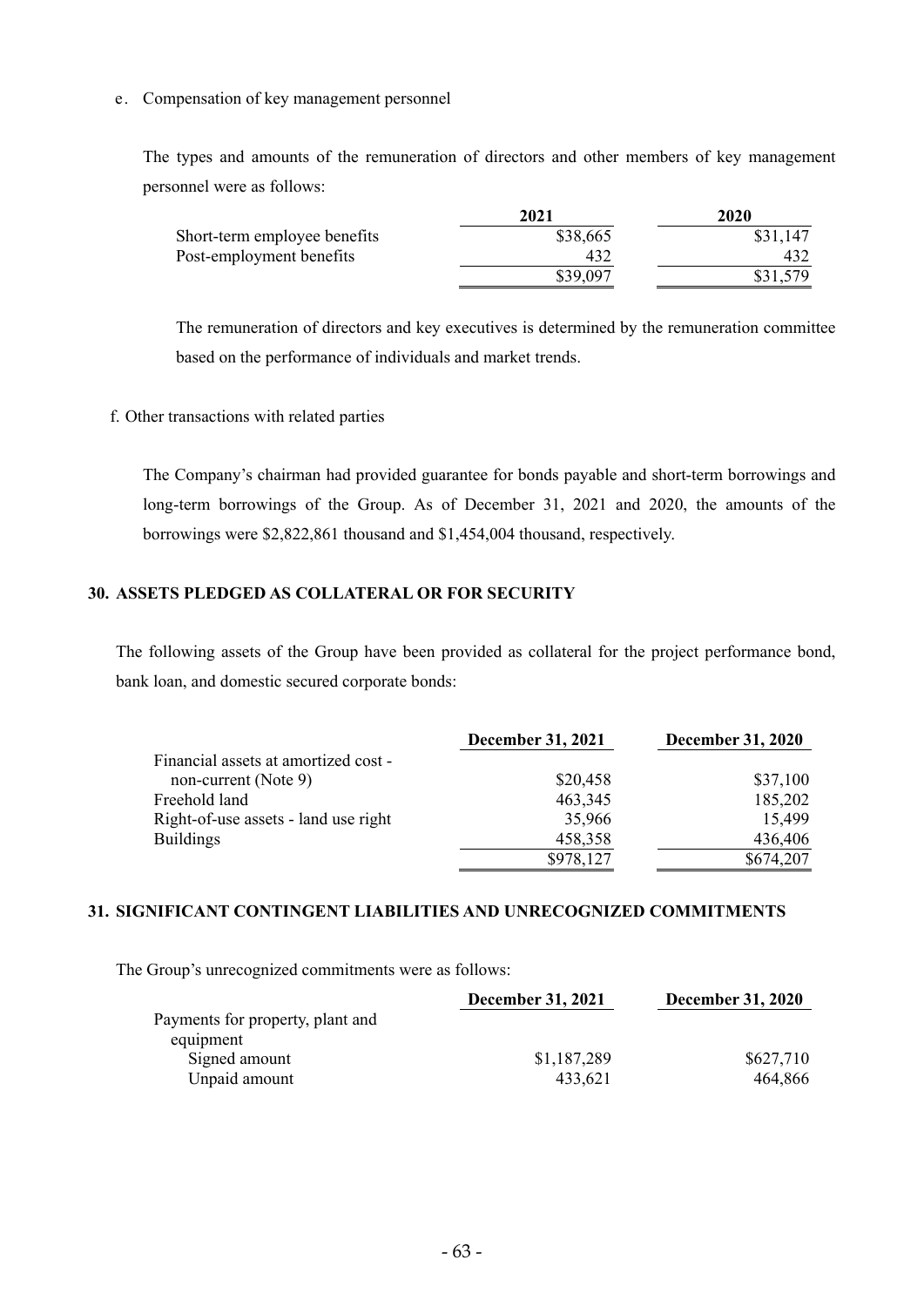#### **32. SIGNIFICANT EVENTS AFTER REPORTING PERIOD**

The board of directors of the Company approved the resolution of the capital increase in cash for Phihong Vietnam Co., Ltd. at the meeting on January 20, 2022, and the amount was USD15,000 thousand, with a shareholding of 100%. As of December 31, 2021, the Company has invested \$1,448,623 thousand (or USD50,000 thousand).

To improve our competition strength and operating performances, the board of directors approved the resolution at the meeting on March 10, 2022 to separate the operations (including assets, liabilities, and businesses) related to the EV energy business group by way of split and transfer under the Business Mergers and Acquisitions Act, and the base date for the split is temporarily set at September 1, 2022.

#### **33. SIGNIFICANT ASSETS AND LIABILITIES DENOMINATED IN FOREIGN CURRENCIES**

The Groups' significant financial assets and liabilities denominated in foreign currencies aggregated by the foreign currencies other than functional currencies, and the related exchange rates between foreign currencies and respective functional currencies, are as follows:

**Foreign Currencies (In Thousands) Exchange Rate Carrying Amount** Financial assets Monetary items USD  $$77,516$   $27.66000$   $$2,144,098$ CNY 828 4.33984 3,595 VND 231,784,803 0.00121 280,460 Financial liabilities Monetary items USD 87,929 27.66000 2,432,104 VND 12,215,432 0.00121 14,781 December 31, 2020 **Foreign Currencies Exchange** 

|                              | <b>FULTER CULLERCIES</b><br>(In Thousands) | елспанде<br>Rate | <b>Carrying Amount</b> |  |  |
|------------------------------|--------------------------------------------|------------------|------------------------|--|--|
| Financial assets             |                                            |                  |                        |  |  |
| Monetary <i>items</i>        |                                            |                  |                        |  |  |
| <b>USD</b>                   | \$78,435                                   | 28.48000         | \$2,233,832            |  |  |
| <b>CNY</b>                   | 855                                        | 4.35974          | 3,730                  |  |  |
| <b>VND</b>                   | 47, 432, 187                               | 0.00123          | 58,342                 |  |  |
| <b>Financial liabilities</b> |                                            |                  |                        |  |  |
| Monetary items               |                                            |                  |                        |  |  |
| <b>USD</b>                   | 65,868                                     | 28.48000         | 1,875,919              |  |  |
| VND                          | 32,010,796                                 | 0.00123          | 39,373                 |  |  |

December 31, 2021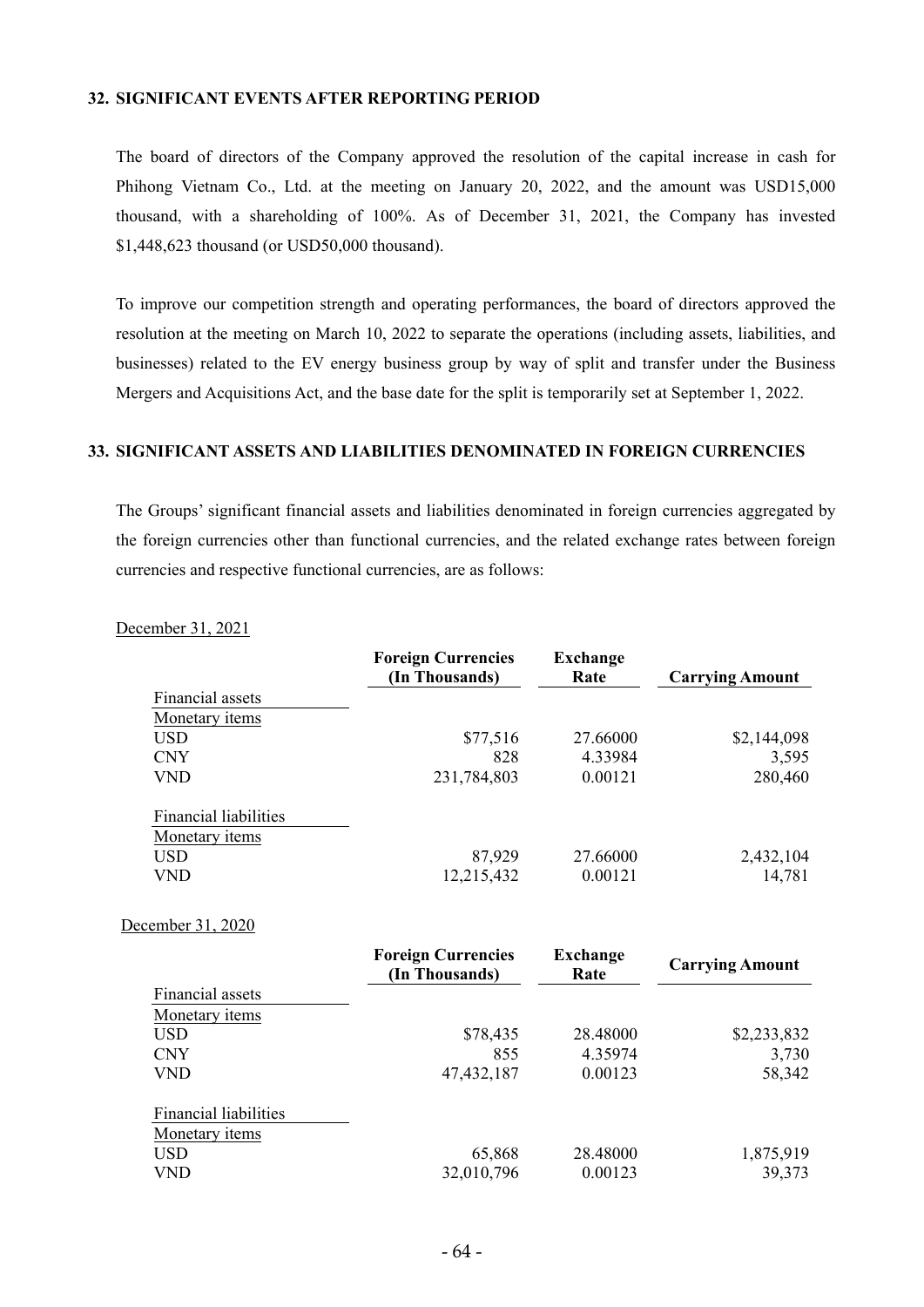#### **34. SEPARATELY DISCLOSED ITEMS**

- a. Information about significant transactions and investees:
	- 1) Financing provided to others. (Table 1)
	- 2) Endorsements/guarantees provided. (Table 2)
	- 3) Marketable securities held (excluding investment in subsidiaries, associates and joint ventures). (Table 3)
	- 4) Marketable securities acquired and disposed of at costs or prices of at least NT\$300 million or 20% of the paid-in capital. (Table 4)
	- 5) Acquisition of individual real estate at costs of at least NT\$300 million or 20% of the paid-in capital. (None)
	- 6) Disposal of individual real estate at prices of at least NT\$300 million or 20% of the paid-in capital. (None)
	- 7) Total purchases from or sales to related parties amounting to at least NT\$100 million or 20% of the paid-in capital. (Table 5)
	- 8) Receivables from related parties amounting to at least NT\$100 million or 20% of the paid-in capital. (Table 6)
	- 9) Trading in derivative instruments. (None)
	- 10) Intercompany relationships and significant intercompany transactions. (Table 7)
	- 11) Information on investees. (Table 8)
- b. Information on investments in mainland China
	- 1) Information on any investee company in mainland China, showing the name, principal business activities, paid-in capital, method of investment, inward and outward remittance of funds, ownership percentage, net income of investees, investment income or loss, carrying amount of the investment at the end of the period, repatriations of investment income, and limit on the amount of investment in the mainland China area. (Table 9)
	- 2) Any of the following significant transactions with investee companies in mainland China, either directly or indirectly through a third party, and their prices, payment terms, and unrealized gains or losses: (Table 10)
		- a) The amount and percentage of purchases and the balance and percentage of the related payables at the end of the period.
		- b) The amount and percentage of sales and the balance and percentage of the related receivables at the end of the period.
		- c) The amount of property transactions and the amount of the resultant gains or losses.
		- d) The balance of negotiable instrument endorsements or guarantees or pledges of collateral at the end of the period and the purposes.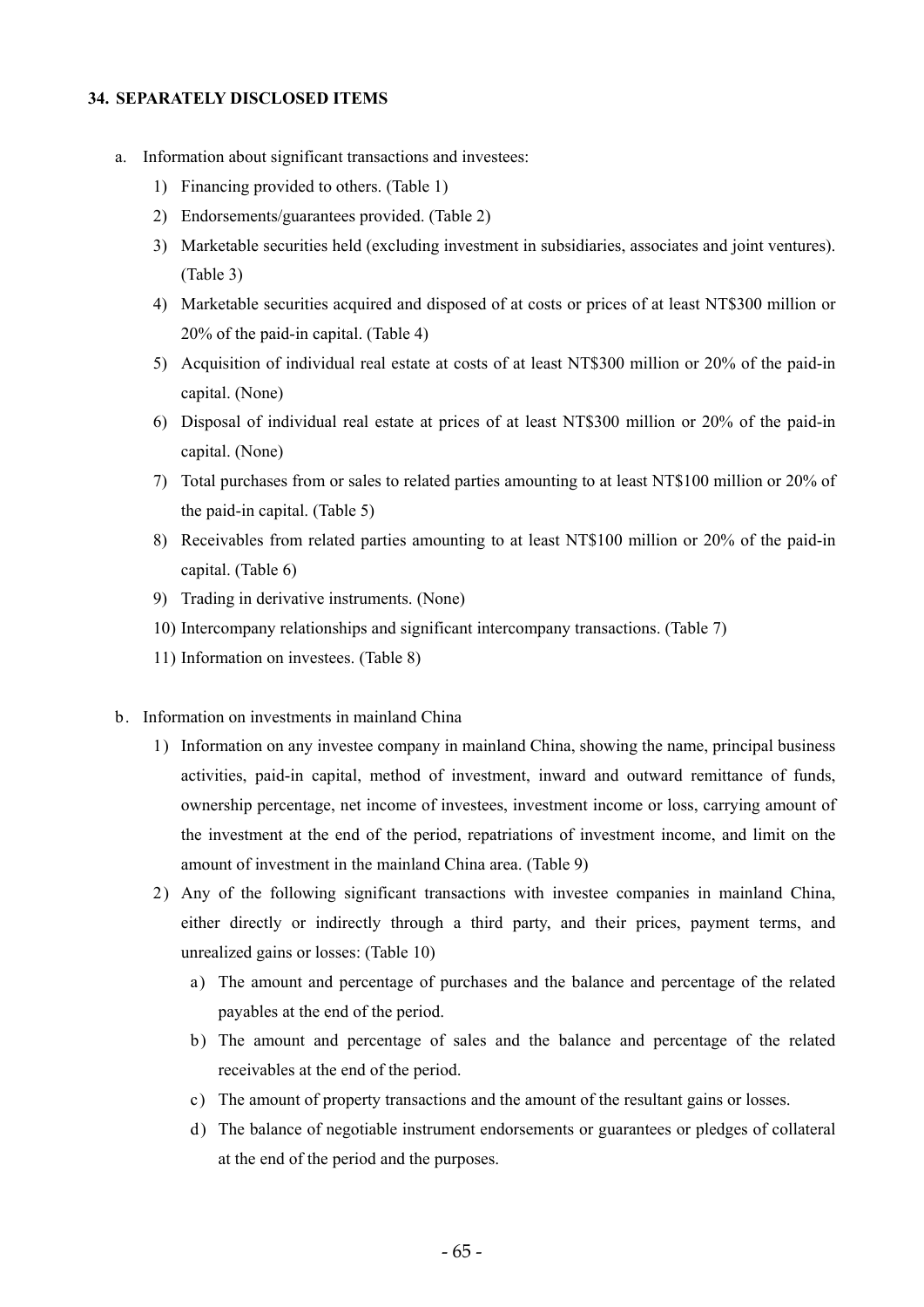- e) The highest balance, the end of period balance, the interest rate range, and total current period interest with respect to financing of funds.
- f) Other transactions that have a material effect on the profit or loss for the period or on the financial position, such as the rendering or receiving of services.
- c. Information of major shareholders: the names of shareholders with a shareholding ratio of 5% or more, their shareholding amount, and their proportional shareholdings. (Table 11)

# **35. SEGMENT INFORMATION**

- a. Basic Information of Operation Segments
	- 1) Classification of operating segments

The segments of the Group to be reported are as follows:

Power Supply Products Segment: Mainly responsible for the R&D, design, manufacturing, sales, and after-sales service of power supply products.

2) Principles for measuring profit and loss, assets, and liabilities of the operating segment

The accounting policies of each operating segment are the same as the important accounting policies described in Note 4. The profit and loss, assets, and liabilities of the operating segment of the Group are measured by the operating profit and loss that can be controlled by the segment manager, and are used as the basis for management performance evaluations.

## b. Segment revenues and results

The Group's revenues and operating results of the segments reported for 2021 and 2020 are as follows:

|                             | <b>Power Supply</b> | <b>Others</b> | <b>Total</b>  |
|-----------------------------|---------------------|---------------|---------------|
| 2021                        |                     |               |               |
| Revenues from external      |                     |               |               |
| customers                   | \$12,276,351        | \$7,690       | \$12,284,041  |
| Segment losses              | $(\$331,467)$       | $(\$7,857)$   | $(\$339,324)$ |
| Interest income             |                     |               | 28,000        |
| Other income                |                     |               | 88,319        |
| Other gains and losses      |                     |               | (26, 496)     |
| Finance costs               |                     |               | (40, 297)     |
| Share of loss of associates |                     |               | (8,152)       |
| Loss before income tax      |                     |               | $(\$297,950)$ |
| 2020                        |                     |               |               |
| Revenues from external      |                     |               |               |
| customers                   | \$9,236,707         | \$6,911       | \$9,243,618   |
| Segment losses              | $(\$372,245)$       | (\$386)       | $(\$372,631)$ |
| Interest income             |                     |               | 33,113        |
| Other income                |                     |               | 250,596       |
| Other gains and losses      |                     |               | (37, 358)     |
| Finance costs               |                     |               | (22,517)      |
| Share of loss of associates |                     |               | (4,645)       |
| Loss before income tax      |                     |               | \$153,442)    |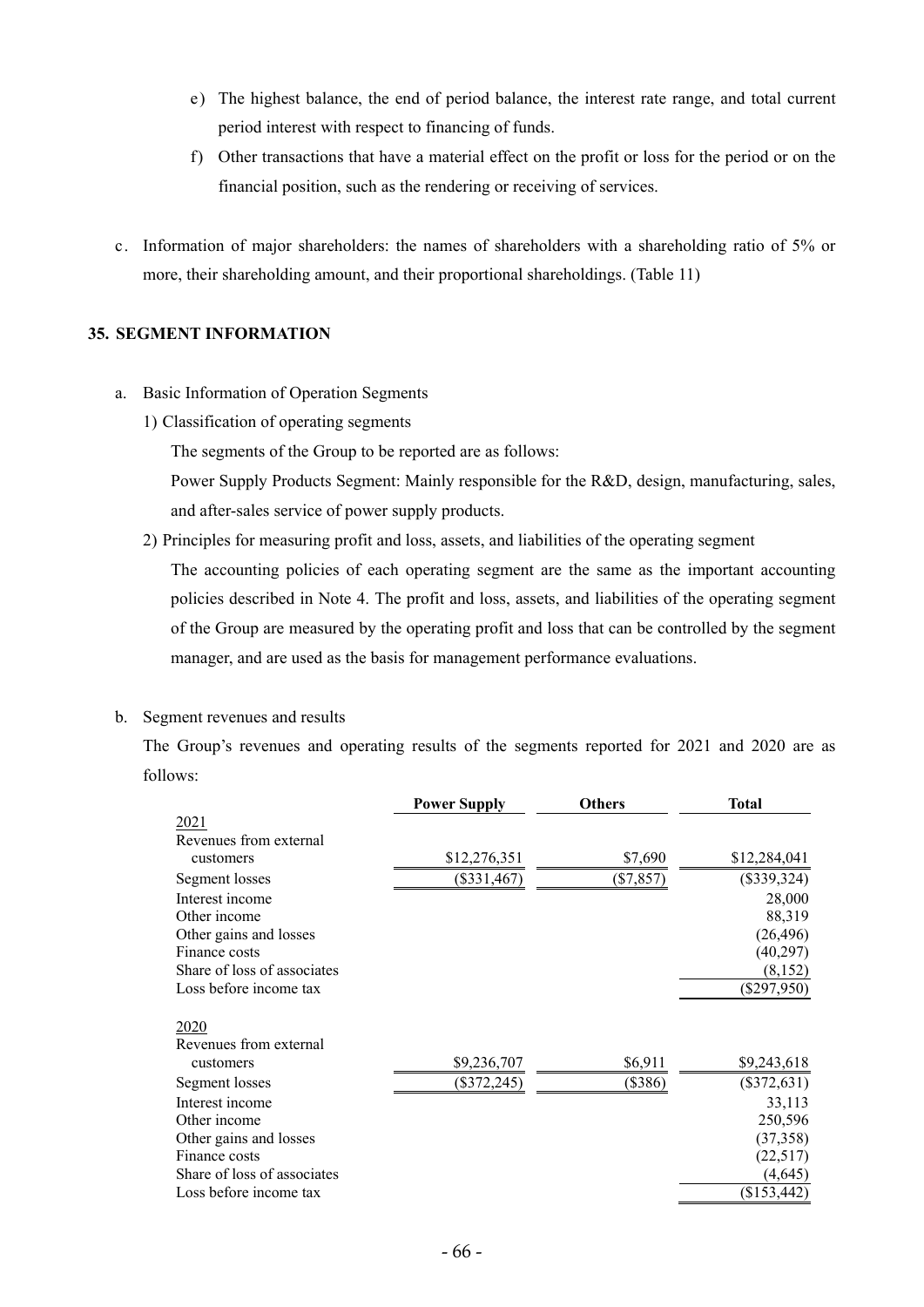c. Segment assets and liabilities

|                             | <b>December 31, 2021</b> | <b>December 31, 2020</b> |
|-----------------------------|--------------------------|--------------------------|
| Power supply segment assets | \$13,382,178             | \$9,701,757              |
| Other assets                | 230,482                  | 660,914                  |
| Total assets                | \$13,612,660             | \$10,362,671             |
| Power supply segment assets | \$7,720,061              | \$5,561,974              |
| Other liabilities           | 55,241                   | 55,816                   |
| <b>Total liabilities</b>    | \$7,775,302              | \$5,617,790              |

#### d. Revenue from major products and services

The following is an analysis of the Group's revenue from its major products and services in its continuing operations:

|                             | 2021         | 2020        |
|-----------------------------|--------------|-------------|
| Power supply segment assets | \$12,276,351 | \$9,236,707 |
| Others                      | 7.690        | 6.911       |
|                             | \$12,284,041 | \$9,243,618 |

#### e. Region-specific information

The Group operates in three major geographical regions: Asia, the Americas, and Europe.

The Group's revenue from continuing operations' external customers by location of operations and information about its non-current assets by location of assets are detailed below.

|          | <b>Revenues from external</b> |             |                           |                      |  |  |  |
|----------|-------------------------------|-------------|---------------------------|----------------------|--|--|--|
|          | customers                     |             | <b>Non-current assets</b> |                      |  |  |  |
|          | 2021                          | 2020        | December 31,<br>2021      | December 31,<br>2020 |  |  |  |
| Asia     | \$10,435,398                  | \$6,399,200 | \$3,552,628               | \$2,935,210          |  |  |  |
| Americas | 980,923                       | 1,827,046   | 108,565                   | 117,190              |  |  |  |
| Europe   | 800,649                       | 984,836     |                           |                      |  |  |  |
| Others   | 67,071                        | 32,536      |                           |                      |  |  |  |
|          | \$12,284,041                  | \$9,243,618 | \$3,661,193               | \$3,052,400          |  |  |  |

#### f. Information on major customers

Of the sales revenue of \$12,284,041 thousand and \$9,243,618 thousand in 2021 and 2020, respectively, \$7,659,554 thousand and \$4,943,605 thousand were derived from the sales to the Group's major customers, respectively.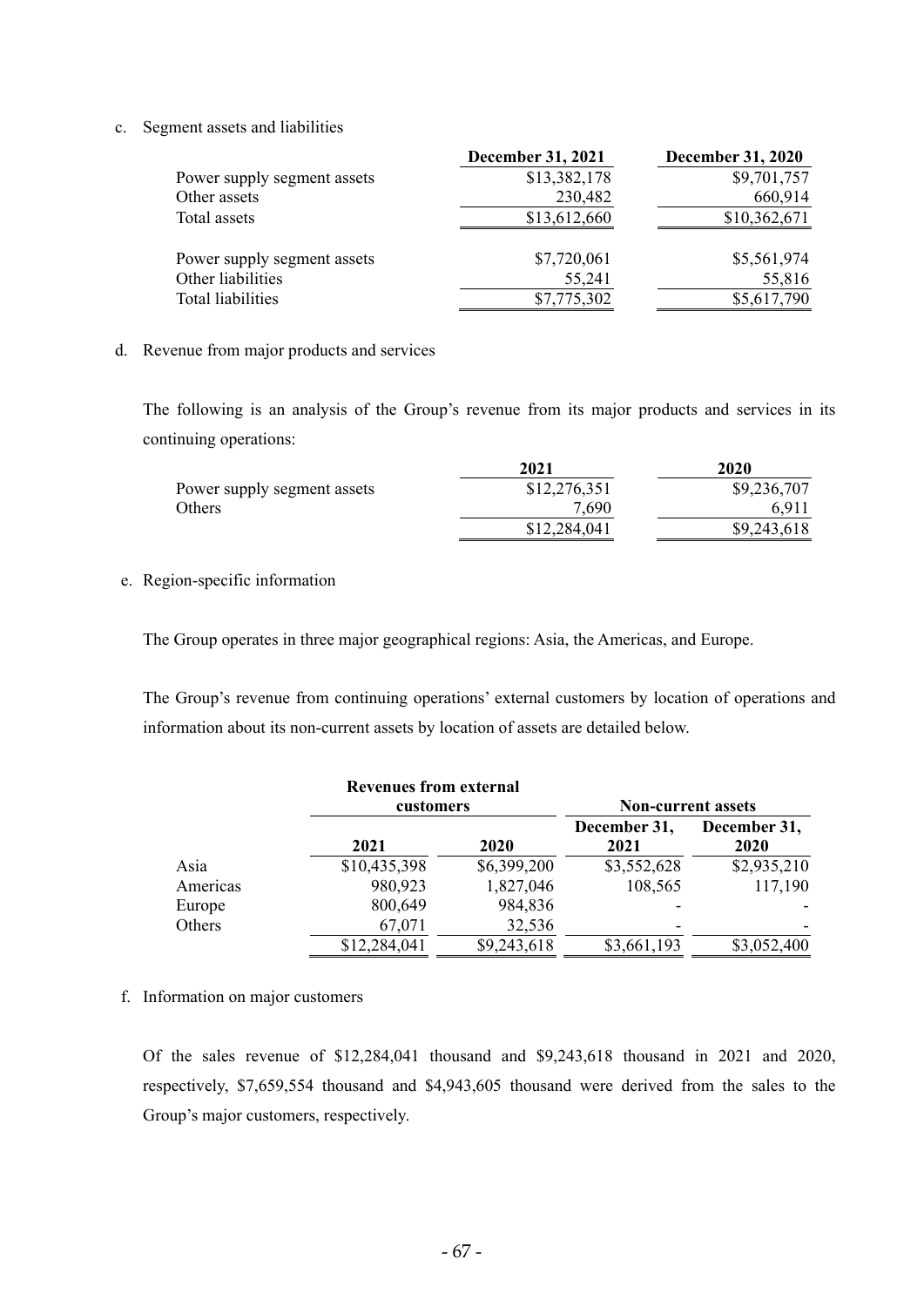Single customers, contributing 10% or more to the Group's total revenue, were as follows:

|            | 2021        | 2020        |  |  |
|------------|-------------|-------------|--|--|
| Customer A | \$2,624,333 | \$1,399,454 |  |  |
| Customer B | 2,577,949   | 1,678,975   |  |  |
| Customer C | 2.457.272   | 1,865,176   |  |  |
|            | \$7,659,554 | \$4,943,605 |  |  |

There were no other single customers contributing 10% or more to the Group's total revenue for both 2021 and 2020.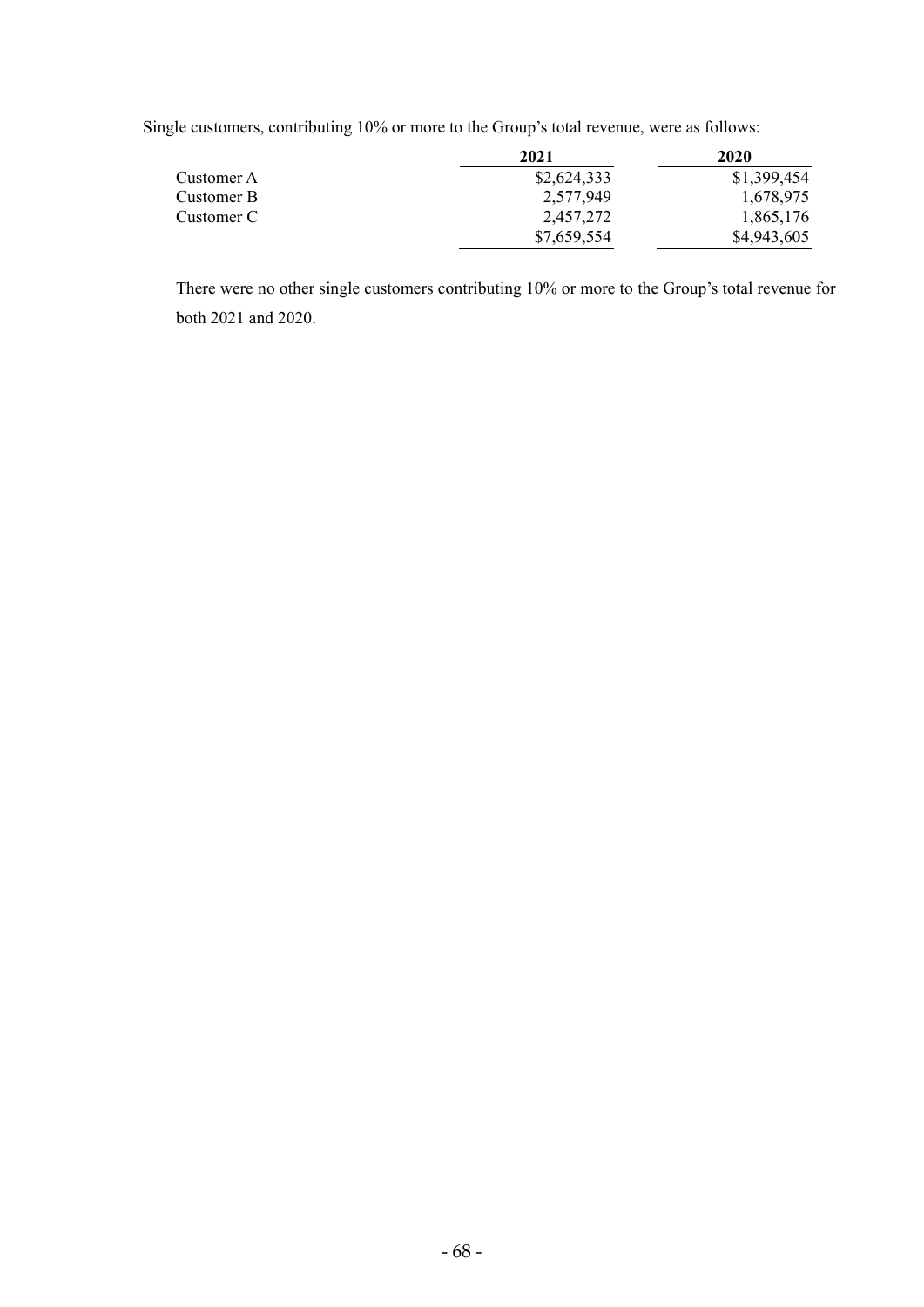## **PHIHONG TECHNOLOGY CO., LTD. AND SUBSIDIARIES**

## **FINANCING PROVIDED TO OTHERS**

#### **FOR THE YEAR ENDED DECEMBER 31, 2021**

## **(In Thousands of New Taiwan Dollars, Unless Stated Otherwise)**

| No.      |            |                 | Financial                                                     |       | Related Highest Balance     | <b>Balance at</b>           | <b>Actual Borrowing Interest rate</b> |                   | Nature of             | <b>Business</b><br><b>Reasons for</b> |                         |                        |      |              |                                              |                                                     |  |  |  |  |  | <b>Allowance for</b> | Collateral |  | <b>Financing Limit for</b> | Aggregate |
|----------|------------|-----------------|---------------------------------------------------------------|-------|-----------------------------|-----------------------------|---------------------------------------|-------------------|-----------------------|---------------------------------------|-------------------------|------------------------|------|--------------|----------------------------------------------|-----------------------------------------------------|--|--|--|--|--|----------------------|------------|--|----------------------------|-----------|
| (Note 1) | Lender     | <b>Borrower</b> | <b>Statement</b><br>Account                                   | Party | for the Period              | December 31                 | Amount                                | range             | Financing<br>(Note 2) | <b>Transaction</b><br>Amount          | Short-term<br>Financing | <b>Impairment Loss</b> | Item | <b>Value</b> | <b>Each Borrower</b><br>(Notes $3$ and $4$ ) | <b>Financing Limit</b> Note<br>(Notes $3$ and $4$ ) |  |  |  |  |  |                      |            |  |                            |           |
|          | <b>PHC</b> | PHP             | Other<br>receivables<br>from<br>related                       | Yes   | \$433,984<br>RMB100,000,000 | \$433,984<br>RMB100,000,000 | \$230,012                             | 4.35%             |                       |                                       | Capital movement        |                        |      |              | \$2,262,480                                  | \$2,262,480                                         |  |  |  |  |  |                      |            |  |                            |           |
|          | <b>PHZ</b> | PHP             | parties<br>Other<br>receivables<br>from<br>related<br>parties | Yes   | 1,193,456<br>RMB275,000,000 | 1,193,456<br>RMB275,000,000 | 1,193,456                             | $4.35\%$<br>4.75% |                       |                                       | Capital movement        |                        |      |              | 1,862,149                                    | 1,862,149                                           |  |  |  |  |  |                      |            |  |                            |           |
|          | PHC        | PHE             | Other<br>receivables<br>from<br>related<br>parties            | Yes   | 43,398<br>RMB10,000,000     | 43,398<br>RMB10,000,000     | 43,398                                | 4.90%             |                       |                                       | Capital movement        |                        |      |              | 2,262,480                                    | 2,262,480                                           |  |  |  |  |  |                      |            |  |                            |           |

Note 3: According to the Company's policy, the aggregated financing amounts provided to others shall not exceed 40% of its net worth, which is based on the latest audited or reviewed parent-company-only financial statement amount permitted to a single borrower is listed based on the types of financing reasons as follow:

Note 1: The parent company and its subsidiaries are coded as follows:

Note 4: According to the operating procedures for loans to others of the subsidiary of the Group, the aggregate amount of loans provided to others between subsidiaries shall not exceed 150% of its net worth based on the la statements of the subsidiary.

a. The parent company is coded "0."

b. The subsidiaries are coded consecutively beginning from "1" in the order presented in the table above.

- Note 2: Reasons for financing are as follows:
	- a. Business relationship

b. The need for short-term financing

a. Business relationship: Each of the financing amounts shall not exceed the higher amount of the total purchases from or sales to a borrower in the most recent year or in the current year.

b. The need for short-term financing: Each of the financing amounts shall not exceed 20% of the Company's net worth, which is based on the latest audited or reviewed parent-company-only financial statements.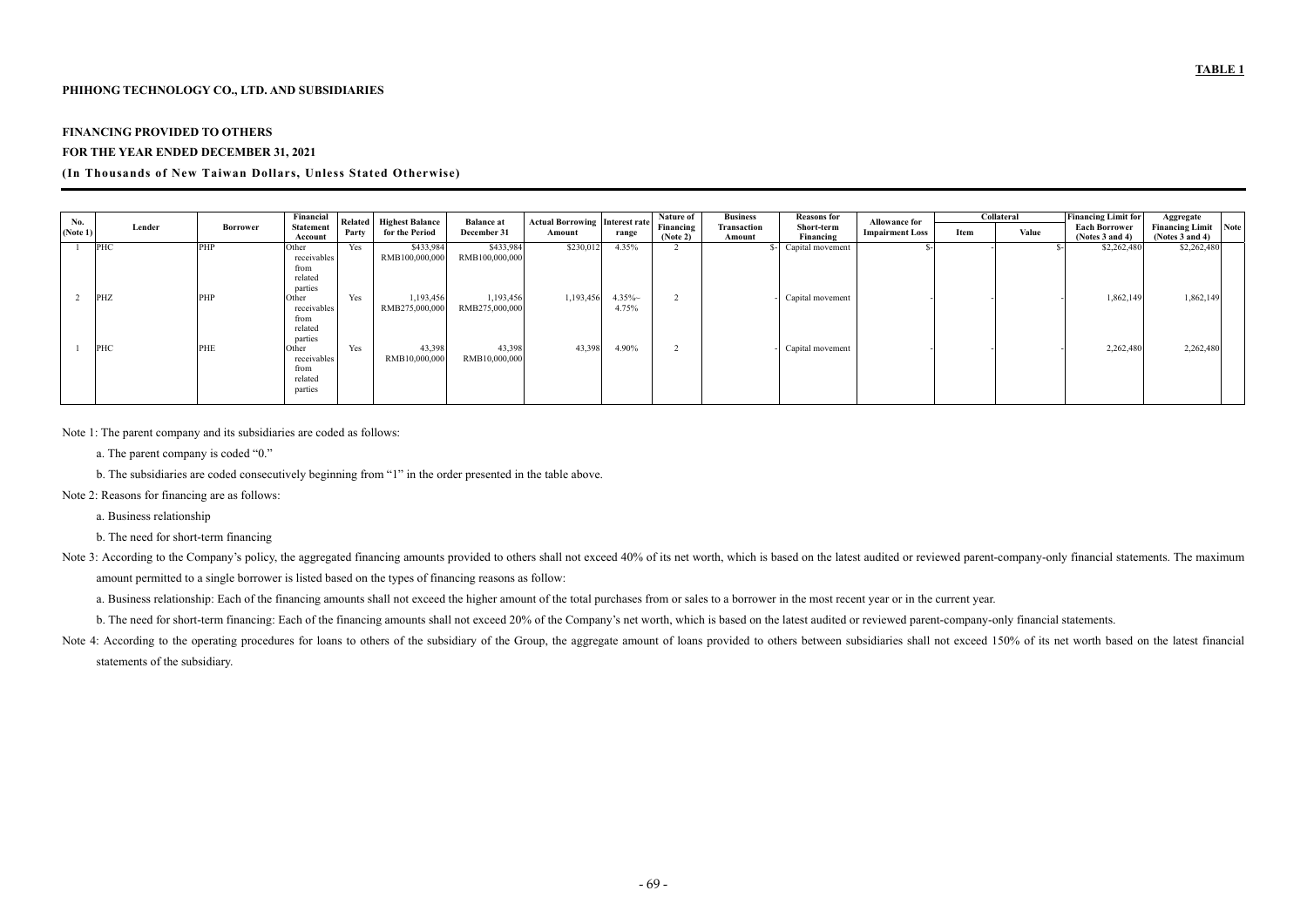# **PHIHONG TECHNOLOGY CO., LTD. AND SUBSIDIARIES**

# **ENDORSEMENTS/GUARANTEES PROVIDED**

# **FOR THE YEAR ENDED DECEMBER 31, 2021**

# **(In Thousands of New Taiwan Dollars, Unless Stated Otherwise)**

|                 |                                   | <b>Endorsee/Guarantee</b> |                              |                                                                                                                                                          |                           |                                              |                                   |                                                               |                                                                                                                            |                                                                             |                                                                                                                   |                                                                                      | Endorsement/                                                                          |             |
|-----------------|-----------------------------------|---------------------------|------------------------------|----------------------------------------------------------------------------------------------------------------------------------------------------------|---------------------------|----------------------------------------------|-----------------------------------|---------------------------------------------------------------|----------------------------------------------------------------------------------------------------------------------------|-----------------------------------------------------------------------------|-------------------------------------------------------------------------------------------------------------------|--------------------------------------------------------------------------------------|---------------------------------------------------------------------------------------|-------------|
| No.<br>(Note 1) | <b>Endorser/Guarantor</b><br>Name | Name                      | Relationship                 | Limit on<br>Endorsement/<br>[Guarantee Given on Endorsed/Guarantee]<br>Endorsed/Guarantee<br>Behalf of Each Party d During the Period<br>(Notes 2 and 3) | <b>Maximum Amount</b>     | <b>Ending Balance</b><br>d During the Period | <b>Actual Borrowing</b><br>Amount | <b>Amount Endorsed/</b><br><b>Guaranteed by</b><br>Collateral | Accumulated<br>Endorsement/<br><b>Guarantee to Net</b><br><b>Equity in Latest</b><br>Financial<br><b>Statements</b><br>(%) | <b>Maximum Limit on</b><br>Endorsement/<br>Guarantee<br>(Note 2 and Note 3) | Endorsement/ Endorsement/<br>Guarantee<br><b>Given by</b><br>Parent on<br><b>Behalf</b> of<br><b>Subsidiaries</b> | Guarantee<br><b>Given by</b><br><b>Subsidiaries on</b><br><b>Behalf</b> of<br>Parent | Guarantee<br>Given on<br><b>Behalf</b> of<br><b>Companies in</b><br>Mainland<br>China | <b>Note</b> |
|                 | Phihong                           | <b>PHA</b>                | Subsidiary of the<br>Company | \$1,753,808                                                                                                                                              | \$138,300<br>USD5,000,000 |                                              |                                   |                                                               |                                                                                                                            | \$2,923,014                                                                 |                                                                                                                   |                                                                                      |                                                                                       |             |

Note 1: The parent company and its subsidiaries are coded as follows:

- a. The parent company is coded "0."
- b. The subsidiaries are coded consecutively beginning from "1" in the order presented in the table above.
- Note 2: According to the Company's procedures for the Management of Endorsements and Guarantees, the aggregate amount of endorsements/guarantees provided by the Company shall not exceed 50% of endorser/guarantor's net wort Additionally, the amount of endorsements/guarantees provided by the Company for any single entity shall not exceed 30% of the Company's net worth. The net worth is based on the Company's latest parent-company-only financia statements.
- Note 3: In accordance with the operating procedures of the Group's subsidiaries, the total amount of endorsements between subsidiaries shall not exceed the net value of the most recent financial statement.
- Note 4: On August 4, 2021, the board of directors approved that the Company's endorsements/guarantees amount to its subsidiary PHA is USD5 million. In November 2021, the endorsement/guarantee was canceled, and the promisso retrieved.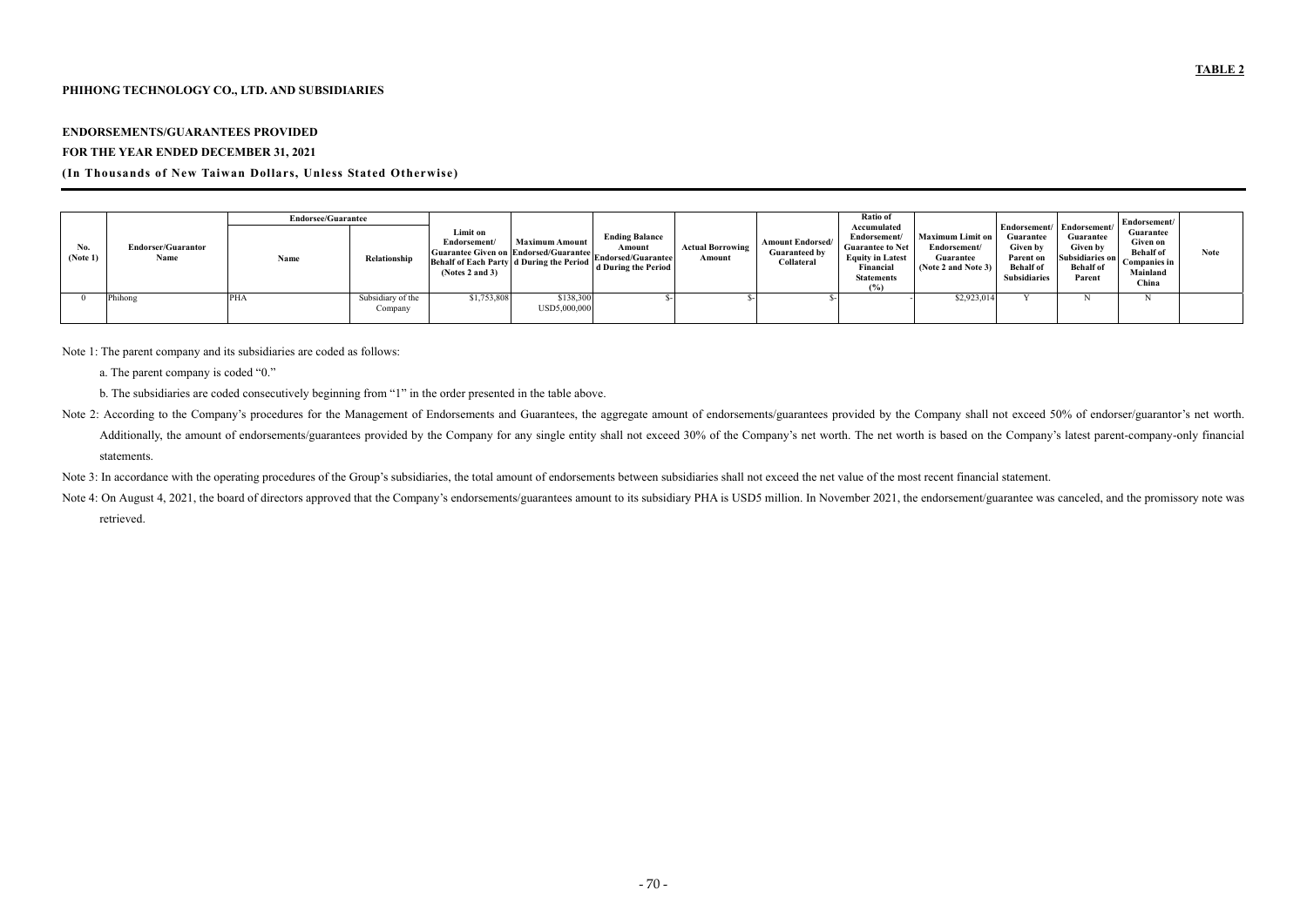## **MARKETABLE SECURITIES HELD**

# **DECEMBER 31, 2021**

## **(In Thousands of New Taiwan Dollars, Unless Stated Otherwise)**

| <b>Holding Company Name</b> |                                                                      | <b>Relationship with the Holding</b> |                                             |                         |                        |                                    |                   |             |
|-----------------------------|----------------------------------------------------------------------|--------------------------------------|---------------------------------------------|-------------------------|------------------------|------------------------------------|-------------------|-------------|
|                             | <b>Type and Name of Marketable Securities</b>                        | Company                              | <b>Financial Statement Account</b>          | <b>Number of Shares</b> | <b>Carrying amount</b> | Percentage of<br>Ownership $(\% )$ | <b>Fair value</b> | <b>Note</b> |
| Phihong                     | Ordinary shares                                                      |                                      |                                             |                         |                        |                                    |                   |             |
|                             | Pao- Dian Venture Capital Co., Ltd.                                  | None                                 | Financial assets at FVTOCI -<br>non-current | 229,980                 | \$3,366                | 10.49                              | \$3,366           |             |
|                             | Zhong-Xuan Venture Capital Co., Ltd.                                 | None                                 | Financial assets at FVTOCI -<br>non-current | 2,758,62                | 24,067                 | 8.62                               | 24,067            |             |
| Guang-Lai                   | <b>BMC</b> Venture Capital Investment Corporation<br>Ordinary shares | None                                 | Financial assets at FVTOCI -<br>non-current | 5,400,000               | 54,798                 | 9.84                               | 54,798            |             |
|                             | Taiwan Cultural & Creativity No. 1 Co., Ltd.                         | None                                 | Financial assets at FVTOCI<br>non-current   | 3,000,000               | 4,995                  | 10.83                              | 4,995             |             |

Note 1: The marketable securities stated here is related to shares, debentures and beneficiary certificates and the derivative products caused by those of "IFRS 9 Financial Instruments."

Note 2: For information on the investments in subsidiaries and associates, refer to Tables 8 and 9.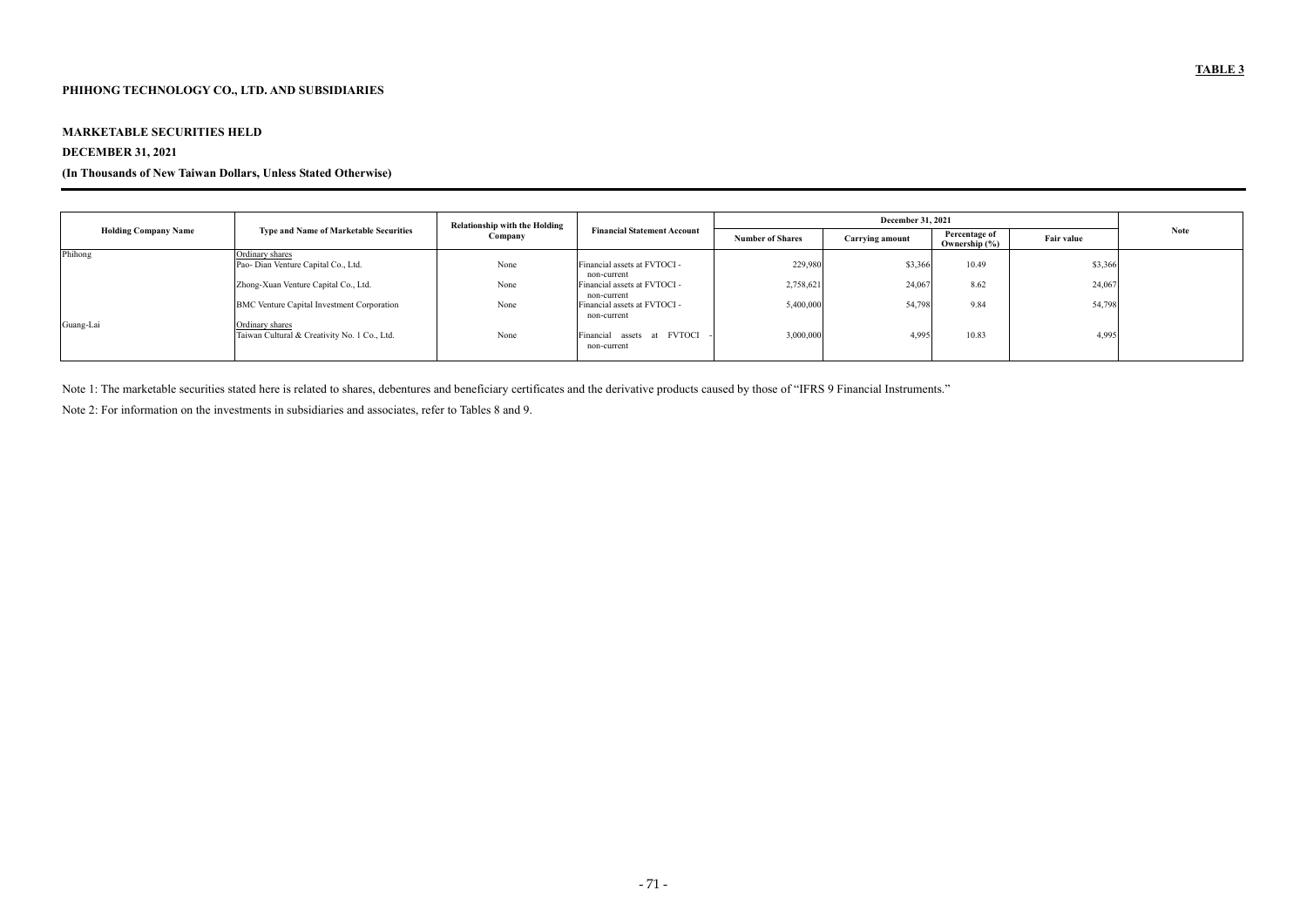# **PHIHONG TECHNOLOGY CO., LTD. AND SUBSIDIARIES**

# **MARKETABLE SECURITIES ACQUIRED AND DISPOSED OF AT COSTS OR PRICES OF AT LEAST NT\$300 MILLION OR 20% OF THE PAID-IN CAPITAL FOR THE YEAR ENDED DECEMBER 31, 2021**

# **(In Thousands of New Taiwan Dollars, Unless Stated Otherwise)**

| <b>Company Name</b> | <b>Type and Name of</b><br>Marketable<br><b>Securities</b><br>(Note 1)                     | <b>Financial Statement</b><br>Account  | <b>Related Party</b><br>(Note 2)              | Relationship<br>(Note 2) | <b>Beginning Balance</b> |                            | <b>Acquisition (Note 3)</b> |           | Disposal (Note 3)       |           |                        |                                   | <b>December 31, 2021</b> |        |
|---------------------|--------------------------------------------------------------------------------------------|----------------------------------------|-----------------------------------------------|--------------------------|--------------------------|----------------------------|-----------------------------|-----------|-------------------------|-----------|------------------------|-----------------------------------|--------------------------|--------|
|                     |                                                                                            |                                        |                                               |                          | <b>Number of Shares</b>  | Amount                     | <b>Number of Shares</b>     | Amount    | <b>Number of Shares</b> | Amount    | <b>Carrying Amount</b> | Gain (Loss) on<br><b>Disposal</b> | <b>Number of Shares</b>  | Amount |
| PHZ                 | ICBC's<br>capital-guaranteed<br>and<br>floating-income<br>wealth<br>management<br>products | Financial assets at<br>FVTPL - current | Industrial and<br>Commercial Bank<br>of China | None                     | 10,000,000               | \$430,600<br>RMB10,000,000 | 70,000,000                  | \$303,997 | 80,000,000              | \$347,361 | \$346,566              | \$795                             |                          |        |

Note 1: The marketable securities stated here include shares, debentures and beneficiary certificates and the derivative products caused by those.

Note 2: Investors whose marketable securities accounted for using the equity method are required to be disclosed.

Note 3: The marketable securities acquired and disposed of shall be calculated separately at market value in order to determine whether the amount reaches \$300 million or 20% of the paid-in capital.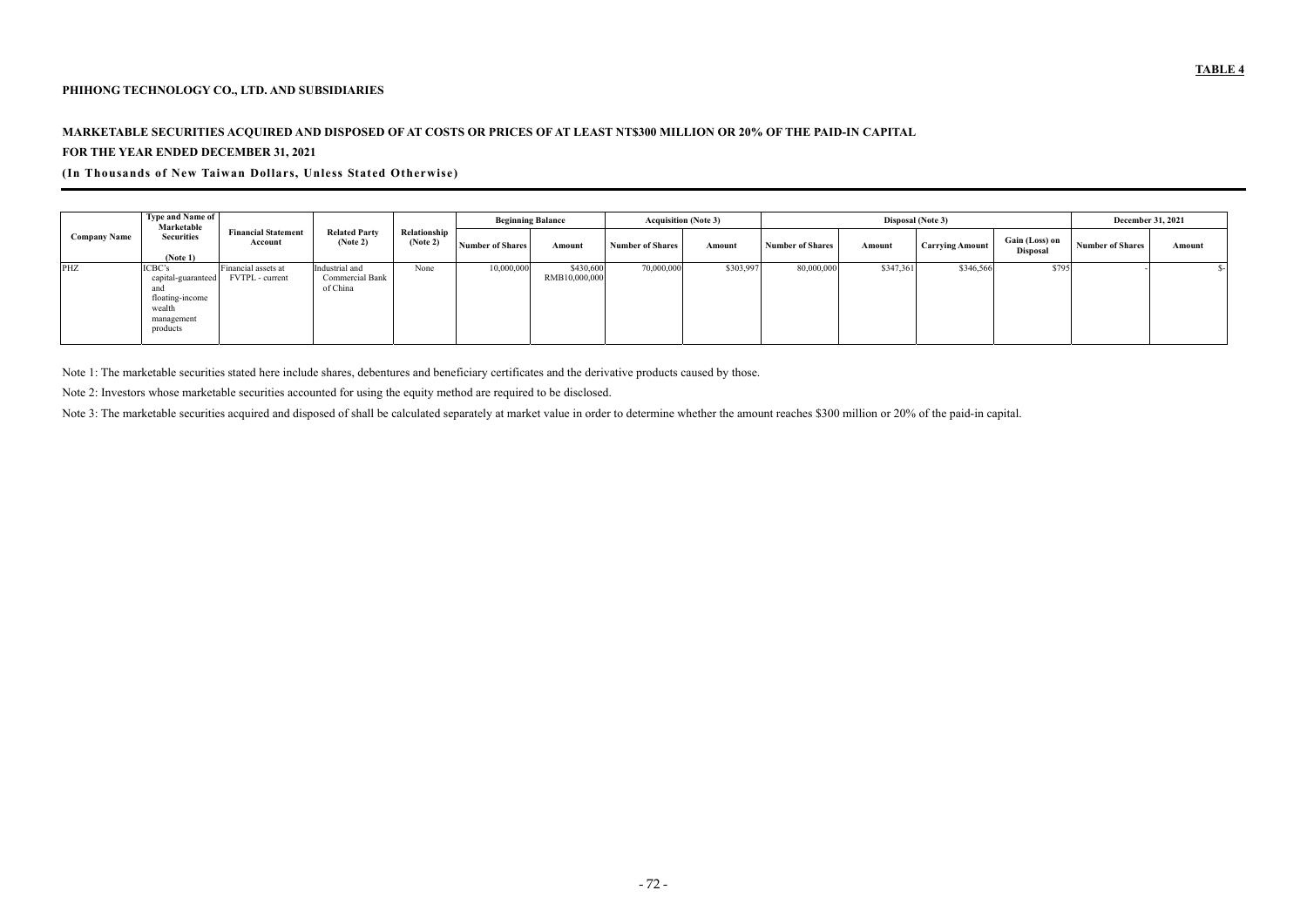## **PHIHONG TECHNOLOGY CO., LTD. AND SUBSIDIARIES**

# **TOTAL PURCHASES FROM OR SALES TO RELATED PARTIES AMOUNTING TO AT LEAST \$100 MILLION OR 20% OF THE PAID-IN CAPITAL**

# **FOR THE YEAR ENDED DECEMBER 31, 2021**

**(In Thousands of New Taiwan Dollars, Unless Stated Otherwise)** 

| <b>Buyer</b> | <b>Related Party</b> | Relationship              |                      | <b>Transaction Details</b> |            |                      |                          | <b>Abnormal Transaction</b> | <b>Notes/Trade Receivable (Payable)</b> |            | <b>Note</b> |
|--------------|----------------------|---------------------------|----------------------|----------------------------|------------|----------------------|--------------------------|-----------------------------|-----------------------------------------|------------|-------------|
|              |                      |                           | <b>Purchase/Sale</b> | Amount                     | % to Total | <b>Payment Terms</b> | <b>Unit Price</b>        | <b>Payment Terms</b>        | <b>Ending Balance</b>                   | % to Total |             |
| Phihong      | <b>PHA</b>           | Subsidiary of the Company | Sale                 |                            |            | To be agreed by both | $\sim$                   |                             | \$370,659                               | 25.27      |             |
|              |                      |                           |                      | $(\$3,412,197)$            | (35.64)    | parties              |                          |                             |                                         |            |             |
| Phihong      | PHJ                  | Subsidiary of the Company | Sale                 |                            |            | To be agreed by both | $\overline{\phantom{a}}$ |                             | 20,597                                  | 1.40       |             |
|              |                      |                           |                      | (208,970)                  | (2.18)     | parties              |                          |                             |                                         |            |             |
| Phihong      | <b>PHC</b>           | Subsidiary of the Company | Purchase             |                            |            | To be agreed by both | $\sim$                   |                             |                                         |            |             |
|              |                      |                           |                      | 6,790,920                  | 78.98      | parties              |                          |                             |                                         |            |             |
| Phihong      | PHP                  | Subsidiary of the Company | Purchase             |                            |            | To be agreed by both |                          |                             |                                         |            |             |
|              |                      |                           |                      | 242,182                    | 2.82       | parties              |                          |                             |                                         |            |             |
| Phihong      | <b>PHV</b>           | Subsidiary of the Company | Purchase             |                            |            | To be agreed by both | $\sim$                   |                             |                                         |            |             |
|              |                      |                           |                      | 1,564,046                  | 18.19      | parties              |                          |                             |                                         |            |             |
|              |                      |                           |                      |                            |            |                      |                          |                             |                                         |            |             |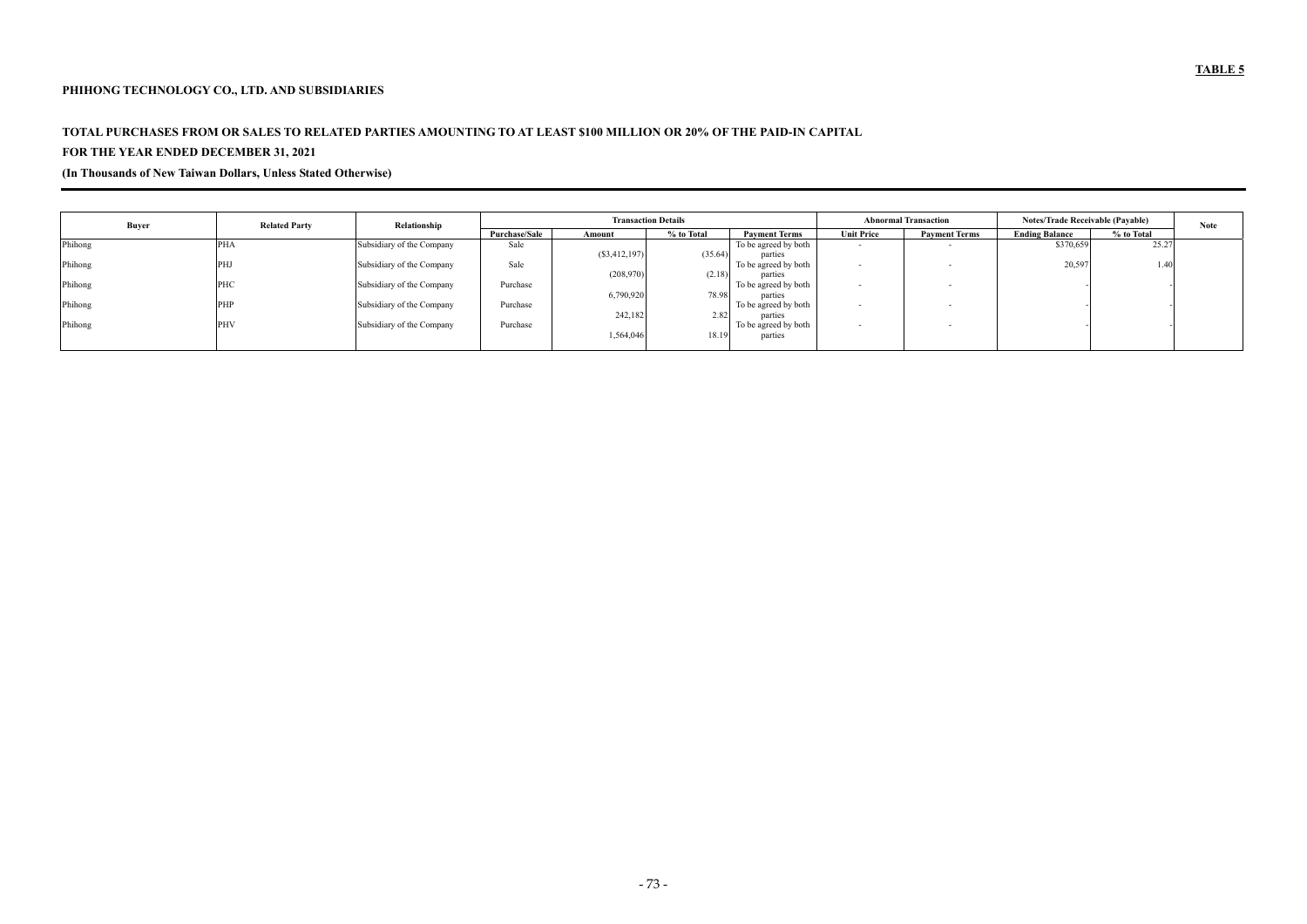# **PHIHONG TECHNOLOGY CO., LTD. AND SUBSIDIARIES**

# **RECEIVABLES FROM RELATED PARTIES AMOUNTING TO AT LEAST NT\$100 MILLION OR 20% OF THE PAID-IN CAPITAL**

# **DECEMBER 31, 2021**

**(In Thousands of New Taiwan Dollars, Unless Stated Otherwise)** 

|                     |                      |                           |                                                          |                          |        | Overdue              |                                                       |                                         |
|---------------------|----------------------|---------------------------|----------------------------------------------------------|--------------------------|--------|----------------------|-------------------------------------------------------|-----------------------------------------|
| <b>Company Name</b> | <b>Related Party</b> | Relationship              | <b>Financial Statement Account</b><br>and Ending Balance | <b>Turnover Rate</b>     | Amount | <b>Actions Taken</b> | <b>Amount Received in</b><br><b>Subsequent Period</b> | <b>Allowance for Impairment</b><br>Loss |
| Phihong             | PHA                  | Subsidiary of the Company | Trade receivables<br>\$370,659                           | 9.80                     |        |                      | \$350,569                                             |                                         |
| Phihong             | PHC                  | Subsidiary of the Company | Other receivables<br>605,588                             | $\sim$                   |        |                      | 369,833                                               |                                         |
| Phihong             | PHV                  | Subsidiary of the Company | Other receivables<br>355,120                             | $\overline{\phantom{0}}$ |        |                      | 176,175                                               |                                         |
| PHC                 | PHP                  | Sister company            | Other receivables<br>243,900                             | $\sim$                   |        |                      | 243,900                                               |                                         |
| PHZ                 | PHP                  | Sister company            | Other receivables<br>1,193,859                           | $\sim$                   |        |                      |                                                       |                                         |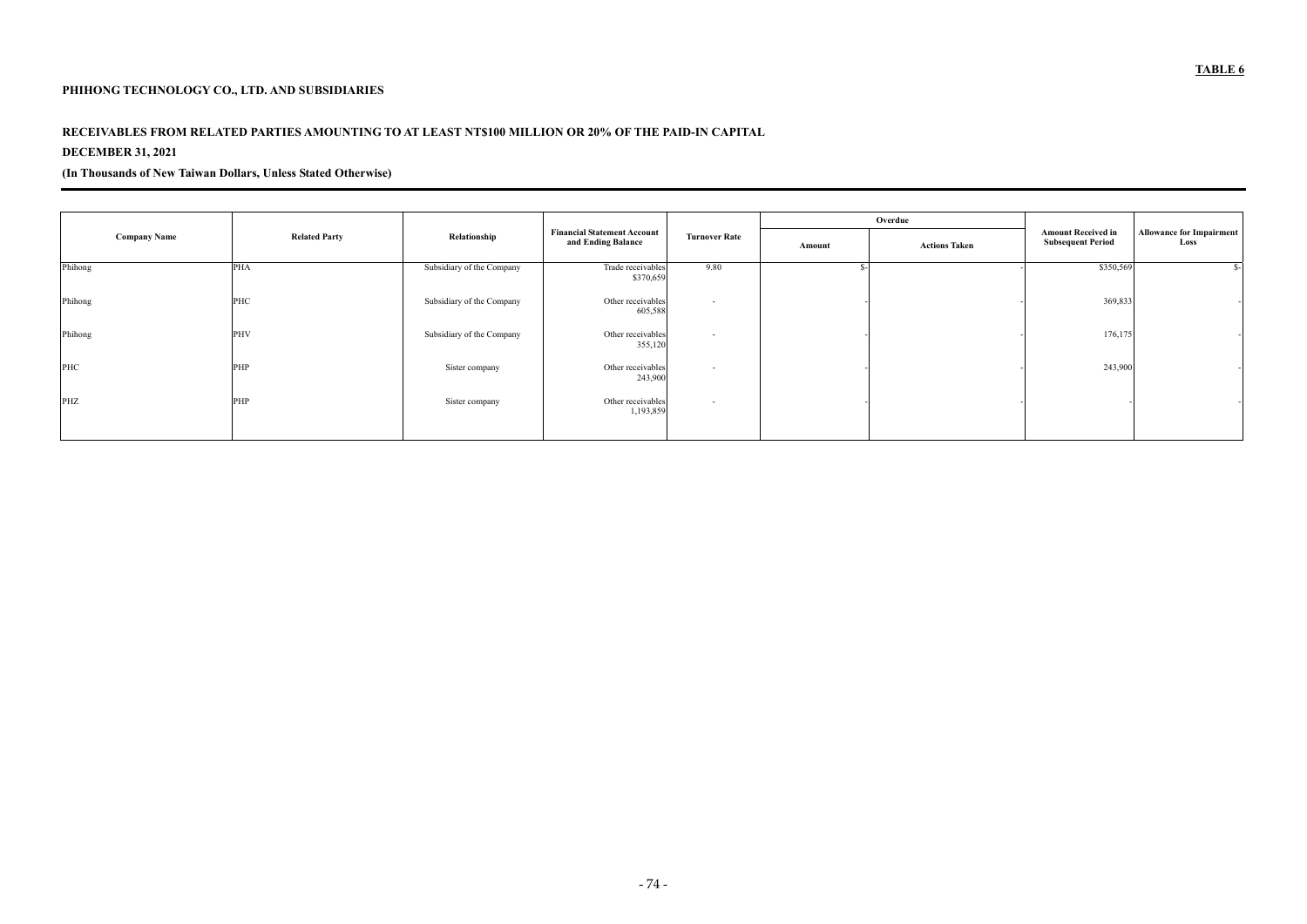#### **PHIHONG TECHNOLOGY CO., LTD. AND SUBSIDIARIES**

#### **INTERCOMPANY RELATIONSHIPS AND SIGNIFICANT INTERCOMPANY TRANSACTIONS**

#### **FOR THE YEAR ENDED DECEMBER 31, 2021**

**(In Thousands of New Taiwan Dollars, Unless Stated Otherwise)** 

| No.      |                         |              | Relationship | <b>Transaction Details</b>         |               |                              |                                        |  |  |
|----------|-------------------------|--------------|--------------|------------------------------------|---------------|------------------------------|----------------------------------------|--|--|
| (Note 1) | <b>Investee Company</b> | Counterparty | (Note 2)     | <b>Financial Statement Account</b> | <b>Amount</b> | <b>Transaction Details</b>   | % to Total Sales or Assets<br>(Note 3) |  |  |
|          | Phihong                 | <b>PHA</b>   |              | Sale                               | \$3,412,197   | To be agreed by both parties | 28%                                    |  |  |
|          | Phihong                 | <b>PHJ</b>   |              | Sale                               | 208,970       | To be agreed by both parties | 2%                                     |  |  |
|          | Phihong                 | <b>PHC</b>   |              | Purchase                           | 6,790,920     | No significant difference    | 55%                                    |  |  |
|          | Phihong                 | <b>PHP</b>   |              | Purchase                           | 242,182       | No significant difference    | 2%                                     |  |  |
|          | Phihong                 | <b>PHV</b>   |              | Purchase                           | 1,564,046     | No significant difference    | 13%                                    |  |  |
|          | Phihong                 | PHA          |              | Trade receivables                  | 370,659       |                              | $3\%$                                  |  |  |
|          | Phihong                 | PHC          |              | Other receivables                  | 605,588       |                              | 4%                                     |  |  |
|          | Phihong                 | <b>PHV</b>   |              | Other receivables                  | 355,120       |                              | $3\%$                                  |  |  |
|          | PHC                     | <b>PHP</b>   |              | Other receivables                  | 243,900       |                              | 2%                                     |  |  |
|          | PHZ                     | <b>PHP</b>   |              | Other receivables                  | 1,193,859     |                              | 9%                                     |  |  |

Note 3: Regarding the transaction amount as a percentage of the total consolidated revenue or assets, if it is recognized in the balance sheet account, it is shown with the ending balance as a percentage of the total conso profit or loss account, it is shown with the cumulative amount throughout the period as a percentage of the total consolidated revenue.

Note 1: The Company and its subsidiaries are coded as follows:

a. The parent company is coded "0."

b. The subsidiaries are coded consecutively beginning from "1" in the order presented in the table above.

Note 2: Nature of relationship is as follows:

a. Parent company to subsidiary

b. Subsidiary to parent company

c. Between subsidiaries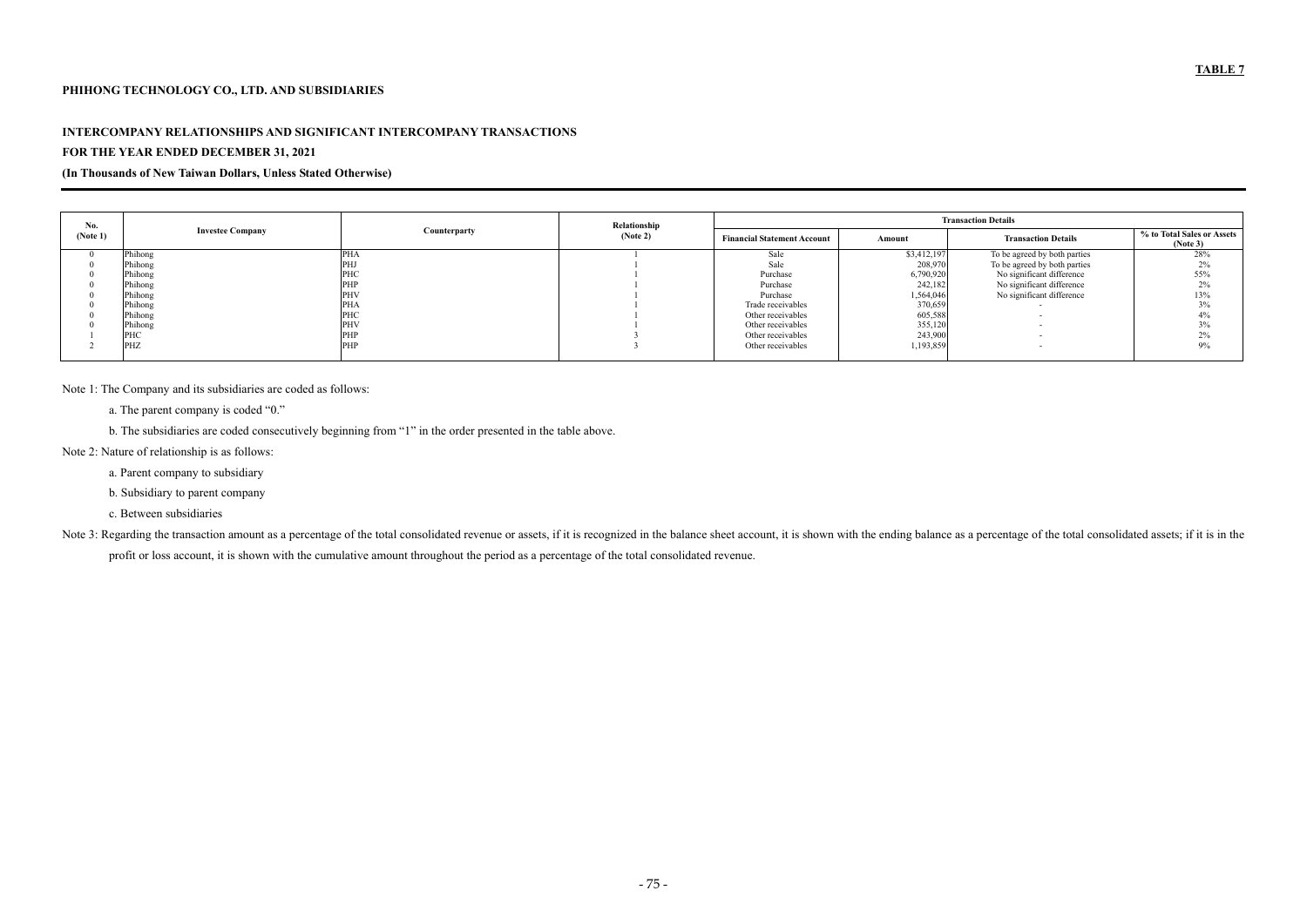## **PHIHONG TECHNOLOGY CO., LTD. AND SUBSIDIARIES**

#### **INFORMATION ON INVESTEES**

# **FOR THE YEAR ENDED DECEMBER 31, 2021**

### **(In Thousands of New Taiwan Dollars, Unless Stated Otherwise)**

| Investor  | <b>Investee Company</b>          | Location                      | <b>Main Businesses and</b>   | <b>Original Investment Amount</b> |                          | As of December 31, 2021 |        |                        | Net Income (Loss) of | <b>Share of Profit (Loss)</b> | <b>Note</b>                              |
|-----------|----------------------------------|-------------------------------|------------------------------|-----------------------------------|--------------------------|-------------------------|--------|------------------------|----------------------|-------------------------------|------------------------------------------|
|           |                                  |                               | Product                      | <b>December 31, 2021</b>          | <b>December 31, 2020</b> | <b>Number of Shares</b> |        | <b>Carrying amount</b> | the Investee         |                               |                                          |
| Phihong   | PHI                              | <b>British Virgin Islands</b> | Makes investments            | \$3,448,270                       | \$3,448,270              | 111,061,351             | 100.00 | \$2,961,499            | \$166,893            | (\$161,409)                   |                                          |
|           | <b>PHA</b>                       | California, USA               | Sells various power supplies | 207,203                           | 207,203                  | 3,100,000               | 100.00 | 936,520                | 40,00                | 40,009                        |                                          |
|           | <b>PHK</b>                       | <b>British Virgin Islands</b> | Makes investments            | 314,956                           | 314,956                  | 10,200,000              | 100.00 | (393, 788)             | (149,709)            | (150, 551)                    |                                          |
|           | PHQ                              | <b>British Virgin Islands</b> | Makes investments            | 352,043                           | 352,043                  | 12,012,600              | 100.00 | 58,568                 | (9,938)              | (10, 599)                     |                                          |
|           | Guang-Lai                        | Taiwan                        | Makes investments            | 139,758                           | 139,758                  | 13,975,828              | 100.00 | 107,445                | (6, 219)             | (6,219)                       |                                          |
|           | H&P Venture Capital Co., Ltd.    | Taiwan                        | Makes investments            | 13,738                            | 13,738                   | 1,373,801               | 32.26  | 16,500                 | (6,147)              | (2,014)                       |                                          |
|           | PHJ                              | Japan                         | Sells power components       | 137,436                           | 137,436                  | 3,000                   | 100.00 | 71,303                 | (1, 242)             | (1,242)                       |                                          |
|           |                                  |                               |                              | JPY150,000,000                    | JPY150,000,000           |                         |        |                        |                      |                               |                                          |
|           | <b>PHV</b>                       | Vietnam                       | Manufactures and sells       | 1,448,623                         | 607,193                  | 50,000,000              | 100.00 | ,260,679               | 1,84                 | 1,647                         |                                          |
|           |                                  |                               | various power supplies       |                                   |                          |                         |        |                        |                      |                               |                                          |
| PHI       | N-Lighten                        | California, USA               | Makes investments            | 409,851                           | 409,851                  | 110,834,223             | 58.45  | (23, 280)              | (82)                 |                               | (48) PHI. and Guang-Lai holds<br>78.23%  |
| Guang-Lai | Spring City Resort Co., Ltd.     | Taiwan                        | Hotel and restaurant         | 190,000                           | 190,000                  | 2,837,343               | 25.33  | 2,330                  | (37, 62)             | (9, 561)                      |                                          |
|           | Han-Yu Venture Capital Co., Ltd. | Taiwan                        | Makes investments            | 100,000                           | 100,000                  | 10,000,000              | 22.22  | 92,496                 | 15,40                | 3,423                         |                                          |
|           | N-Lighten                        | California, USA               | Makes investments            | 206,084                           | 206,08                   | 37,498,870              | 19.78  | (7,878)                | (82)                 |                               | $(16)$ PHI and Guang-Lai holds<br>78.23% |

Note 1: Information on investees in mainland China, refer to Table 9.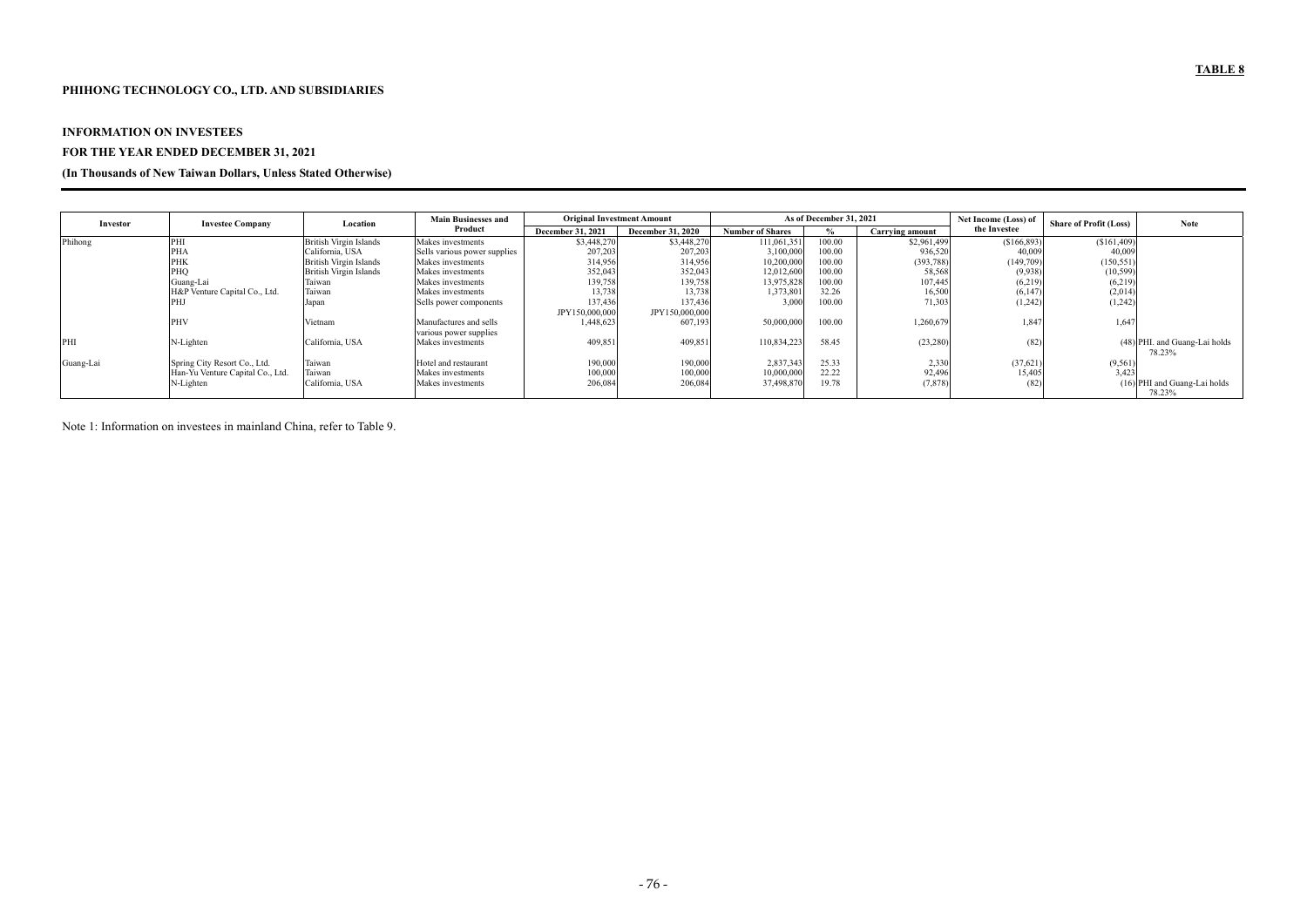#### **PHIHONG TECHNOLOGY CO., LTD. AND SUBSIDIARIES**

#### **INFORMATION ON INVESTMENTS IN MAINLAND CHINA**

#### **FOR THE YEAR ENDED DECEMBER 31, 2021**

#### **(In Thousands of New Taiwan Dollars, Unless Stated Otherwise)**

|                                   |                            |                                                       | Accumulated                                      |         | <b>Remittance of Funds</b> | Accumulated                                      |                                         |            |                                  |                                       | Accumulated                                        |        |
|-----------------------------------|----------------------------|-------------------------------------------------------|--------------------------------------------------|---------|----------------------------|--------------------------------------------------|-----------------------------------------|------------|----------------------------------|---------------------------------------|----------------------------------------------------|--------|
| <b>Investee Company</b>           | <b>Main Businesses and</b> | <b>Paid-in Capital</b><br><b>Method of Investment</b> | <b>Outward Remittance</b><br>for Investment from |         |                            | <b>Outward Remittance</b><br>for Investment from | Net Income (Loss) of Direct or Indirect |            | <b>Investment Gain</b><br>(Loss) | Carrving Amount as<br>of December 31, | <b>Repatriation of</b><br><b>Investment Income</b> | Note   |
|                                   | Product                    |                                                       | Taiwan as of January                             | Outward | Inward                     | Taiwan as of                                     | the Investee                            | Investment | (Note 4)                         | 2021                                  | as of December 31,                                 |        |
|                                   |                            |                                                       | 1,2021                                           |         |                            | December 31, 2021                                |                                         |            |                                  |                                       | 2021                                               |        |
| PHC                               | Manufactures and sells     | \$1,988,018 Indirect investment in                    | \$1,677,679                                      | €.      |                            | \$1,677,679                                      | (\$191,041)                             | 100.00     | (\$191,041)                      | \$1,508,320                           |                                                    |        |
|                                   | various power supplies     | mainland China<br>HKD495,450,000                      | HKD419,000,000                                   |         |                            | HKD419,000,000                                   |                                         |            |                                  |                                       |                                                    |        |
|                                   |                            | through PHI                                           |                                                  |         |                            |                                                  |                                         |            |                                  |                                       |                                                    |        |
| Phitek (Tianjin) Electronics Co., | Manufactures and sells     | Indirect investment in                                | 25,327                                           |         |                            | 25,327                                           |                                         |            |                                  |                                       |                                                    | Note 1 |
| Ltd.                              | various power supplies     | mainland China                                        | USD255,127                                       |         |                            | USD255,127                                       |                                         |            |                                  |                                       |                                                    |        |
|                                   |                            | through PHI                                           |                                                  |         |                            |                                                  |                                         |            |                                  |                                       |                                                    |        |
| <b>PHZ</b>                        | Manufactures and sells     | 1,097,139 Indirect investment in                      | 1,343,033                                        |         |                            | 1,343,033                                        | 35,343                                  | 100.00     | 35,343                           | 1,241,433                             |                                                    |        |
|                                   | various power supplies     | mainland China<br>USD31,960,000                       | USD40,600,000                                    |         |                            | USD40,600,000                                    |                                         |            |                                  |                                       |                                                    |        |
|                                   |                            | through PHI                                           |                                                  |         |                            |                                                  |                                         |            |                                  |                                       |                                                    |        |
| Yanghong Trade (Shanghai) Co.,    | Sells various lighting and | 26,291 Indirect investment in                         | 63,934                                           |         |                            | 63,934                                           | (4,544)                                 | 100.00     | (4,544)                          | 8,084                                 |                                                    |        |
| Ltd.                              | power supplies             | USD880,000<br>mainland China                          | USD2,865,000                                     |         |                            | USD2,865,000                                     |                                         |            |                                  |                                       |                                                    |        |
|                                   |                            | through PHI                                           |                                                  |         |                            |                                                  |                                         |            |                                  |                                       |                                                    |        |
| PHP                               | Manufactures and sells     | 362.042 Indirect investment in                        | 315,258                                          |         |                            | 315,258                                          | (149, 525)                              | 100.00     | (149, 525)                       | (394, 476)                            |                                                    |        |
|                                   | various power supplies     | mainland China<br>USD11,500,000                       | USD10,000,000                                    |         |                            | USD10,000,000                                    |                                         |            |                                  |                                       |                                                    |        |
|                                   |                            | through PHK                                           |                                                  |         |                            |                                                  |                                         |            |                                  |                                       |                                                    |        |
| <b>PHSY</b>                       | Manufactures and sells     | 39,678 Indirect investment in                         | 39,678                                           |         |                            | 39,678                                           | 6,150                                   | 100.00     | 6,150                            | 61,271                                |                                                    |        |
|                                   | electronic materials       | HKD9,000,000<br>mainland China                        | HKD9,000,000                                     |         |                            | HKD9,000,000                                     |                                         |            |                                  |                                       |                                                    |        |
|                                   |                            | through PHQ                                           |                                                  |         |                            |                                                  |                                         |            |                                  |                                       |                                                    |        |
| <b>PHE</b>                        | Manufactures and sells     | 360,124 Indirect investment in                        | 360,124                                          |         |                            | 360,124                                          | (16,003)                                | 100.00     | (16,003)                         | (3,388)                               |                                                    |        |
|                                   | electronic materials       | USD11,500,000<br>mainland China                       | USD11,500,000                                    |         |                            | USD11,500,000                                    |                                         |            |                                  |                                       |                                                    |        |
|                                   |                            | through PHO                                           |                                                  |         |                            |                                                  |                                         |            |                                  |                                       |                                                    |        |
| N-Lighten (Shanghai) Trading      | Develops, manufactures     | Indirect investment in                                | 387,406                                          |         |                            | 387,406                                          |                                         |            |                                  |                                       |                                                    | Note 2 |
| Inc.                              | and sells various          | mainland China                                        | USD12,366,400                                    |         |                            | USD12,366,400                                    |                                         |            |                                  |                                       |                                                    |        |
|                                   | equipment and monitors     | through N-Lighten                                     |                                                  |         |                            |                                                  |                                         |            |                                  |                                       |                                                    |        |

Note 1: Phitek (Tianjin) Electronics Co., Ltd. was put into liquidation on March 24, 2017.

Note 2: N-Lighten (Shanghai) Trading Inc. was put into liquidation on June 18, 2015.

Note 3: The amount was recognized based on audited financial statements.

Note 4: The foreign currencies in this table are converted into New Taiwan dollars using exchange rates of the investment date, except for income and expense items which are translated at the average exchange rates for the

| Accumulated Outward Remittance for Investment in Mainland China as 1 | <b>MOEA</b>                                               | Upper Limit on the Amount of Investment Stipulated by Investment |
|----------------------------------------------------------------------|-----------------------------------------------------------|------------------------------------------------------------------|
| of December 31, 2021                                                 | Investment Amount Authorized by Investment Commission, N. | Commission. MOEA                                                 |
| 4,212,439                                                            | \$4,816,767                                               | Note                                                             |

Note 1: In accordance with the provisions of the "Regulations Governing Permission for Investment or Technical Cooperation in the Mainland Area" passed on June 18, 2021, the Company has acquired the Business Operation Head

Certificate issued by the Industrial Development Bureau of the Ministry of Economic Affairs, which exempts the Company from the limitation of the amount of investment in mainland China.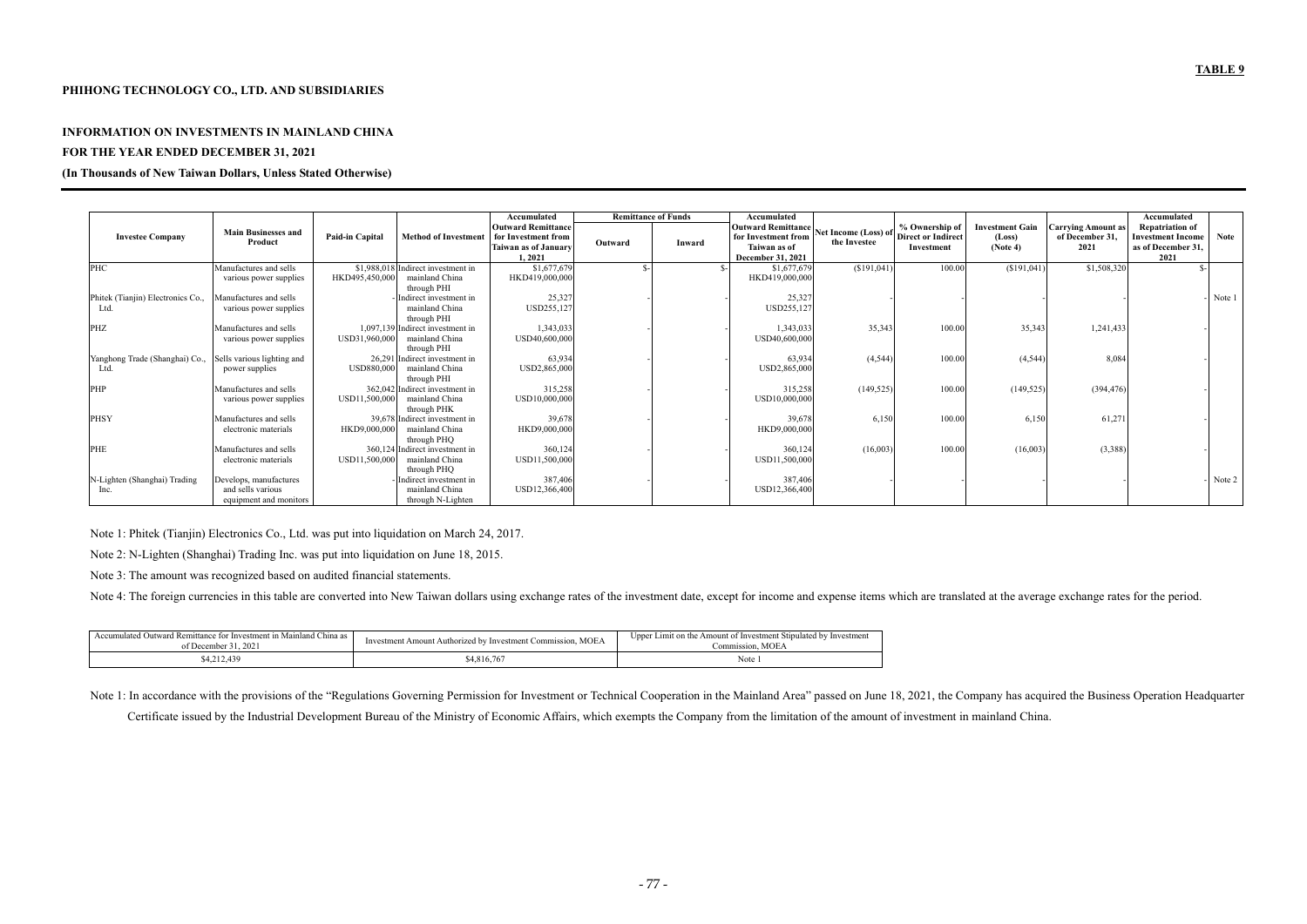## **PHIHONG TECHNOLOGY CO., LTD. AND SUBSIDIARIES**

# **SIGNIFICANT TRANSACTIONS WITH INVESTEE COMPANIES IN MAINLAND CHINA, EITHER DIRECTLY OR INDIRECTLY THROUGH A THIRD PARTY, AND THEIR PRICES, PAYMENT TERMS, AND**

**UNREALIZED GAINS OR LOSSES** 

**FOR THE YEAR ENDED DECEMBER 31, 2021** 

**(In Thousands of New Taiwan Dollars, Unless Stated Otherwise)** 

|                         |                         | <b>Purchase/Sale</b> |  |                                     |                              | <b>Transaction Details</b>                          |        | <b>Notes/Trade Receivable (Pavable)</b> |                               |             |
|-------------------------|-------------------------|----------------------|--|-------------------------------------|------------------------------|-----------------------------------------------------|--------|-----------------------------------------|-------------------------------|-------------|
| <b>Investee Company</b> | <b>Transaction Type</b> | Amount               |  | Price                               | <b>Payment Term</b>          | <b>Comparison with Normal</b><br><b>Transaction</b> | Amount |                                         | <b>Unrealized (Gain) Loss</b> | <b>Note</b> |
| PHC                     | Purchase                | \$6,790,920          |  | 78.98% To be agreed by both parties | To be agreed by both parties |                                                     |        |                                         |                               |             |
| PHP                     | Purchase                | 242,182              |  | 2.82% To be agreed by both parties  | To be agreed by both parties |                                                     |        |                                         |                               |             |